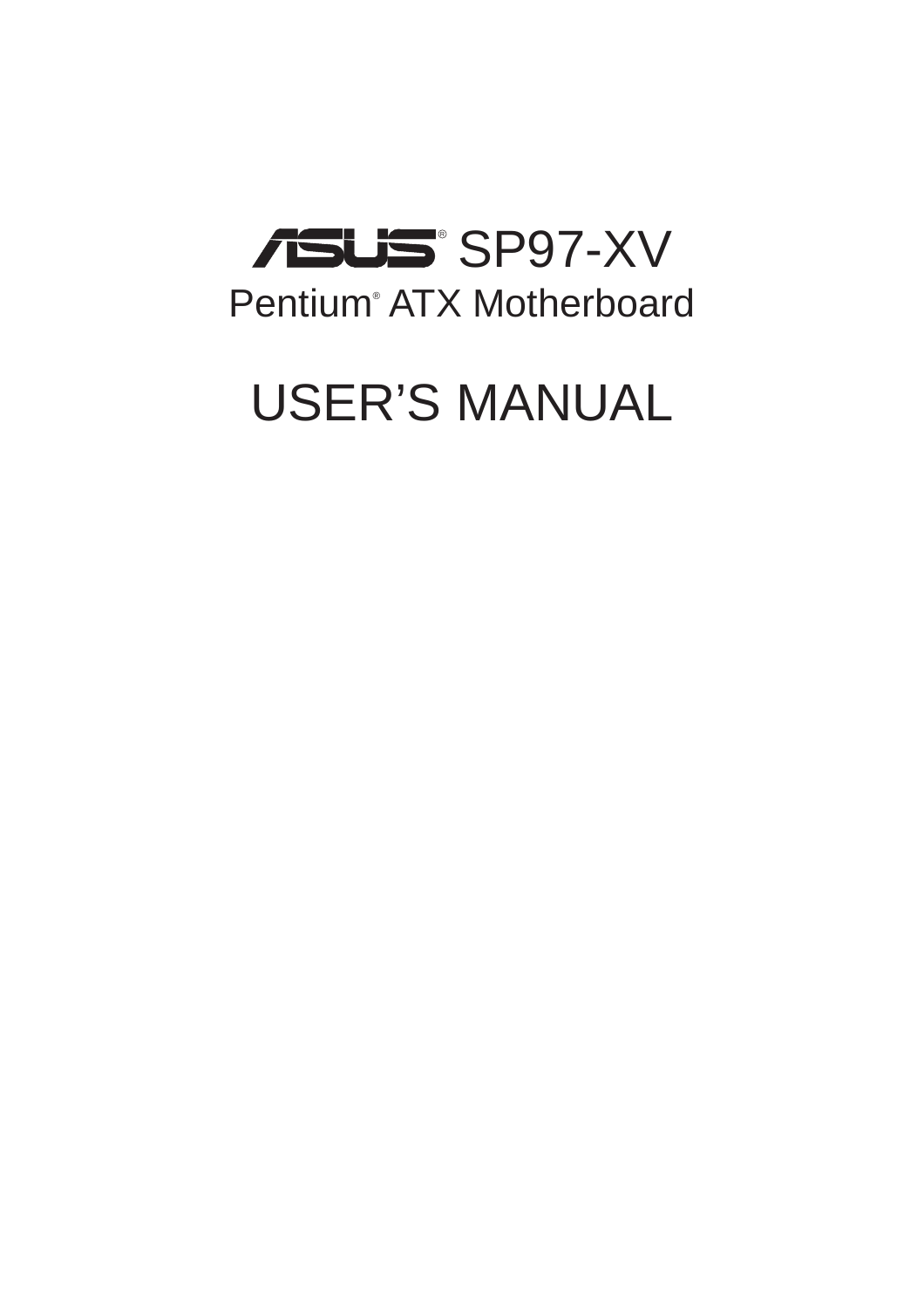No part of this manual, including the products and software described in it, may be reproduced, transmitted, transcribed, stored in a retrieval system, or translated into any language in any form or by any means, except documentation kept by the purchaser for backup purposes, without the express written permission of ASUSTeK COMPUTER INC. ("ASUS").

ASUS PROVIDES THIS MANUAL "AS IS" WITHOUT WARRANTY OF ANY KIND, EITHER EXPRESS OR IMPLIED, INCLUDING BUT NOT LIMITED TO THE IMPLIED WARRANTIES OR CONDITIONS OF MERCHANTABILITY OR FITNESS FOR A PAR-TICULAR PURPOSE. IN NO EVENT SHALL ASUS, ITS DIRECTORS, OFFICERS, EMPLOYEES OR AGENTS BE LIABLE FOR ANY INDIRECT, SPECIAL, INCIDEN-TAL, OR CONSEQUENTIAL DAMAGES (INCLUDING DAMAGES FOR LOSS OF PROFITS, LOSS OF BUSINESS, LOSS OF USE OR DATA, INTERRUPTION OF BUSI-NESS AND THE LIKE), EVEN IF ASUS HAS BEEN ADVISED OF THE POSSIBILITY OF SUCH DAMAGES ARISING FROM ANY DEFECT OR ERROR IN THIS MANUAL OR PRODUCT.

Product warranty or service will not be extended if: (1) the motherboard is repaired, modified or altered, unless such repair, modification of alteration is authorized in writing by ASUS; or (2) the serial number of the product is defaced or missing.

Products and corporate names appearing in this manual may or may not be registered trademarks or copyrights of their respective companies, and are used only for identification or explanation and to the owners' benefit, without intent to infringe.

- Intel, LANDesk, and Pentium are registered trademarks of Intel Corporation.
- IBM and OS/2 are registered trademarks of International Business Machines.
- Symbios is a registered trademark of Symbios Logic Corporation.
- Windows and MS-DOS are registered trademarks of Microsoft Corporation.
- Sound Blaster AWE32 and SB16 are trademarks of Creative Technology Ltd.
- Adobe and Acrobat are registered trademarks of Adobe Systems Incorporated.

The product name and revision number are both printed on the board itself. Manual revisions are released for each board design represented by the digit before and after the period of the manual revision number. Manual updates are represented by the third digit in the manual revision number.

For previous or updated manuals, BIOS, drivers, or product release information, contact ASUS at http://www.asus.com.tw or through any of the means indicated on the following page.

SPECIFICATIONS AND INFORMATION CONTAINED IN THIS MANUAL ARE FUR-NISHED FOR INFORMATIONAL USE ONLY, AND ARE SUBJECT TO CHANGE AT ANY TIME WITHOUT NOTICE, AND SHOULD NOT BE CONSTRUED AS A COM-MITMENT BY ASUS. ASUS ASSUMES NO RESPONSIBILITY OR LIABILITY FOR ANY ERRORS OR INACCURACIES THAT MAY APPEAR IN THIS MANUAL, INCLUD-ING THE PRODUCTS AND SOFTWARE DESCRIBED IN IT.

**Copyright © 1997 ASUSTeK COMPUTER INC. All Rights Reserved.**

Product Name: **ASUS SP97-XV** Manual Revision: **1.02** Release Date: **October 1997**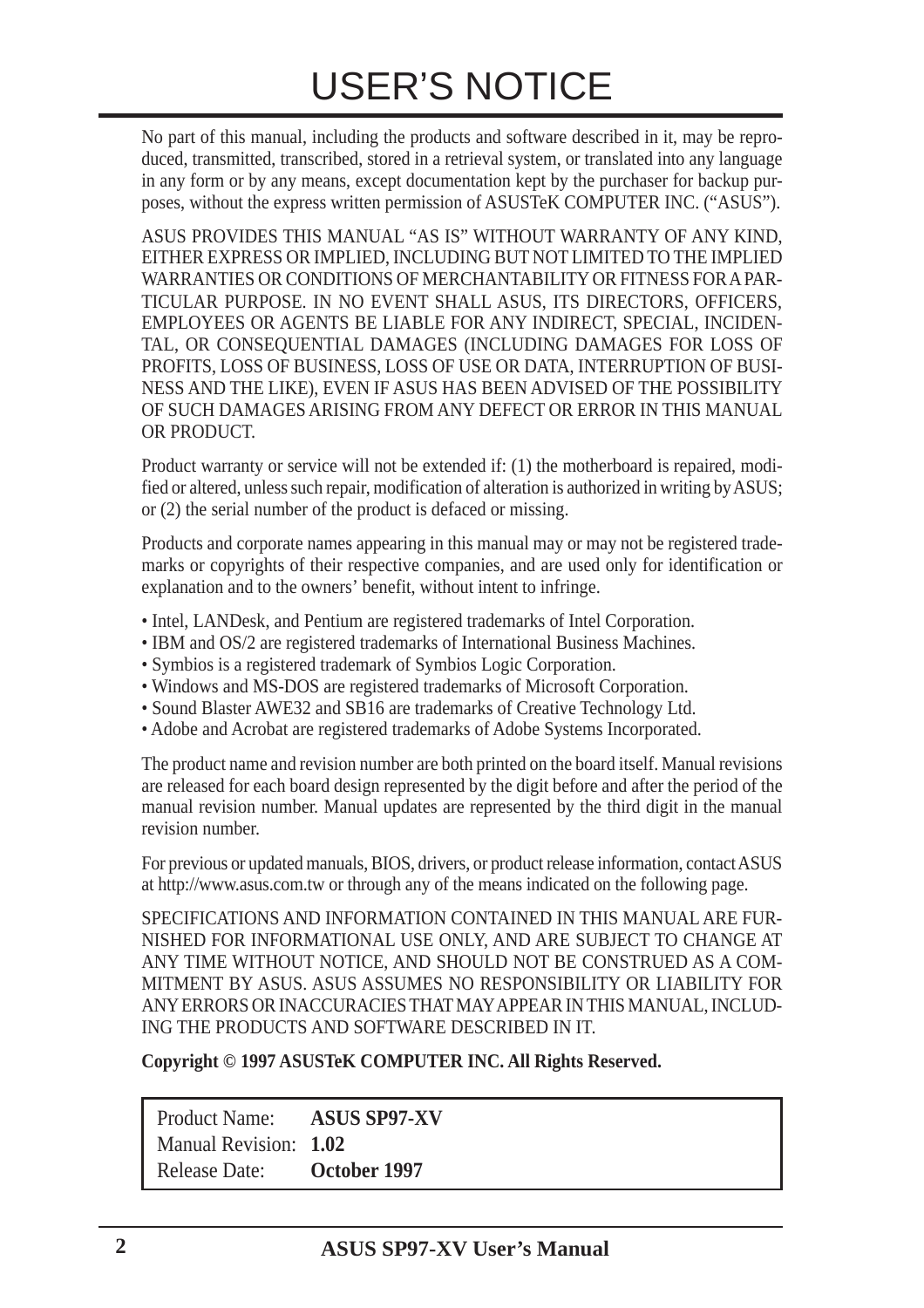# ASUS CONTACT INFORMATION

## ASUSTeK COMPUTER INC.

### Marketing Info

Address: 150 Li-Te Road, Peitou, Taipei, Taiwan 112, ROC Telephone: +886-2-894-3447 Fax: +886-2-894-3449 Email: info@asus.com.tw

### Technical Support

| Fax:    | $+886-2-895-9254$        |
|---------|--------------------------|
| BBS:    | $+886-2-896-4667$        |
| Email:  | tsd@asus.com.tw          |
| WWW:    | www.asus.com.tw          |
| Gopher: | gopher.asus.com.tw       |
| FTP:    | ftp.asus.com.tw/pub/ASUS |

## ASUS COMPUTER INTERNATIONAL

### Marketing Info

| Address:   | 721 Charcot Avenue, San Jose, CA 95131, USA |
|------------|---------------------------------------------|
| Telephone: | $+1-408-474-0567$                           |
| Fax:       | $+1-408-474-0568$                           |
| Email:     | info-usa@asus.com.tw                        |
|            |                                             |

### Technical Support

| BBS:   | $+1 - 408 - 474 - 0569$ |
|--------|-------------------------|
| Email: | $tsd-usa@assus.com.tw$  |
| WWW:   | www.asus.com            |

## ASUS COMPUTER GmbH

### Marketing Info

| Address:   | Harkort Str. 25, 40880 Ratingen, BRD, Germany |
|------------|-----------------------------------------------|
| Telephone: | 49-2102-445011                                |
| Fax:       | 49-2102-442066                                |
| Email:     | info-ger@asus.com.tw                          |

### Technical Support

| BBS:     | 49-2102-448690      |
|----------|---------------------|
| Email:   | tsd-ger@asus.com.tw |
| Hotline: | 49-2102-499712      |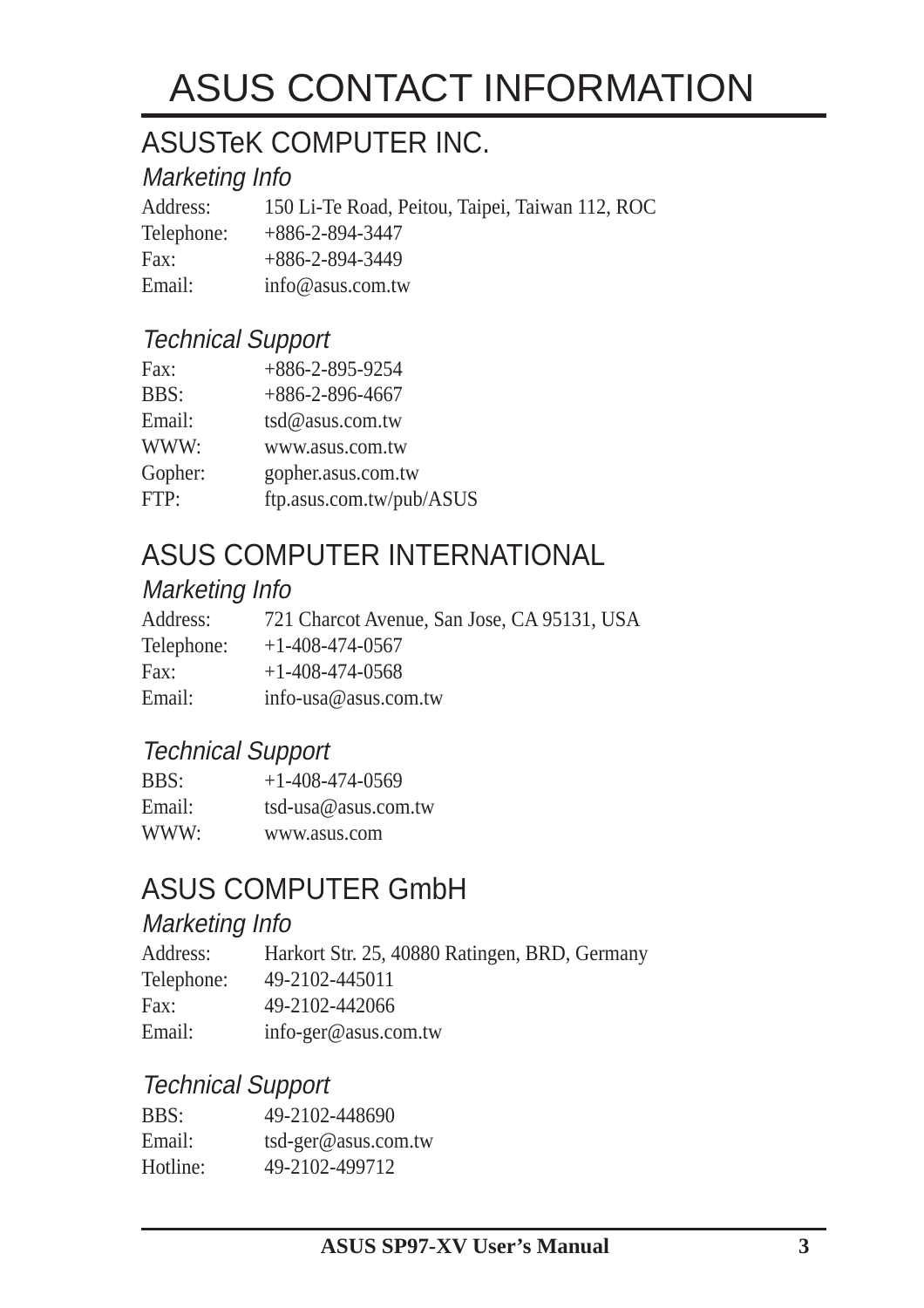# **CONTENTS**

| DIMM Memory Installation Procedures:  19          |
|---------------------------------------------------|
|                                                   |
|                                                   |
|                                                   |
|                                                   |
|                                                   |
|                                                   |
|                                                   |
|                                                   |
|                                                   |
|                                                   |
|                                                   |
| Managing and Updating Your Motherboard's BIOS  34 |
|                                                   |
|                                                   |
|                                                   |
|                                                   |
|                                                   |
|                                                   |
|                                                   |
|                                                   |
| Details of Power Management Setup  44             |
|                                                   |
|                                                   |
|                                                   |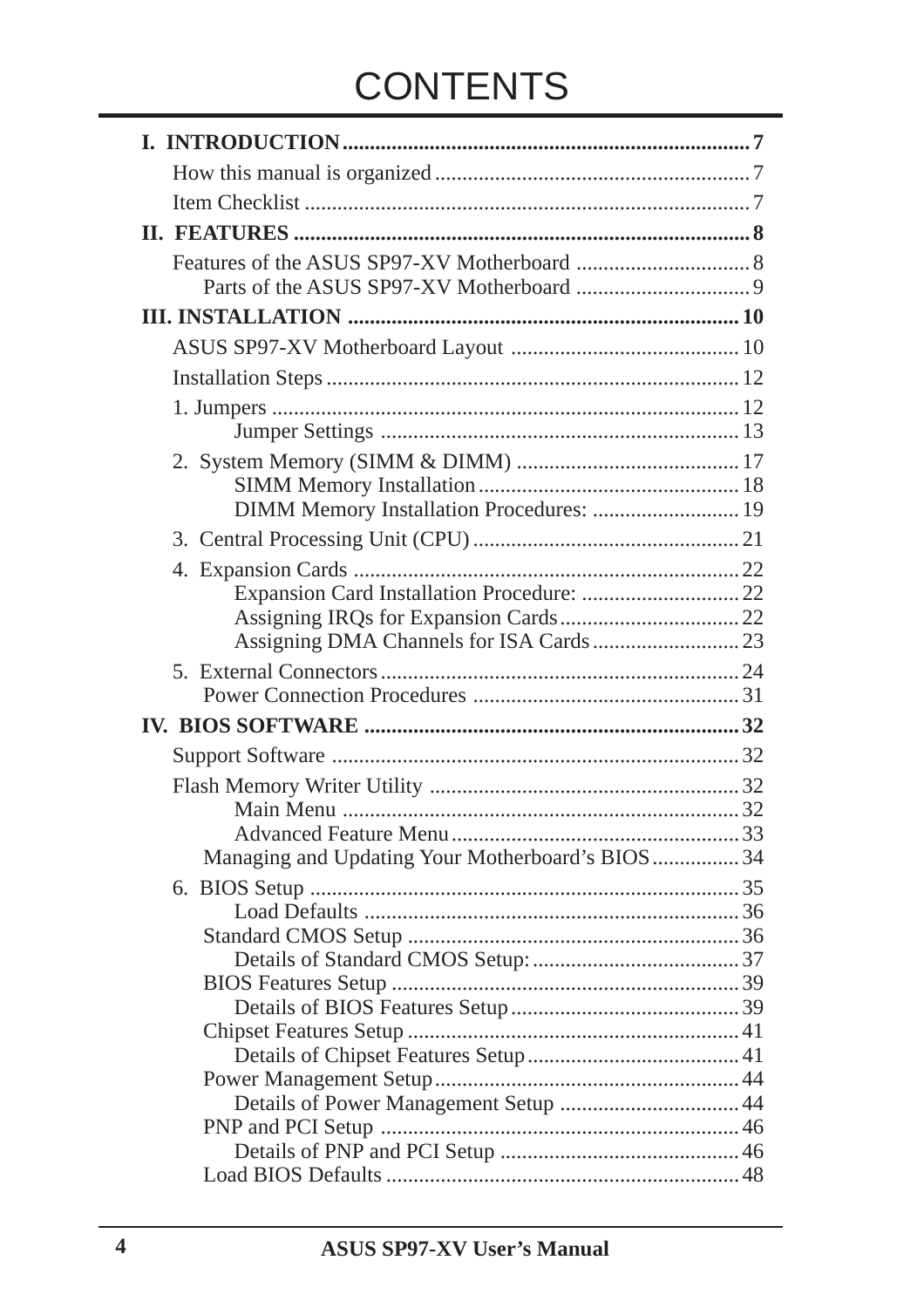# **CONTENTS**

| Introducing the ASUS DMI Configuration Utility 52    |  |
|------------------------------------------------------|--|
|                                                      |  |
| Using the ASUS DMI Configuration Utility 53          |  |
|                                                      |  |
|                                                      |  |
|                                                      |  |
|                                                      |  |
|                                                      |  |
|                                                      |  |
| Setting the INT Assignment for the ASUS PCI-SC200 56 |  |
|                                                      |  |
|                                                      |  |
|                                                      |  |
|                                                      |  |
|                                                      |  |
| VIDEO SOFTWARE USER'S MANUAL (with onboard VGA) 59   |  |
|                                                      |  |
|                                                      |  |
|                                                      |  |
|                                                      |  |
|                                                      |  |
|                                                      |  |
|                                                      |  |
|                                                      |  |
|                                                      |  |
|                                                      |  |
|                                                      |  |
|                                                      |  |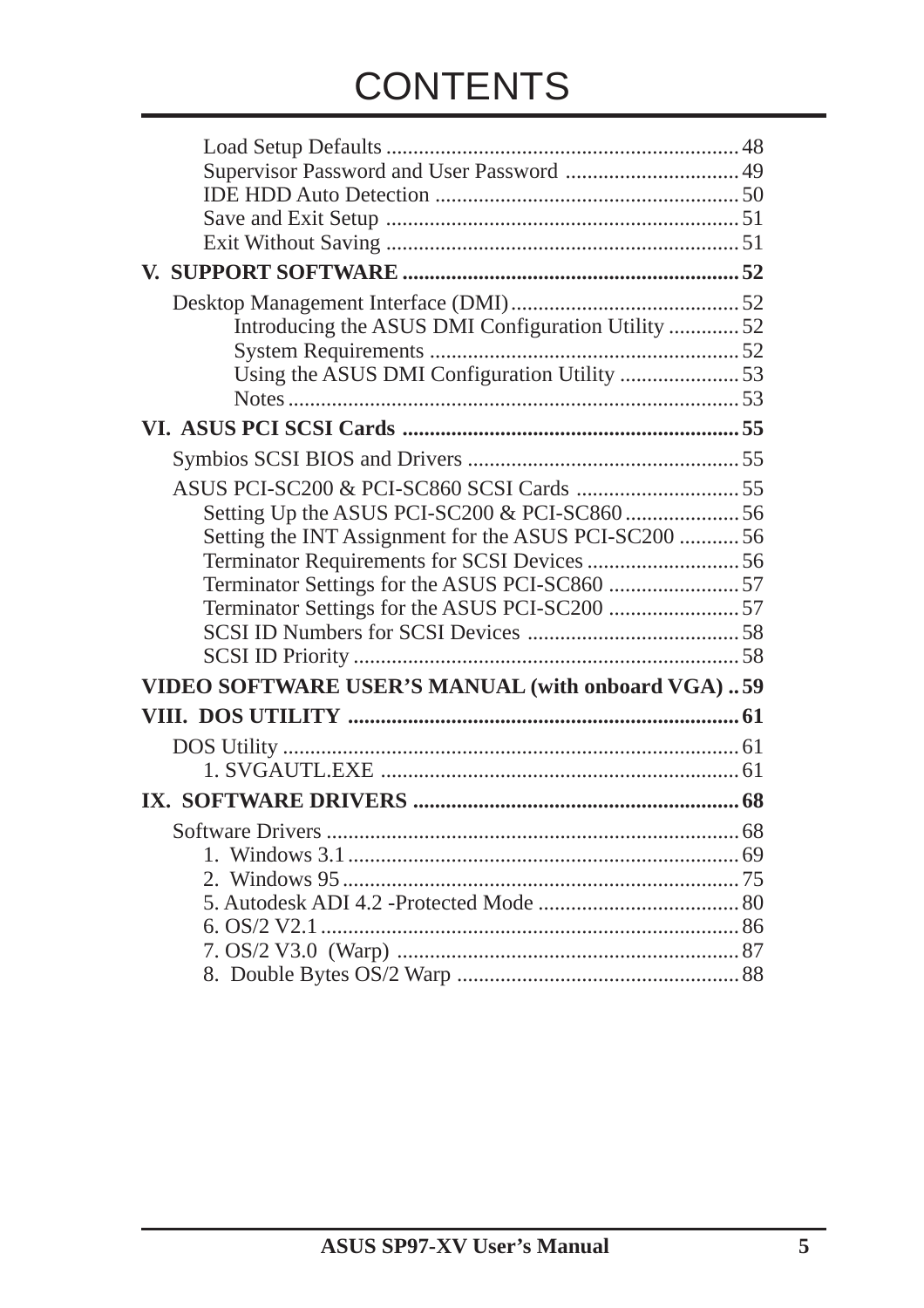# FCC & DOC COMPLIANCE

### **Federal Communications Commission Statement**

This device complies with FCC Rules Part 15. Operation is subject to the following two conditions:

- This device may not cause harmful interference, and
- This device must accept any interference received, including interference that may cause undesired operation.

This equipment has been tested and found to comply with the limits for a Class B digital device, pursuant to Part 15 of the FCC Rules. These limits are designed to provide reasonable protection against harmful interference in a residential installation. This equipment generates, uses and can radiate radio frequency energy and, if not installed and used in accordance with manufacturer's instructions, may cause harmful interference to radio communications. However, there is no guarantee that interference will not occur in a particular installation. If this equipment does cause harmful interference to radio or television reception, which can be determined by turning the equipment off and on, the user is encouraged to try to correct the interference by one or more of the following measures:

- Re-orient or relocate the receiving antenna.
- Increase the separation between the equipment and receiver.
- Connect the equipment to an outlet on a circuit different from that to which the receiver is connected.
- Consult the dealer or an experienced radio/TV technician for help.

**WARNING!** The use of shielded cables for connection of the monitor to the graphics card is required to assure compliance with FCC regulations. Changes or modifications to this unit not expressly approved by the party responsible for compliance could void the user's authority to operate this equipment.

### **Canadian Department of Communications Statement**

This digital apparatus does not exceed the Class B limits for radio noise emissions from digital apparatus set out in the Radio Interference Regulations of the Canadian Department of Communications.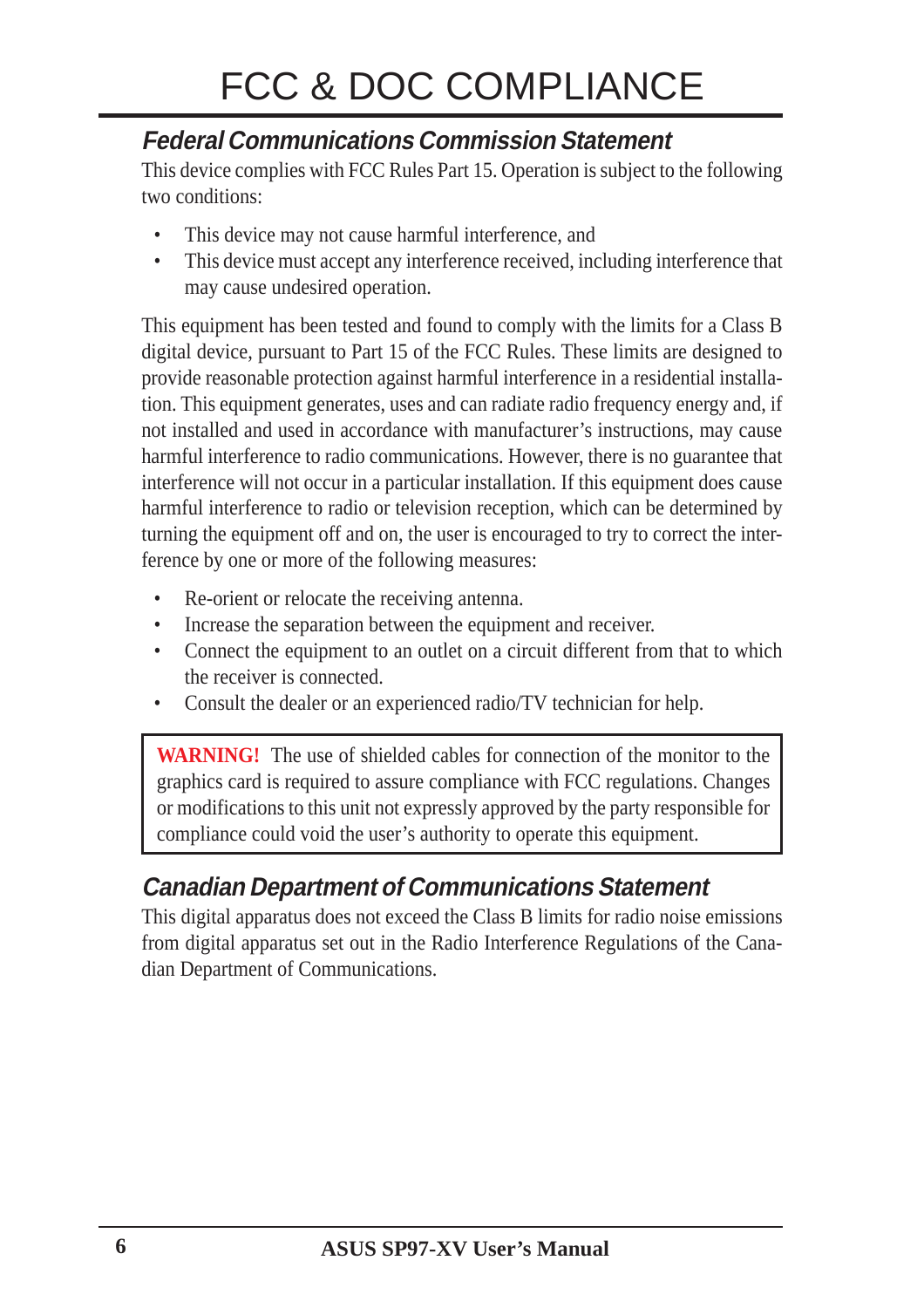## How this manual is organized

This manual is divided into the following sections:

- **I. Introduction:** Manual information and checklist
- **II. Features:** Information and specifications concerning this product
- **III.** Installation: Instructions on setting up the motherboard
- **IV. BIOS Software:** Instructions on setting up the BIOS software
- **V. Support Software:** Information on the included support software
- **VI. ASUS SCSI Cards:** Installation of ASUS SCSI cards (optional)

## Item Checklist

Please check that your package is complete. If you discover damaged or missing items, please contact your retailer.

- $\boxtimes$  (1) ASUS Motherboard
- $\boxtimes$  (1) IDE ribbon cable for master and slave drives
- $\boxtimes$  (1) Floppy ribbon cable for (1) 5.25inch floppy and (2) 3.5inch floppies
- $\boxtimes$  (1) bag of spare jumpers
- $\boxtimes$  (1) diskette of support drivers and utilities:
	- Flash Memory Writer utility to update the onboard programmable BIOS
	- Desktop Management Interface (DMI) utility
	- Readme files for descriptions and use of the files
	- Technical Support Form
- $\boxtimes$  (1) User's Manual
- $\Box$  (1) video ribbon cable with bracket for the onboard VGA version only
- $\Box$  external infrared (IrDA) module (optional)
- □ ASUS PCI-SC200 Fast-SCSI or PCI-SC860 Ultra-Fast SCSI card (optional)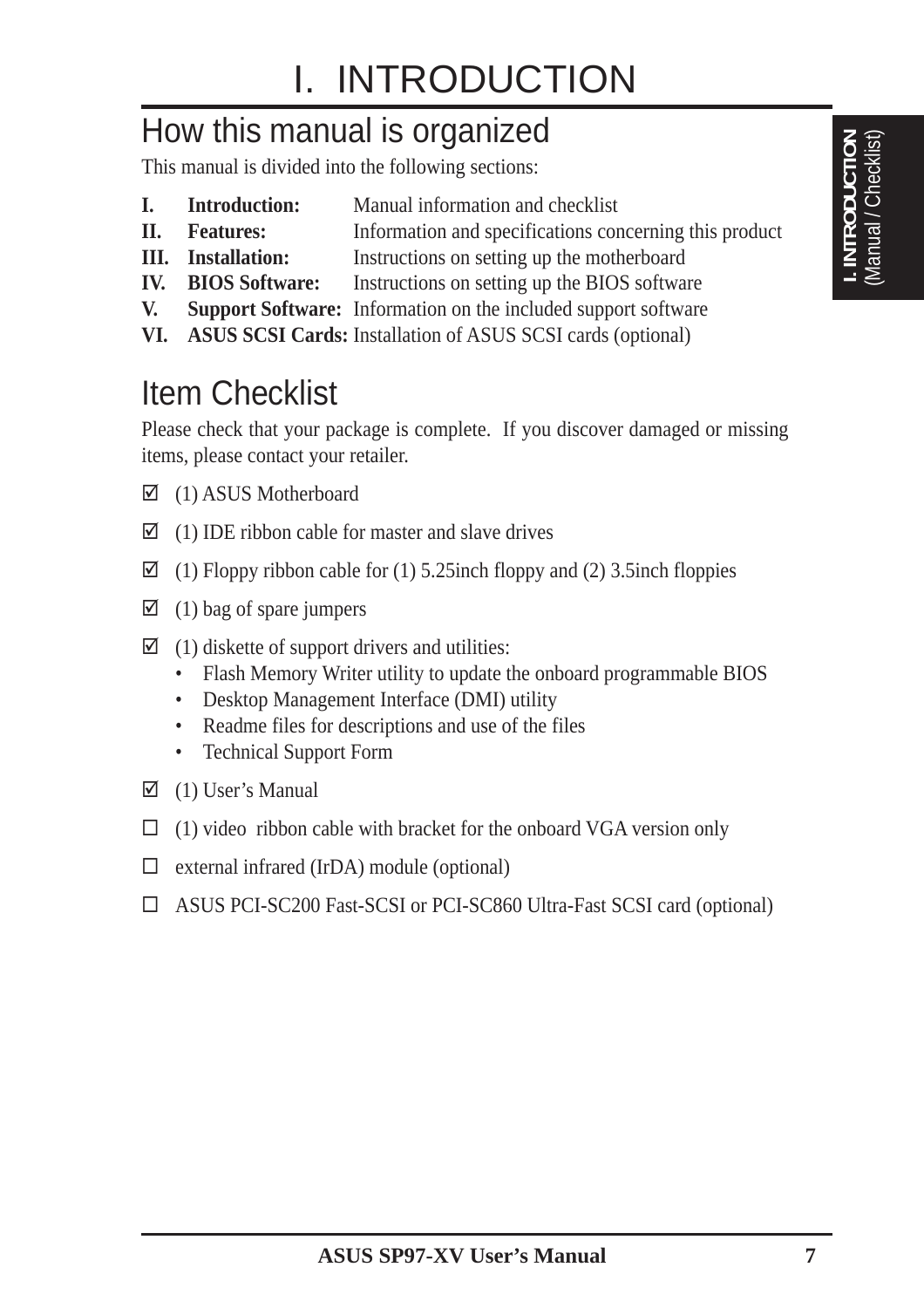## Features of the ASUS SP97-XV Motherboard

The ASUS SP97-XV motherboard is carefully designed for the demanding PC user who wants many features in a small package, namely:

- **SiS Chipset:** Features either SiS5582 or SiS5598 chipsets. The SiS5598 chipset has a built-in video controller and supports video shared memory from 1-4MB.
- **Versatile Processor Support:** Intel Pentium® 75–233MHz (P55C-MMX™, P54C/ P54CS), IBM®/Cyrix® 6x86-PR166+ (Rev 2.7 or later), IBM®/Cyrix® 6x86MX™ (PR166 & faster), AMD-K5™ (PR75–PR133), AMD-K6™ (PR166 & faster).
- **Versatile Memory Support:** Is equipped with two DIMM sockets to support 8-128MB 168-pin 3.3Volt SDRAM/EDO memory modules up to 256MB. Is also equipped with four SIMM sockets to support 4-64MB 72-pin Fast Page Mode (FPM) or Extended Data Out (EDO) memory modules up to 256MB. **SIMMs and DIMMs cannot be used at the same time, damage may occur.**
- **Easy Installation:** Incorporates BIOS that supports autodetection of hard disk drives, PS/2 mouse, and Plug and Play devices to make setup of hard disk drives, expansion cards, and other devices virtually automatic.
- **ISA and PCI Expansion Slots:** Provides four 16-bit ISA slots and four 32-bit PCI slots
- **Super Multi-I/O:** Provides two high-speed UART-compatible serial ports and one parallel port with EPP and ECP capabilities.
- **Desktop Management Interface (DMI):** Supports DMI through BIOS, which allows hardware to communicate within a standard protocol creating a higher level of compatibility. (Requires DMI-enabled components.) (See section V)
- **PCI Bus Master IDE Controller:** Comes with an onboard Ultra DMA/33 Bus Master IDE controller with two connectors. Supports four IDE devices more than 8.4GB in two channels up to 33MB/sec IDE transfers and Enhanced IDE devices. Also supports PIO Modes 3 and 4 and Bus Master IDE DMA Mode 2. Includes integrated keyboard controller. Supports two of either 5.25- (360KB or 1.2KB) or 3.5-inch disk drives (720KB, 1.44MB, or 2.88MB). Supports Japanese "Floppy 3 mode" (3.5-inch disk drive: 1.2MB) and LS-120 floppy disk drives (3.5-inch disk drive: 120 MB, 1.44MB, 720K). BIOS supports IDE CD-ROM or SCSI device bootup.
- **Level 2 Cache:** Comes with onboard 512K Pipelined Burst SRAM.
- **IrDA Connector:** Supports an optional infrared module for wireless interface.
- **Symbios SCSI BIOS:** Supports optional ASUS SCSI controller cards through onboard firmware.
- **Performance:** 528MB/s data transfer rate using SDRAM, 33MB/s IDE transfer rate using Bus Master UltraDMA/33 IDE, concurrent PCI allows multiple PCI transfers
- **Compliancy:** ACPI ready for advanced power management features and PC'97 for greater support.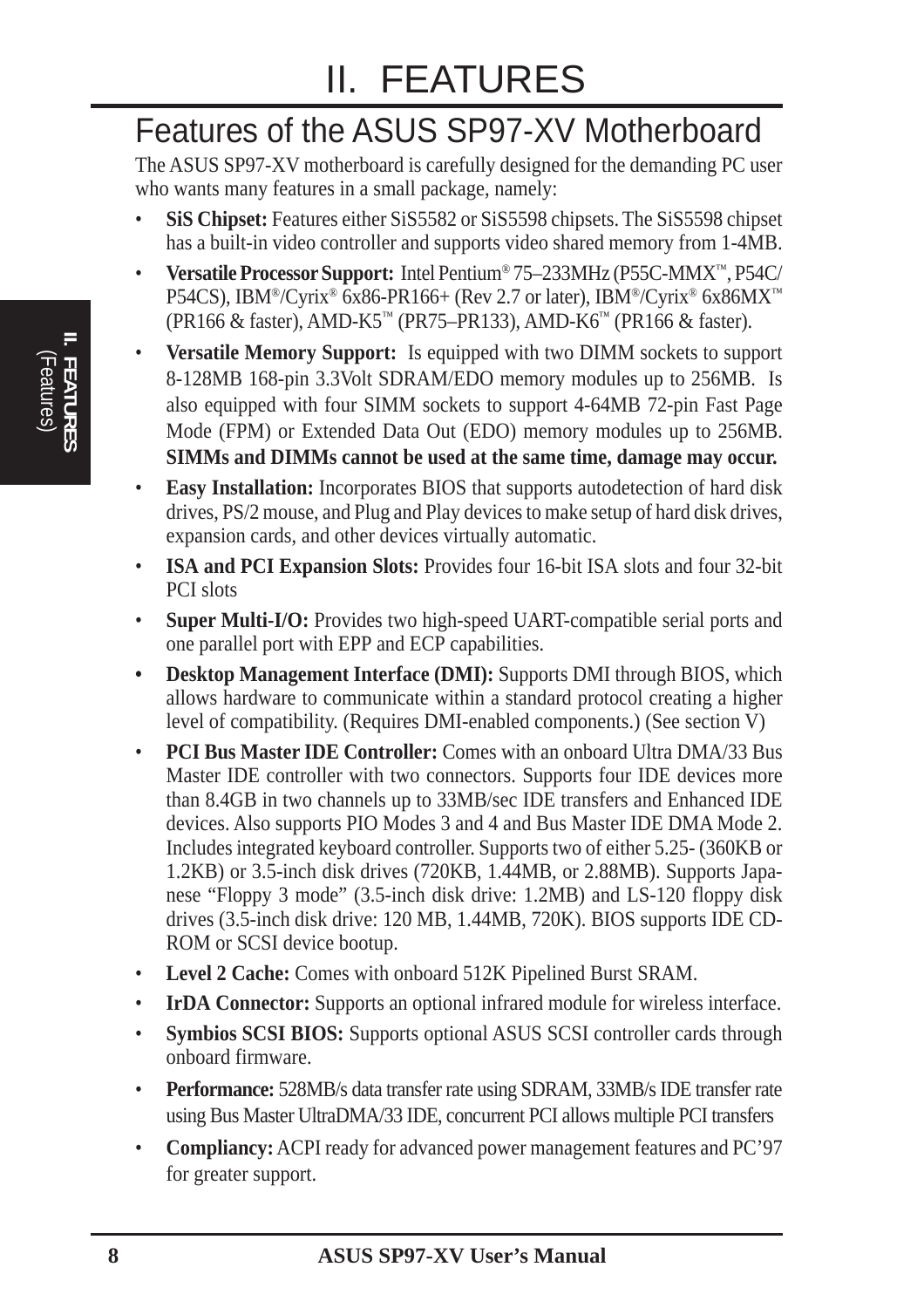# II. FEATURES

## Parts of the ASUS SP97-XV Motherboard



Programmable Flash ROM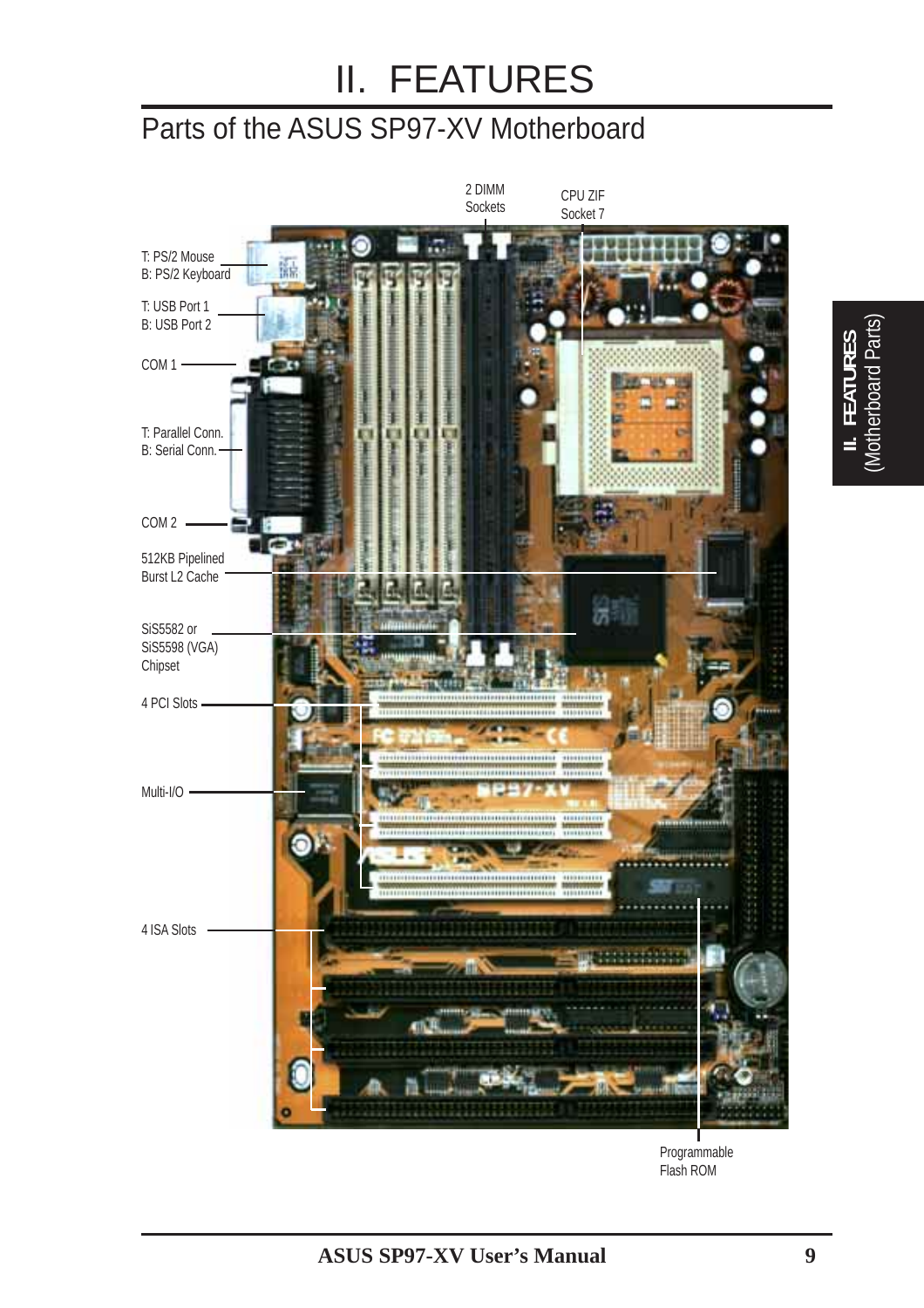## ASUS SP97-XV Motherboard Layout



**NOTE:** Outlined components are available only with the onboard VGA version.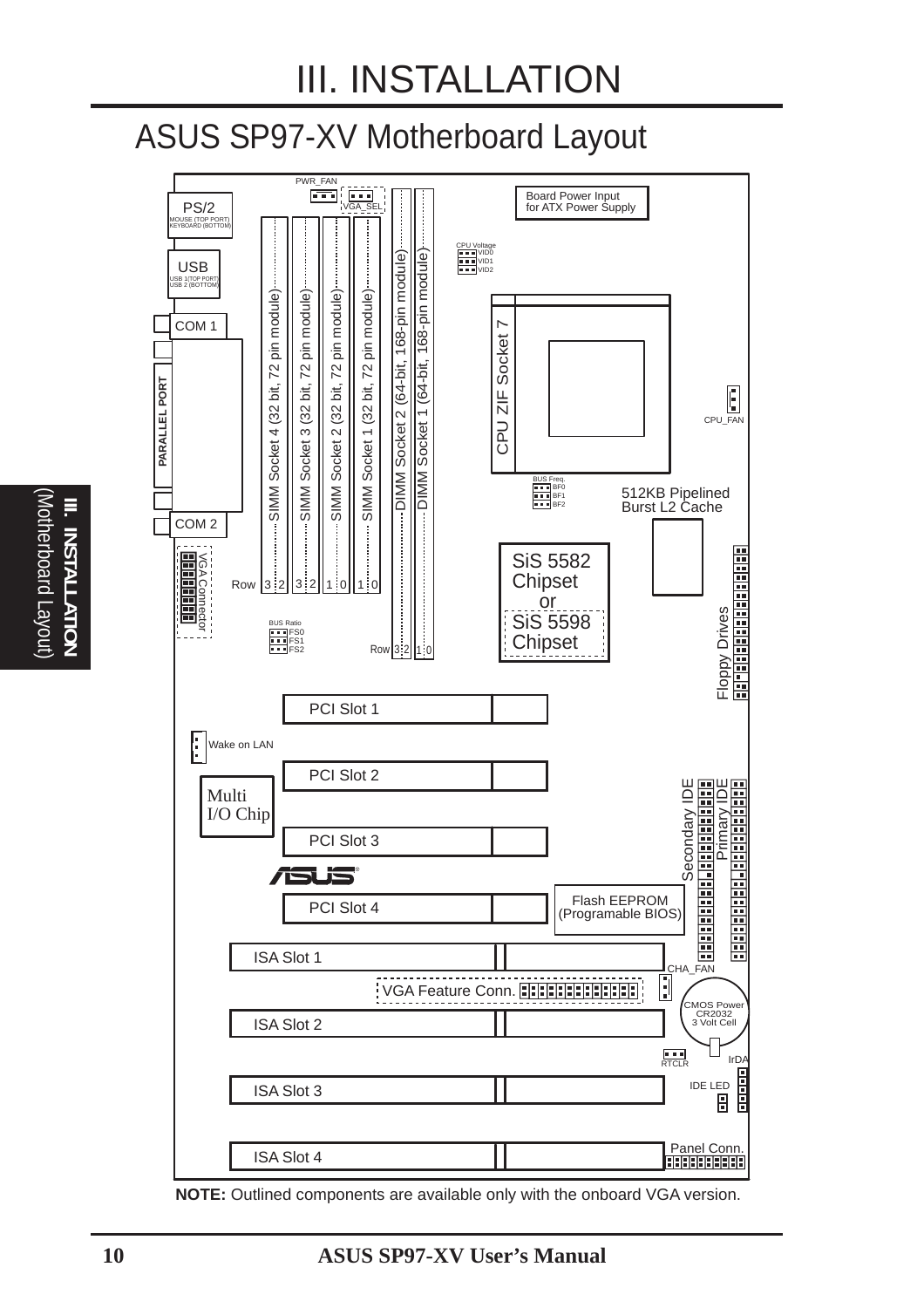### **Jumpers**

- 1) RTCLR p. 13 Real Time Clock RAM (Operation/Clear Data) 2) VGA\_SEL (optional) p. 14 Onboard VGA Select (Disable/Enable) 3) FS0, FS1, FS2 p. 14 CPU External Clock (BUS) Frequency Selection 4) BF0, BF1, BF2 p. 14 CPU:BUS Frequency Ratio
- 
- 5) VID0, 1, 2 p. 16 CPU Voltage Regulator Output Selection

#### **Expansion Slots**

1) SIMM Sockets p. 17 72-Pin SIMM Memory Expansion Sockets 2) DIMM Sockets p. 17 168-Pin DIMM Memory Expansion Sockets 3) CPU ZIF Socket 7 p. 21 Central Processing Unit (CPU) Socket 4) SLOT 1, 2, 3, 4 p. 22 16-bit ISA Bus Expansion Slots 5) PCI 1, 2, 3, 4 p. 22 32-bit PCI Bus Expansion Slots

#### **Connectors**

| 1) | PS2KEYBOARD                  |       | p. 24 PS/2 Keyboard Connector (6-pin Female)                                    |
|----|------------------------------|-------|---------------------------------------------------------------------------------|
| 2) | PS2MOUSE                     | p. 24 | PS/2 Mouse Connector (6-pin Female)                                             |
| 3) | <b>PRINTER</b>               | p. 25 | Parallel (Printer) Port Connector (25-pin Female)                               |
| 4) | COM1, COM2                   | p. 25 | Serial Port COM1 and COM2 (Two 9-pin Male)                                      |
| 5) | <b>USB</b>                   | p. 25 | Universal Serial BUS Ports 1 & 2 (Two 4-pin Female)                             |
| 6) | IR                           | p. 26 | <b>Infrared Port Module Connector</b>                                           |
| 7) | <b>FLOPPY</b>                | p. 26 | Floppy Drive Connector (34-pin Block)                                           |
| 8) | Primary / Second IDE p. 27   |       | Primary / Secondary IDE Connector (40-pin Blocks)                               |
| 9) | <b>IDE_LED</b>               | p. 27 | <b>IDE LED Activity Light</b>                                                   |
|    |                              |       | 10) CHA, PWR, CPU_FAN p. 28 Chassis, Power Supply, CPU Fan Power (3-pin Blocks) |
|    | 11) ATXPWR                   | p. 28 | ATX Motherboard Power Connector (20-pin Block)                                  |
|    | 12) MSG LED (PANEL) p. 29    |       | System Message LED (2 pins)                                                     |
|    | 13) SMI (PANEL)              | p. 29 | SMI Switch Lead (2 pins)                                                        |
|    | 14) PWR SW (PANEL)           | p. 29 | ATX Power & Soft-Off Switch Lead (2 pins)                                       |
|    | 15) RESET (PANEL)            | p. 29 | Reset Switch Lead (2 pins)                                                      |
|    | 16) PWR LED (PANEL)          | p. 29 | System Power LED Lead (3 pins)                                                  |
|    | 17) KEYLOCK (PANEL) p. 29    |       | Keyboard Lock Switch Lead (2 pins)                                              |
|    | 18) SPEAKER (PANEL) p. 29    |       | Speaker Output Connector (4 pins)                                               |
|    |                              |       | 19) VGACON (optional) p. 30 Onboard VGA Connector (16 pins)                     |
|    | 20) FEATURE (optional) p. 30 |       | Onboard VGA Feature Connector (26 pins)                                         |
|    |                              |       |                                                                                 |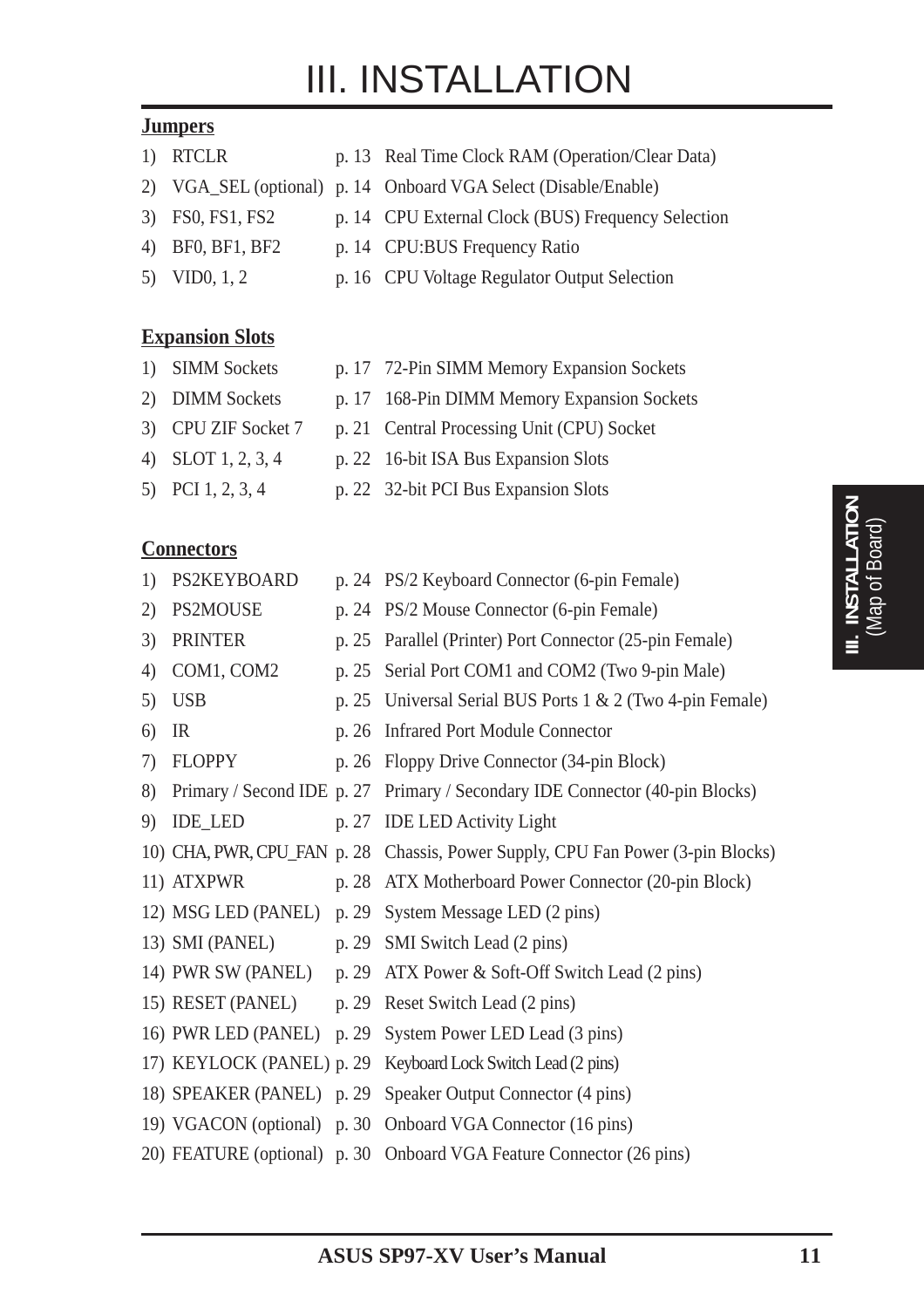## Installation Steps

Before using your computer, you must complete the following steps:

- **1. Set Jumpers on the Motherboard**
- **2. Install System Memory**
- **3. Install the Central Processing Unit (CPU)**
- **4. Install Expansion Cards**
- **5. Connect Ribbon Cables, Cabinet Wires, and Power Supply**
- **6. Setup the BIOS Software**

## 1. Jumpers

Several hardware settings are made through the use of jumper caps to connect jumper pins (JP) on the motherboard. See "Motherboard Layout" for locations of jumpers. The jumper settings will be described numerically such as [----], [1-2], [2-3] for no connection, connect pins 1&2, and connect pins 2&3 respectively. Pin 1 for our motherboards is always on top or on the left  $\frac{p_{n-1}}{p_{n-1}}$  when holding the motherboard with the keyboard connector away from yourself. A "1" is written besides pin 1 on jumpers with three pins. The jumpers will also be shown graphically such as  $\mathbf{r} \cdot \mathbf{r}$  to connect pins  $1&2$  and  $\boxed{2\bullet\bullet}$  to connect pins  $2&3$ . Jumpers with two pins will be shown as **For Short (On) and**  $\boxed{\blacksquare}$  for Open (Off). For manufacturing simplicity, the jumpers may be sharing pins from other groups. Use the diagrams in this manual instead of following the pin layout on the board. Settings with two jumper numbers require that both jumpers be moved together. To connect the pins, simply place a plastic jumper cap over the two pins as diagramed.

**WARNING!** Computer motherboards, baseboards and components, such as SCSI cards, contain very delicate Integrated Circuit (IC) chips. To protect them against damage from static electricity, you should follow some precautions whenever you work on your computer.

- 1. Unplug your computer when working on the inside.
- 2. Use a grounded wrist strap before handling computer components. If you do not have one, touch both of your hands to a safely grounded object or to a metal object, such as the power supply case.
- 3. Hold components by the edges and try not to touch the IC chips, leads or connectors, or other components.
- 4. Place components on a grounded antistatic pad or on the bag that came with the component whenever the components are separated from the system.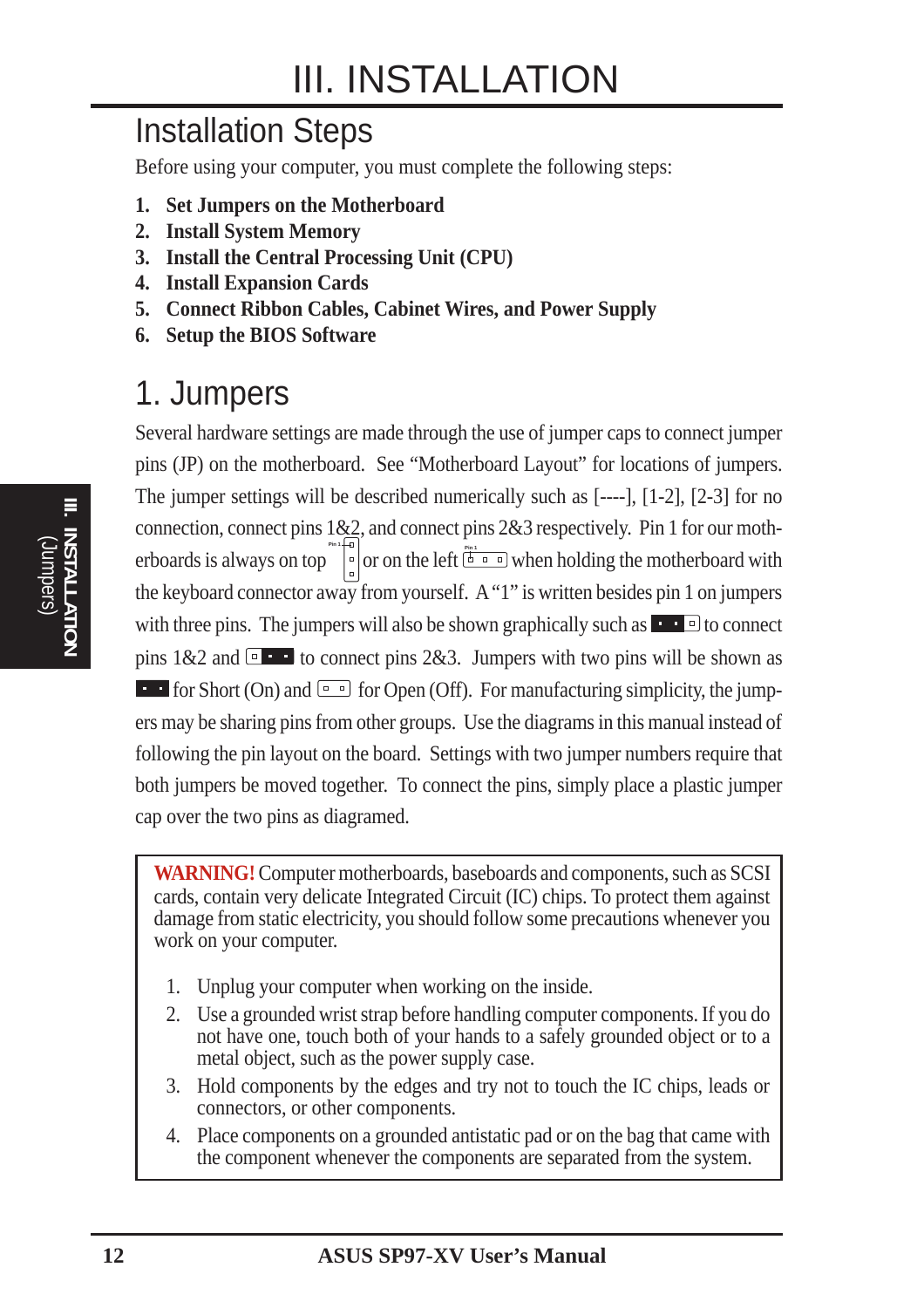### Jumper Settings

### **1. Real Time Clock (RTC) RAM (RTCLR)**

The CMOS RAM is powered by the onboard button cell battery. To clear the RTC data: (1) Turn off your computer and remove the AC power , (2) Move this jumper to "Clear Data," (3) Move the jumper back to "Operation," (4) Turn on your computer, (5) Hold down <Delete> during bootup and enter BIOS setup to re-enter user preferences.

#### **Battery Test Jumper (RTCLR)**

You can test the battery's current by removing this jumper and attaching a current meter to the "Operation" pins.

**WARNING! You must unplug the power cord to your power supply to ensure that there is no power to your motherboard. The CMOS RAM containing BIOS setup information** *may* **be cleared by this action. You** *should* **enter BIOS to "Load Setup Defaults" and re-enter any user information after removing and reapplying this jumper.**

#### **RTC RAM RTCLR**

| Operation  | $[1-2]$ (Default)     |
|------------|-----------------------|
| Clear Data | $[2-3]$ (momentarily) |

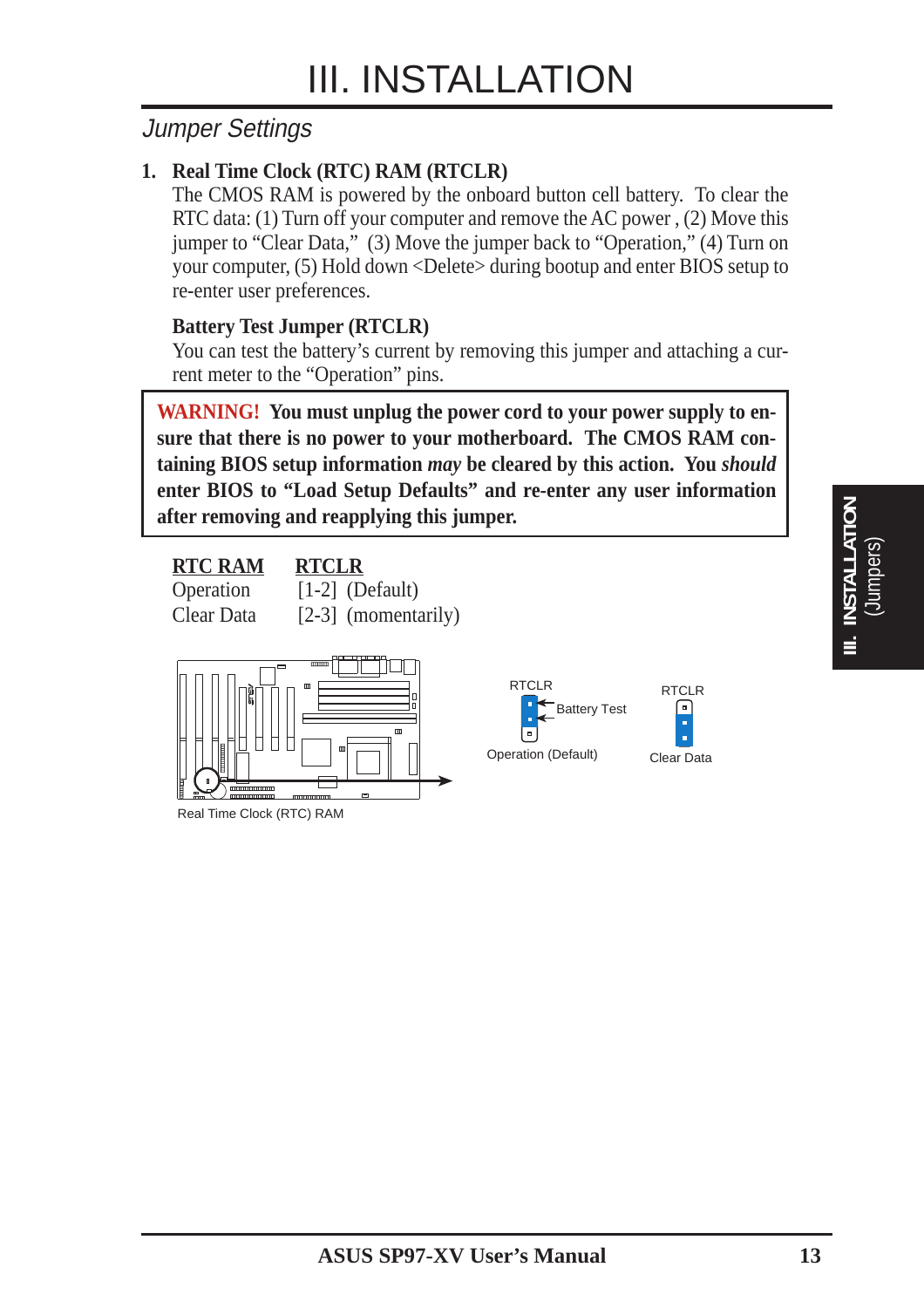### **2. VGA Setting (VGA\_SEL) (with onboard VGA version only)**

These jumpers allow you to turn the onboard VGA on or off if necessary. The motherboard BIOS will automatically Enable or Disable the onboard VGA based on whether a VGA card is in the expansion bus. You need to disable the onboard VGA only if you have conflicts between the onboard VGA and a separate installed VGA expansion card within your operating system.



### **3. CPU External (BUS) Frequency Selection (FS0, FS1, FS2)**

These jumpers tell the clock generator what frequency to send to the CPU. These allow the selection of the CPU's *External* frequency (or *BUS Clock*). The BUS Clock times the BUS Ratio equals the CPU's *Internal* frequency (the advertised CPU speed).

### **4. CPU to BUS Frequency Ratio (BF0, BF1, BF2)**

These jumpers set the frequency ratio between the *Internal* frequency of the CPU and the *External* frequency (called the *BUS Clock*) within the CPU. These must be set together with the above jumpers *CPU External (BUS) Frequency Selection.*



**WARNING!** Frequencies above 66MHz exceed the specifications for the onboard Intel Chipset and are not guaranteed to be stable.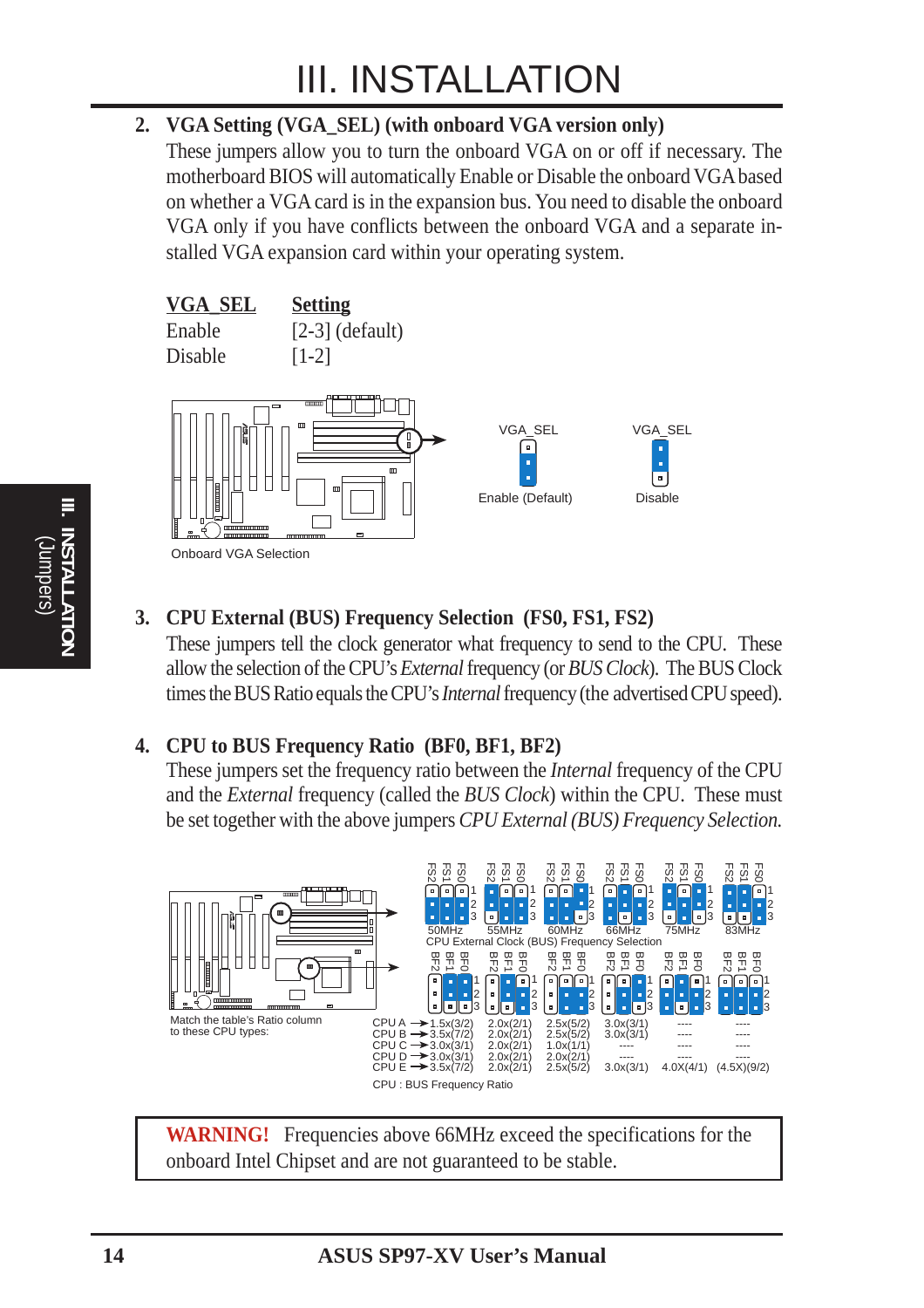*Set the jumpers by the Internal speed of the Intel, AMD, IBM, or Cyrix CPU as follows:*

|                                                                                                  |                                      |                                              | г                                | (BUS Freq.)                                                                              | (Freq. Ratio)                                                                                |
|--------------------------------------------------------------------------------------------------|--------------------------------------|----------------------------------------------|----------------------------------|------------------------------------------------------------------------------------------|----------------------------------------------------------------------------------------------|
| <b>CPU</b> Model                                                                                 | Freq.                                | <b>Ratio</b>                                 | <b>BUS F.</b>                    | <b>FS2 FS1 FS0</b>                                                                       | BF2 BF1 BF0                                                                                  |
| Intel Pentium P54C                                                                               | 166MHz                               | $A-2.5x$                                     | 66MHz                            | $[2-3] [1-2] [2-3]$                                                                      | $[--1]$ [2-3] [2-3]                                                                          |
| Intel Pentium P54C                                                                               | 150MHz                               | $A-2.5x$                                     | 60MHz                            | $[2-3] [2-3] [1-2]$                                                                      | $[--1]$ [2-3] [2-3]                                                                          |
| Intel Pentium P54C                                                                               | 133MHz                               | $A-2.0x$                                     | 66MHz                            | $[2-3] [1-2] [2-3]$                                                                      | $[--1] [1-2] [2-3]$                                                                          |
| Intel Pentium P54C                                                                               | 120MHz                               | $A-2.0x$                                     | 60MHz                            | $[2-3] [2-3] [1-2]$                                                                      | $[--1] [1-2] [2-3]$                                                                          |
| Intel Pentium P54C                                                                               | 100MHz                               | $A-1.5x$                                     | 66MHz                            | $[2-3] [1-2] [2-3]$                                                                      | $[--1] [1-2] [1-2]$                                                                          |
| Intel Pentium P54C                                                                               | 90MHz                                | $A-1.5x$                                     | 60MHz                            | $[2-3] [2-3] [1-2]$                                                                      | $[--1] [1-2] [1-2]$                                                                          |
| Intel Pentium P54C                                                                               | 75MHz                                | $A-1.5x$                                     | 50MHz                            | $[2-3] [2-3] [2-3]$                                                                      | $[--1]$ $[1-2]$ $[1-2]$                                                                      |
| AMD-K5-PR133                                                                                     | 100MHz                               | $A-1.5x$                                     | 66MHz                            | $[2-3] [1-2] [2-3]$                                                                      | $[--1] [1-2] [1-2]$                                                                          |
| AMD-K5-PR120                                                                                     | 90MHz                                | $A-1.5x$                                     | 60MHz                            | $[2-3] [2-3] [1-2]$                                                                      | $[--1] [1-2] [1-2]$                                                                          |
| AMD-K5-PR100                                                                                     | 100MHz                               | $A-1.5x$                                     | 66MHz                            | $[2-3] [1-2] [2-3]$                                                                      | $[--1] [1-2] [1-2]$                                                                          |
| AMD-K5-PR90                                                                                      | 90MHz                                | $A-1.5x$                                     | 60MHz                            | $[2-3] [2-3] [1-2]$                                                                      | $[--1] [1-2] [1-2]$                                                                          |
| AMD-K5-PR75                                                                                      | 75MHz                                | $A-1.5x$                                     | 50MHz                            | $[2-3] [2-3] [2-3]$                                                                      | $[--1] [1-2] [1-2]$                                                                          |
| Intel Pentium P55C                                                                               | 233MHz                               | $B-3.5x$                                     | 66MHz                            | $[2-3] [1-2] [2-3]$                                                                      | $[--1] [1-2] [1-2]$                                                                          |
|                                                                                                  |                                      |                                              |                                  |                                                                                          |                                                                                              |
| Intel Pentium P55C                                                                               | 166MHz                               | $B-2.5x$                                     | 66MHz                            | $[2-3] [1-2] [2-3]$                                                                      | $[--1]$ [2-3] [2-3]                                                                          |
|                                                                                                  |                                      |                                              |                                  |                                                                                          |                                                                                              |
|                                                                                                  |                                      |                                              |                                  |                                                                                          |                                                                                              |
|                                                                                                  |                                      |                                              |                                  |                                                                                          |                                                                                              |
|                                                                                                  |                                      |                                              |                                  |                                                                                          |                                                                                              |
| *IBM/Cyrix 6x86-PR166+                                                                           | 133MHz                               | $C-2.0x$                                     | 66MHz                            | $[2-3] [1-2] [2-3]$                                                                      | $[--1] [1-2] [2-3]$                                                                          |
| *IBM/Cyrix 6x86L-PR166+                                                                          | 133MHz                               | $D-2.0x$                                     | 66MHz                            | $[2-3] [1-2] [2-3]$                                                                      | $[--1]$ $[1-2]$ $[2-3]$                                                                      |
| AMD-K6-PR233                                                                                     | 233MHz                               | $E-3.5x$                                     | 66MHz                            | $[2-3] [1-2] [2-3]$                                                                      | $[--1] [1-2] [1-2]$                                                                          |
| AMD-K6-PR200                                                                                     | 200MHz                               | $E-3.0x$                                     | 66MHz                            | $[2-3] [1-2] [2-3]$                                                                      | $[--1]$ [2-3] [1-2]                                                                          |
| AMD-K6-PR166                                                                                     | 166MHz                               | $E-2.5x$                                     | 66MHz                            | $[2-3] [1-2] [2-3]$                                                                      | $[--1]$ $[2-3]$ $[2-3]$                                                                      |
| Intel Pentium P55C<br>IBM/Cyrix 6x86MX-PR233<br>IBM/Cyrix 6x86MX-PR200<br>IBM/Cyrix 6x86MX-PR166 | 200MHz<br>200MHz<br>166MHz<br>150MHz | $B-3.0x$<br>$B-3.0x$<br>$B-2.5x$<br>$B-2.5x$ | 66MHz<br>66MHz<br>66MHz<br>60MHz | $[2-3] [1-2] [2-3]$<br>$[2-3] [1-2] [2-3]$<br>$[2-3] [1-2] [2-3]$<br>$[2-3] [2-3] [1-2]$ | $[--1]$ [2-3] [1-2]<br>$[--1]$ [2-3] [1-2]<br>$[--1]$ $[2-3]$ $[2-3]$<br>$[--1]$ [2-3] [2-3] |

**\*NOTE:** The only IBM/Cyrix 6x86(L) (or M1) that is supported on this motherboard is rev 2.7 or later. Look on the underside of the CPU for the serial number. The number should read G8DC6620A or later.



(Jumpers) **III. INSTALLATION**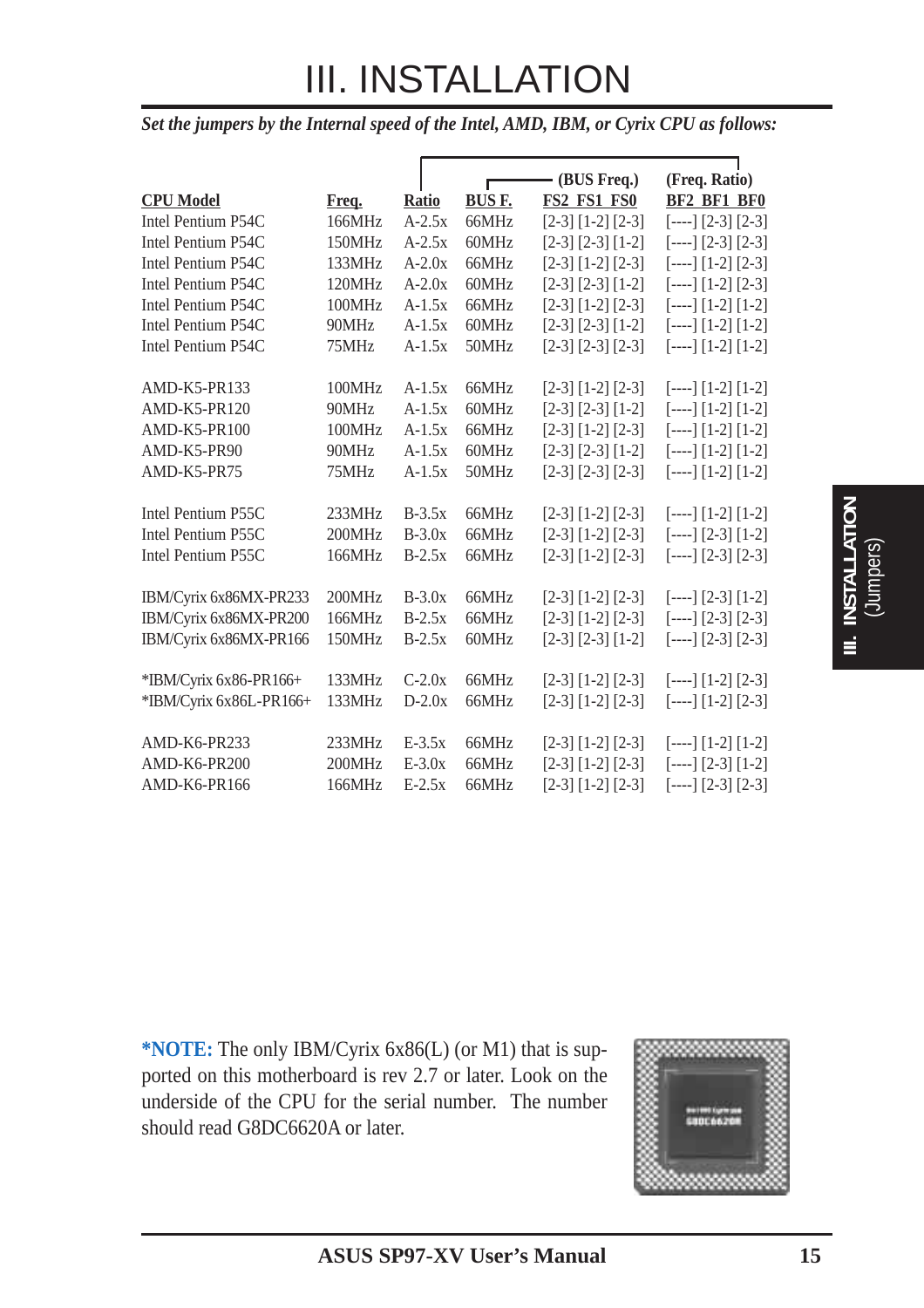### **5. Voltage Regulator Output Selection (VID0, 1, 2)**

These jumpers set the voltage supplied to the CPU.



**WARNING!** Because CPU designs change rapidly, the table below is only intended as a simple guideline and thus may not be true for your CPU. Always refer to the CPU documentation for your CPU's voltage and then set the appropriate VID jumpers according to the illustration below.

| <b>CPU Type</b> |           |            | VID2 VID1 VID0                 |
|-----------------|-----------|------------|--------------------------------|
| P54C/P54CS      | 3.5V(VRE) |            | $[2-3]$<br>$[2-3]$<br>$[1-2]$  |
| K <sub>5</sub>  | 3.5V(VRE) |            | $[2-3]$<br>$[2-3]$<br>$[1-2]$  |
| 6x86            | 3.5V(VRE) |            | $[2-3]$<br>$[2-3]$<br>$[1-2]$  |
| P54C/P54CS      | 3.4V(STD) |            | $[2-3]$<br>$[2-3]$<br>$[2-3]$  |
| K <sub>5</sub>  | 3.4V(STD) |            | $[2-3]$<br>$[2-3]$<br>$[2-3]$  |
| K6-PR233        |           | 3.2V(Dual) | $[2-3]$<br>$[1-2]$<br>$[2-3]$  |
| K6-166,200      |           | 2.9V(Dual) | $[2-3]$<br>$[2-3]$<br>$[1-2]$  |
| 6x86MX          |           | 2.9V(Dual) | $[2-3]$<br>$[2-3]$<br>$[1-2]$  |
| P55C-MMX        |           | 2.8V(Dual) | $[2-3]$<br>$[2-3]$<br>$[2-3]$  |
| K6-233,266,300  |           | 2.1V(Dual) | $[2-3]$<br>$[2-3]$<br>$[1-2]$  |
|                 |           |            | <b>Single Plane Dual Plane</b> |



Voltage Regulator Output Selection



Note: Auto-voltage detection regulators allow some<br>jumper settings to be the same for two voltages.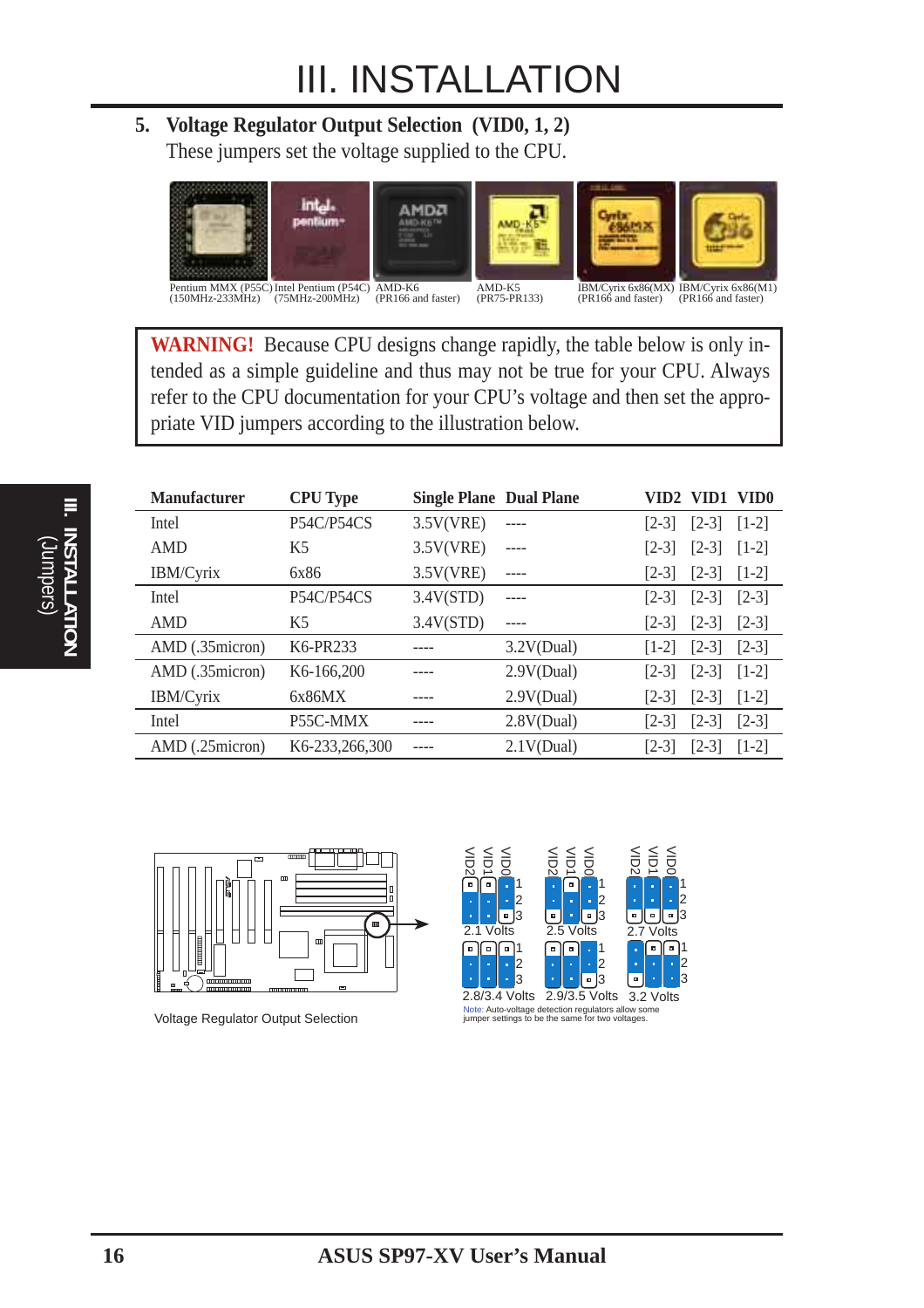## 2. System Memory (SIMM & DIMM)

This motherboard supports four 72-pin, 32-bit SIMMs (Single Inline Memory Modules) of 4, 8, 16, 32, or 64MB to form a memory size between 8MB to 256MB. The SIMMs can be either 60ns or 70ns Fast Page Mode (FPM) (Asymmetric or Symmetric), or Enhanced Data Out (EDO) (BEDO & Parity are not supported). SIMMs must be installed in pairs so that each Row (see *Map of Motherboard* for Row locations) contains 64-bits of the same size and type of memory chips. One side (with memory chips) of the SIMM module takes up half a Row on the motherboard.

Dual Inline Memory Modules (DIMM's) can be used when the SIMM sockets are not used. Two sockets are available for **3.3Volt** (power level) Unbuffered Synchronous DRAMs (SDRAM) or EDO DRAM of either 8, 16, 32, 64, or 128MB to form a memory size between 8MB to 256MB. One side (with memory chips) of the DIMM module takes up one Row on the motherboard.

**IMPORTANT: Memory speed setup is required through "Auto Configuration" in BIOS Chipset Setup of the BIOS SOFTWARE. If both 60ns and 70ns memory are used, set "Auto Configuration" to 70ns. Do not use memory modules with more than 24 chips per module. Modules with more than 24 chips exceed the design specifications of the memory subsystem and will be unstable.**

| <b>Memory Socket</b>                            | <b>SIMM Memory Module</b>                                                            |       | <b>Total Memory</b> |
|-------------------------------------------------|--------------------------------------------------------------------------------------|-------|---------------------|
| <b>SIMM Sockets 1&amp;2</b><br>(Rows $0 \& 1$ ) | 4MB, 8MB, 16MB, 32MB, 64MB<br>72-pin FPM or EDO SIMM<br>(DIMM Sockets must be empty) | $x^2$ |                     |
| <b>SIMM Sockets 3&amp;4</b><br>(Rows 2 & 3)     | 4MB, 8MB, 16MB, 32MB, 64MB<br>72-pin FPM or EDO SIMM<br>(DIMM Sockets must be empty) | $x^2$ |                     |
|                                                 | <b>Total System Memory (Max 256MB)</b>                                               |       |                     |

**WARNING! Do not install both SIMMs and DIMMs at the same time or else you will burn your memory. Mixing SIMMs and DIMMs require 5.0Volt (signal level) tolerant memory chips which are currently unavailable.**

| <b>Memory Socket</b>                     | <b>DIMM Memory Module</b>                                                                 |    | <b>Total Memory</b> |
|------------------------------------------|-------------------------------------------------------------------------------------------|----|---------------------|
| <b>DIMM Socket 1</b><br>(Rows $0 \& 1$ ) | 8MB, 16MB, 32MB, 64MB, 128MB<br>168-pin SDRAM or EDO DIMM<br>(SIMM Sockets must be empty) | x1 |                     |
| <b>DIMM Socket 2</b><br>(Rows 2 & 3)     | 8MB, 16MB, 32MB, 64MB, 128MB<br>168-pin SDRAM or EDO DIMM<br>(SIMM Sockets must be empty) | x1 |                     |
|                                          | <b>Total System Memory (Max 256MB)</b>                                                    |    |                     |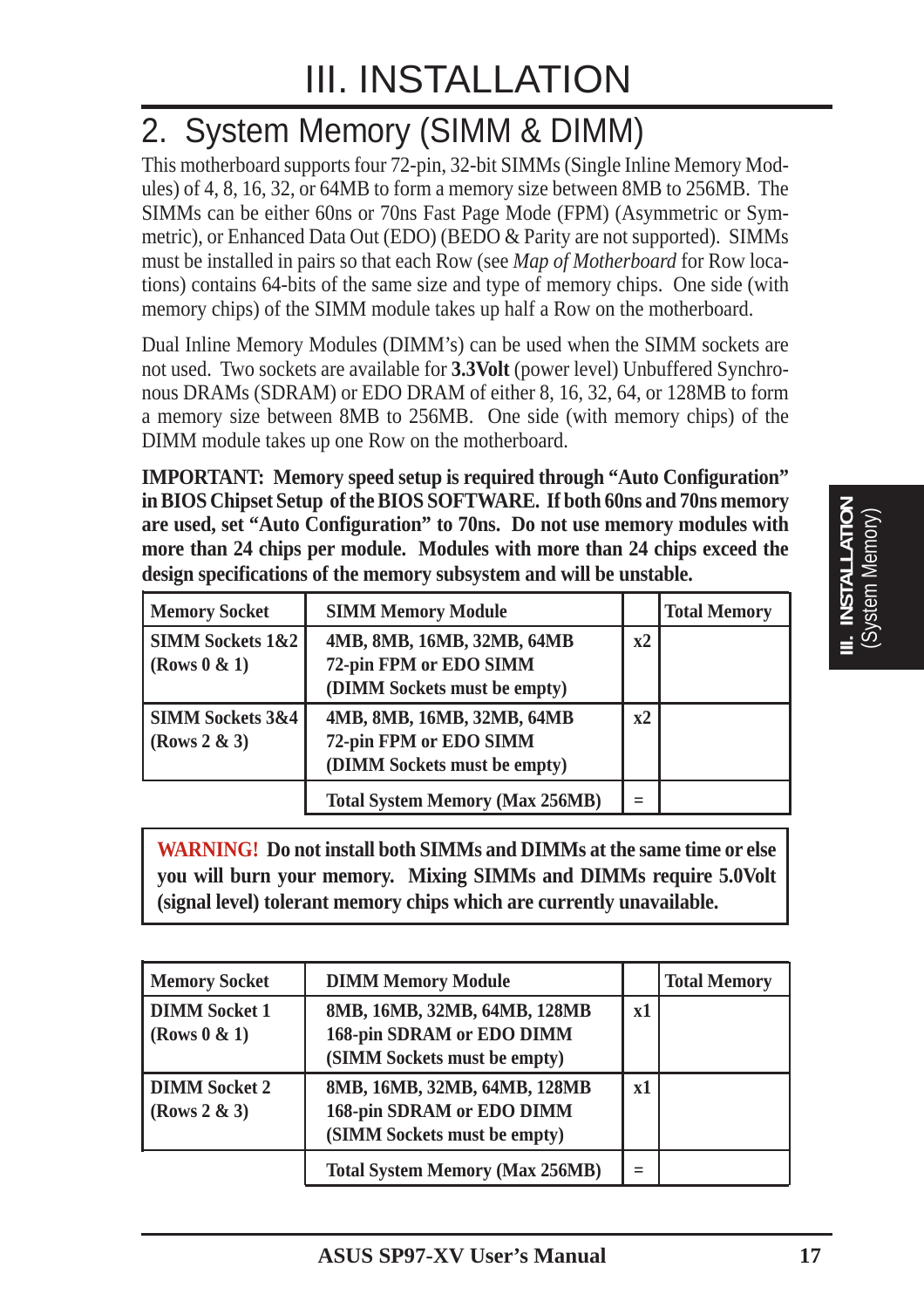### SIMM Memory Installation

1. The SIMM memory modules will only fit in one orientation as shown because of a safety tab on one end of the SIMM sockets, which requires the notched end of the SIMM memory modules.



**72 Pin SIMM Sockets**

Clip

- 2. Press the memory module firmly into place starting from a 45 degree angle making sure that all the contacts are aligned with the socket.
- 3. With your finger tips, rock the memory module into a vertical position so that it clicks into place.

### 72 Pin DRAM in SIMM Socket



- 4. The plastic guides should go through the two mounting holes on the sides and the support clips should snap on the other side.
- 5. To release the memory module, push both support clips outward and rock the module out of the support clips.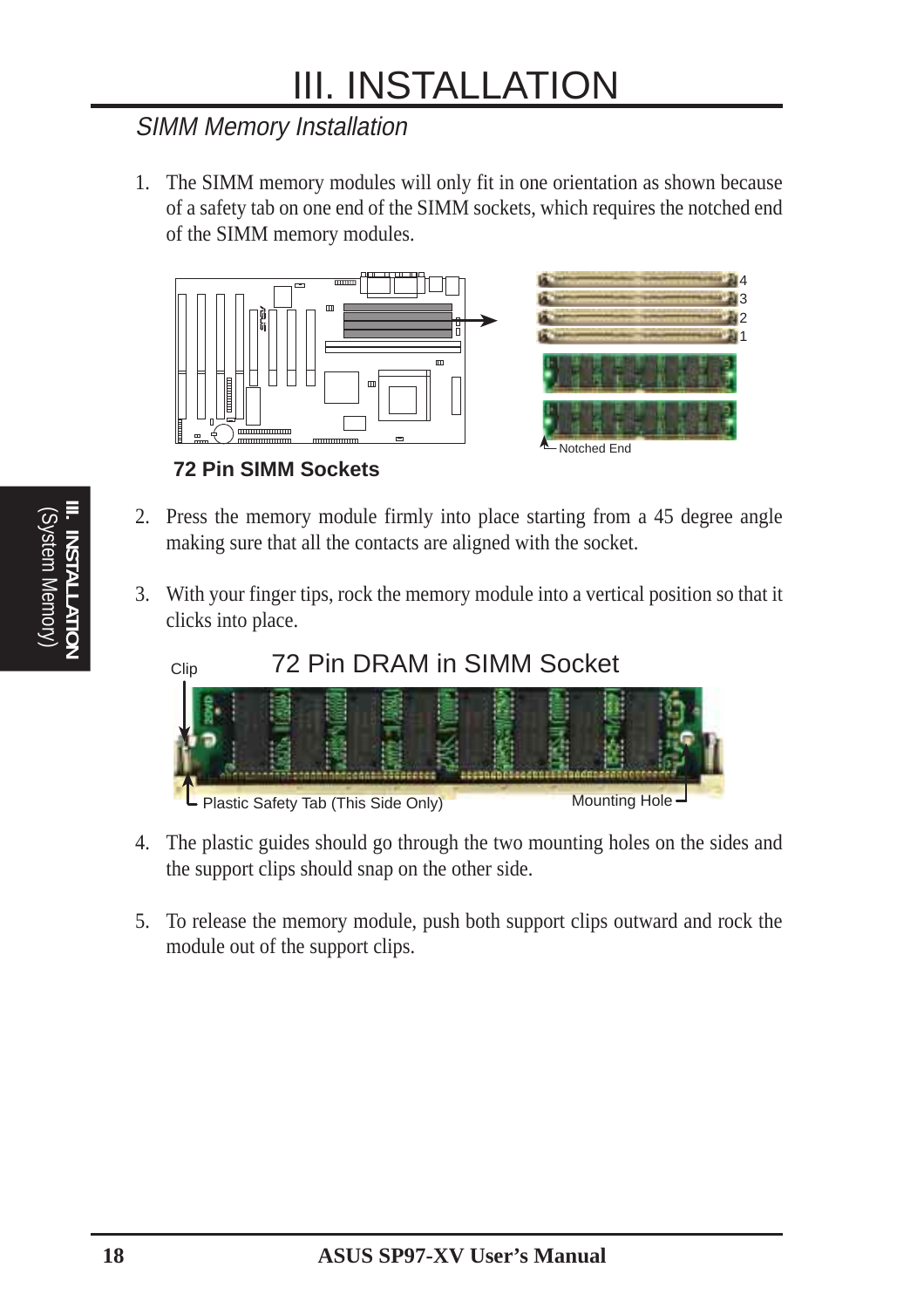### DIMM Memory Installation Procedures:

Insert the module(s) as shown. Because the number of pins are different on either side of the breaks, the module will only fit in the orientation as shown. DRAM SIMM modules have the same pin contact on both sides. SDRAM DIMM modules have different pint contact on each side and therefore have a higher pin density.



**168 Pin DIMM Memory Sockets**

The Dual Inline Memory Module (DIMM) memory modules must be 3.3Volt Unbuffered Synchronous DRAM (SDRAM) or Extended Data Output (EDO) . You can identify the type of DIMM module by the illustration below:



The notch on the DIMM module will shift between left, center, or right to identify the type and also to prevent the wrong type to be inserted into the DIMM slot on the motherboard. You must ask your retailer for the specifications before purchasing. Four clock signals are supported on this motherboard.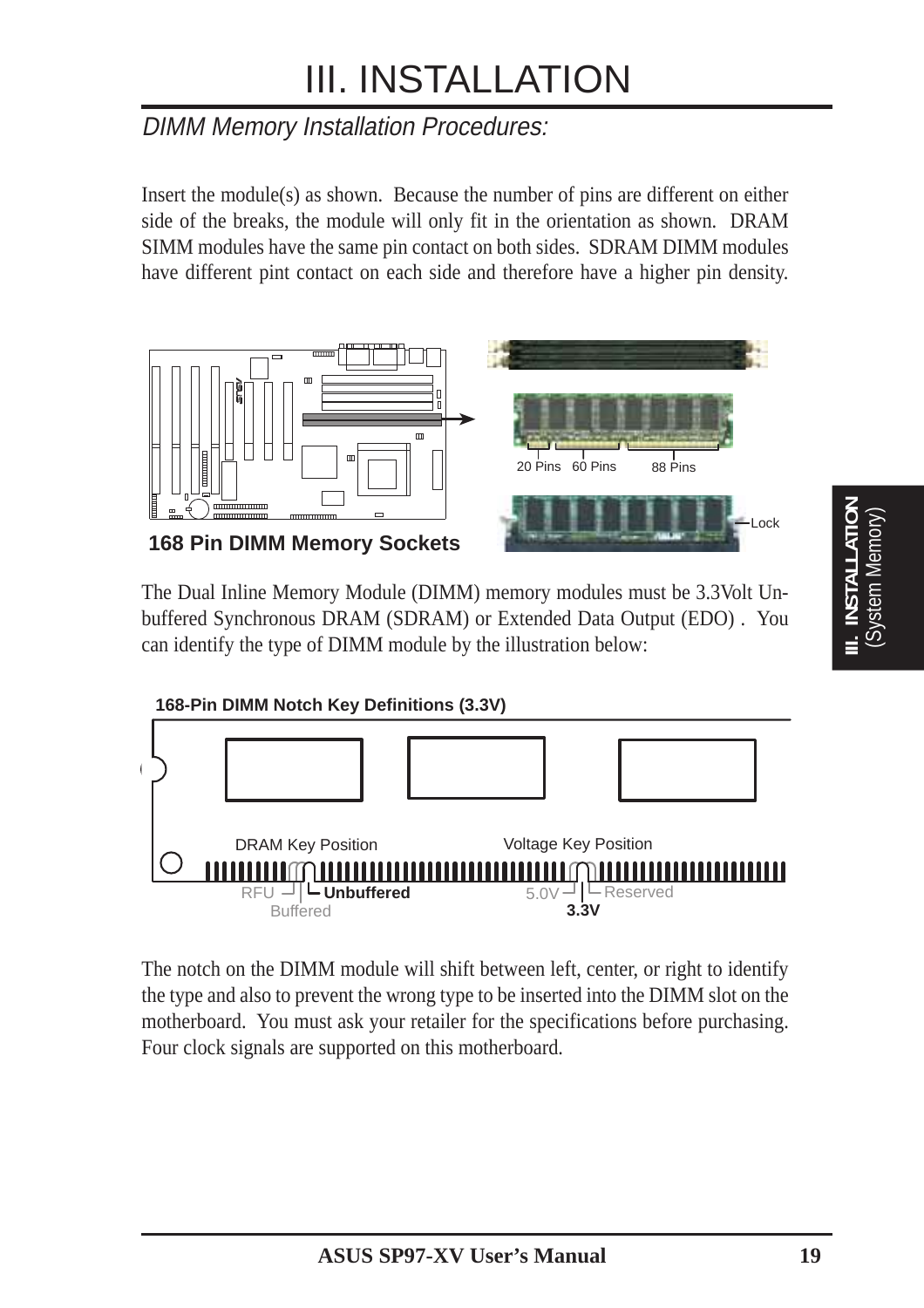(This page was intentionally left blank)

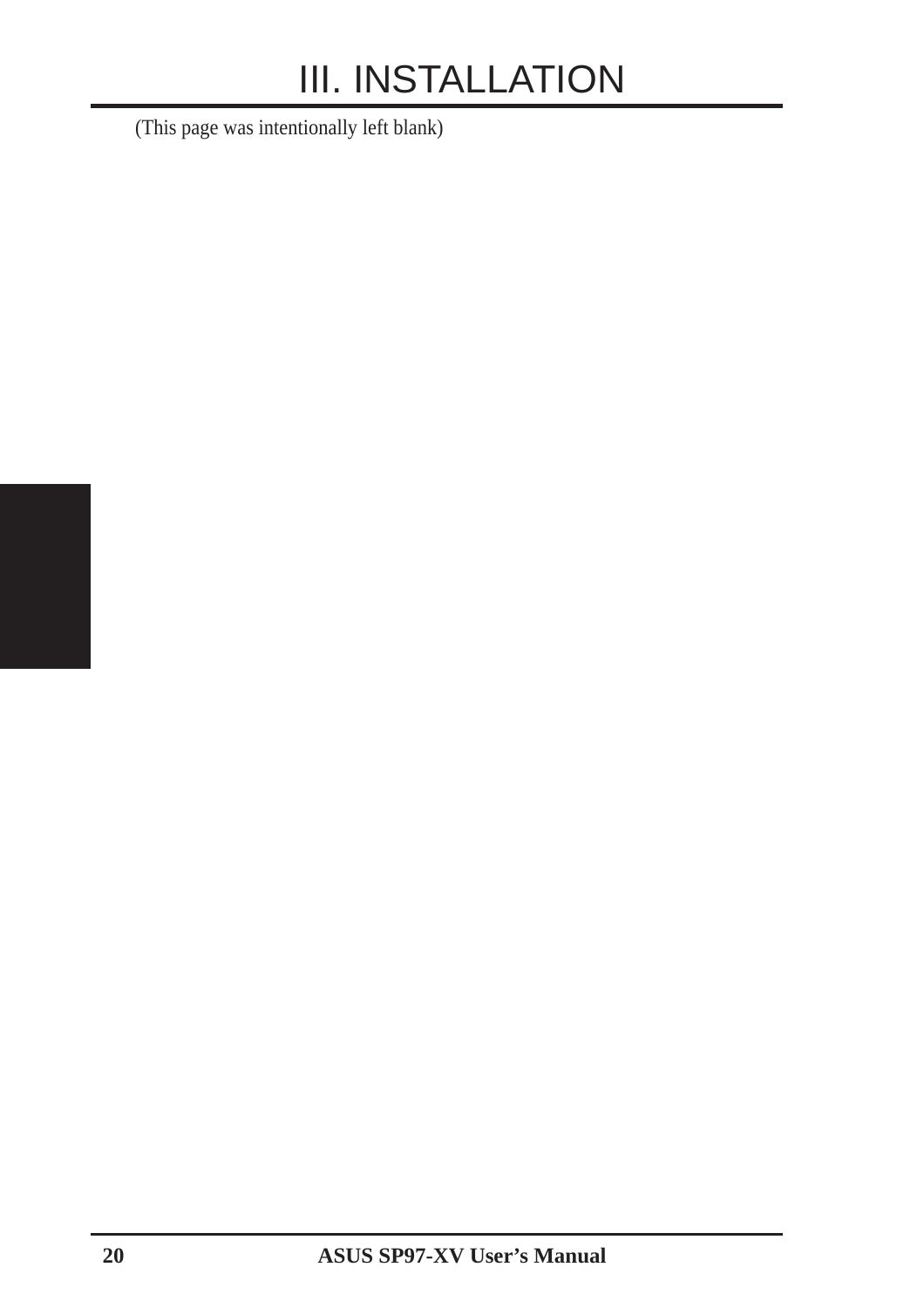## 3. Central Processing Unit (CPU)

The motherboard provides a 321-pin ZIF Socket 7 that is backwards compatible with ZIF Socket 5 processors. The CPU that came with the motherboard should have a fan attached to it to prevent overheating. If this is not the case then purchase a fan before you turn on your system.

**WARNING!** Without a fan circulating air on the CPU, the CPU can overheat and cause damage to both the CPU and the motherboard.

To install a CPU, first turn off your system and remove its cover. Locate the ZIF socket and open it by first pulling the lever sideways away from the socket then upwards to a 90-degree right angle. Insert the CPU with the correct orientation as shown. Use the notched corner of the CPU with the white dot as your guide. The white dot should point towards the end the of the lever. Notice that there is a blank area where one hole is missing from that corner of the square array of pin holes and a "1" printed on the motherboard next to that corner. Because the CPU has a corner pin for three of the four corners, the CPU will only fit in the one orientation as shown. The picture is for reference only; you should have a CPU fan that will cover the face of the CPU. With the added weight of the CPU fan, no force is required to insert the CPU. Once completely inserted, hold down on the fan and close the socket's lever.

**IMPORTANT: You must set jumpers for "CPU to BUS Frequency Ratio" and jumpers for "BUS Frequency Selection" depending on the CPU that you install.**



**ZIF Socket 7 with Pentium MMX Processor**

د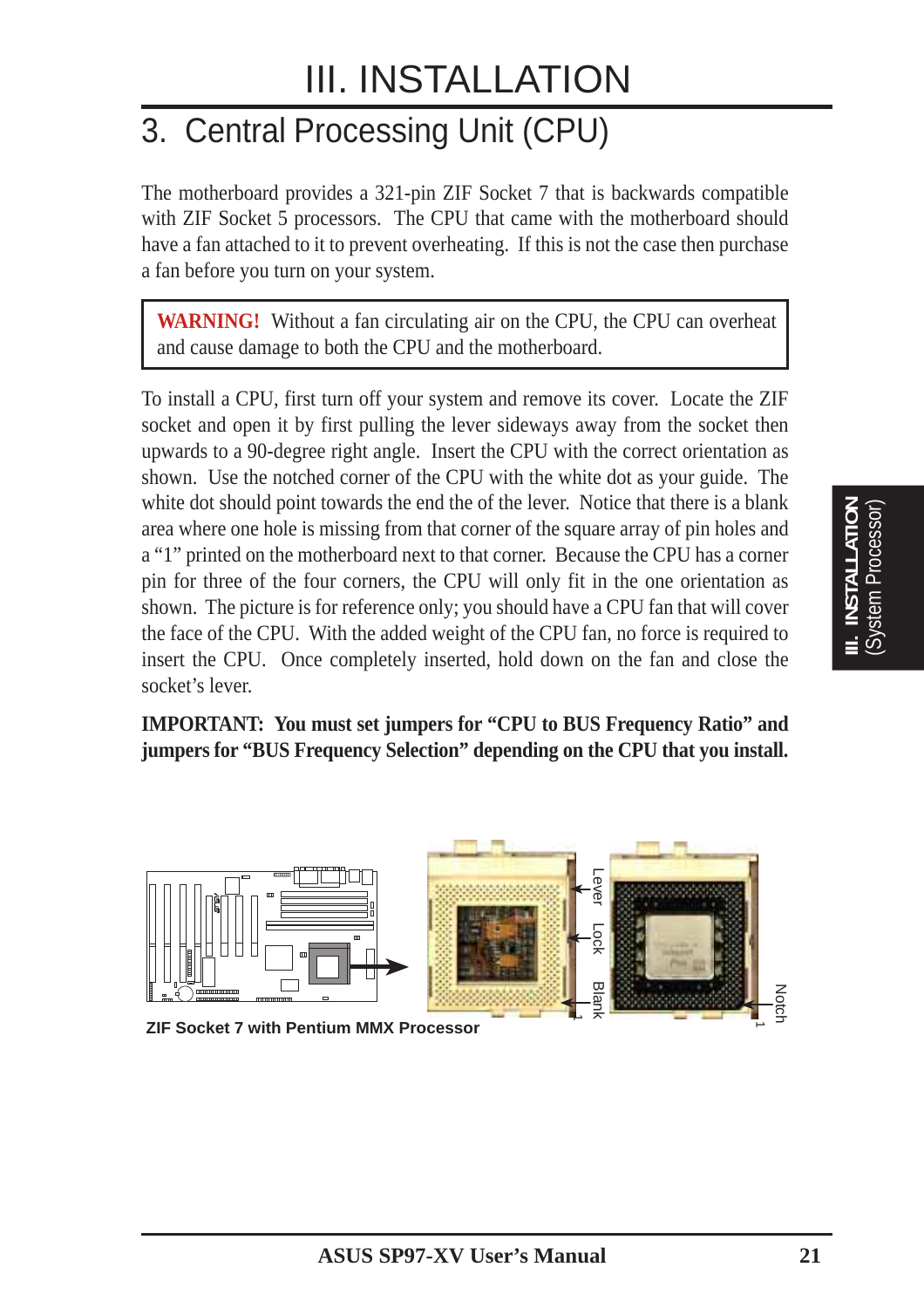## 4. Expansion Cards

**WARNING!** Make sure that you unplug your power supply when adding or removing expansion cards or other system components. Failure to do so may cause severe damage to both your motherboard and expansion cards.

First read your expansion card documentation on any hardware and software settings that may be required to setup your specific card.

**NOTE:** PCI Slot 4 has a MediaBus extension which allows the installation of a PCI card or a MediaBus card (optional multifunctional card) but not both.

### Expansion Card Installation Procedure:

- 1. Read the documentation for your expansion card.
- 2. Set any necessary jumpers on your expansion card.
- 3. Remove your computer system's cover.
- 4. Remove the bracket on the slot you intend to use. Keep the bracket for possible future use.
- 5. Carefully align the card's connectors and press firmly.
- 6. Secure the card on the slot with the screw you removed in step 4.
- 7. Replace the computer system's cover.
- 8. Setup the BIOS if necessary (such as "IRQ xx Used By ISA: Yes" in PNP AND PCI SETUP)
- 9. Install the necessary software drivers for your expansion card.

### Assigning IRQs for Expansion Cards

Some expansion cards need to use an IRQ to operate. Generally an IRQ must be exclusively assigned to one use. In an standard design there are 16 IRQs available but most of them are already in use by parts of the system which leaves 6 free for expansion cards.

Both ISA and PCI expansion cards may need to use IRQs. System IRQs are available to cards installed in the ISA expansion bus first, and any remaining IRQs are then used by PCI cards. Currently, there are two types of ISA cards.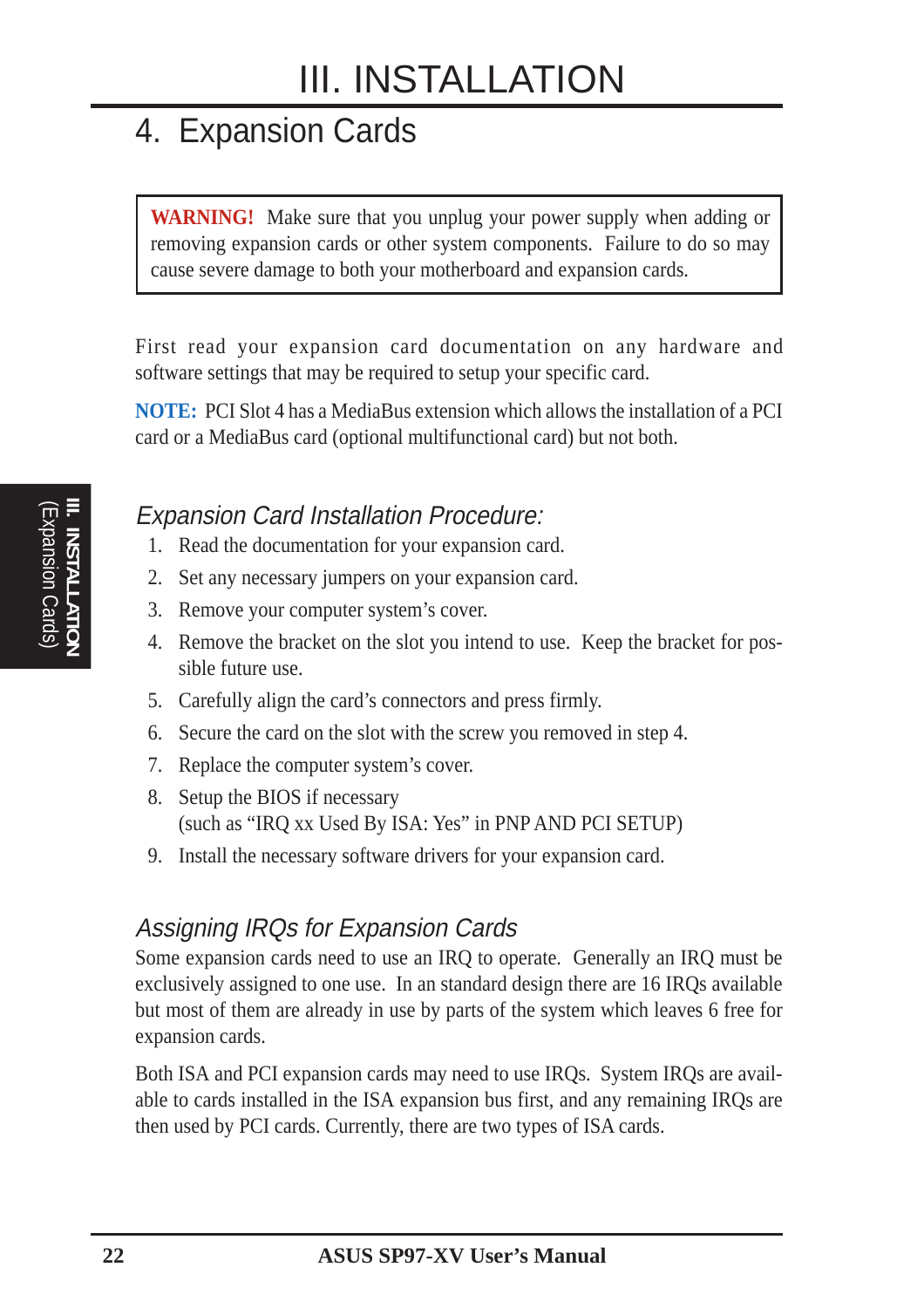The original ISA expansion card design, now referred to as "Legacy" ISA cards, requires that you configure the card's jumpers manually and then install it in any available slot on the ISA bus. You may use Microsoft's Diagnostic (MSD.EXE) utility included in the Windows directory to see a map of your used and free IRQs. For Windows 95 users, the "Control Panel" icon in "My Computer," contains a "System" icon which gives you a "Device Manager" tab. Double clicking on a specific device give you "Resources" tab which shows the Interrupt number and address. Make sure that no two devices use the same IRQs or your computer will experience problems when those two devices are in use at the same time.

To simplify this process this motherboard has complied with the Plug and Play (PNP) specification which was developed to allow automatic system configuration whenever a PNP-compliant card is added to the system. For PNP cards, IRQs are assigned automatically from those available.

If the system has both Legacy and PNP ISA cards installed, IRQs are assigned to PNP cards from those not used by Legacy cards. The PCI and PNP configuration of the BIOS setup utility can be used to indicate which IRQs are being used by Legacy cards. For older Legacy cards that does not work with the BIOS, you can contact your vendor for an ISA Configuration Utility.

An IRQ number is automatically assigned to PCI expansion cards after those used by Legacy and PNP ISA cards. In the PCI bus design, the BIOS automatically assigns an IRQ to a PCI slot that has a card in it that requires an IRQ. To install a PCI card, you need to set something called the INT (interrupt) assignment. Since all the PCI slots on this motherboard use an INTA #, be sure that the jumpers on your PCI cards are set to INT A.

### Assigning DMA Channels for ISA Cards

Some ISA cards, both legacy and PnP, may also need to use a DMA (Direct Memory Access) channel. DMA assignments for this motherboard are handled the same way as the IRQ assignment process described earlier. You can select a DMA channel in the PCI and PnP configuration section of the BIOS Setup utility.

**IMPORTANT:** To avoid conflicts, reserve the necessary IRQs and DMAs for legacy ISA cards (under PNP AND PCI SETUP of the BIOS SOFTWARE, choose *Yes* in *IRQ xx Used By ISA* and *DMA x Used By ISA* for those IRQs and DMAs you want to reserve).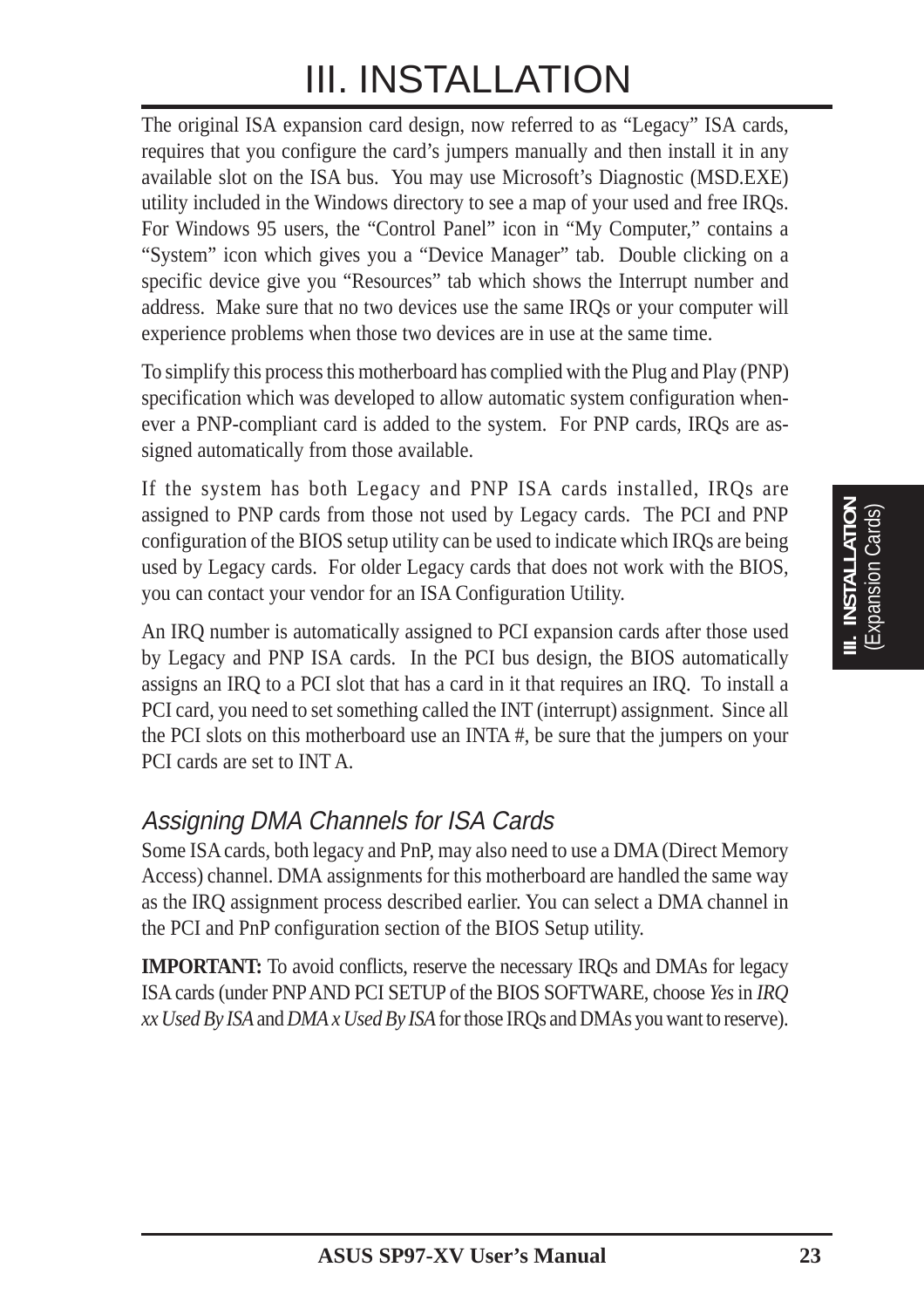## 5. External Connectors

**WARNING!** Some pins are used for connectors or power sources. These are clearly separated from jumpers in "Map of the Motherboard." Placing jumper caps over these will cause damage to your motherboard.

**IMPORTANT: Ribbon cables should always be connected with the red stripe on the Pin 1 side of the connector. The four corners of the connectors are labeled on the motherboard. Pin 1 is the side closest to the power connector on hard drives and floppy drives. IDE ribbon cable must be less than 18in. (46cm), with the second drive connector no more than 6in. (15cm) from the first connector.**

**1. PS/2 Keyboard Connector (6-pin Female)**

This connection is for a standard keyboard using an PS/2 plug (mini DIN). **This connector will not allow standard AT size (large DIN) keyboard plugs. You may use a DIN to mini DIN adapter on standard AT keyboards.**



PS/2 Keyboard (6-pin Female)

#### **2. PS/2 Mouse Connector (6-pin Female)**

The system will direct IRQ12 to the PS/2 mouse if one is detected. If not detected, expansion cards can use IRQ12. See "PS/2 Mouse Control" in BIOS Features Setup of the BIOS SOFTWARE.

PS/2 Mouse (6-pin Female)



(Connectors) **III. INSTALLATION**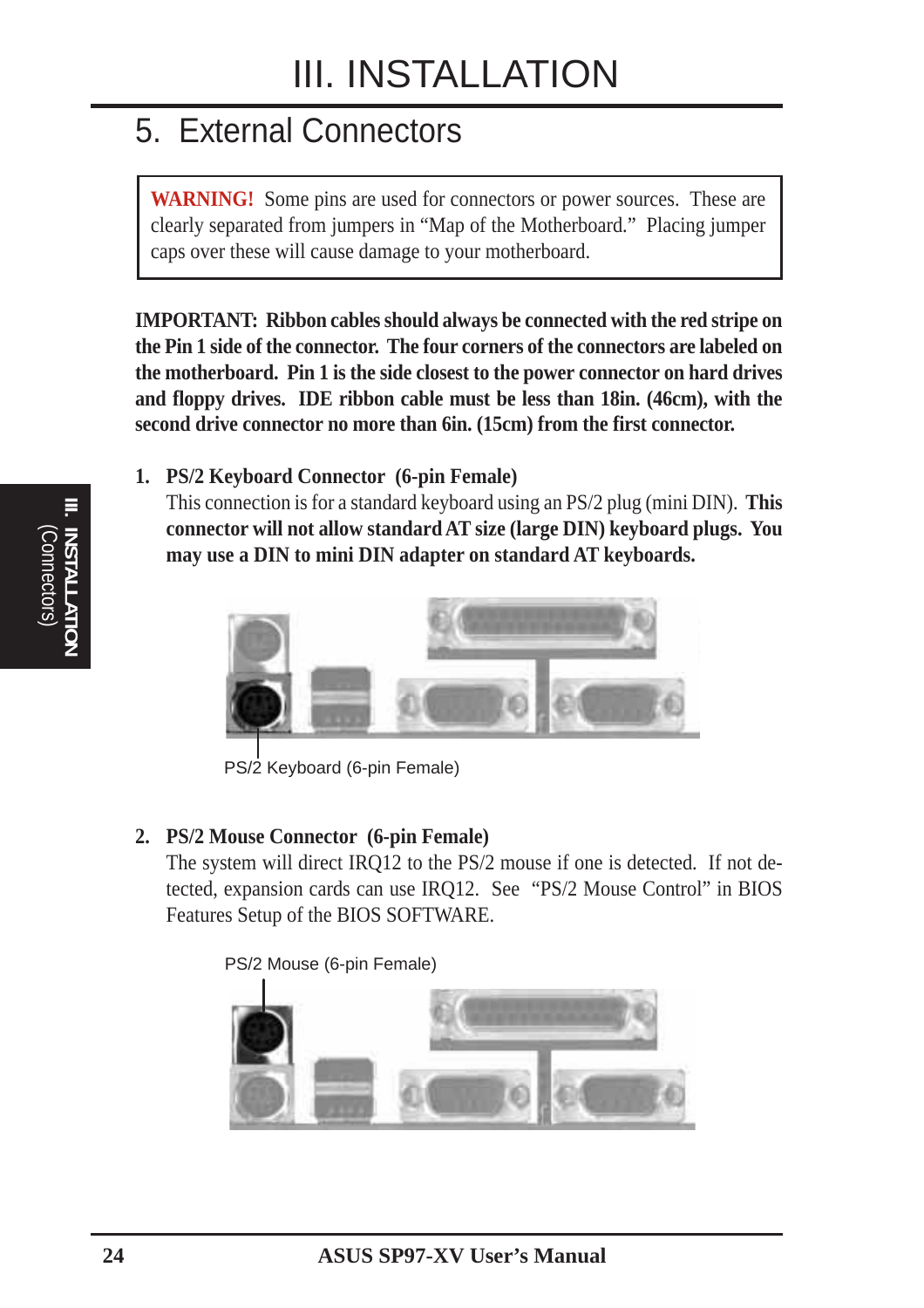### **3. Parallel Printer Connector (25-pin Female)**

You can enable the parallel port and choose the IRQ through "Onboard Parallel Port" in Chipset Features Setup of the BIOS SOFTWARE. **NOTE**: Serial printers must be connected to the serial port.



**4. Serial Port COM1 and COM2 Connectors (Two 9-pin Male)** The two serial ports can be used for pointing devices or other serial devices. See "Onboard Serial Port" in Chipset Features Setup of the BIOS SOFTWARE.



- Serial Ports (9-pin Male)
- **5. Universal Serial BUS Ports 1 & 2 (Two 4-pin Female Sockets)** Two USB ports are available for connecting USB devices.



Univeral Serial Bus (USB) 2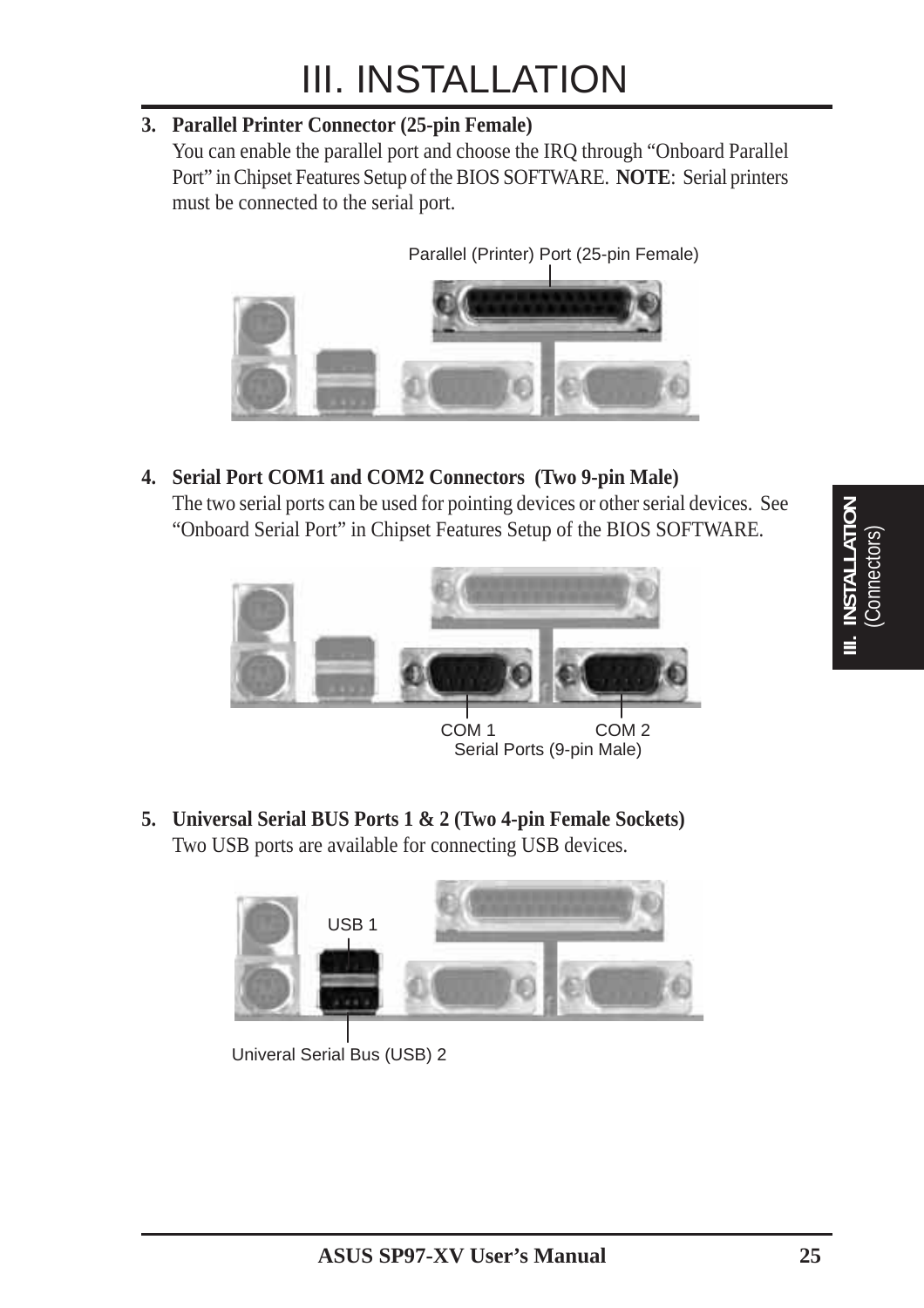**6. IrDA / Fast IR-Compliant infrared module connector (6-pin IR)**

This connector supports the optional wireless transmitting and receiving infrared module. This module mounts to a small opening on system cases that support this feature.



### **7. Floppy Disk Drive Connector (34-1pin FLOPPY)**

This connector supports the provided floppy drive ribbon cable. After connecting the single end to the board, connect the two plugs on the other end to the floppy drives. **(Pin 5 is removed to prevent inserting in the wrong orientation when using ribbon cables with pin 5 plugged).**



**Floppy Disk Drive Connector**

**NOTE:** Orient the red stripe to Pin 1

Pin 1<sup>9</sup>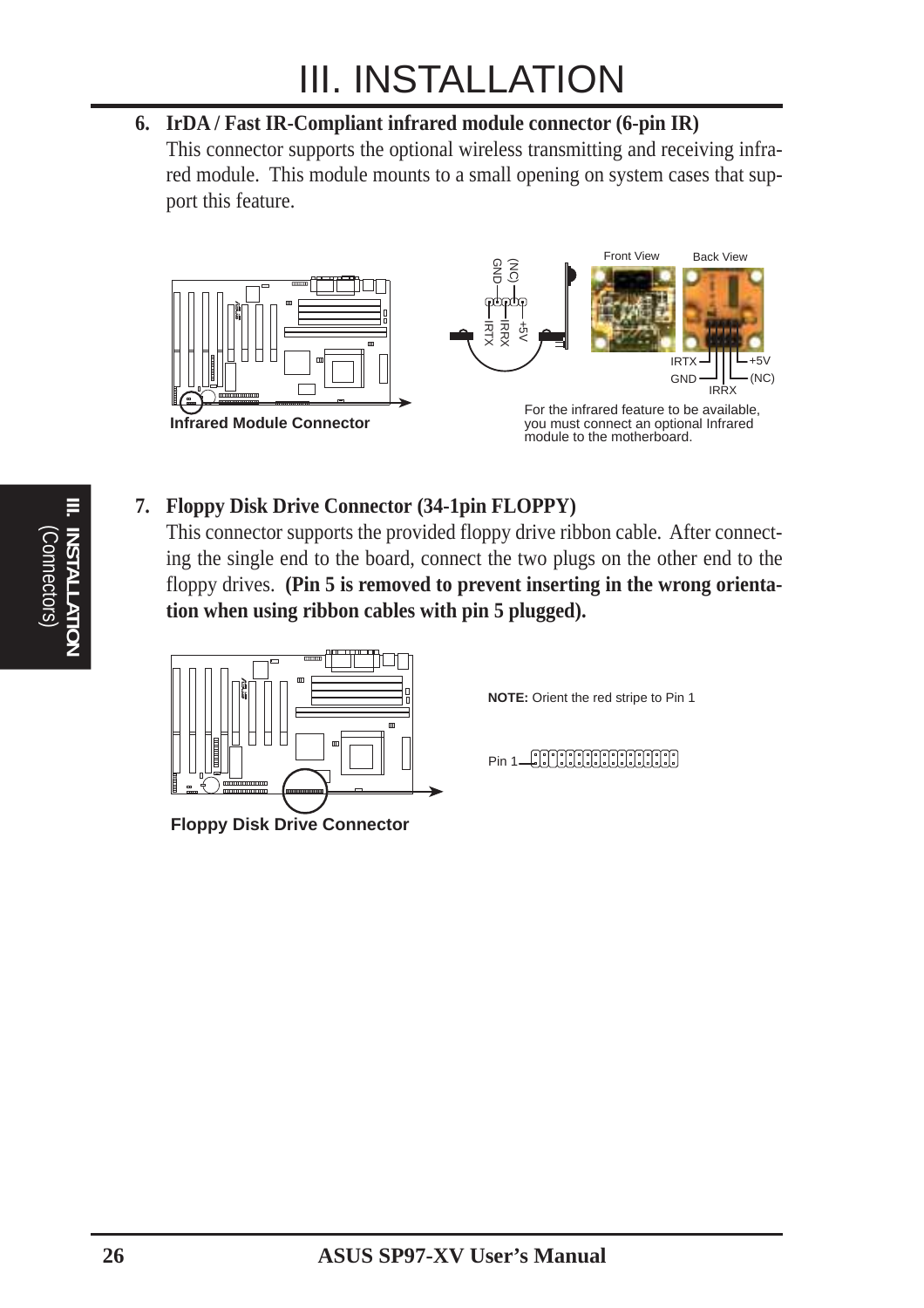### **8. Primary / Secondary IDE connectors (Two 40-1pin IDE)**

These connectors support the provided IDE hard disk ribbon cable. After connecting the single end to the board, connect the two plugs at the other end to your hard disk(s). If you install two hard disks, you must configure the second drive to Slave mode by setting its jumper accordingly. Please refer to the documentation of your hard disk for the jumper settings. **(Pin 20 is removed to prevent inserting in the wrong orientation when using ribbon cables with pin 20 plugged).**



### **9. IDE activity LED (4-1pin IDE\_LED)**

This connector supplies power to the cabinet's IDE activity LED. Read and write activity by devices connected to the Primary or Secondary IDE connectors will cause the LED to light up.



**IDE Activity LED**

**TIP:** If the case-mounted LED does not light, try reversing the 2-pin plug.

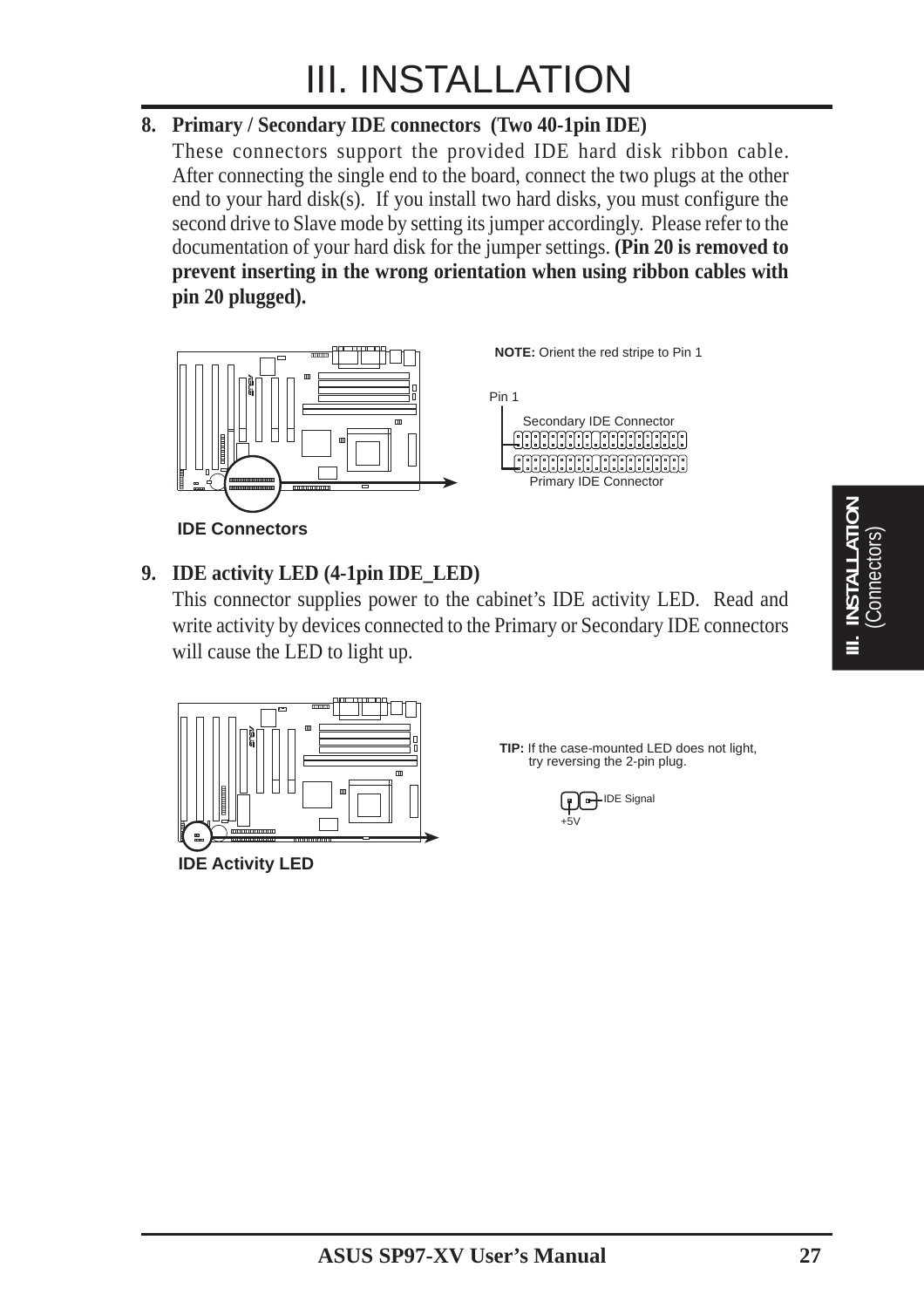### **10. CPU, Chassis, and Power Supply Fan Connectors (3-pin)**

These connectors support cooling fans of 500mAMP (6WATT) or less.



**12Volt Cooling Fan Power**







### **11. ATX Power Supply Connector (20-pin ATXPWR)**

This connector connects to a ATX power supply. The plug from the power supply will only insert in one orientation because of the different hole sizes. Find the proper orientation and push down firmly making sure that the pins are aligned.

**IMPORTANT: Be sure that the ATX power supply can take at least 10mAmp load on the 5volt standby lead (5VSB). You may experience difficulty in powering on your system without this.**



**ATX Power Connector**

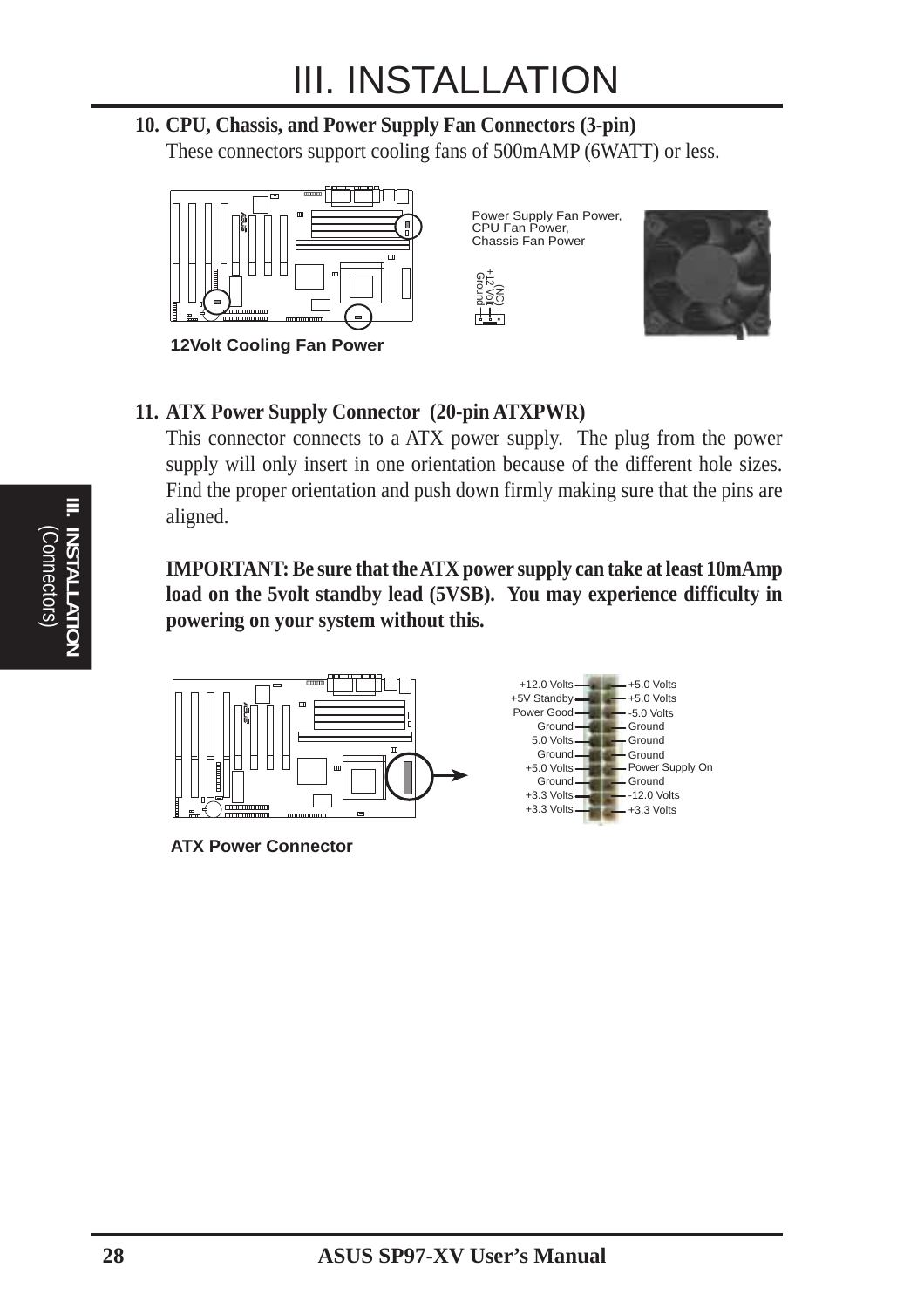### **12. Message LED Lead (MSG LED)**

This indicates whether a message has been received from a fax/modem. The LED will remain lit when there is no signal and blink when there is data transfer or waiting in the inbox).

### **13. SMI Suspend Switch Lead (SMI)**

This allows the user to manually place the system into a suspend mode or "Green" mode where system activity will be instantly decreased to save electricity and expand the life of certain components when the system is not in use. This 2-pin connector (see the figure below) connects to the case-mounted suspend switch. If you do not have a switch for the connector, you may use the "Turbo Switch" since it does not have a function. SMI is activated when it detects a *short to open* moment and therefore leaving it shorted will not cause any problems. May require one or two pushes depending on the position of the switch. Wake-up can be controlled by settings in the BIOS but the keyboard will always allow wakeup (the SMI lead cannot wake-up the system).

### **14. ATX Power Switch / Soft Power Switch (PWR SW)**

The system power is controlled by a momentary switch connected to this lead. Pushing the button once will switch the system between ON and SLEEP. Pushing the switch while in the ON mode for more than 4 seconds will turn the system off. The system power LED shows the status of the system's power.

### **15. Reset Switch Lead (RESET)**

This 2-pin connector connects to the case-mounted reset switch for rebooting your computer without having to turn off your power switch This is a preferred method of rebooting in order to prolong the life of the system's power supply.

#### **16. System Power LED (PWR LED)**

This 3-pin connector connects the system power LED, which lights when the system is powered on and blinks when it is in sleep mode.

### **17. Keyboard Lock Switch Lead (KEYLOCK, 2 pins)**

This 2-pin connector connects to the case-mounted keyboard lock switch to allow keyboard locking.

### **18. Speaker Connector (SPEAKER)**

This 4-pin connector connects to the case-mounted speaker.







\* Requires an ATX power supply.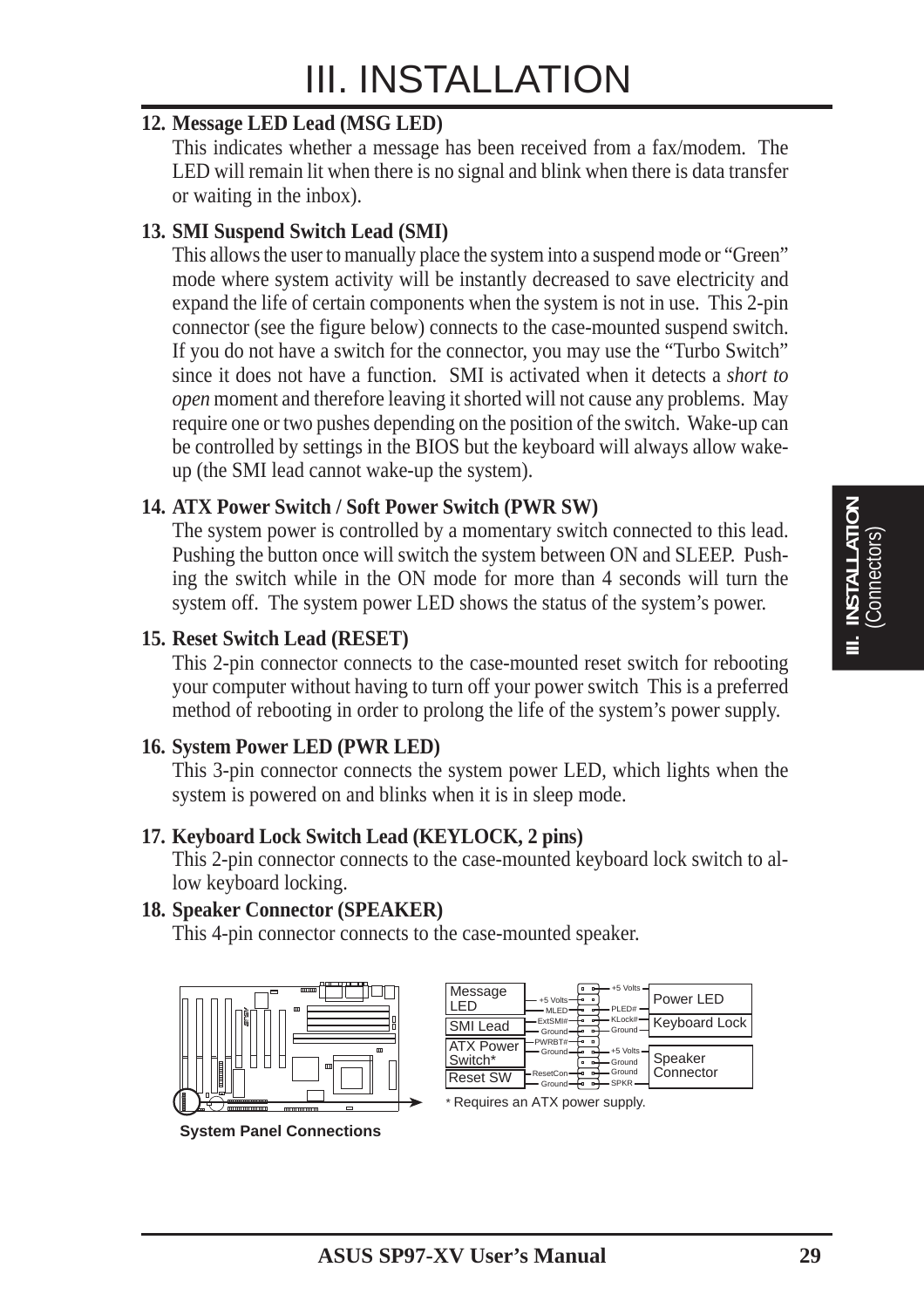### **19. VGA Connector (VGACON, 16 pins) (with onboard VGA version only)**

This connector, available only on motherboards with the SiS5598 chipset, supports the provided video or monitor cable with mounting bracket. Connect the cable to this connector and mount the bracket to the case on a free expansion slot. Set VGA\_SEL jumper to *Enable* before using this connector.



**20. Video Feature Connector (26 pins) (with onboard VGA version only)** This connector is used for third-party video accessories such as video capture cards or television tuners.



**Video Feature Connector**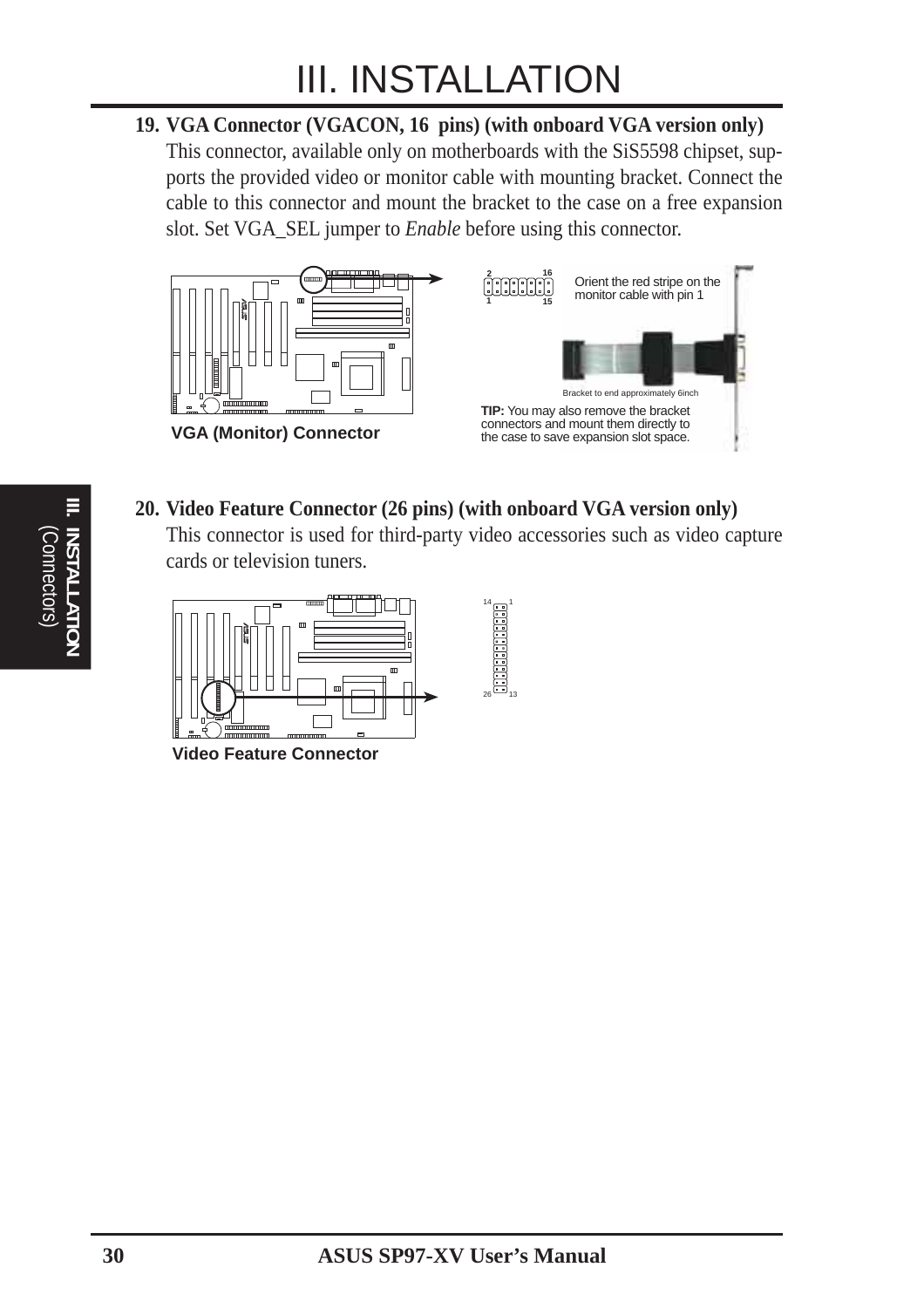### Power Connection Procedures

- 1. After all jumpers and connections are made, close the system case cover.
- 2. Make sure that all switches are off (in some systems, marked with  $\bigcirc$ ).
- 3. Connect the power supply cord into your computer's power supply.
- 4. Connect the power cord into a power outlet that is equipped with a surge protector.
- 5. You may then turn on your devices in the following order:
	- a. Your monitor
	- b. External SCSI devices (starting with the last device in the chain)
	- c. Your system power. For ATX power supplies, you need to switch on the power supply as well as press the ATX power switch on the front of the case.
- 6. The power LED on the front panel of the system case will light. For ATX power supplies, the system LED will light when the ATX power switch is pressed. The monitor LED may light up after the system's if it complies with "Green" standards or if it has a power standby feature. The system will then run power-on tests. While the tests are running, additional messages will appear on the screen. If you do not see anything within 30 seconds from the time you turn on the power, the system may have failed a power-on test. Recheck your jumper settings and connections or call your retailer for assistance.
- 7. During power-on, press <Delete> to enter the BIOS setup. Follow the instructions on the next section, "BIOS SOFTWARE."
- **\* Powering Off Your Computer:** You must first exit or shut down your operating system before switching off the power switch. For ATX power supplies, you can press the ATX power switch after exiting or shutting down your operating system. For Windows 95 users, you can click **Shut down the computer?** from the **Start** button and the system will give three quick beeps after about 30 seconds and power off after Windows shuts down.

**NOTE:** The message, **It's now safe to turn off your computer**, will not be shown in Windows 95 when using shut down with ATX power supplies.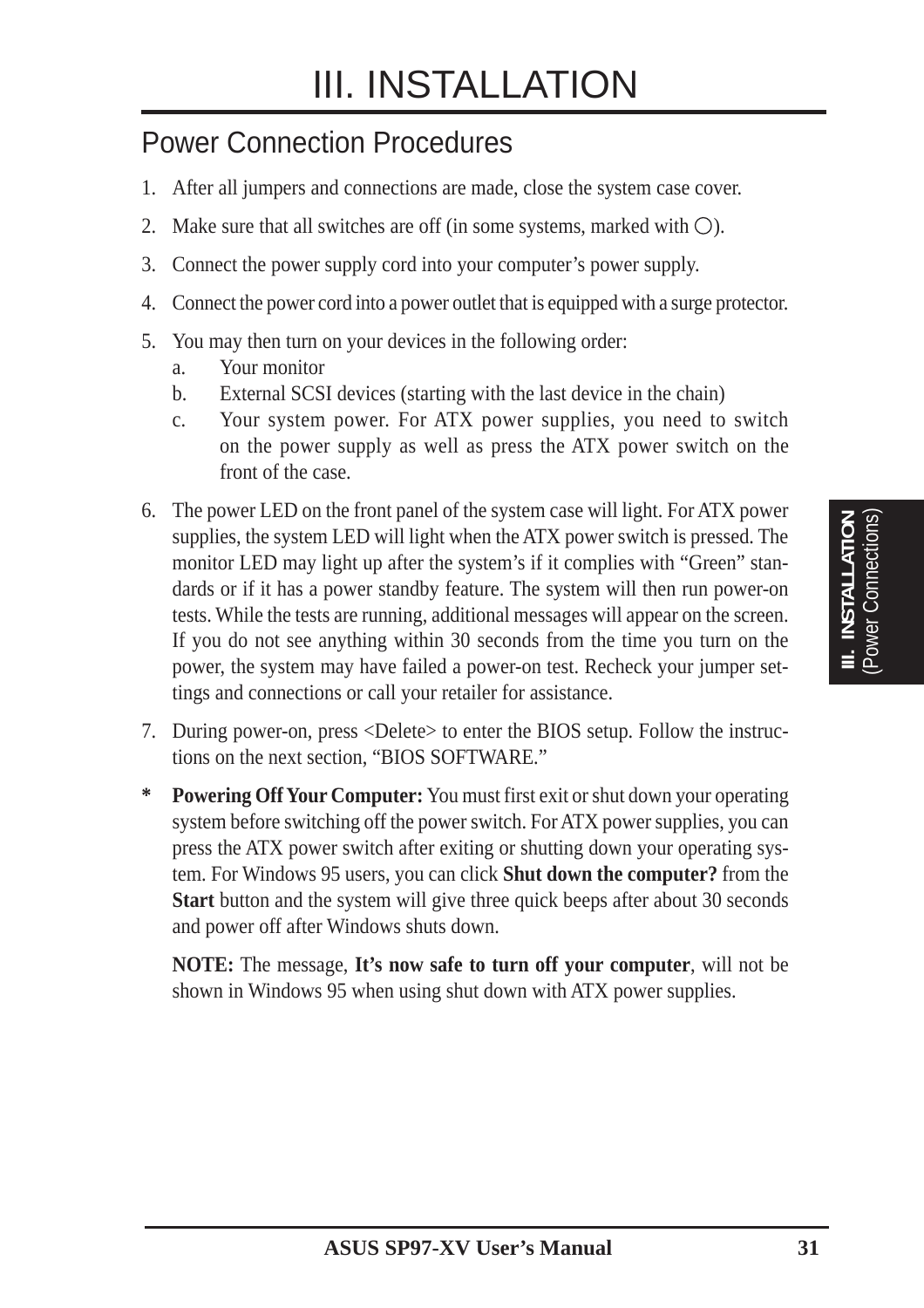## Support Software

**FILELIST.TXT –** View this file to see the files included in the support software.

**PFLASH.EXE –** This is the Flash Memory Writer utility that updates the BIOS by uploading a new BIOS file to the programmable flash ROM chip on the motherboard. To determine the BIOS version, check the last four numbers of the code displayed on the upper left-hand corner of your screen during bootup. Larger numbers represent a newer BIOS file.

**NOTE:** A binary BIOS file is no longer included with the support software. Save the motherboard's BIOS file to a floppy disk as soon as your system is operational. See "Flash Memory Writer Utility" in this section to "Save Current BIOS to File."

## Flash Memory Writer Utility

| ASUSTek PNP BIOS<br>FLASH MEMORY WRITER V1.5<br>Copyright (C) 1995, ASUSTek COMPUTER INC. |
|-------------------------------------------------------------------------------------------|
| Flash Type -- SST 29EE010                                                                 |
| Current BIOS Revision: #401A0-xxxx                                                        |
| Choose one of the following:                                                              |
| 1. Save Current BIOS To File                                                              |
| 2. Update BIOS Main Block From File                                                       |
| 3. Advanced Feature                                                                       |
| Enter Choice: [1]                                                                         |
| Press ESC To Exit                                                                         |

xxxx denotes the current BIOS version stored in the Flash EPROM

**IMPORTANT:** Flash Type may also be "INTEL 28F001BXT." If "unknown" is shown after "Flash type --," then this ROM chip is not programmable or not supported with the PnP BIOS and therefore cannot be programmed by the Flash Memory Writer.

### Main Menu

**1. Save Current BIOS To File** (Perform as soon as system is operational) This option allows you to copy the contents of the Flash memory chip onto a disk. This gives you a backup copy of the original motherboard BIOS in case you need to reinstall it.

**Create a system disk by typing FORMAT A:/S on the DOS prompt (do not create "AUTOEXEC.BAT" and "CONFIG.SYS"), then save the PFLASH.EXE file and the BIOS to the system disk.**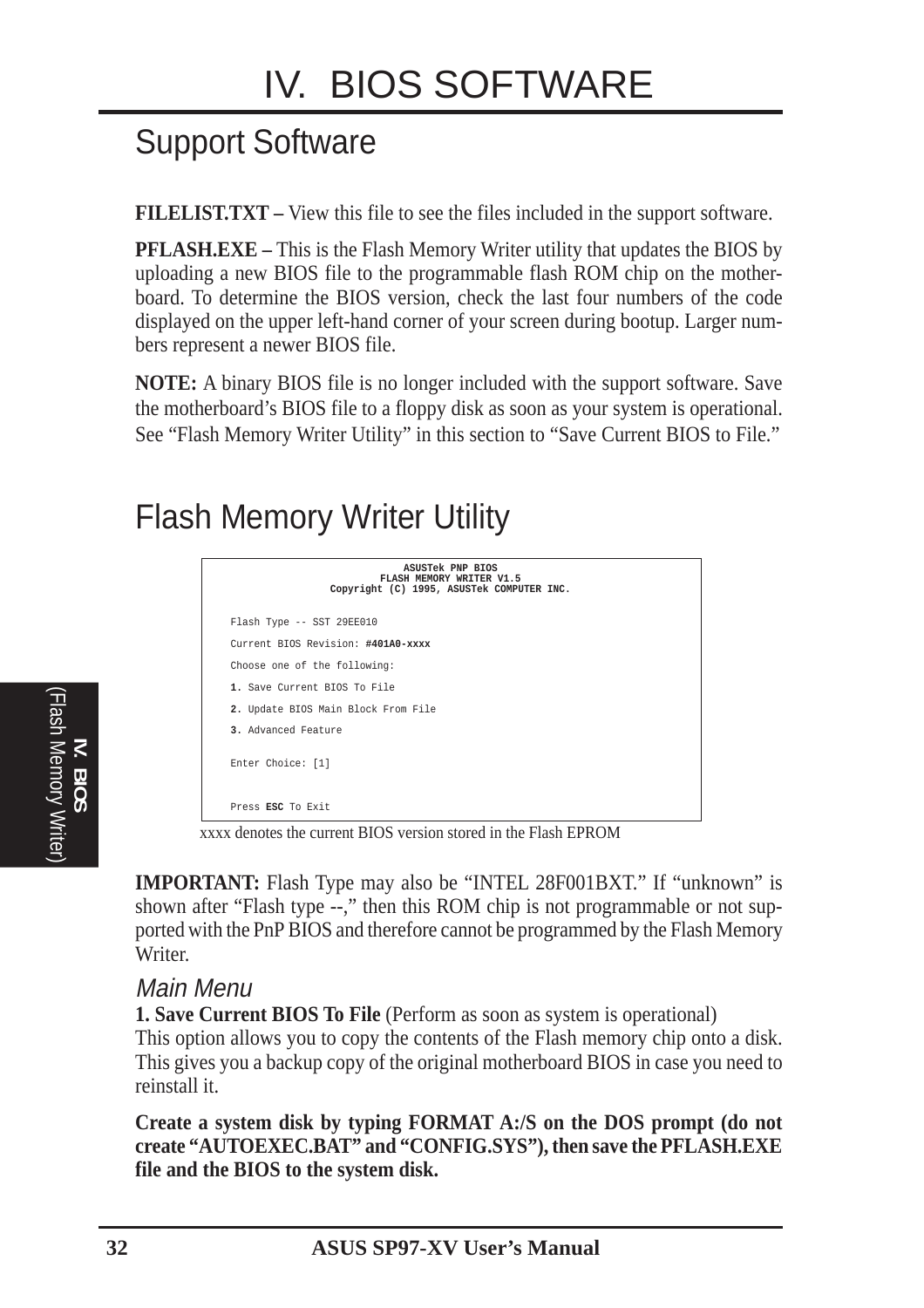#### **2. Update BIOS Main Block From File**

This option updates the BIOS from a file on the disk. This can either be a new file or a backup file created by the "Save Current BIOS to File" option. This will not update the Boot Block if the Boot Block is different. You will be prompted with the following if advanced features if necessary.

```
Boot Block of New BIOS is different from old one !!!
Please Use 'Advanced Feature' to flash whole bios !!!
```
#### **3. Advanced Feature**

Selecting this option brings up the Advanced Feature screen for clearing the PnP configuration record and updating the motherboard BIOS.

### Advanced Feature Menu

| Advanced Feature                             |
|----------------------------------------------|
|                                              |
|                                              |
| Flash Type -- SST 29EE010                    |
| Current BIOS Revision: #401A0-xxxx           |
| Choose one of the following:                 |
| 1. Clear PNP ESCD Parameter Block            |
| 2. Update BIOS Including Boot Block and ESCD |
|                                              |
| Enter Choice: [2]                            |
|                                              |
|                                              |
|                                              |
| Press ESC To Return To Main Menu             |

xxxx denotes the current BIOS version stored in the Flash EPROM

### **1. Clear PNP ESCD Parameter Block**

This option erases the Plug-and-Play (PnP) configuration record.

### **2. Update BIOS Including Boot Block and ESCD**

This option updates the Boot Block, the motherboard BIOS and the PnP ESCD Parameter Block from a new BIOS file.

**NOTE:** "Update BIOS Main Block from File" and "Update BIOS Including Boot Block and ESCD" require that the system is running in real mode. This utility will not operate if the system is under protected mode or virtual mode. You must boot from a system floppy disk without the "AUTOEXEC.BAT" and "CONFIG.SYS" files.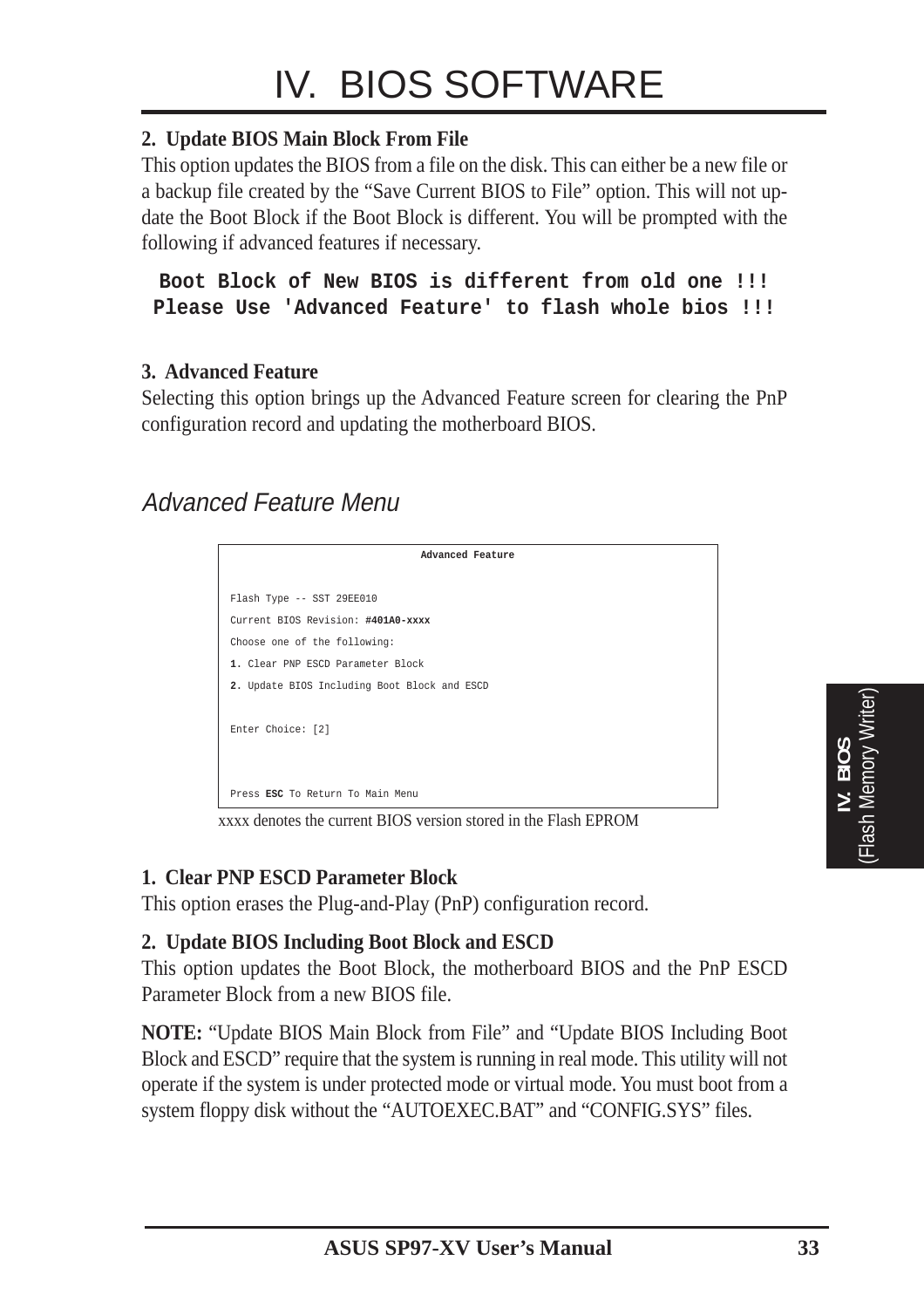## Managing and Updating Your Motherboard's BIOS

### **Upon First Use of the Computer System**

- 1. Create a bootable system floppy diskette by typing [FORMAT A:/S] from the DOS prompt without creating "AUTOEXEC.BAT" and "CONFIG.SYS" files.
- 2. Copy PFLASH.EXE to your new diskette.
- 3. Run PFLASH.EXE from your new diskette and select option 1 "Save Current BIOS to File." Enter the "Current BIOS Revision:" for the file name.

### **Updating BIOS Procedures (only when necessary)**

**IMPORTANT:** If "unknown" is displayed after **Flash Type --**, the memory chip is not programmable or is not supported with the PnP BIOS and therefore cannot be programmed by the Flash Memory Writer utility.

- 1. Download an updated ASUS BIOS file from the Internet (WWW or FTP) or a BBS (Bulletin Board Service) (see ASUS CONTACT INFORMATION on page 3 for details) and save to the disk you created earlier.
- 2. Turn off your computer..
- 3. Boot from the disk you created earlier.
- 4. At the "A:\" prompt, type PFLASH and then press <Enter>.
- 5. Enter 2 "Update BIOS Main Block From File" from the Main Menu or option 2 "Update BIOS Including Boot Block and ESCD" from the Advanced Features Menu if prompted by option 2 of the Main Menu.
- 6. The program displays a second screen prompting you for the name of the BIOS file. Type in the complete file name and extension of the new BIOS, and then press <Enter>. The utility then updates the BIOS file from disk.

**WARNING!** If you encounter problems while updating the new BIOS, DO NOT turn off your system since this might prevent your system from booting up. Just repeat the process, and if the problem still persists, update the original BIOS file you saved to disk above. If the Flash Memory Writer utility was not able to successfully update a complete BIOS file, your system may not be able to boot up. If this happens, your system will need service.

- 7. After successfully updating the new BIOS file, exit the Flash Memory Writer utility and then turn off your system.
- 8. Turn on your computer and press <Delete> to enter BIOS setup. You must select "Setup Default" to effect the new BIOS, after which you may set the other items from the Main Menu.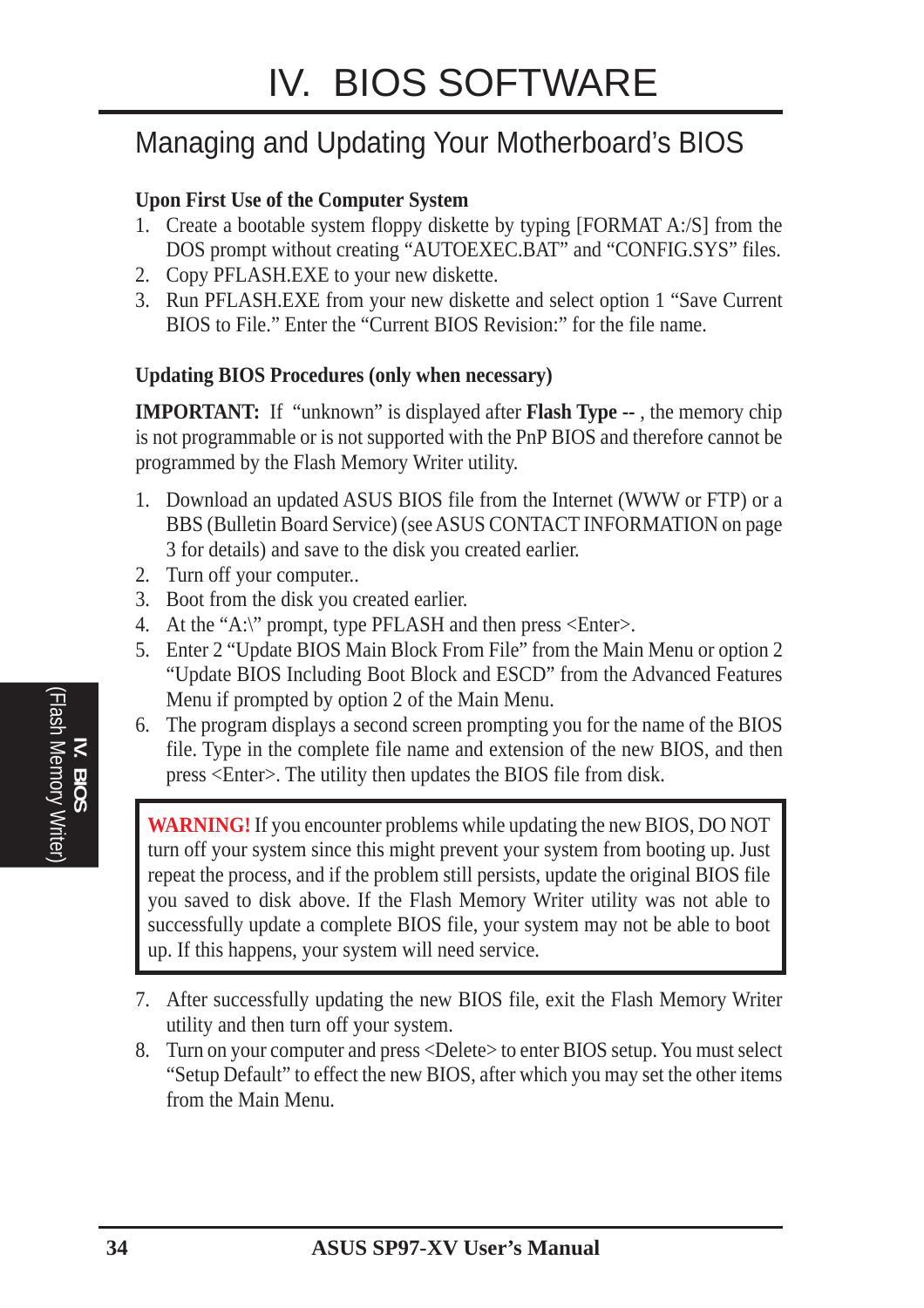## 6. BIOS Setup

The motherboard supports two programmable Flash ROM chips: 5 volts and 12 volts. Either of these memory chips can be updated when BIOS upgrades are released. Use the Flash Memory Writer utility to download the new BIOS file into the ROM chip as described in detail in this section.

All computer motherboards provide a Setup utility program for specifying the system configuration and settings. If your motherboard came in a computer system, the proper configuration entries may have already been made. If so, run the Setup utility, as described later, and take note of the configuration settings for future reference, in particular, the hard disk specifications.

If you are installing the motherboard, reconfiguring your system or you receive a Run Setup message, you will need to enter new setup information. This section describes how to configure your system using this utility.

The BIOS ROM of the system stores the Setup utility. When you turn on the computer, the system provides you with the opportunity to run this program. This appears during the Power-On Self Test (POST). Press <Delete> to call up the Setup utility. If you are a little bit late pressing <Delete>, POST will continue with its test routines, thus preventing you from calling up Setup. If you still need to call Setup, reset the system by pressing  $\langle \text{Ctrl} \rangle + \langle \text{Alt} \rangle + \langle \text{Delete} \rangle$ , or by pressing the Reset button on the system case. You can also restart by turning the system off and then back on again. Do this only, however, if the first two methods fail.

When you run Setup, the CMOS SETUP UTILITY main program screen will appear with the following options:

| _KV I<br>ш<br>CHOS SETUP UTILITY<br>ANARD SOFTWARE, INC.                                                                                                                  |                                                                                                                   |  |  |  |  |
|---------------------------------------------------------------------------------------------------------------------------------------------------------------------------|-------------------------------------------------------------------------------------------------------------------|--|--|--|--|
| STANDARD CHOS SETUP<br><b>810S FEATURES SETUP</b><br>GHIPSET FEATURES SETUP<br>POWER MRNAGEMENT SETUP<br>PMP AND PCT SETUP<br>LORD BIOS DEFINILTS.<br>LOOD SETUP DEFAULTS | SUPERVISOR PASSNORD<br><b>USER PRSSHORD</b><br>THE HOD GUTD DETECTION<br>SAVE & EXIT SETUP<br>EXIT WITHOUT SAVING |  |  |  |  |
| <b>Ouit</b><br>F10 : Save & Exit Setup                                                                                                                                    | + + Select Item<br>(Snift]F2 : Change Color                                                                       |  |  |  |  |

**IV. BIOS** (BIOS Setup)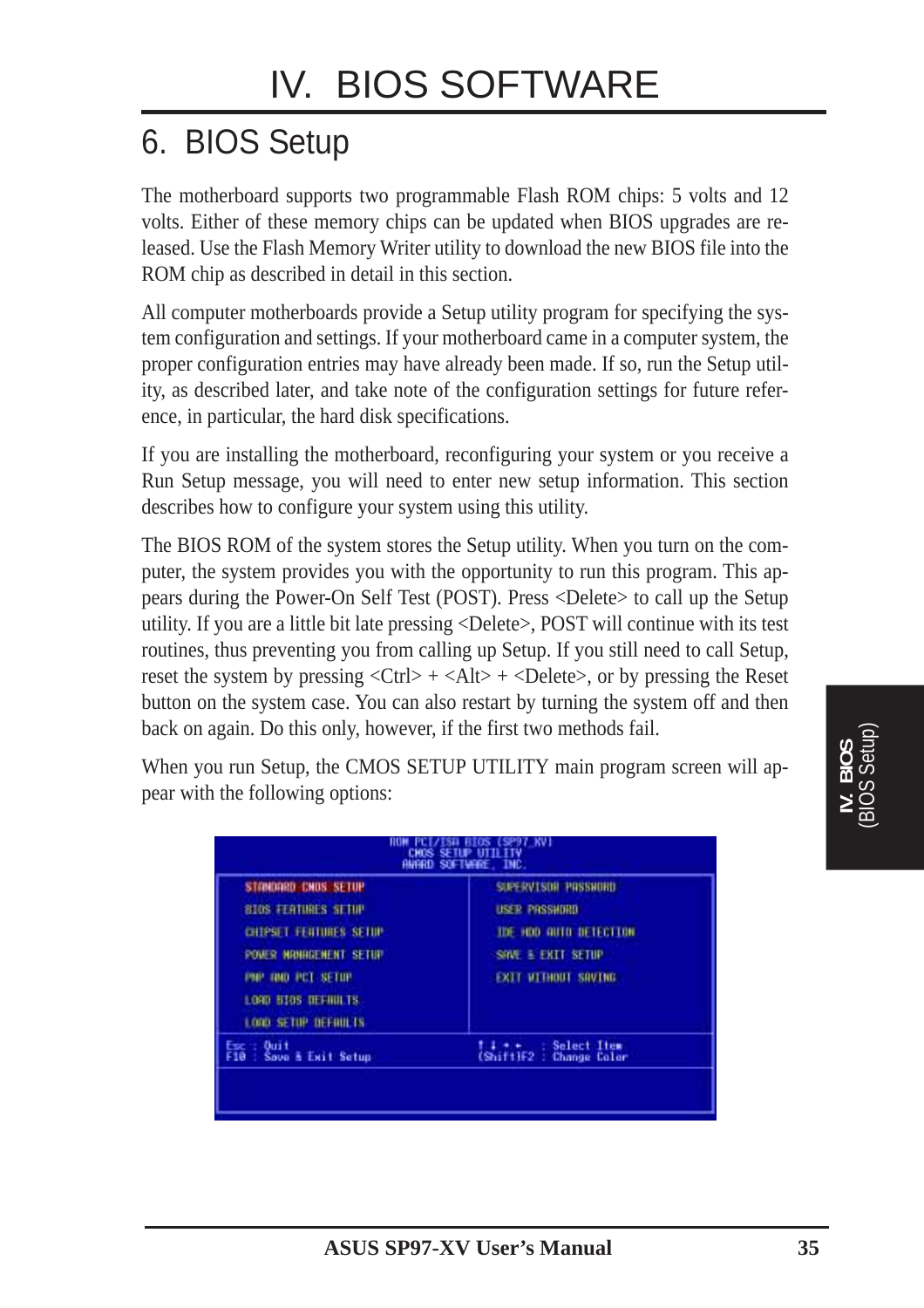### Load Defaults

**Load BIOS Defaults** loads the minimized settings for troubleshooting. **Load Setup Defaults**, on the other hand, is for loading optimized defaults for regular use. Choosing defaults at this level will modify all applicable settings.

A section at the bottom of the preceding screen displays the control keys for this screen. Take note of these keys and their respective uses. Another section just below the control keys section displays information on the currently highlighted item in the list.

## Standard CMOS Setup

**Standard CMOS Setup** allows you to record some basic system hardware configuration and set the system clock and error handling. If the motherboard is already installed in a working system, you will not need to select this option anymore. However, if the configuration stored in the CMOS memory on the board gets lost or damaged, or if you change your system hardware configuration, you will need to respecify the configuration values. The configuration values usually get lost or corrupted when the power of the onboard CMOS battery weakens.

|                                                                                      |                                            | STANDARD CHOS SETUP<br>AWARD SOFTWARE, INC. |                                |                                                                                    |                                |        |                    |      |
|--------------------------------------------------------------------------------------|--------------------------------------------|---------------------------------------------|--------------------------------|------------------------------------------------------------------------------------|--------------------------------|--------|--------------------|------|
| Date (mm:dd:yy) :<br>Time (hh:mm:ss) :<br>Sat. Jul 12 1997<br>$13 +$<br>+ 99<br>19   |                                            |                                             |                                |                                                                                    |                                |        |                    |      |
| HERD DISKS                                                                           | <b>TYPE</b>                                | <b>SE/E</b>                                 |                                |                                                                                    | CYLS HEAD PRECOMP LANDZ SECTOR |        |                    | HODE |
| <b>Primary Master</b><br><b>Primury Slave</b><br>Secondary Master<br>Secondary Slave | None<br><b>None</b><br><b>None</b><br>None | 888                                         | ,,,,                           | Ð<br>000                                                                           | 电非射线                           | A<br>A |                    |      |
| Drive R.<br>: Hone<br>Drive B. : None<br><b>Disabled</b><br>Floppy 3 Mode Support    |                                            |                                             |                                | $rac{68}{5128}$<br><b>Base Namory:</b><br><b>Extended Memory:</b><br>Other Memory: |                                |        |                    |      |
| Video<br>EGA/VGA<br><b>All Frrans</b><br>Halt On-                                    |                                            |                                             |                                |                                                                                    | Total Memory:                  | 512K   |                    |      |
| Ouit<br>ESC.<br>Help<br>F1                                                           |                                            | Shift)F2                                    | Select Item<br>Charitie: Color |                                                                                    |                                |        | PU/PD/+/- : Modify |      |

User-configurable fields appear in a different color. If you need information on the selected field, press <F1>. The help menu will then appear to provide you with the information you need. The memory display at the lower right-hand side of the screen is read-only and automatically adjusts accordingly.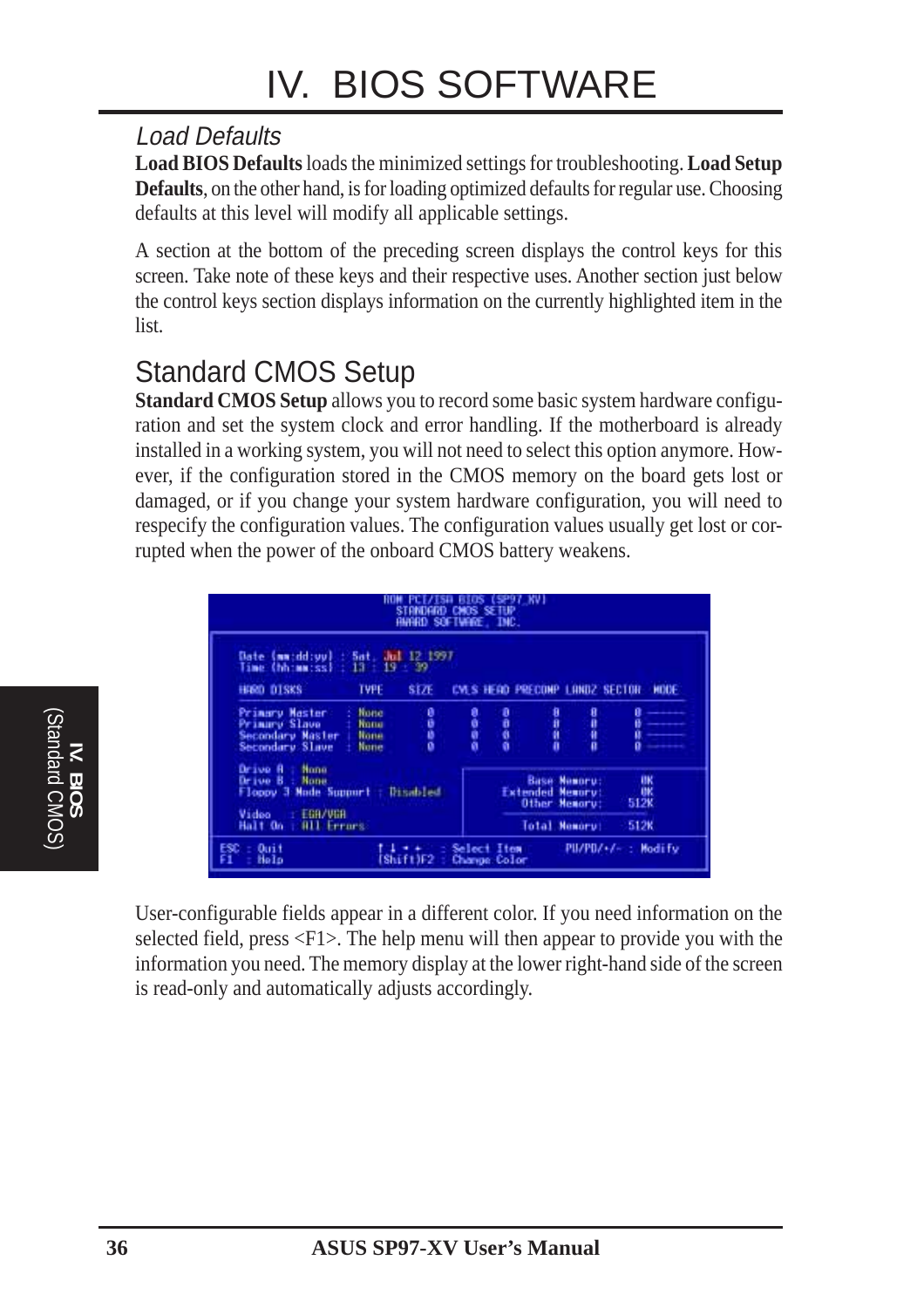# Details of Standard CMOS Setup:

### **Date**

To set the date, highlight the "Date" field and then press either <Page Up>, <Page Down>, plus or minus signs (on the numeric keypad) to set the current date. Follow the month, day and year format. Valid values are **Month: (1 to 12), Day: (1 to 31), Year: (up to 2079)**.

#### **Time**

To set the time, highlight the "Time" field and then press either <Page Up>, <Page Down>, plus or minus signs (on the numeric keypad) to set the current time. Follow the hour, minute and second format. Valid values are **Hour: (00 to 23), Minute: (00 to 59), Second: (00 to 59)**.

**NOTE:** You can bypass the date and time prompts by creating an AUTOEXEC.BAT file. For information on how to create this file, please refer to the MS-DOS manual.

# **Hard Disk Drives**

This field records the specifications for all non-SCSI hard disk drives installed in your system. The onboard PCI IDE connectors provide Primary and Secondary channels for connecting up to four IDE hard disks or other IDE devices. Each channel can support up to two hard disks; the first of which is the "master" and the second is the "slave".

Specifications for SCSI hard disks need not to be entered here because they operate using device drivers and are not supported by any BIOS. If you install the optional PCI-SC200 SCSI controller card into the motherboard (see section VI for instructions). If you install other vendor's SCSI controller card, refer to the documentation that came with the card on how to install the required SCSI drivers.

#### **For IDE hard disk drive setup, you can:**

- Use the *Auto* setting for detection during bootup.
- Use the IDE HDD AUTO DETECTION in the main menu to automatically enter the drive specifications.
- Enter the specifications yourself manually by using the "User" option.

The entries for specifying the hard disk type include **CYLS** (number of cylinders), **HEAD** (number of read/write heads), **PRECOMP** (write precompensation), **LANDZ** (landing zone), **SECTOR** (number of sectors) and **MODE**. The **SIZE** field automatically adjusts according to the configuration you specify. The documentation that came with your hard disk should provide you with the information regarding the drive specifications.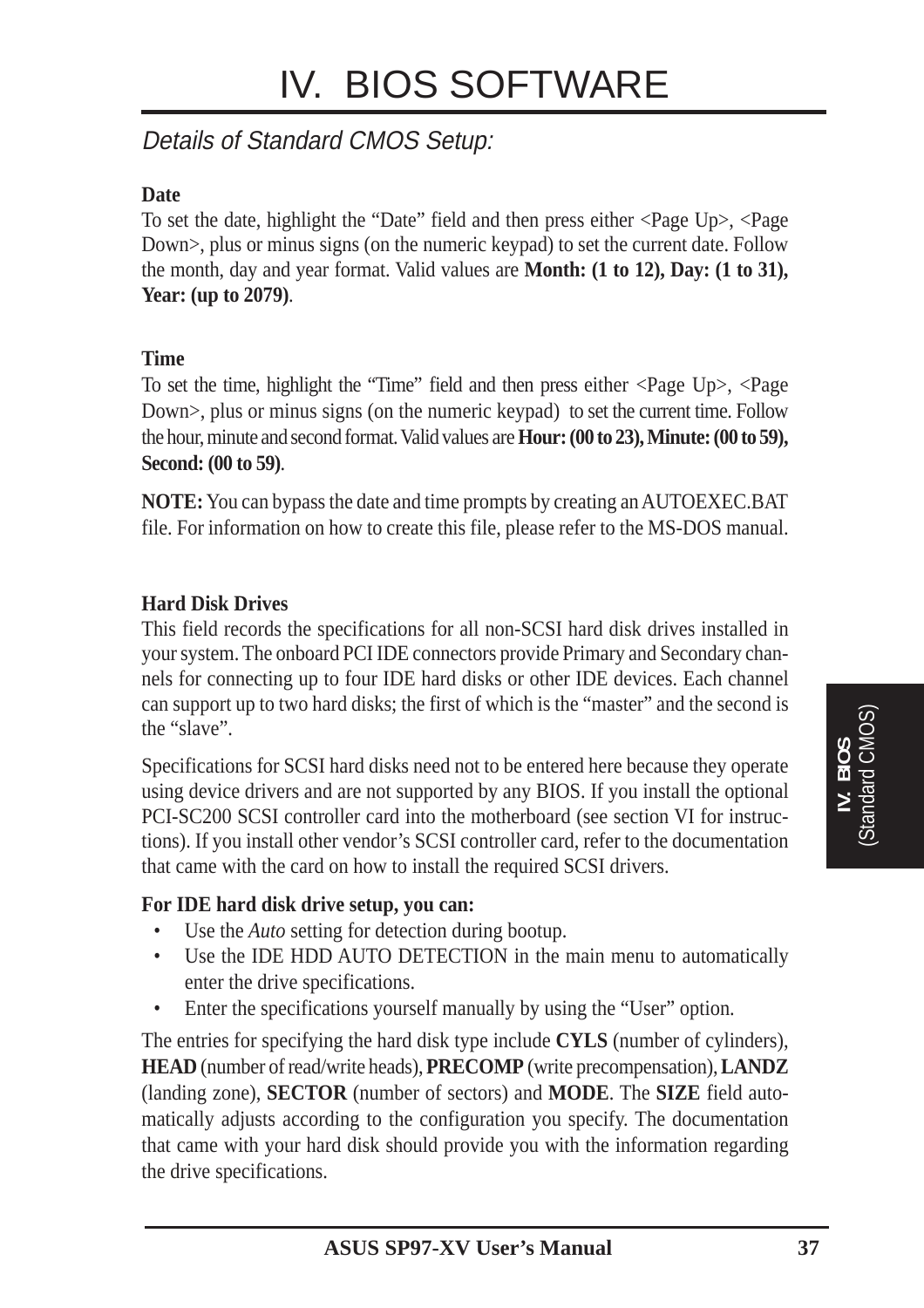# IV. BIOS SOFTWARE

The **MODE** entry is for IDE hard disks only, and can be ignored for MFM and ESDI drives. This entry provides three options: *Normal, Large, LBA*, or *Auto* (see below). Set **MODE** to the *Normal* for IDE hard disk drives smaller than 528MB; set it to *LBA* for drives over 528MB that support Logical Block Addressing (LBA) to allow larger IDE hard disks; set it to *Large* for drives over 528MB that do not support LBA. *Large* type of drive can only be used with MS-DOS and is very uncommon. Most IDE drives over 528MB support the *LBA* mode.

# **Autodetection of Hard Disks on Bootup**

For each field, Primary Master, Primary Slave, Secondary Master, and Secondary Slave, you can select *Auto* under the TYPE and MODE fields. This will enable auto detection of your IDE disk drives during bootup. This will allow you to change your hard disks (with the power off) and then power on without having to reconfigure your hard disk type. If you use older hard disks that do not support this feature, then you must configure the hard disk in the standard method as described earlier using the "User" option.

**NOTE:** After the IDE hard disk drive information has been entered into BIOS, new IDE hard disk drives must be partitioned (such as with FDISK) and then formatted before data can be read from and write on. Primary IDE hard disk drives must have its partition set to *active* (also possible with FDISK).

**NOTE:** SETUP Defaults are noted in parenthesis next to each function heading.

# **Drive A / Drive B (None)**

These fields record the types of floppy disk drives installed in your system. The available options for drives A and B are *360KB, 5.25 in.; 1.2MB, 5.25 in.; 720KB, 3.5 in.; 1.44MB, 3.5 in.; 2.88MB, 3.5 in.; None.*

To enter the configuration value for a particular drive, highlight its corresponding field and then select the drive type using the left or right arrow keys.

# **Floppy 3 Mode Support (Disabled)**

This is the Japanese standard floppy drive. The standard stores 1.2MB in a 3.5-inch disk drive. This is normally disabled but you may choose from either *Drive A*, *Drive B*, *Both*, or *Disabled.*

# **Video (EGA/VGA)**

Set this field to the type of video display card installed in your system. The options are *EGA/VGA*, *CGA 40*, *CGA 80*, *and Mono (for Hercules or MDA).* If you are using a VGA or any higher resolution card, choose *EGA/VGA*.

# **Halt On (All Errors)**

This field determines which types of errors will cause the system to halt. Choose from either *All Errors*; *No Errors*; *All, But Keyboard*; *All, But Diskette*; or *All, But Disk/Key.*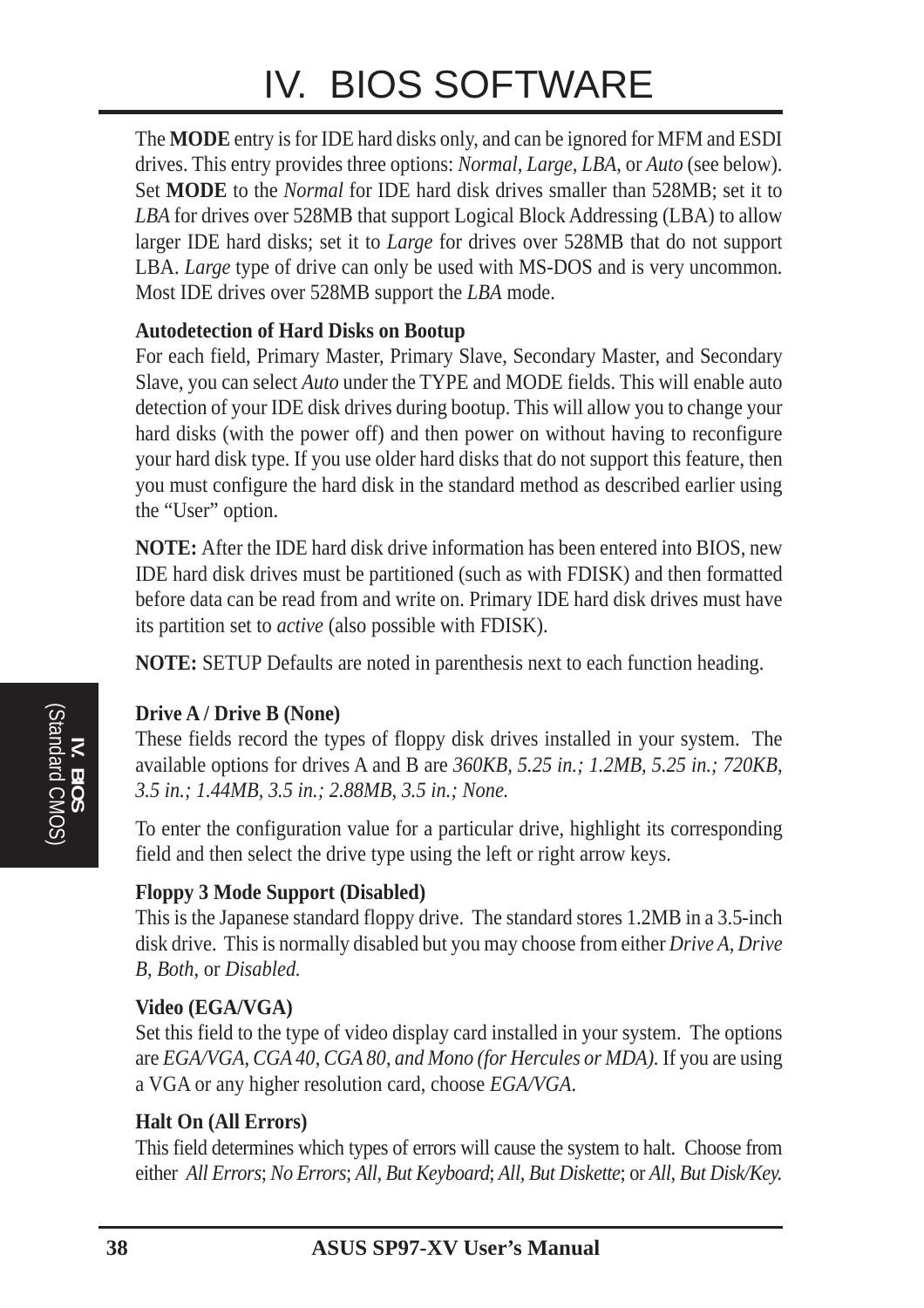# BIOS Features Setup

**BIOS Features Setup** consists of configuration entries that allow you to improve your system performance, or let you set up some system features according to your preference. Some entries are required by the motherboard's design to remain in their default settings.

| (SP97 KV)<br><b>BIOS</b><br>HUM FCT/15B<br><b>BIOS FEATURES SETUP</b><br>AIARD SOFTWARE, INC.                                                                                                                                                                                                                                                                                                                                                                                                                                  |                                                                                                                                                                                                                                                                                                                                                                                                                                                                                                                                                                                                                                                                              |  |  |  |  |  |
|--------------------------------------------------------------------------------------------------------------------------------------------------------------------------------------------------------------------------------------------------------------------------------------------------------------------------------------------------------------------------------------------------------------------------------------------------------------------------------------------------------------------------------|------------------------------------------------------------------------------------------------------------------------------------------------------------------------------------------------------------------------------------------------------------------------------------------------------------------------------------------------------------------------------------------------------------------------------------------------------------------------------------------------------------------------------------------------------------------------------------------------------------------------------------------------------------------------------|--|--|--|--|--|
| Disabled<br><b>Virus</b> Marning<br>Enabled<br>CPU Internal Cache<br><b>External Cache</b><br>Enabled<br><b>Ouick Power On Salf Test</b><br>Englished<br>HDD Sequence SCSI/IDE First<br>TDE:<br>C.B.<br><b>Boot Sequence</b><br>Disabled<br>Boot Up Floppy Seek<br>Floppy Disk Access Control<br><b>R/W</b><br><b>IDE HOD Block Mode Sectors</b><br>HDD HEDC<br>Security Option<br>System<br><b>PS/2 Mouse Function Control:</b><br><b>Fisto</b><br>PCL/VGA Palette Snoop<br>Disabled<br>OS/2 Onboard Numery > 64N<br>Disabiad | <b>RON BIOS</b><br><b>Enabled</b><br>Video<br>Shadow<br><b>CBLER</b><br>C8808<br><b>Shadow</b><br>Disabled<br>CFFFF<br>00888<br>Disabled<br><b>Shadow</b><br>٠<br>DOFFF<br><b>DOOOO</b><br>$\blacktriangleright$<br><b>Shadow</b><br><b>Disabled</b><br><b>DARNIE</b><br>0711<br>Shadow<br>Disabled<br>÷<br>08080<br><b>DBITT</b><br>Disabled<br><b>Shadow</b><br>DEEFE<br>DC288<br>Disabled<br>Shadow<br>Un.<br><b>Boot Up MunLock Status</b><br><b>Typematic Rate Setting</b><br>Disabled<br><b>Typematic Rate (Chars/Sec):</b><br>6-.<br>258<br><b>Iveematic Delay (Msec)</b><br>ESC<br>$0$ ui 1<br>Time : Soloct Itom<br>Halp <sup>1</sup><br>PU/PD/+/-<br><b>Modify</b> |  |  |  |  |  |
|                                                                                                                                                                                                                                                                                                                                                                                                                                                                                                                                | 日報<br>(Shift)F2<br><b>Old Values</b><br>Color<br>Lond BIOS<br>Defaults<br>F7<br>Lond Setup Dafnults                                                                                                                                                                                                                                                                                                                                                                                                                                                                                                                                                                          |  |  |  |  |  |



# Details of BIOS Features Setup **Virus Warning (Disabled)**

This field protects the boot sector and partition table of your hard disk against accidental modifications. Any attempt to write to them will cause the system to halt and display a warning message. If this occurs, you can either allow the operation to continue or use a bootable virus-free floppy disk to reboot and investigate your system. This setting is recommended because of conflicts with new operating systems or some programs. Installation of these programs requires that you disable *Virus Warning* to prevent write errors.

# **CPU Internal Cache (Enabled)**

Choose *Disable* to turn off the CPU's built-in level 1 cache.

# **External Cache (Enabled)**

Choose *Disable* to turn off the CPU's external level 2 cache.

#### **Quick Power On Self Test (Enabled)**

This field speeds up the Power-On Self Test (POST) routine by skipping retesting a second, third, and forth time. Setup default setting for this field is *Enabled*. A complete test of the system is done on each test.

# **HDD Sequence SCSI/IDE First (IDE)**

When using both SCSI and IDE hard disk drives, IDE is always the boot disk using drive letter C (default setting of *IDE*). This new feature allows a SCSI hard disk drive to be the boot disk when set to *SCSI*. This allows multiple operating systems to be used on both IDE and SCSI drives or the primary operating system to boot using a SCSI hard disk drive.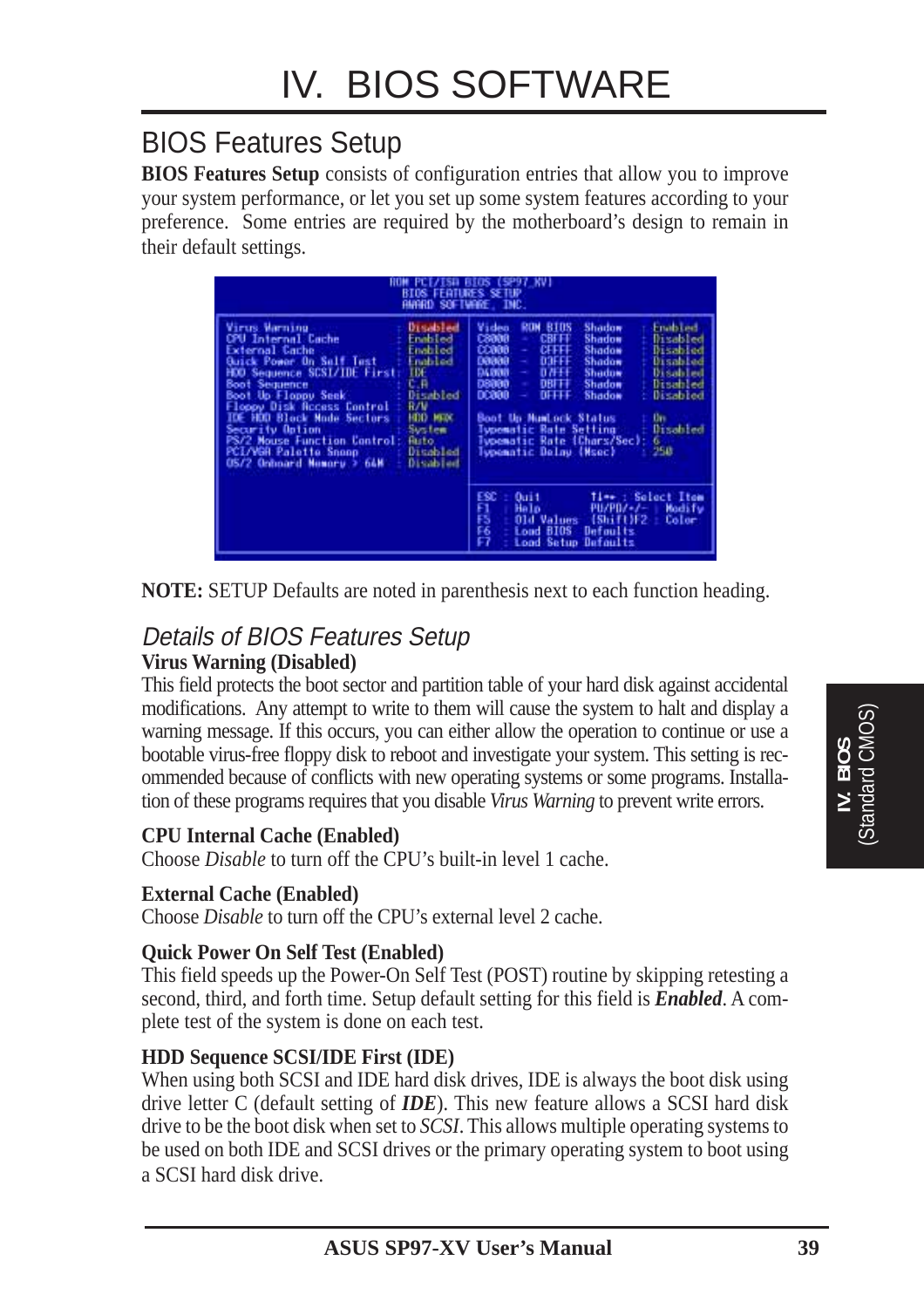# **Boot Sequence (C,A)**

This field determines where the system looks first for an operating system. Options are *C,A*; *A,CDROM,C*; *CDROM,C,A*; *D,A*; *E,A*; *F,A*; *C only*; *LS/ZIP, C*; and *A,C*. The default is to check first the hard disk and then the floppy disk drive, that is, *C, A*.

# **Boot Up Floppy Seek (Disabled)**

When enabled, the BIOS will seek drive A one time.

### **Floppy Disk Access Control (R/W)**

This allows protection of files from the computer system to be copied to floppy disk drives by allowing the setting of *Read Only* to only allow reads from the floppy disk drive but not writes. The setup default *R/W* allows both reads and writes.

#### **IDE HDD Block Mode Sectors (HDD MAX)**

This field enhances hard disk performance by making multi-sector transfers instead of one sector per transfer. Most IDE drives, except older versions, can utilize this feature. Selections are *HDD MAX*, *Disabled*, *2*, *4*, *8*, *16*, and *32*.

#### **Security Option (System)**

This field determines when the system prompts for the password. The default setting is *System*, where the system prompts for the User Password every time you boot up. The other option is *Setup*, where the system always boots up, and prompts for the Supervisor Password only when the Setup utility is called up. You can specify a password by using the *Supervisor Password* or *User Password* option from the main screen as explained later in this section.

# **PS/2 Mouse Function Control (Auto)**

The default of *Auto* allows the system to detect a PS/2 Mouse on bootup. If detected, IRQ12 will be used for the PS/2 Mouse. IRQ12 will be reserved for expansion cards if a PS/2 Mouse is not detected. *Disabled* will reserve IRQ12 for expansion cards and therefore the PS/2 Mouse will not function.

# **PCI/VGA Palette Snoop (Disabled)**

Some display cards that are nonstandard VGA such as graphics accelerators or MPEG Video Cards may not show colors properly. The setting *Enabled* should correct this problem. Otherwise leave this on the setup default setting of *Disabled*.

# **OS/2 Onboard Memory > 64M (Disabled)**

When using OS/2 operating systems with installed DRAM of greater than 64MB, you need to *Enable* this option otherwise leave this on the setup default of *Disabled*.

# **Video ROM BIOS Shadow (Enabled)**

This field allows you to change the video BIOS location from ROM to RAM. Relocating to RAM enhances system performance, as information access is faster than the ROM.

# **C8000-CBFFF to DC000-DFFFF (Disabled)**

These fields are used for shadowing other expansion card ROMs. If you install other expansion cards with ROMs on them, you will need to know which addresses the ROMs use to shadow them specifically. Shadowing a ROM reduces the memory available between 640KB and 1024KB by the amount used for this purpose.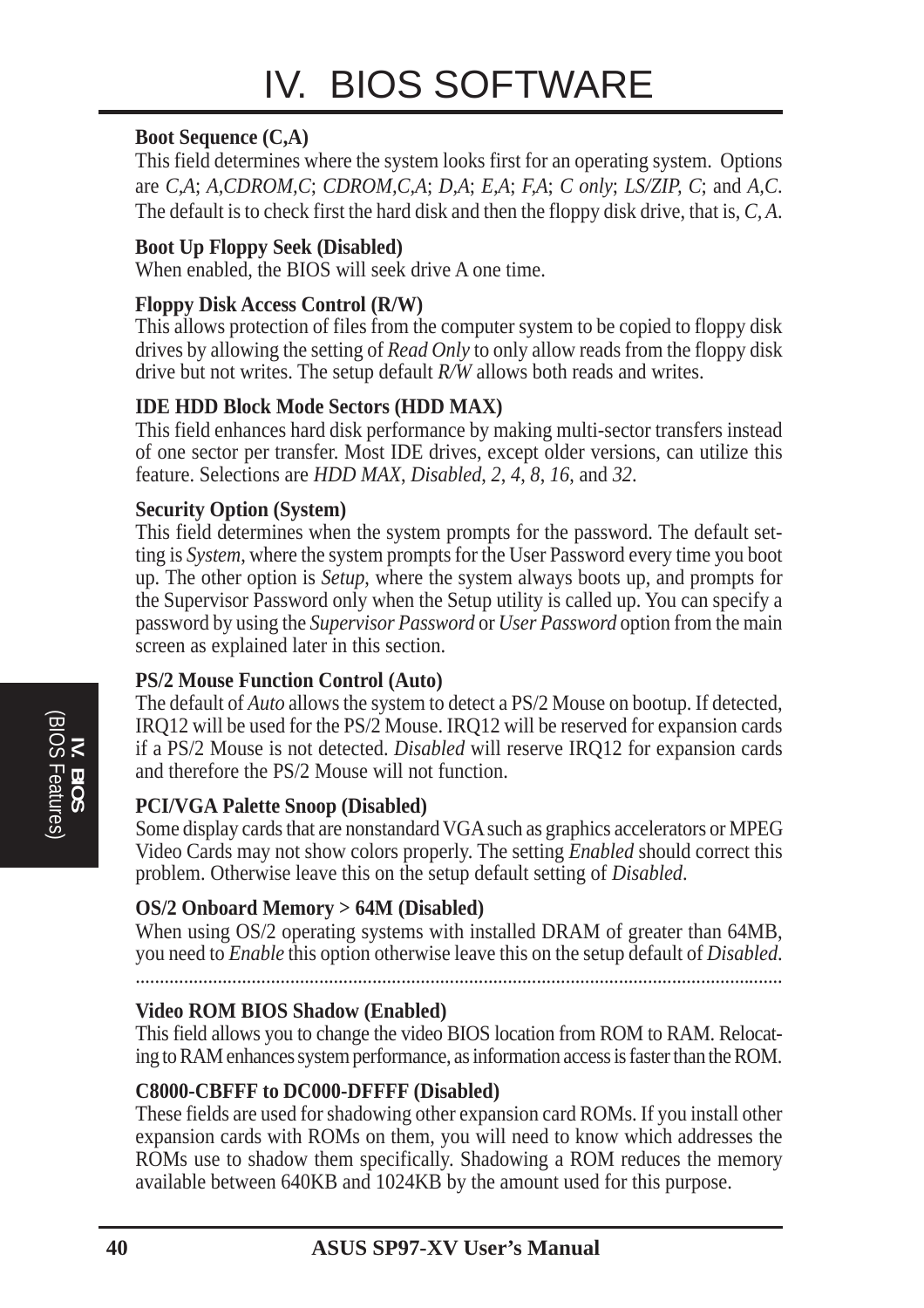# **Boot Up NumLock Status (On)**

This field enables users to activate the Number Lock function upon system boot.

#### **Typematic Rate Setting (Disabled)**

When enabled, you can set the two typematic controls listed next. Setup default setting is *Disabled*.

#### **Typematic Rate (Chars/Sec) (6)**

This field controls the speed at which the system registers repeated keystrokes. Options range from 6 to 30 characters per second. Setup default setting is *6;* other settings are *8, 10, 12, 15, 20, 24,* and *30*.

#### **Typematic Delay (Msec) (250)**

This field sets the time interval for displaying the first and second characters. Four delay rate options are available: 250, 500, 750, and 1000.

# Chipset Features Setup

This "Chipset Features Setup" option controls the configuration of the board's chipset. Control keys for this screen are the same as for the previous screen.

| HOM PCI/ISA BIOS (SP97 KV)<br>CHIPSET FEATURES SETUP<br>AWARD SOFTWARE INC.                                                                                                                                                                                                                                                                                                                                                                                                                                                                                                                                                                                                 |                                                                                                                                                          |                                                                                                                                                                                                                                                                                                                                                                                                                                                                                                                                                                                                                                                                                                 |  |  |  |
|-----------------------------------------------------------------------------------------------------------------------------------------------------------------------------------------------------------------------------------------------------------------------------------------------------------------------------------------------------------------------------------------------------------------------------------------------------------------------------------------------------------------------------------------------------------------------------------------------------------------------------------------------------------------------------|----------------------------------------------------------------------------------------------------------------------------------------------------------|-------------------------------------------------------------------------------------------------------------------------------------------------------------------------------------------------------------------------------------------------------------------------------------------------------------------------------------------------------------------------------------------------------------------------------------------------------------------------------------------------------------------------------------------------------------------------------------------------------------------------------------------------------------------------------------------------|--|--|--|
| <b>EDG/FPM Configuration</b><br>RAS Precharge Time<br><b>RAS to CAS Delay</b><br>CRS Precharge Time (EDO)<br>CRS Pulse Width (EDD)<br><b>Refresh RAS Assertion</b><br>DROM Road Leadoff Time<br>SORGH Configuration<br>SDROM Read Lead-Uff<br>CPU to PCI Posted Write<br>16-bit ISB Mait State<br>16-hit I/O Recovery Time<br>8-bit I/O Recovery lime<br><b>ISA Bus Clock Commercial Commercial Commercial Commercial Commercial Commercial Commercial Commercial Commercial Commercial Commercial Commercial Commercial Commercial Commercial Commercial Commercial Commercial Commercia</b><br>Memory Hole Rt Address<br>Refresh Cucle Time<br><b>Delayed Iransaction</b> | <b>Glins</b> , DRIM<br>21<br>혉<br>12ns 5000M<br>Normal.<br>Enabled<br>$1$ Wait<br>5 BEELK<br><b>B HISCLK</b><br>PEILLKAL<br>Home.<br>187.2 in<br>Enabled | <b>Schoard FDC Controller</b><br>Enabled<br><b>Onboard FDC Swap R B B</b><br>No Seno<br><b>JFBE/TRO4</b><br>Goboard Serial Port 1<br>Onboard Serial Part 2<br>2FBH/TRU3<br><b><i>STOLL LIKET</i></b><br><b>Onboard Parallel Port</b><br>Parallel Port Mode<br>ECP+EPP<br>ECP DNA Select<br>UART2 Use Infrared<br><b>Bisabled</b><br><b>Orboard PCI IDE Enable</b><br>Hoth.<br><b>IDE Ultra DNR Node</b><br><b>Risto</b><br><b>IDEO Master PIO/DMR Mode</b><br>Huto.<br><b>IDEO Slave PIO/DNR Mode</b><br><b>Ruto</b><br><b>TDE1 Master PIO/OMR Mode</b><br><b>Huto</b><br><b>IDE1 Slove PIO/OMR Mode</b><br><b>Flasher</b><br>ESC<br>$0$ uit<br>Time : Soloct Itom<br>PU/PD/+/- Modify<br>Help. |  |  |  |
| <b>Orboard VGB Mexary Size</b><br><b>Onboard VGR Memory Clock</b>                                                                                                                                                                                                                                                                                                                                                                                                                                                                                                                                                                                                           | 1 HB<br>Fast                                                                                                                                             | 日報<br>$\{Shift\}$<br><b>Old Values</b><br>Color<br>Loud BIOS<br>Defaults<br>F7<br>Lond Setup Dafnults                                                                                                                                                                                                                                                                                                                                                                                                                                                                                                                                                                                           |  |  |  |

**NOTE:** SETUP Defaults are noted in parenthesis next to each function heading.

# Details of Chipset Features Setup **Auto Configuration (60ns DRAM)**

The default setting of *60ns DRAM* sets the optimal timings for items 2 through 9 for 60ns DRAM modules. If you are using 70ns DRAM modules, you must change this item to *70ns DRAM*. See section III for DRAM installation information.

**DRAM Leadoff Time (Leave on default setting of 5T)**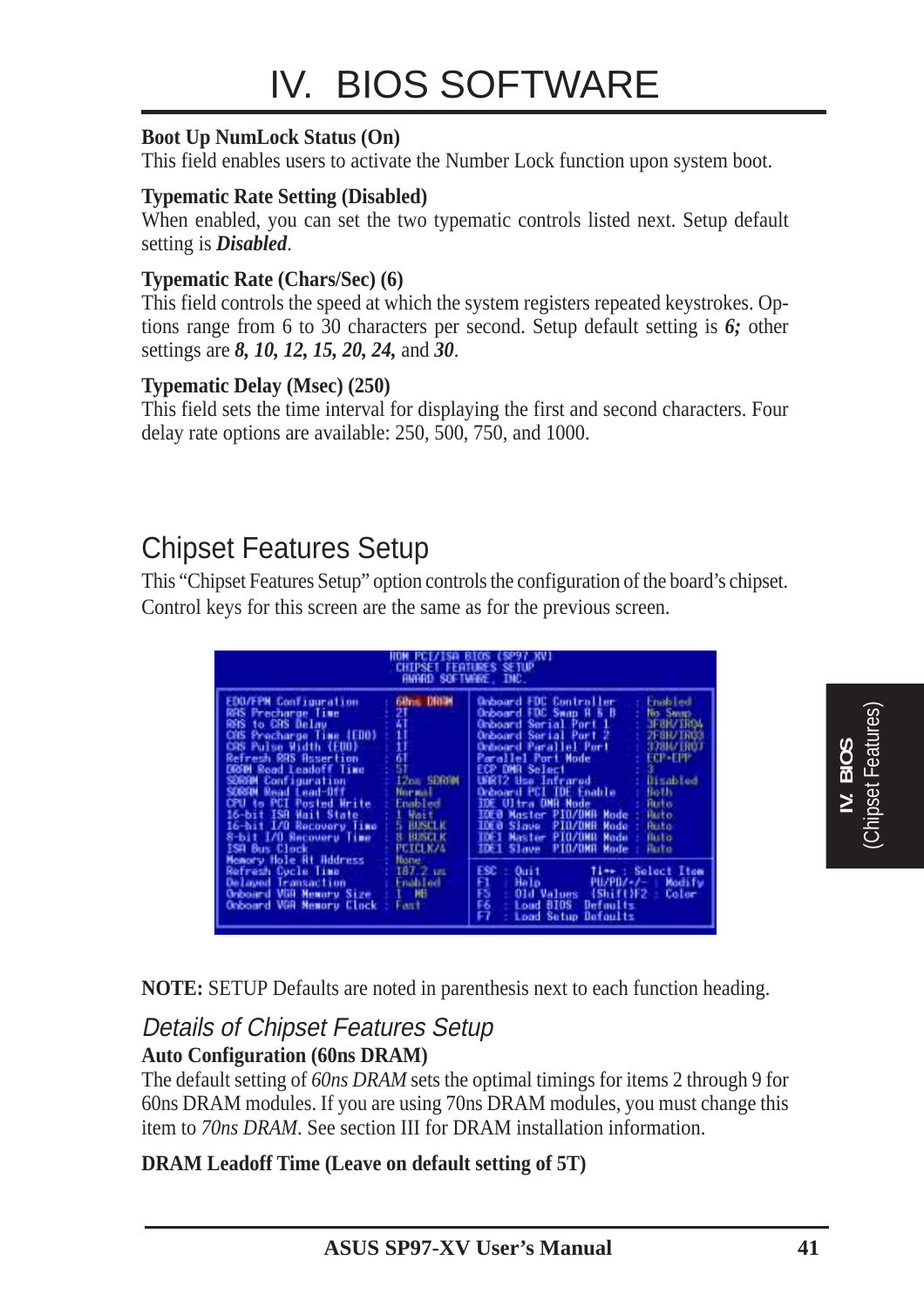# **Linear Mode SRAM Support (***Leave on default setting of* **Disabled)**

For a slightly better performance on IBM/Cyrix CPUs, this function can be Enabled to switch from Toggle mode SRAM to Linear mode SRAM support. **WARNING:** Intel CPUs currently only support the Toggle mode so this function should be *Disabled* when using Intel CPUs.

**16-bit ISA Wait State (***Leave on default setting of* **1 Wait)** Timing for 16-bit ISA cards.

**16-bit I/O Recovery Time (***Leave on default setting of* **5 BUSCLK)** Timing for 16-bit ISA cards.

**8-bit I/O Recovery Time (***Leave on default setting of* **8 BUSCLK)** Timing for 8-bit ISA cards.

**ISA Bus Clock (***Leave on default setting of* **PCICLK/4)** Timing for the ISA bus clock.

**Video BIOS Cacheable (***Leave on default setting of* **Enabled)** This allows the video BIOS to be cached to allow faster execution.

# **Memory Hole at Address (None)**

This feature reserves memory address space, *15M-16M*, *14M-16M*, or *12M-16M*, to ISA expansion cards that specifically require this setting. This, however, makes the memory from the specified and up unavailable to the system because expansion cards can only access memory up to 16MB.

# **Refresh Cycle Time (187.2 us)**

This function sets the DRAM refresh rate. A slow refresh cycle time increases the bandwidth available for data transfers. **NOTE:** Some DRAMs are known to lose data without frequent refreshing so the default is set at *187.2 us*.

# **Delayed Transaction (Enabled)**

The default setting of *Enabled* frees the PCI Bus during CPU accessing of 8-bit ISA cards, which normally consume about 50–60 PCI clocks without PCI delayed transaction. For PCI bus masters that cannot use the PCI Bus and some ISA cards that are not PCI 2.1 compliant, set this to *Disabled*.

# **Onboard VGA Memory Size (1MB)**

This function allows the user to allocate either 1MB, 2MB or 4MB memory for the onboard video controler. Larger memory allows more colors and a higher resoultion to be selected within each operating system.

# **Onboard VGA Memory Clock (Leave on default setting of Fast)**

This function allows the selection of the video speed. Normal uses 50MHz, Fast uses 60MHz, and Fastest uses 66MHz. If your monitor displays unrecognizable information, *you must* decrease the speed to match your monitor's frequency rate.

....................................................................................................................................

# **Onboard FDC Controller (Enabled)**

When enabled, this field allows you to connect your floppy disk drives to the onboard floppy drive connector instead of a separate controller card. If you want to use a different controller card, set this field to *Disabled*.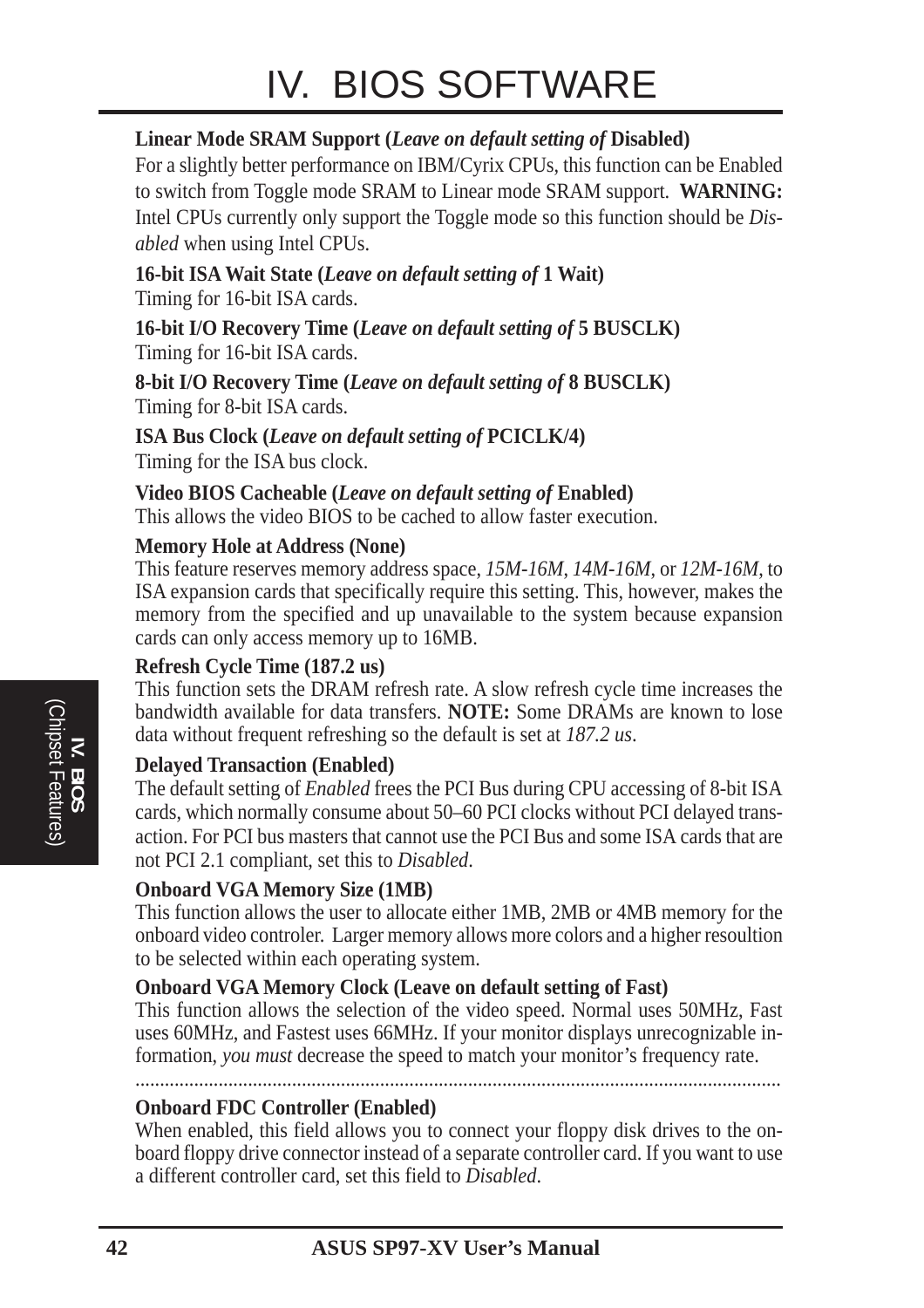# **Onboard FDC Swap A: B: (No Swap)**

This field allows you to reverse the hardware drive letter assignments of your floppy disk drives. Two options are available: *No Swap* and *Swap AB*. If you want to switch drive letter assignments through the onboard chipset, set this field to *Swap AB*.

# **Onboard Serial Port 1 (3F8H/IRQ4)**

Settings are *3F8H/IRQ4* (default), *2F8H/IRQ3, 3E8H/IRQ4, 2E8H/IRQ10,* and *Disabled* for the onboard serial connector.

#### **Onboard Serial Port 2 (2F8H/IRQ3)**

Settings are *3F8H/IRQ4, 2F8H/IRQ3* (default), *3E8H/IRQ4, 2E8H/IRQ10,* and *Disabled* for the onboard serial connector.

#### **Onboard Parallel Port (378H/IRQ7)**

This field sets the address of the onboard parallel port connector. You can select either *3BCH/IRQ 7, 378H/IRQ 7* (default)*, 278H/IRQ 5*, or *Disabled.* If you install an I/O card with a parallel port, ensure that there is no conflict in the address assignments. The PC can support up to three parallel ports as long as there are no conflicts for each port.

# **Parallel Port Mode (ECP+EPP)**

This field allows you to set the operation mode of the parallel port. The setting *Normal*, allows normal-speed operation but in one direction only; *EPP* allows bidirectional parallel port operation at maximum speed; *ECP* allows the parallel port to operate in bidirectional mode and at a speed faster than the maximum data transfer rate; *ECP+EPP* (default) allows normal speed operation in a two-way mode.

### **ECP DMA Select (3)**

This selection is available only if you select *ECP* or *ECP+EPP* in the **Parallel Port Mode**. Select either DMA Channel *1, 3* (default), or *Disable*.

# **UART2 Use Infrared (Disabled)**

When enabled, this field activates the onboard infrared feature and sets the second serial UART to support the infrared module connector on the motherboard. If your system already has a second serial port connected to the onboard COM2 connector, it will no longer work if you enable the infrared feature. By default, this field is set to *Disabled*, which leaves the second serial port UART to support the COM2 serial port connector. See section III for the **IrDA-compliant infrared module connector.**

#### **Onboard PCI IDE Enable (Both)**

You can select to enable the *Primary* IDE channel, *Secondary* IDE channel, *Both* (default), or *Disable* both channels (for systems with only SCSI drives).

# **IDE Ultra DMA Mode (Auto)**

This sets the IDE UltraDMA to be active when using UltraDMA-capab;e IDE devices. TheBIOS will automatically adjust or disable this setting for slower IDE devices so that *Auto* or high settings will not cause problems for older IDE devices. Choose *Disable* if you do not want this feature for all devices.

# **IDE 0 Master/Slave PIO/DMA Mode, IDE 1 Master/Slave PIO/DMA Mode (Auto)**

Each channel (0 and 1) has both a master and a slave making four IDE devices possible. Because each IDE device may have a different mode timing (*0, 1, 2, 3, 4*), it is necessary for these to be independent. PIO and DMA settings can be independently set. The default setting of *Auto* will allow autodetection to ensure optimal performance.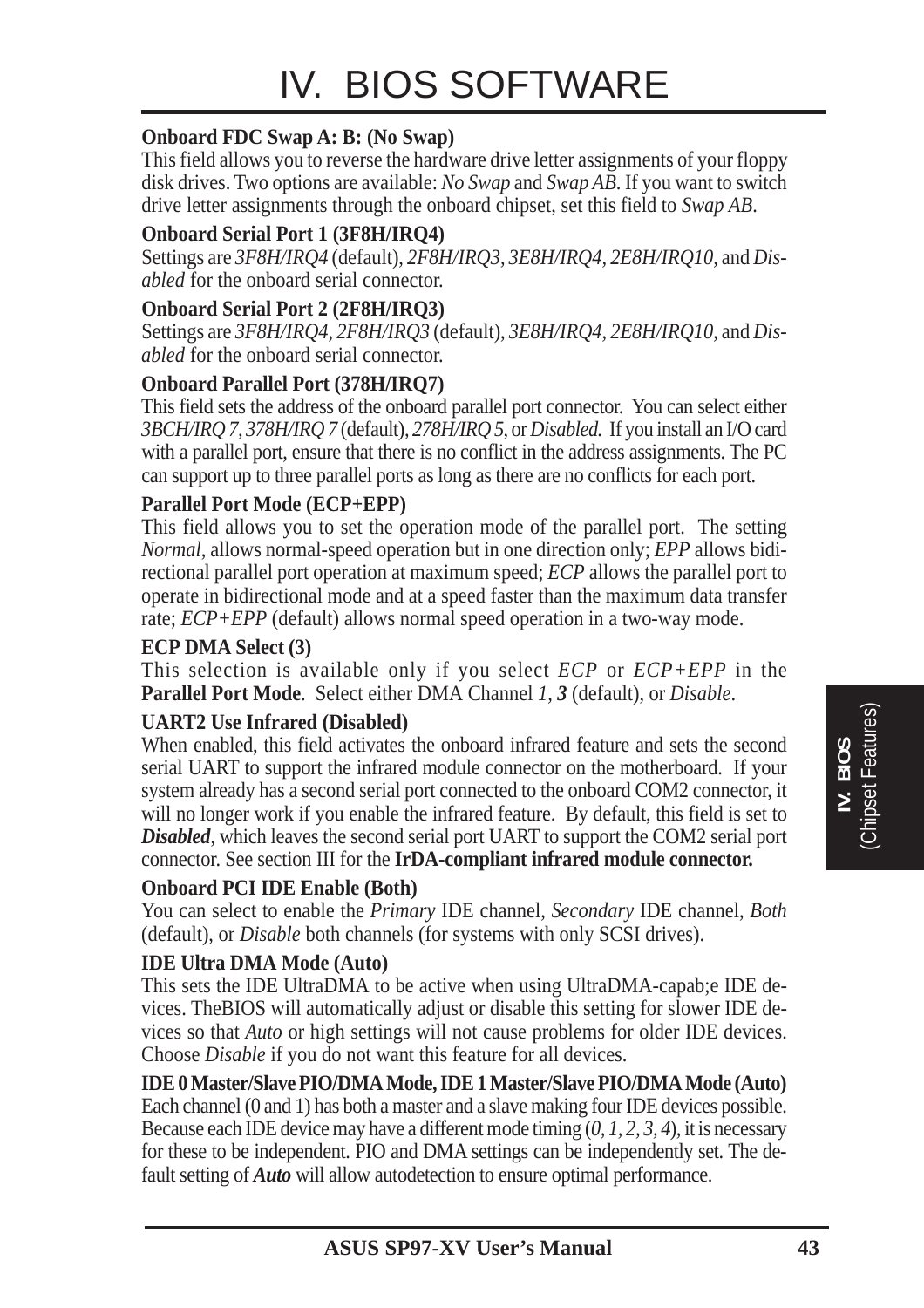# Power Management Setup

This "Power Management Setup" option allows you to reduce power consumption. This feature turns off the video display and shuts down the hard disk after a period of inactivity.

| (SP97 KV)<br>POWER MANAGEMENT SETUP<br>AIARD SOFTWARE, INC.                                                                                                                                                                                                                                                                                                         |                                                                                                                                                                                                                                                                                                                                                                                                                                                                                                                                                                                                           |  |  |  |  |  |
|---------------------------------------------------------------------------------------------------------------------------------------------------------------------------------------------------------------------------------------------------------------------------------------------------------------------------------------------------------------------|-----------------------------------------------------------------------------------------------------------------------------------------------------------------------------------------------------------------------------------------------------------------------------------------------------------------------------------------------------------------------------------------------------------------------------------------------------------------------------------------------------------------------------------------------------------------------------------------------------------|--|--|--|--|--|
| <b>Power Management</b><br>User Define<br>Susp. Sthy<br>Video Off Dation<br><b>DFF</b><br>Video Off Mathod<br><b>IFMS OFF</b><br>** PM Timers **<br>HDD Power Down<br>the <b>Thisable</b><br>Doze Mode : lisable<br>: Disable<br>Standby Node<br>Disable<br>Suspend Node<br>** Power Up Control **<br>Ring Power Up : [nable<br><b>Butomatic Power Up : Disable</b> | 1903<br>(CUN.<br>-21<br>Enable<br><b>IROA</b><br><b>IROS</b><br>IROS<br>IROZ<br>떖<br>Enable<br>Enable<br>(Floppy Disk):<br>Enable<br>(LPT 1)<br>Enable<br>1808<br>(RTC Alarm) :<br>Disable<br>(IRO2 Redir)<br>Enable<br>18010<br>(Reserved) :<br>Enable<br>IR011<br><b>Enable</b><br>(Neserved) :<br><b>IRO12</b><br>IRO13<br>$(PS/2$ Mousel :<br>Enable<br>Enable<br>(Coprocessor):<br>19014<br>(Hard Disk 1):<br>Enable<br>IR015 (Hard Disk 21:<br>Enaltle<br>ESC<br>$0$ uit<br>Time : Soloct Itom<br>Fl<br>Help a<br>PU/PD/+/- Modify<br>琵<br>Old Values (Shift)F2 :<br>Color<br>Loud BIOS<br>Defaults |  |  |  |  |  |

**NOTE:** SETUP Defaults are noted in parenthesis next to each function heading.

# Details of Power Management Setup **Power Management (User Define)**

This field acts as the master control for the power management modes. *User Define* allows you to set power saving options according to your preference; *Disable* disables the power saving features; *Min Saving* puts the system into power saving mode after 40 min of system inactivity; *Max Saving* puts the system into power saving mode after 30 sec of system inactivity.

**IMPORTANT: Advanced Power Management (APM) should be installed to keep the system time updated when the computer enters suspend mode activated by the BIOS Power Management. For DOS environments, you need to add DEVICE=C:\DOS\POWER.EXE in you CONFIG.SYS. For Windows 3.x and Windows 95, you need to install Windows with the APM feature. A battery and power cord icon labeled "Power" will appear in the "Control Panel." Choose "Advanced" in the Power Management Field.**

# **Video Off Option (Susp,Stby -> Off )**

This field determines when to activate the video off feature for monitor power management. The settings are *All Modes -> Off*; *Always On*; *Suspend -> Off*; and *Susp,Stby -> Off .*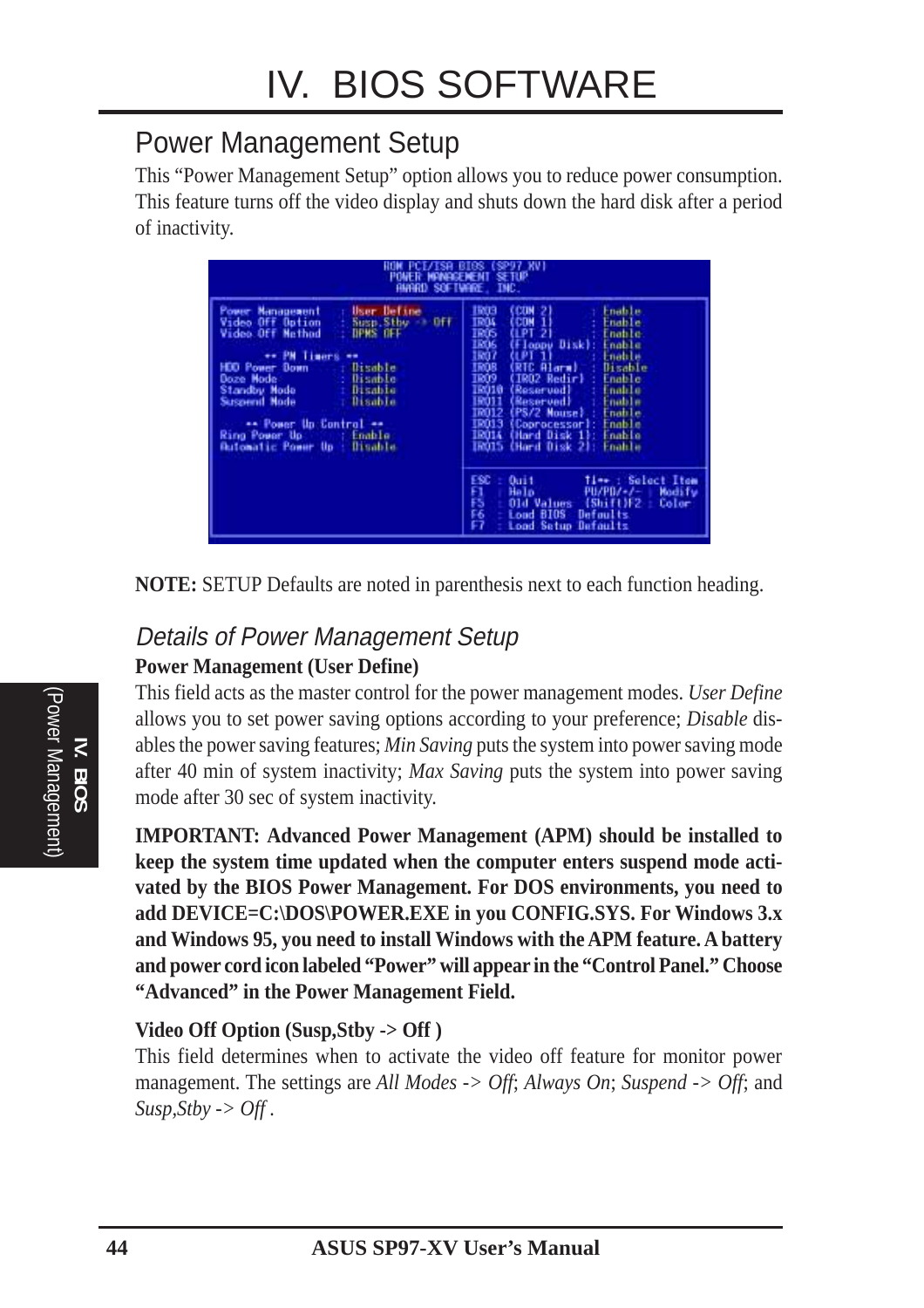# **Video Off Method (DPMS OFF)**

This field defines the video off features. The following options are available: *DPMS OFF*, *DPMS Reduce ON*, *Blank Screen*, *V/H SYNC+Blank, DPMS Standby,* and *DPMS Suspend*. The DPMS (Display Power Management System) features allow the BIOS to control the video display card if it supports the DPMS feature. *Blank Screen* only blanks the screen (use this for monitors without power management or "green" features. If set up in your system, your screen saver will not display with *Blank Screen* selected). *V/H SYNC+Blank* blanks the screen and turns off vertical and horizontal scanning.

# *PM Timers*

This section controls the time-out settings. The fields included in this section are **HDD Power Down**, which places the hard disk into its lowest power consumption mode, and the **Doze**, **Standby** and **Suspend** system inactivation modes. The system automatically "wakes up" from any power saving mode when there is system activity, such as when a key is pressed from the keyboard, or when there is activity detected from the enabled IRQ channels.

......................................................................................................................................

# **HDD Power Down (Disable)**

This shuts down any IDE hard disk drives in the system after a period of inactivity, configurable to *1-15 Mins* or *Disable*. This feature does not affect SCSI hard disks.

# **Doze Mode, Standby Mode, Suspend Mode (Disable)**

These fields set the period of time after which each of these modes activate: *30 Sec*, *1 Min*, *2 Min*, *4 Min*, *8 Min*, *20 Min*, *30 Min*, *40 Min*, *1 Hour*, and *Disable*.

.......................................................................................................................................

# *Power Up Control*

This section determines the ways the system can be controlled when modem activity is detected, or when power to the computer is interrupted and reapplied.

# **Ring Power Up Act (Enable)**

Allows either settings of *Enable* or *Disable* for powering up the computer (turns the ATX power supply on) when the modem begins receiving or transmitting data while the computer is off.

# **Automatic Power Up (Disable)**

Allows you to have an unattended or automatic power up of your system. The default does not allow automatic power up. You may, however, configure your system to power up at a certain time of the day by selecting *Everyday*, which will allow you to set the time or at a certain time and day by selecting *By Date.*

.....................................................................................................................................

# **IRQ3 (***device***)-IRQ15 (***device***)**

You can individually *Enable* or *Disable* each IRQ to include in the sleep function. IRQ8 (RTC Alarm) is usually set to *Disable* so that any software alarm clock or event calendar can wake up the system.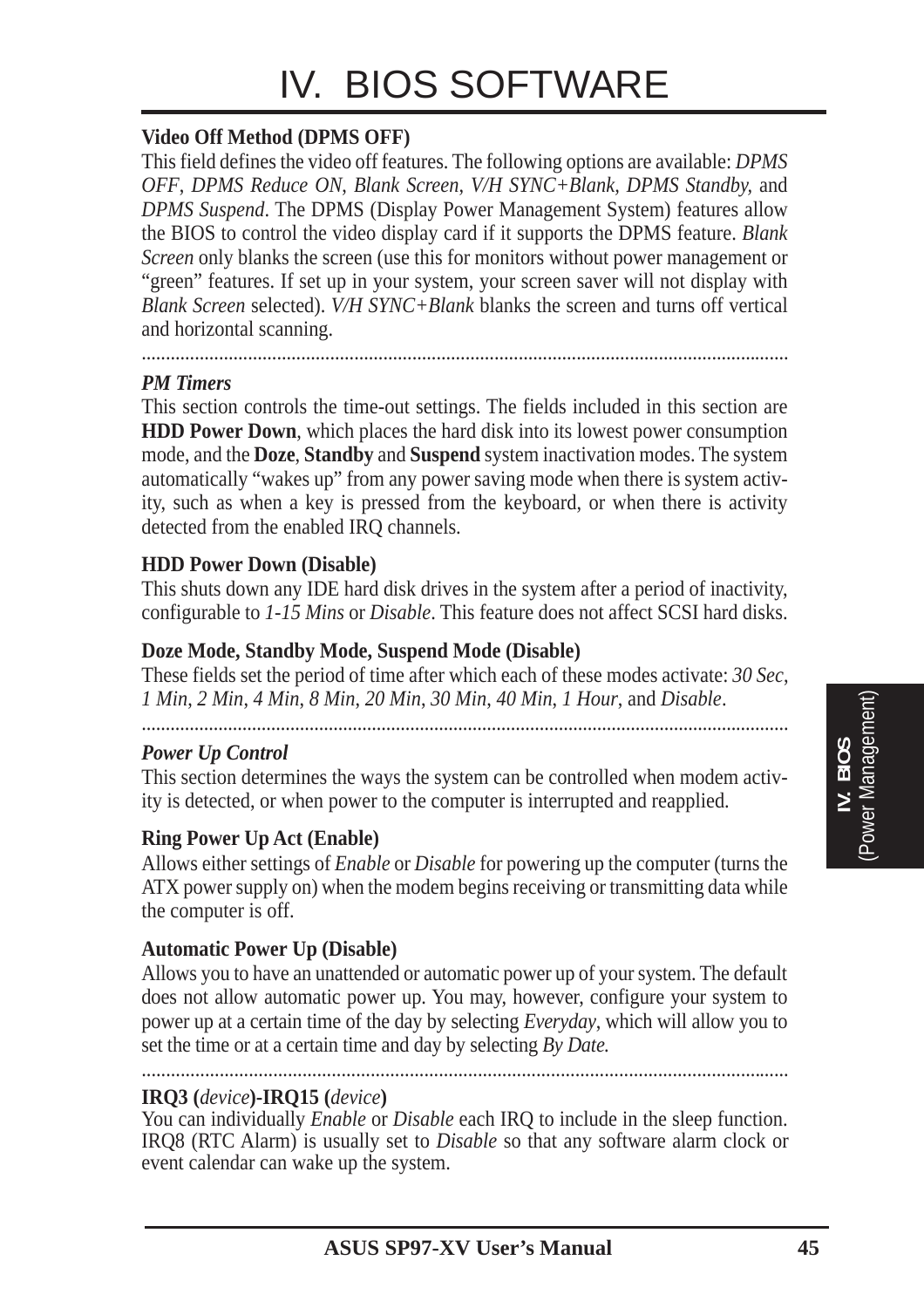# PNP and PCI Setup

This "PNP and PCI Setup" option configures the PCI bus slots. All PCI bus slots on the system use INTA#, thus all installed PCI cards must be set to this value.

| HUM PCL/15A B10S (5297 KV)<br>PNP AND PCI SETUP<br>AWARD SOFTWARE, INC.                                                                                                                                                                                                                                                                                                                                                                                                                                                                                                                                     |                                                                                                                                                                                                                                                           |  |  |  |  |
|-------------------------------------------------------------------------------------------------------------------------------------------------------------------------------------------------------------------------------------------------------------------------------------------------------------------------------------------------------------------------------------------------------------------------------------------------------------------------------------------------------------------------------------------------------------------------------------------------------------|-----------------------------------------------------------------------------------------------------------------------------------------------------------------------------------------------------------------------------------------------------------|--|--|--|--|
| FNP OS<br>Installed<br>Nu.<br>(RIGHTI IAD<br>Slot<br>◆<br><b>Huto</b><br>2 IRO<br>Slot<br><b>Hutu</b><br>Slot 3 190<br><b>Huto</b><br>Slot<br>A (LEFT) IRO<br>Buta<br>32 PCI Clock<br>PCI Latency Timer<br>190<br>No/TED<br>3 Used By ISR<br>還要要因<br>No/ICU<br>4 Used By ISB<br><b>ISR</b><br>5 Used Bu<br>No/TCU<br>7 Used By<br><b>TSB</b><br>No/TCU<br><b>TSA</b><br>No/TCU<br>9 Ilsed By<br>188<br>10 Used By<br>No./ICD<br><b>ISH</b><br>ĪRÓ<br>11 Used Bu<br>No/ICU<br>IRÓ.<br><b>TSR</b><br>12 Used By<br>No/ICU<br>IRO 14 Used By<br><b>IS0</b><br>No/TCU<br>No/TCU<br>IRO 15 Used By<br><b>TSH</b> | 1 Used By ISB<br><b>No/TED</b><br>DMA<br>No/TED<br>DMR<br>3 Used By ISB<br>DINA<br>No/IEU<br>5 Used By ISR<br>No/TCU<br><b>ISO MEN Bluck BRSE</b><br>SWIBIOS SCSI BIOS<br><b>Ruto</b><br>USB Function<br><b>Bisabted</b><br><b>USB 180</b><br><b>Huta</b> |  |  |  |  |
|                                                                                                                                                                                                                                                                                                                                                                                                                                                                                                                                                                                                             | ESC<br>0 <sub>u11</sub><br>Time : Soloct Itom<br>Fl<br>Halp<br>PU/PD/+/- 1<br>Modify<br>F5<br>[Shift]F2<br><b>Old Values</b><br>Color<br>F6<br>Loud BIOS<br>Defaults.<br>67<br>Lond Setup Dafaults                                                        |  |  |  |  |

**NOTE:** SETUP Defaults are noted in parenthesis next to each function heading.

# Details of PNP and PCI Setup

# **PNP OS Installed (No)**

When Plug and Play operating systems (OS) are installed, interrupts may be reassigned by the OS when *Yes* is selected. When a non-Plug and Play OS is installed or to prevent reassigning of interrupt settings, select *No*.

# **Slot 1/2/3/4 IRQ (Auto)**

The first four fields on the screen set how IRQ use is determined for each PCI slot. Slot 1 (Right) is nearest the memory sockets. The default setting for each field is *Auto*, which uses autorouting to determine IRQ use. The other options are the manual settings of *NA, 5, 7, 9, 10, 11, 12, 14, or 15* for each slot.

# **PCI Latency Timer (32 PCI Clock)**

The default setting of *32 PCI Clock* enables maximum PCI performance for this motherboard.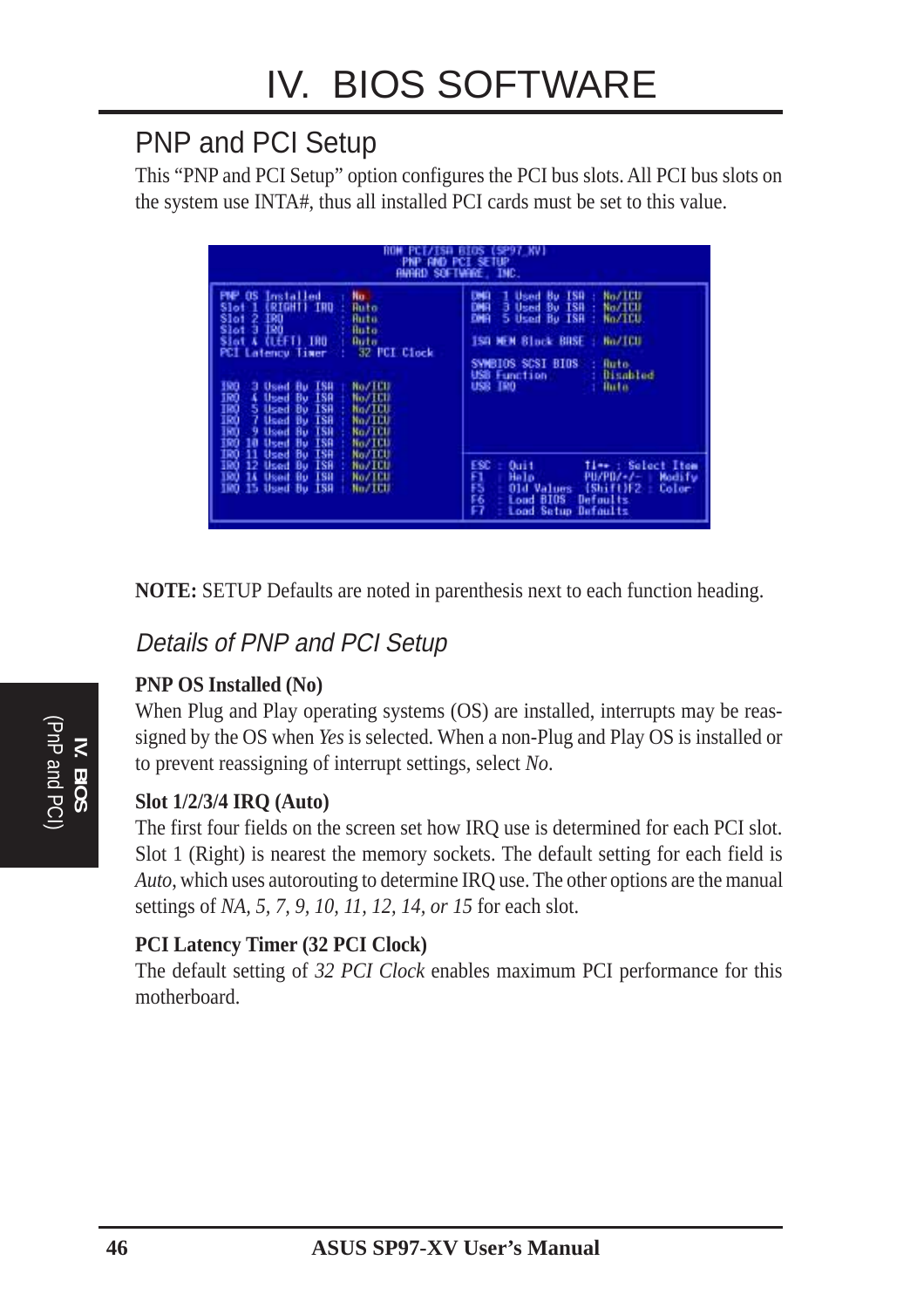# **IRQ xx Used By ISA (No/ICU)**

These fields indicate whether or not the displayed IRQ for each field is being used by a legacy (non-PnP) ISA card. Two options are available: *No/ICU* and *Yes*. The first option, the default value, indicates either that the displayed IRQ is not used or an ISA Configuration Utility (ICU) is being used to determine if an ISA card is using that IRQ. If you install a legacy (non-PnP) ISA card that requires a unique IRQ, and you are not using an ICU, you must set the field for that IRQ to *Yes*. For example: If you install a legacy ISA card that requires IRQ 10, then set **IRQ10 Used By ISA** to *Yes*.

......................................................................................................................................

# **DMA x Used By ISA (No/ICU)**

These fields indicate whether or not the displayed DMA channel for each field is being used by a legacy ISA card. Available options include: *No/ICU* and *Yes*. The first option, the default setting, indicates either that the displayed DMA channel is not used or an ICU is being used to determine if an ISA card is using that channel. If you install a legacy ISA card that requires a unique DMA channel, and you are not using an ICU, you must set the field for that channel to *Yes*.

# **ISA MEM Block BASE (No/ICU)**

This field allows you to set the base address and block size of a legacy ISA card that uses any memory segment within the C800, CC00, D000, D400, D800, and DC00 address range. If you have such a card, and you are not using an ICU to specify its address range, select a base address from the six available options; the **ISA MEM Block SIZE** field will then appear for selecting the block size. If you have more than one legacy ISA card in your system that requires to use this address range, you can increase the block size to either 8K, 16K, 32K, or 64K. If you are using an ICU to accomplish this task, leave **ISA MEM Block BASE** to its default setting of *No/ICU*.

# **SYMBIOS SCSI BIOS (Auto)**

The default uses *Auto* settings for the onboard SCSI BIOS. If you do not want to use the onboard SCSI BIOS, choose *Disabled.*

# **USB Function (Disabled)**

The motherboard supports Universal Serial Bus (USB) devices but current operating systems do not. The default is set to *Disabled*. If you have the necessary support disks and USB devices, set this function to *Enabled* to use the onboard USB connector.

# **USB IRQ (Auto)**

When USB devices are connected to the onboard USB connector, the resource settings or IRQs for these devices are, by default, automatically assigned by the BIOS. You may manually select the settings: *5*, *7*, *9*, *10*, *11*, *12*, *14*, and *15.* If you are not using any USB devices, you may set this field to *N/A*.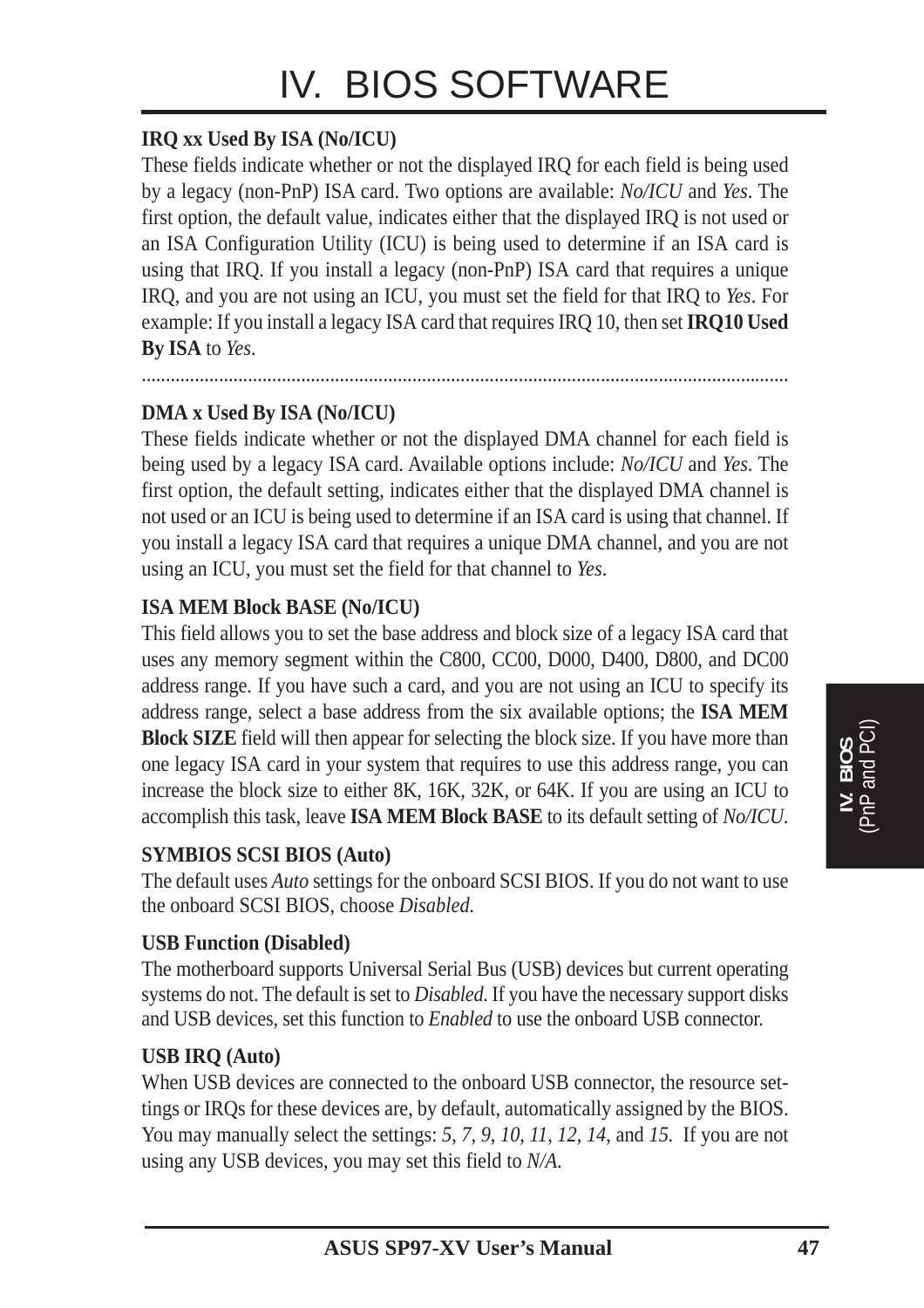# Load BIOS Defaults

This "Load BIOS Defaults" option allows you to load the troubleshooting default values permanently stored in the BIOS ROM. These default settings are non-optimal and disable all high performance features. To load these default settings, highlight "Load BIOS Defaults" on the main screen and then press <Enter>. The system displays a confirmation message on the screen. Press  $\langle Y \rangle$  and then  $\langle$ Enter $\rangle$  to confirm. Press <N> and then <Enter> to abort. This feature does not affect the fields on the Standard CMOS Setup screen.

# Load Setup Defaults

This "Load Setup Defaults" option allows you to load the default values to the system configuration fields. These default values are the optimized configuration settings for the system. To load these default values, highlight "Load Setup Defaults" on the main screen and then press <Enter>. The system displays a confirmation message on the screen. Press  $\langle Y \rangle$  and then  $\langle$ Enter $\rangle$  to confirm. Press  $\langle N \rangle$  and then<Enter> to abort. This feature does not affect the fields on the Standard CMOS Setup screen.

| STANDARD CHOS SETUP                                                                       | SUPERVISOR PRSSNORD                    |  |  |  |  |
|-------------------------------------------------------------------------------------------|----------------------------------------|--|--|--|--|
| <b>810S FEATURES SETUP</b>                                                                | <b>USER PRSSHORD</b>                   |  |  |  |  |
| GHTPSET FEATURES SETUP                                                                    | THE HOD GUTD DETECTION                 |  |  |  |  |
| POWER MANAGEMENT SETUP                                                                    | SAVE & EXIT SETUP                      |  |  |  |  |
| PHP THO PCT SETUP<br>LORD 810S DEFINILT                                                   | SAVING<br>Load SETUP Defaults (V/N17 o |  |  |  |  |
| <b>LOAD SETUP DEFAILTS</b>                                                                |                                        |  |  |  |  |
| <b>Select Item</b><br>Ouit<br>Esc.<br>(Shift)F2 : Change Color<br>F10 : Save & Exit Setup |                                        |  |  |  |  |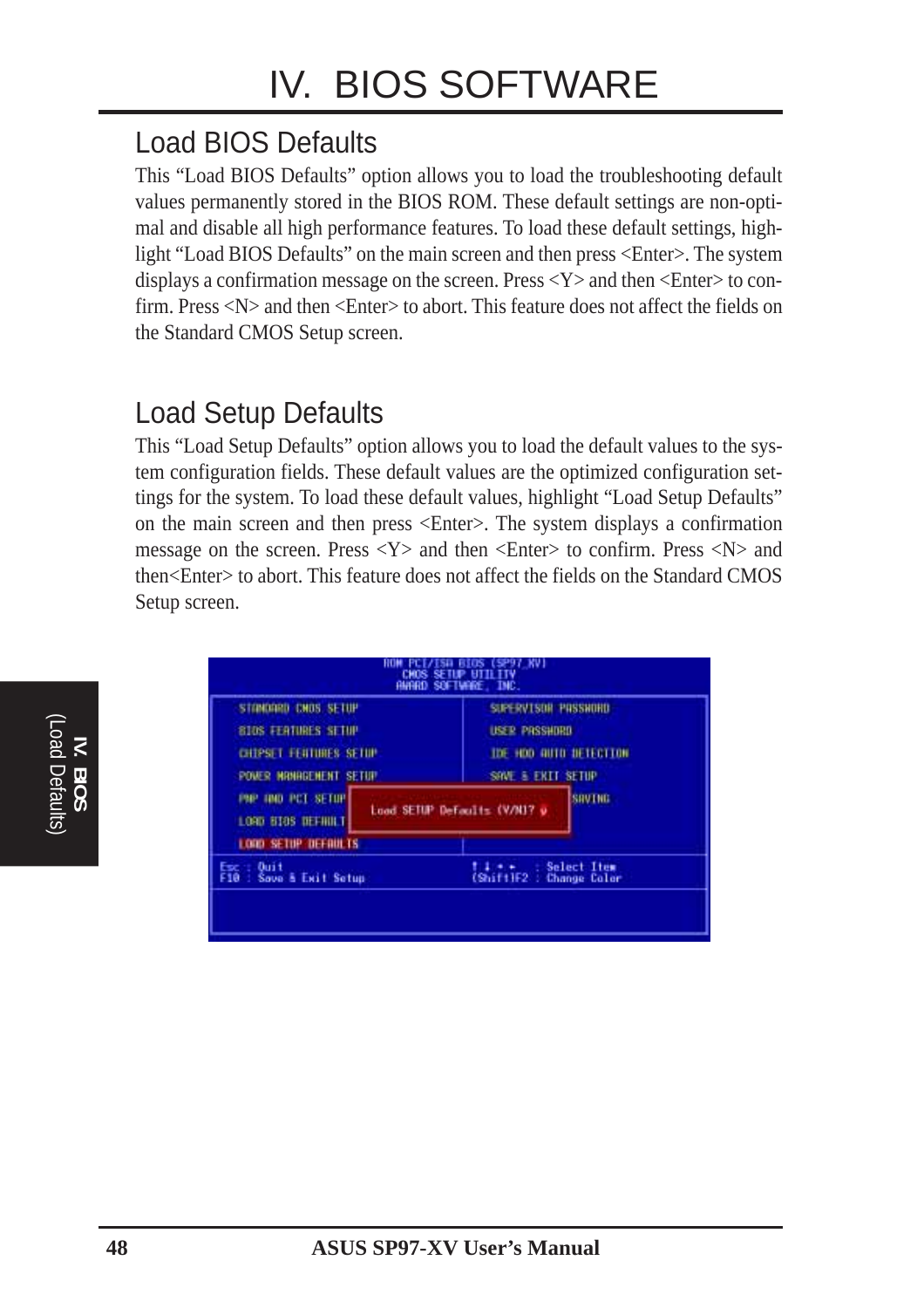# Supervisor Password and User Password

These two options set the system passwords. "Supervisor Password" sets a password that will be used to protect the system and the Setup utility; "User Password" sets a password that will be used exclusively on the system. By default, the system comes without any passwords. To specify a password, highlight the type you want and then press <Enter>. A password prompt appears on the screen. Taking note that the password is case sensitive, and can be up to 8 alphanumeric characters long, type in your password and then press <Enter>. The system confirms your password by asking you to type it again. After setting a password, the screen automatically reverts to the main screen.

|                                                                                                                                   | CHOS SETUP<br><b><i>PARRD SOFTWARE, INC.</i></b> | <b>{SP97 XV}</b><br><b>BLITTA</b>                                                                                        |
|-----------------------------------------------------------------------------------------------------------------------------------|--------------------------------------------------|--------------------------------------------------------------------------------------------------------------------------|
| STANDARD CHOS SETUP<br><b>810S FEATURES SETUP</b><br>CHIPSET FEATURES SETUP<br>POWER MANAGEMENT SETUP<br><b>FWP AND PCT SETUP</b> |                                                  | SUPERVISOR PASSNORD<br><b>USER PRSSHORD</b><br>THE HOD GUTD DETECTION<br>SAVE & EXIT SETUP<br><b>EXIT VITHOUT SAVING</b> |
| <b>LORD 8105 DEFAULTS</b><br>LOOD SETUP DEFAULTS                                                                                  | Enter Password:                                  |                                                                                                                          |
| <b>Ouit</b><br>Save & Exit Setup<br>F10 1                                                                                         |                                                  | + +    Select Item<br>(Shift]F2 : Change Color                                                                           |

To implement the password protection, specify in the "Security Option" field of the BIOS Features Setup screen when the system will prompt for the password. If you want to disable either password, press <Enter> instead of entering a new password when the "Enter Password" prompt appears. A message confirms the password has been disabled.

**NOTE:** If you forget the password, see CMOS RAM in section III for procedures on clearing the CMOS.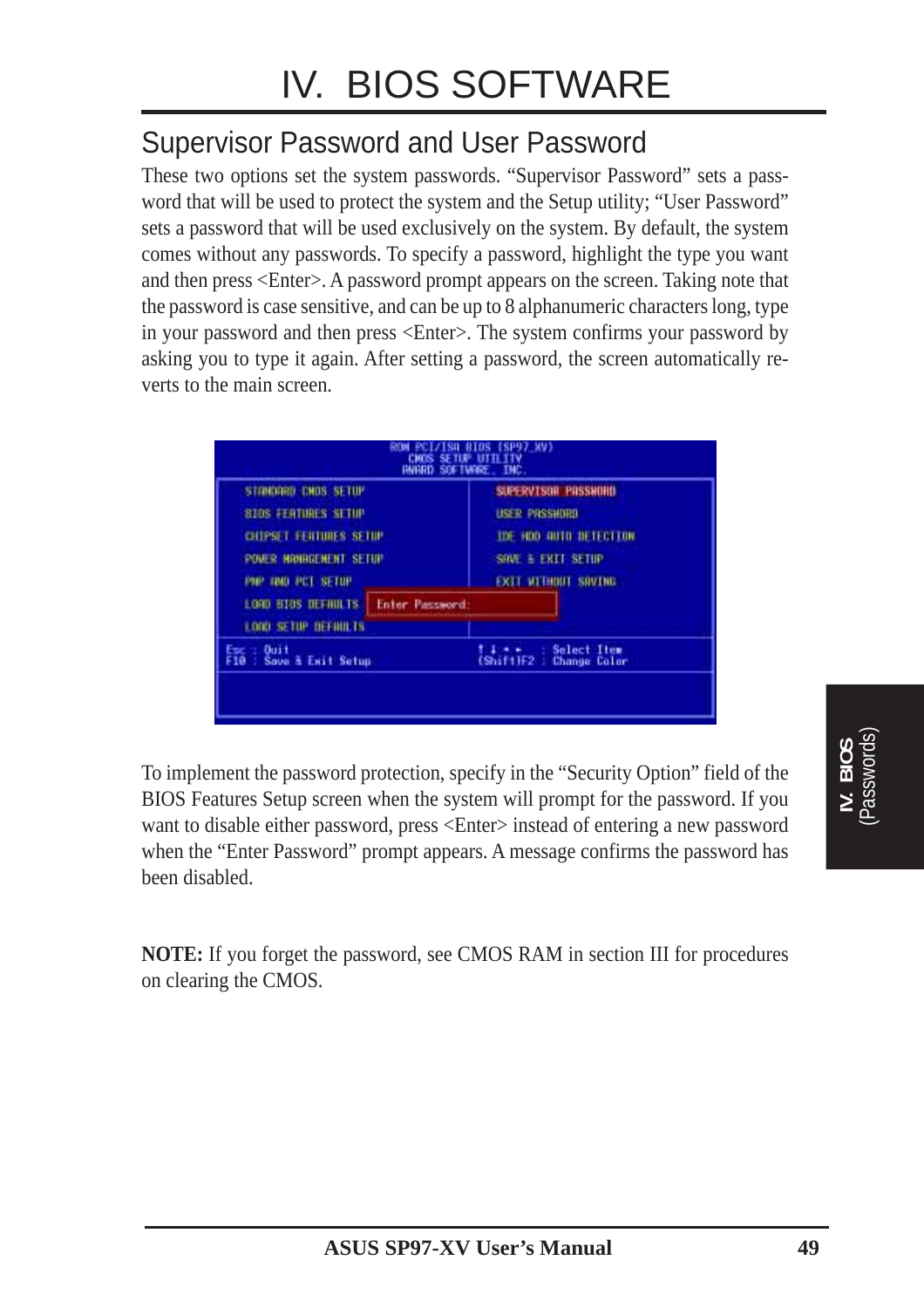# IDE HDD Auto Detection

This "IDE HDD Auto Detection" option detects the parameters of an IDE hard disk drive, and automatically enters them into the "Standard CMOS Setup" screen.



Up to four IDE drives can be detected, with parameters for each listed inside the box. To accept the optimal entries, press  $\langle Y \rangle$ , otherwise select from the numbers displayed under the OPTIONS field (2, 1, 3 in this case); to skip to the next drive, press <N>. If you accept the values, the parameters will appear listed beside the drive letter on the screen. The process then proceeds to the next drive letter. Pressing  $\langle N \rangle$  to skip rather than to accept a set of parameters causes the program to enter zeros after that drive letter.

If you are using another IDE controller that does not feature Enhanced IDE support for four devices, you can only install two IDE hard disk drives. Your IDE controller must support the Enhanced IDE features to use Drive E and Drive F. The onboard PCI IDE controller supports Enhanced IDE, with two connectors for connecting up to four IDE devices. If you want to use another controller that supports four drives, you must disable the onboard IDE controller in the Chipset Features Setup screen.

When autodetection is completed, the program automatically enters all entries you accepted on the field for that drive in the "Standard CMOS Setup" screen. Skipped entries are ignored and are not entered in the screen.

If you are autodetecting a hard disk that supports the LBA mode, three lines will appear in the parameter box. Choose the line that lists LBA for an LBA drive. Do not select Large or Normal.

The autodetection feature can only detect one set of parameters for a particular IDE hard disk. Some IDE drives can use more than one set. This is not a problem if the drive is new and there is nothing on it.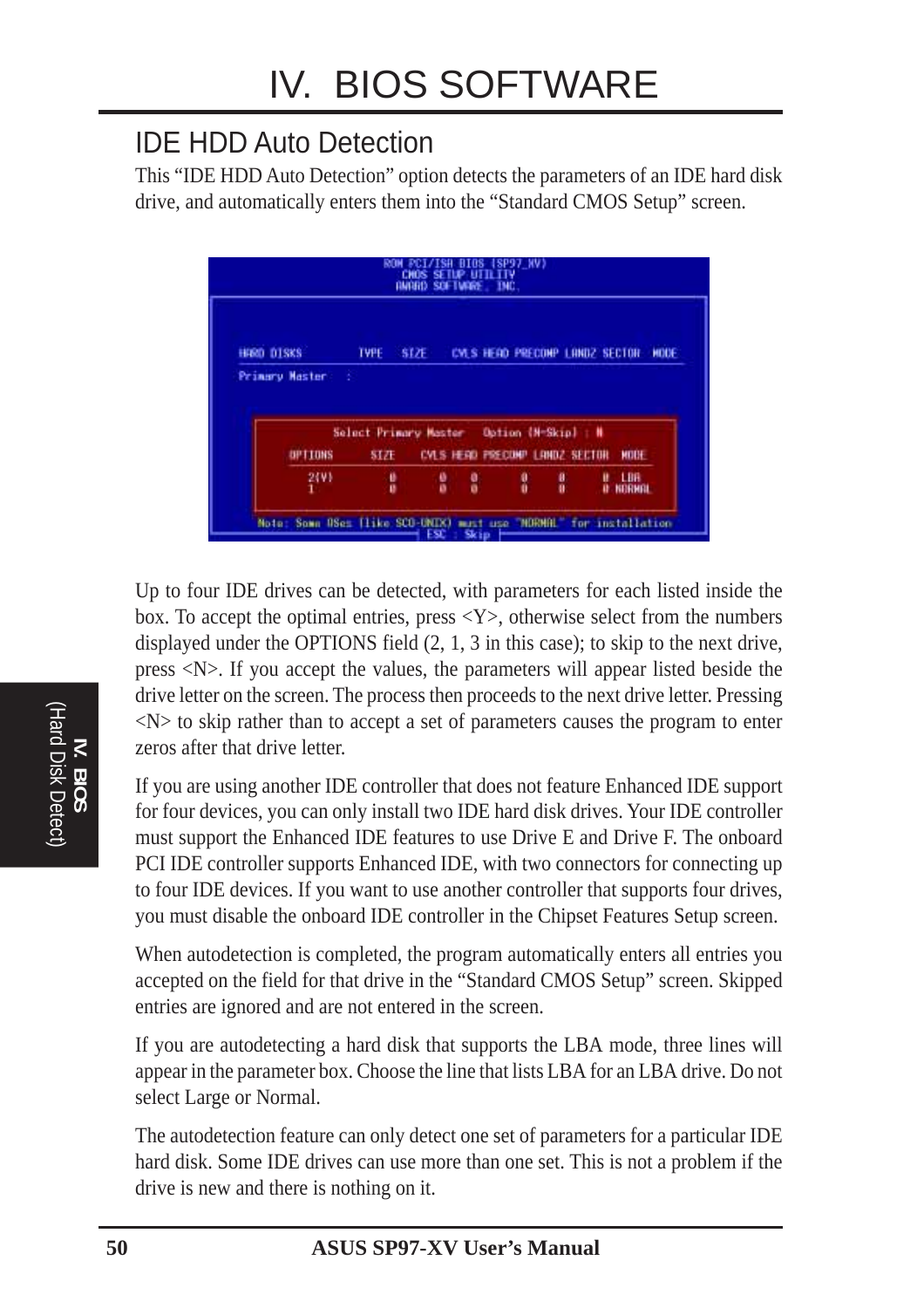# IV. BIOS SOFTWARE

**IMPORTANT:** If your hard disk was already formatted on an older previous system, incorrect parameters may be detected. You will need to enter the correct parameters manually or use low-level format if you do not need the data stored on the hard disk.

If the parameters listed differ from the ones used when the drive was formatted, the drive will not be readable. If the autodetected parameters do not match the ones that should be used for your drive, do not accept them. Press <N> to reject the presented settings and enter the correct ones manually from the "Standard CMOS Setup" screen.

# Save and Exit Setup

Select this option to save into the CMOS memory all modifications you specify during the current session. To save the configuration changes, highlight "Save & Exit Setup" on the main screen, type "Y", and then press <Enter>.

| <b>Ouit</b><br>10 : Sava & Exit Setup         | <b>Select Item</b><br>(Shift)F2 : Change Color |
|-----------------------------------------------|------------------------------------------------|
| LOOD SETUP DEFAULTS                           |                                                |
| FOR THE RET SETUP<br><b>LOAD 8105 DEFAULT</b> | SAVING<br>SRVE to CMOS and EXIT (V/N17 u       |
| POWER HANAGEHENT SETUP                        | SAVE & EXIT SETUP                              |
| CHIPSET FEATURES SETUP                        | THE HOD GUTD DETECTION                         |
| <b>810S FEATURES SETUP</b>                    | <b>USER PRSSHORD</b>                           |
| STANDARD CHOS SETUP                           | SUPERVISOR PRSSNORD                            |

# Exit Without Saving

Select this option to exit the Setup utility without saving the modifications you specify during the current session. To exit without saving, highlight "Exit Without Saving" on the main screen, type "Y", and then press <Enter>.

**IV. BIOS** (Save & Exit)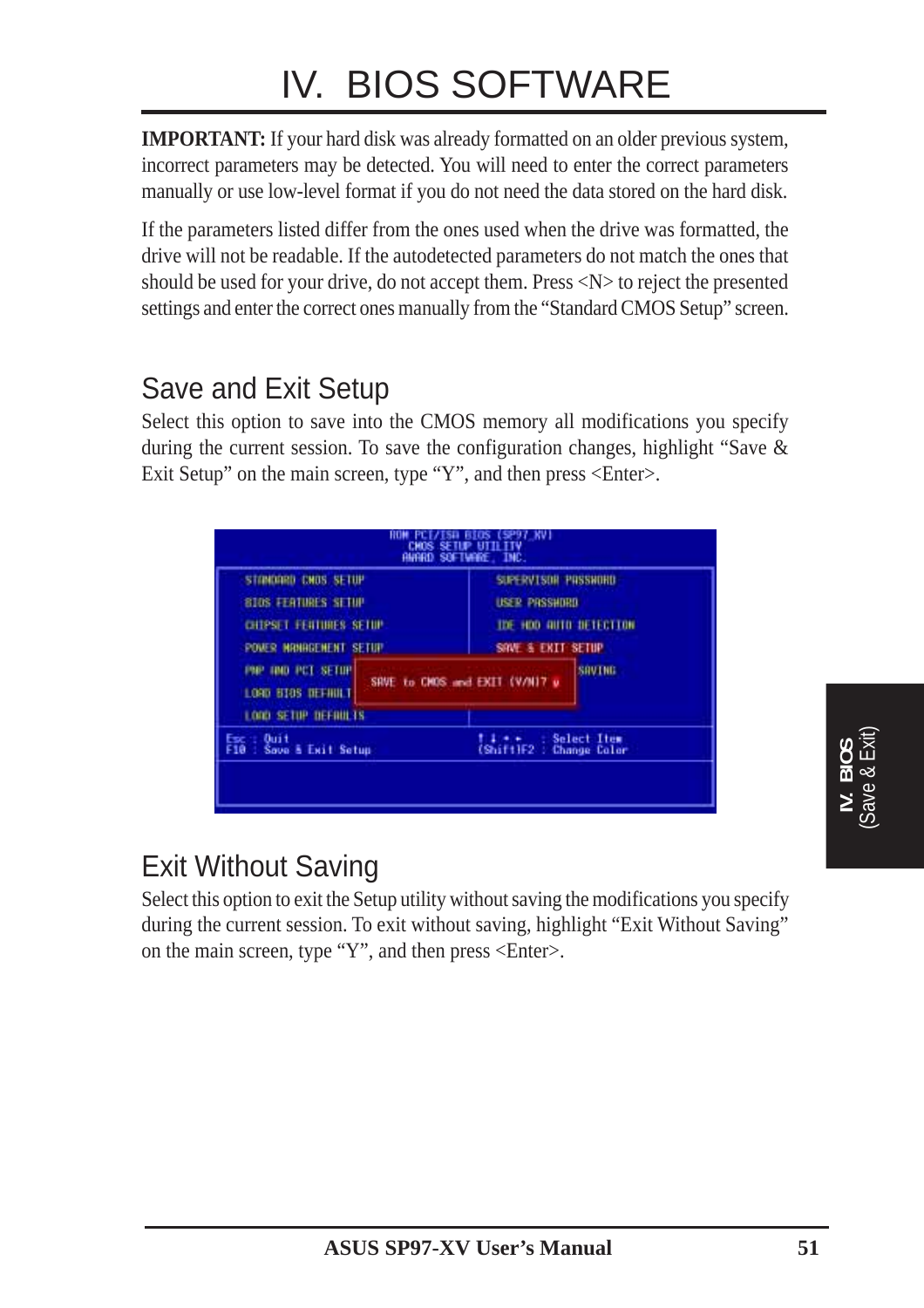# V. SUPPORT SOFTWARE

# Desktop Management Interface (DMI)

# Introducing the ASUS DMI Configuration Utility

This motherboard supports DMI within the BIOS level and provides a DMI Configuration Utility to maintain the Management Information Format Database (MIFD). DMI is able to autodetect and record information pertinent to a computer's system such as the CPU type, CPU speed, and internal/external frequencies, and memory size. The onboard BIOS will detect as many system information as possible and store those collected information in a 4KB block in the motherboard's Flash EPROM and allow the DMI to retrieve data from this database. Unlike other BIOS software, the BIOS on this motherboard uses the same technology implemented for Plug and Play to allow dynamic real-time updating of DMI information versus creating a new BIOS image file and requiring the user to update the whole BIOS. This DMI Configuration Utility also allows the system integrator or end user to add additional information into the MIFD such as serial numbers, housing configurations, and vendor information. Those information not detected by the motherboard BIOS and has to be manually entered through the DMI Configuration Utility and updated into the MIFD. This DMI Configuration Utility provides the same reliability as PnP updating and will prevent the refreshing failures associated with updating the entire BIOS.

# System Requirements

The DMI Configuration Utility (DMICFG.EXE) must be used in real mode in order for the program to run, the base memory must be at least 180K. Memory managers like HIMEM.SYS (required by windows) must not be installed. You can boot up from a system diskette without AUTOEXEC.BAT and CONFIG.SYS files, "REM" HIMEM.SYS in the CONFIG.SYS, or press <F5> during bootup to bypass your AUTOEXEC.BAT and CONFIG.SYS files.

(DMI Introductior (DMI Introduction) **V. SOFTWARE**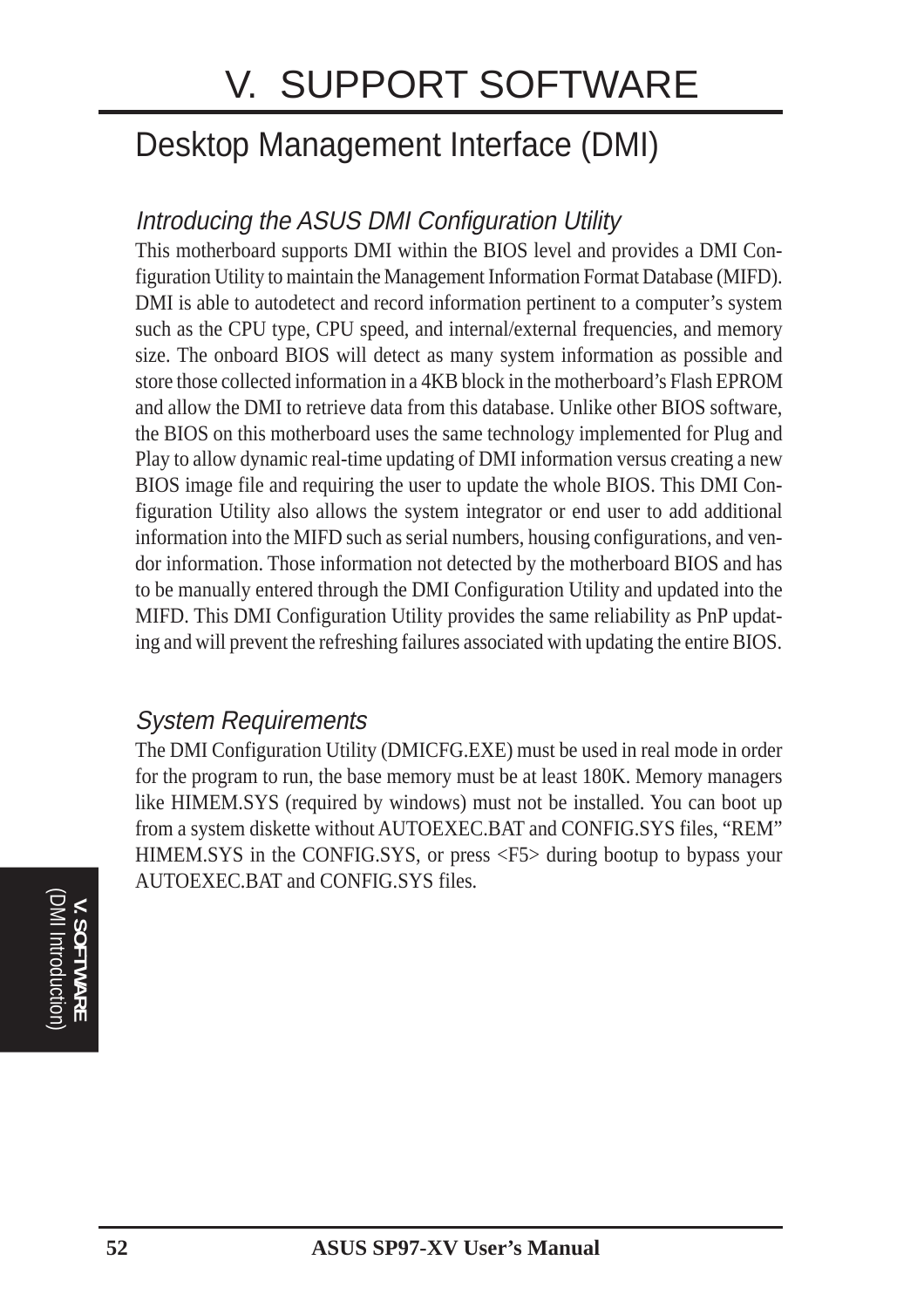# V. SUPPORT SOFTWARE

# Using the ASUS DMI Configuration Utility

# **Edit DMI (or delete)**



Use the  $\leftarrow \rightarrow$  (left-right) cursors to move the top menu items and the  $\uparrow \downarrow$  (up-down) cursor to move between the left hand menu items. The bottom of the screen will show the available keys for each screen. Press enter at the menu item to enter the right hand screen for editing. "Edit component" appears on top. The reversed color field is the current cursor position and the blue text are available for editing. The orange text shows autodetected information and are not available for editing. The blue text "Press [ENTER] for detail" contains a second pop-up menu is available, use the + - (plus-minus) keys to change the settings. Enter to exit *and save*, ESC to exit *and not save*.

If the user has made changes, ESC will prompt you to answer Y or N. Enter Y to go back to the left-hand screen *and save*, enter N to go back to left-hand screen and *not save*. If editing has not been made, ESC will send you back to the left hand menu without any messages.

# **Notes**

A heading, \*\*\* BIOS Auto Detect \*\*\*, appears on the right for each menu item on the left side that has been auto detected by the system BIOS.

A heading, \*\*\* User Modified \*\*\*, will appear on the right for menu items that has been modified by the user.

**CAR Hone Hold Cale and**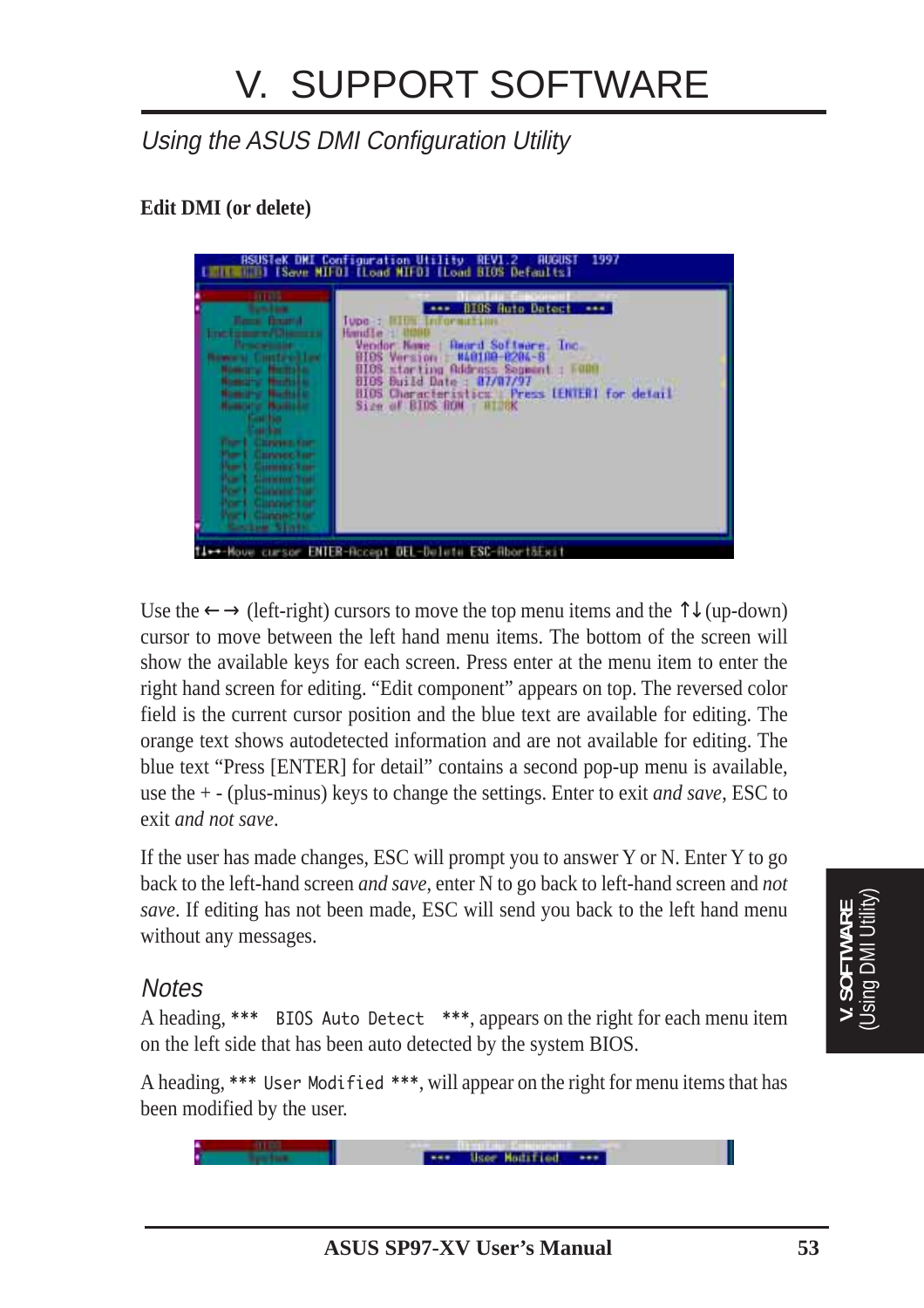# V. SUPPORT SOFTWARE

**Save MIFD**



You can save the MIFD (normally only saved to flash ROM) to a file by entering the drive and path here. If you want to cancel save, you may press ESC and a message "Bad File Name" appears here to show it was not saved.

# **Load MIFD**



You can load the disk file to memory by entering a drive and path and file name here.

# **Load BIOS Defaults**



You can load the BIOS defaults from a MIFD file and can clear all user modified and added data. You must reboot your computer in order for the defaults to be saved back into the Flash BIOS.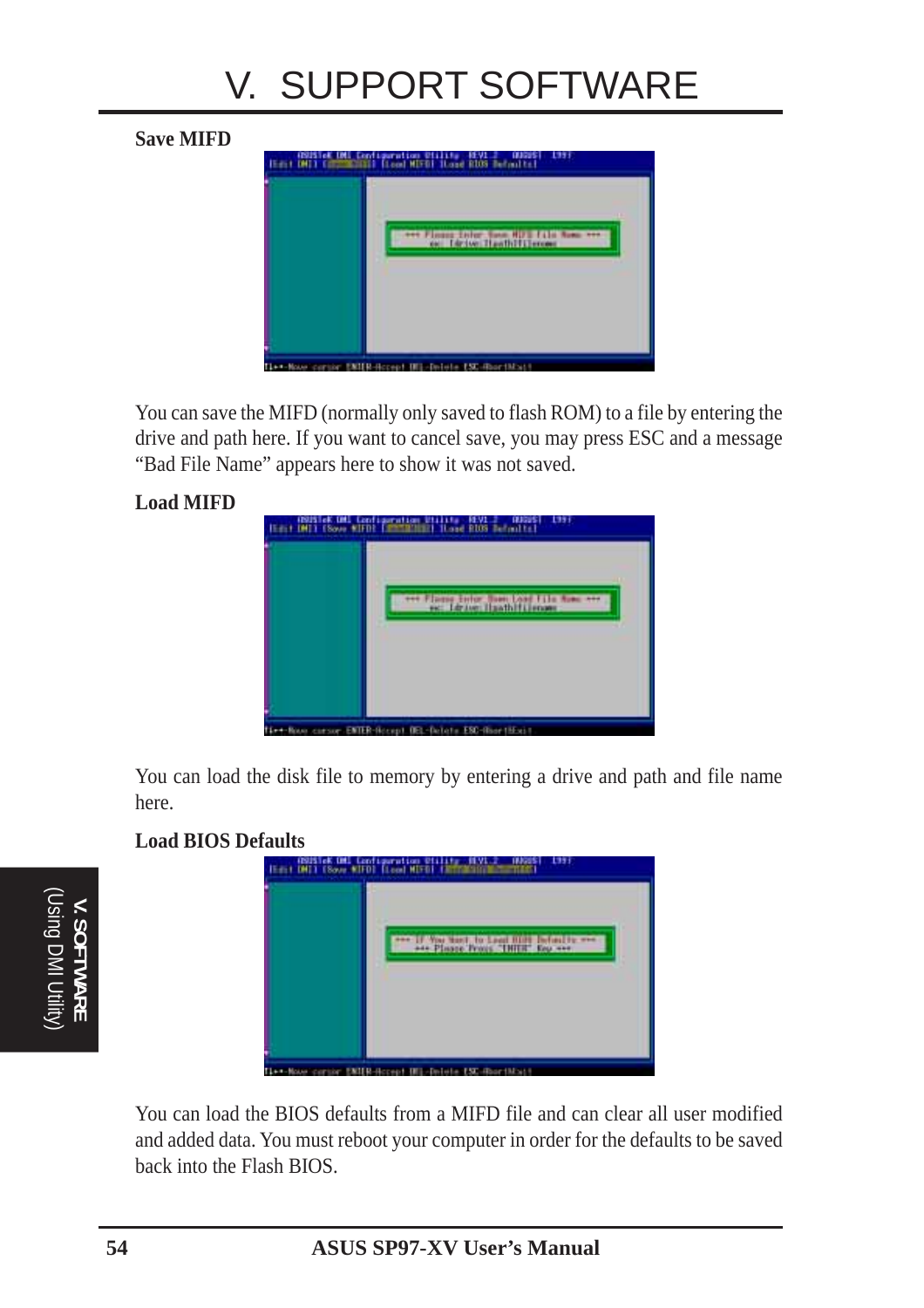# Symbios SCSI BIOS and Drivers

# **NOTE: The ASUS PCI-SC860 is not supported on the SP97-XV because the EEPROM space is required for the onboard VGA BIOS.**

Aside from the system BIOS, the Flash memory chip on the motherboard also contains the Symbios SCSI BIOS. This Symbios SCSI BIOS works in conjunction with the optional ASUS PCI-SC200 controller card to provide Fast SCSI-2 interface when using compatible SCSI devices or the ASUS PCI-SC860 SCSI controller cards to provide Ultra-Fast SCSI-2 interface when using Ultra-Fast SCSI-2 devices.

All SCSI devices you install on your system require driver software to function. The Symbios SCSI BIOS directly supports SCSI hard disks under the DOS, Windows and OS/2 environments. It also uses device drivers from the DOS floppy disk included in the ASUS PCI-SC200 and ASUS PCI-SC860 controller card packages to support hard disks and other SCSI devices working under DOS, Microsoft Windows, Microsoft Windows NT, Novell NetWare and IBM OS/2. These drivers provide higher performance than the direct BIOS support. To use these drivers, you must install them into your system and add them to your system configuration files. Driver support for SCSI devices used with SCO UNIX is also provided. These drivers are included in the second SCO UNIX floppy disk. Windows 95 support is also available using the device drivers included within the Windows software. The ASUS PCI-SC200 and ASUS PCI-SC860 are Plug and Play adapters that are auto detected by BIOS and current operating systems that support Plug and Play features.

For information about these drivers and their usage, please view the Readme files included in the driver packages.

# ASUS PCI-SC200 & PCI-SC860 SCSI Cards

The ASUS PCI-SC200 or the ASUS PCI-SC860 may be bundled with your motherboard or purchased separately. Both cards provide the option of connecting internal or external SCSI devices for a total of 7 devices on each SCSI card.

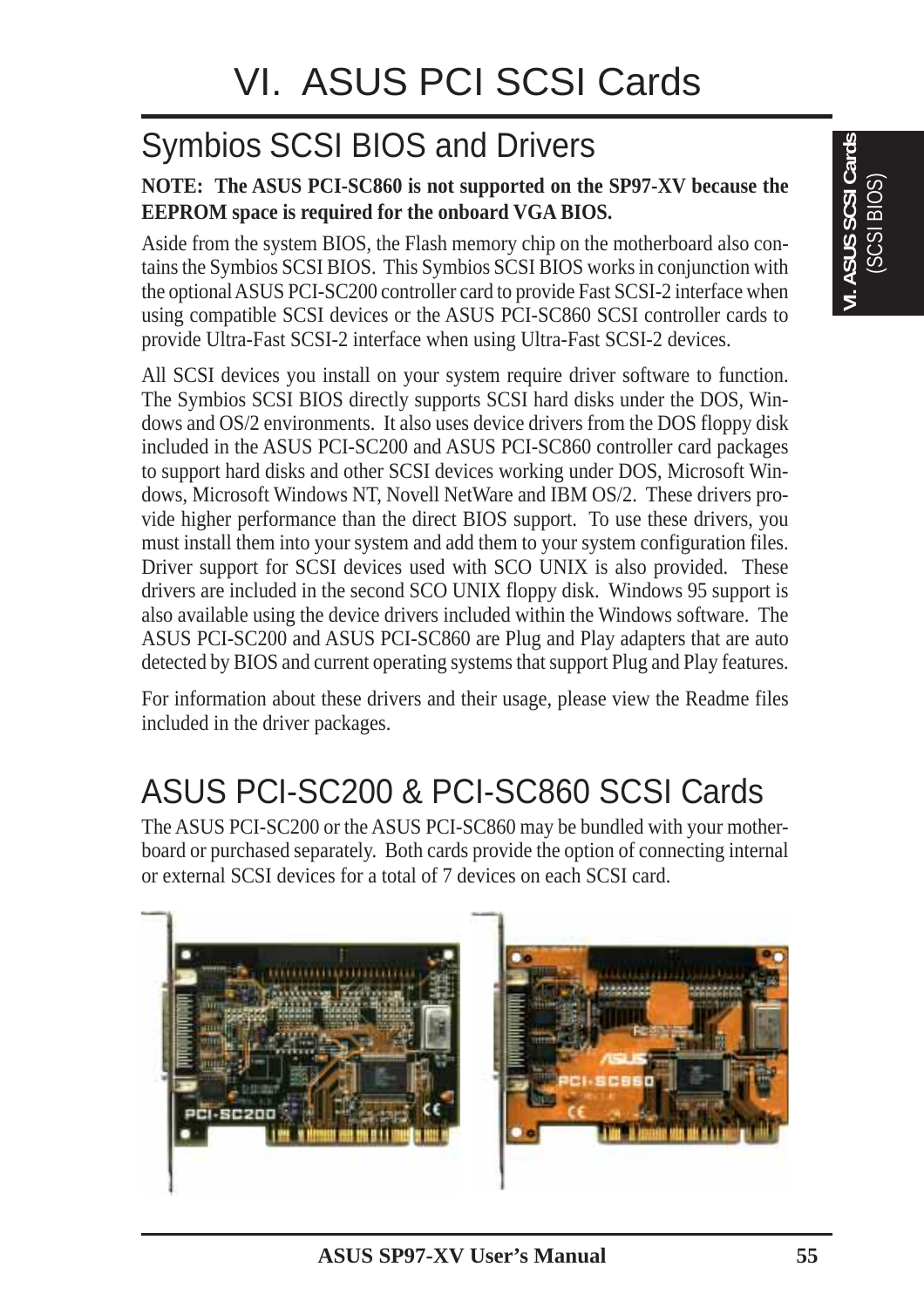# Setting Up the ASUS PCI-SC200 & PCI-SC860

There are two jumper settings you may need to make on the ASUS PCI-SC200 to set it up. One setting assigns the PCI INT interrupt, the other sets the card's termination. The ASUS PCI-SC860 has no jumper settings but you should read the "Terminator Requirements."

# Setting the INT Assignment for the ASUS PCI-SC200

You must use PCI INT A setting in order to properly assign the ASUS PCI-SC200's interrupt. On the ASUS PCI-SC200, you assign the INT by setting jumper JP1 or JP2. The default setting for the card already is INT A, so you do not need to change the setting to use the ASUS PCI-SC200 with this motherboard.



# Terminator Requirements for SCSI Devices

SCSI devices are connected together in a "chain" by cables. Internal devices connect to the ASUS PCI-SC200 or ASUS PCI-SC860 with a fifty-pin flat ribbon cable. External devices connect to the external port with a SCSI-2 cable. If there are more than one internal or external devices, additional devices are connected with cables to form a "daisy chain." Terminating the devices on the ends of the SCSI Bus "chain" is necessary for SCSI devices to work properly. Termination of the devices between the ends must be *Disabled*.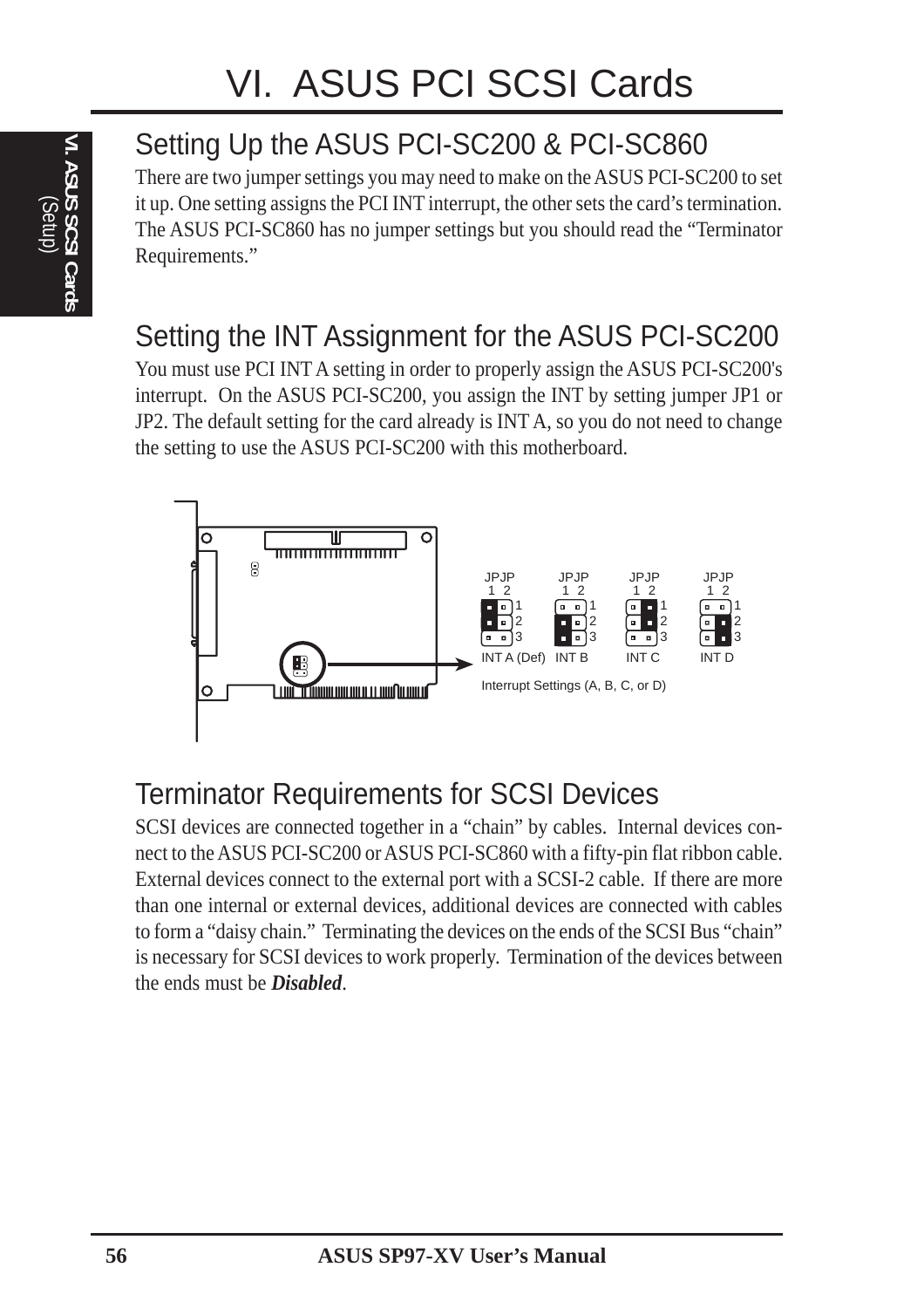# Terminator Settings for the ASUS PCI-SC860

Many SCSI devices including the ASUS PCI-SC860 use a set of onboard active resistors to terminate the devices at the ends automatically. Automatic termination requires that the SCSI devices be connected in a straight linear connection or "chain." Connect SCSI devices to one or two of the SCSI connectors in a linear "chain" for auto termination of the ASUS PCI-SC860 to be effective. Other formations will cause your SCSI devices to not mount properly. You must use the **end** of the ribbon cable when using the internal connector(s) to keep a linear path.

**Additional Note: The Symbios Logic SCSI Configuration Utility is a powerful tool. If, while using it, you somehow disable all your controllers or cannot enter the configuration utility, pressing "Ctrl-A" after memory count during reboot allows you to recover and reconfigure.**

# Terminator Settings for the ASUS PCI-SC200

The ASUS PCI-SC200, on the other hand, has "active" termination that you must set using jumper JP5. There are two settings, "terminated" and "not terminated," as shown below.



Decide whether or not you need to terminate the ASUS PCI-SC200 based on its position in the SCSI chain. Only the devices at each end of the chain need to be terminated. If you have **only** internal or **only** external devices connected to the ASUS PCI-SC200, then you **must** terminate the ASUS PCI-SC200. If you have **both** internal and external devices connected, you **must not** terminate the card. See the following examples which illustrate this concept.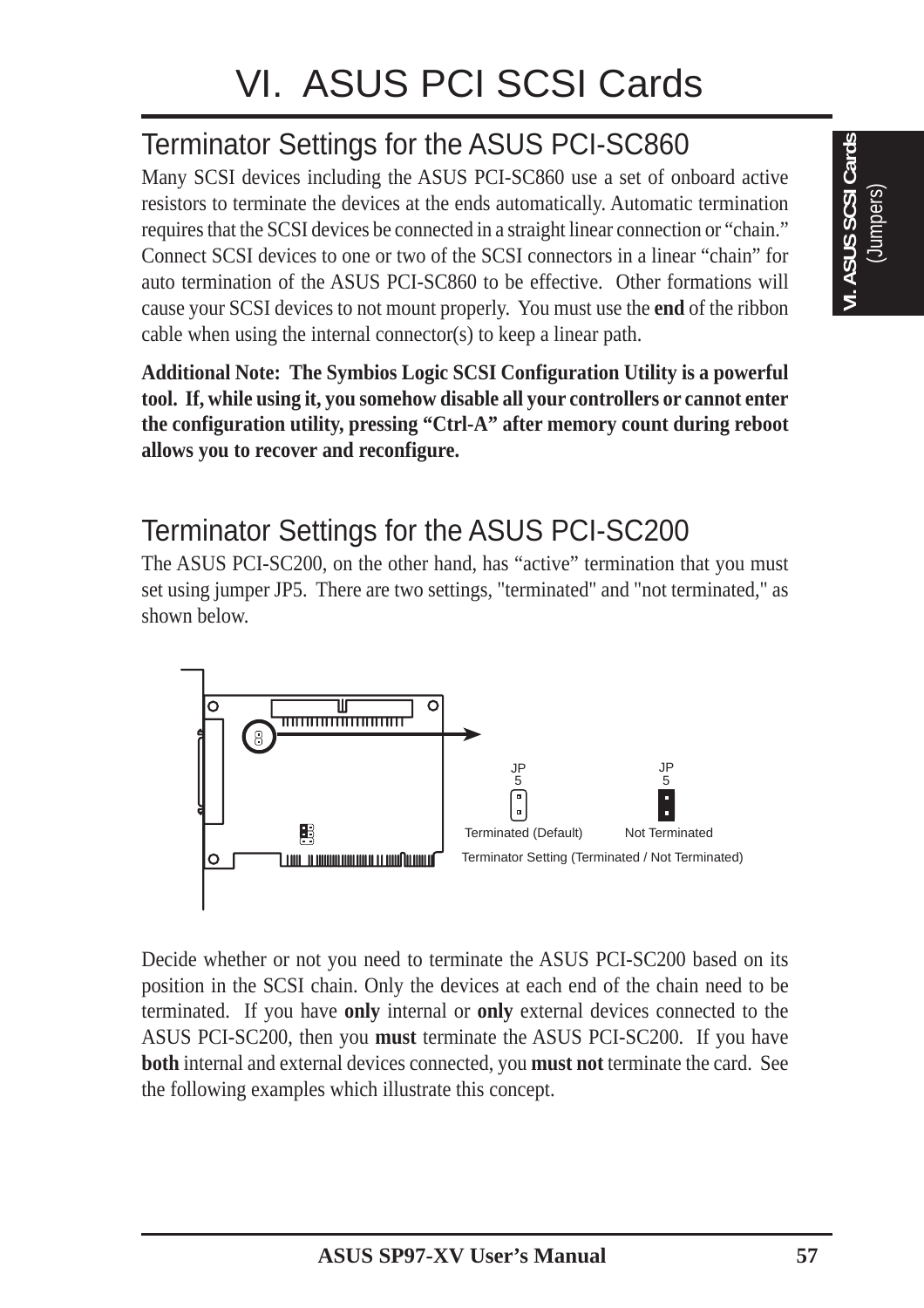# VI. ASUS PCI SCSI Cards



# SCSI ID Numbers for SCSI Devices

All SCSI devices, including the ASUS PCI-SC200 and ASUS PCI-SC860 interface card must have a SCSI identification number that is not in use by any other SCSI device. There are eight possible ID numbers, 0 through 7. The ASUS PCI-SC200 and ASUS PCI-SC860 cards have fixed SCSI IDs of 7. The SCSI ID serves two purposes:

- It uniquely defines each SCSI device on the bus.
- It determines which device controls the bus when two or more devices try to use it at the same time.

SCSI IDs on one channel do not interfere with the IDs on another channel. This applies to two SCSI host adapters that implement different buses as well as dual channels on a single host adapter. You can connect up to seven SCSI devices to the interface card. You must set a SCSI ID number (ID 0 to ID 6) for each device. SCSI devices vary in how they set the ID number. Some use jumpers, others have some kind of selector switch. Refer to the manual for any device you install for details on how to set its ID number.

# SCSI ID Priority

The ASUS PCI-SC200 and ASUS PCI-SC860 are 8bit single-channel SCSI cards. SCSI ID 7 has the highest priority, and SCSI ID 0 has the lowest priority.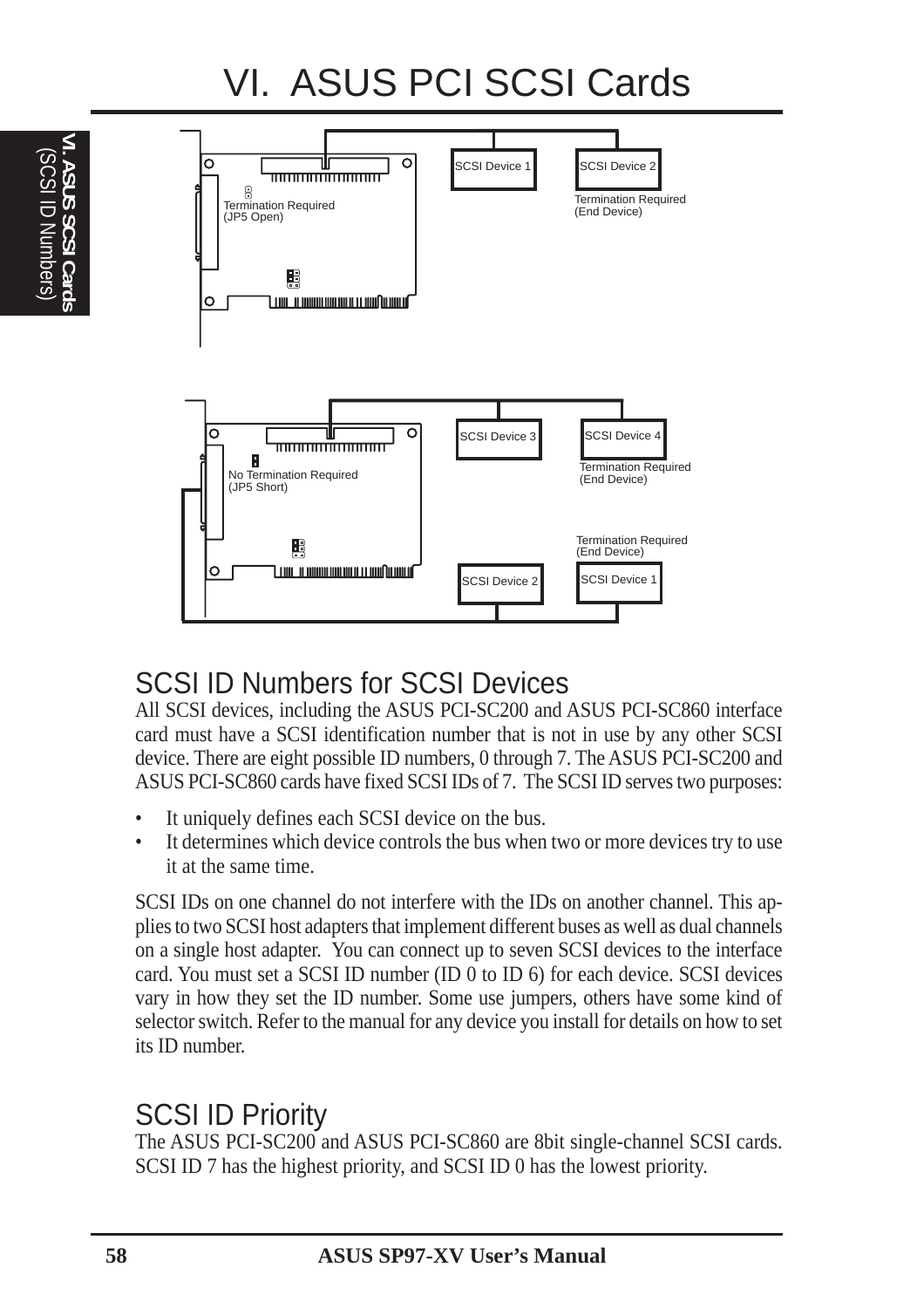

# VIDEO SOFTWARE USER'S MANUAL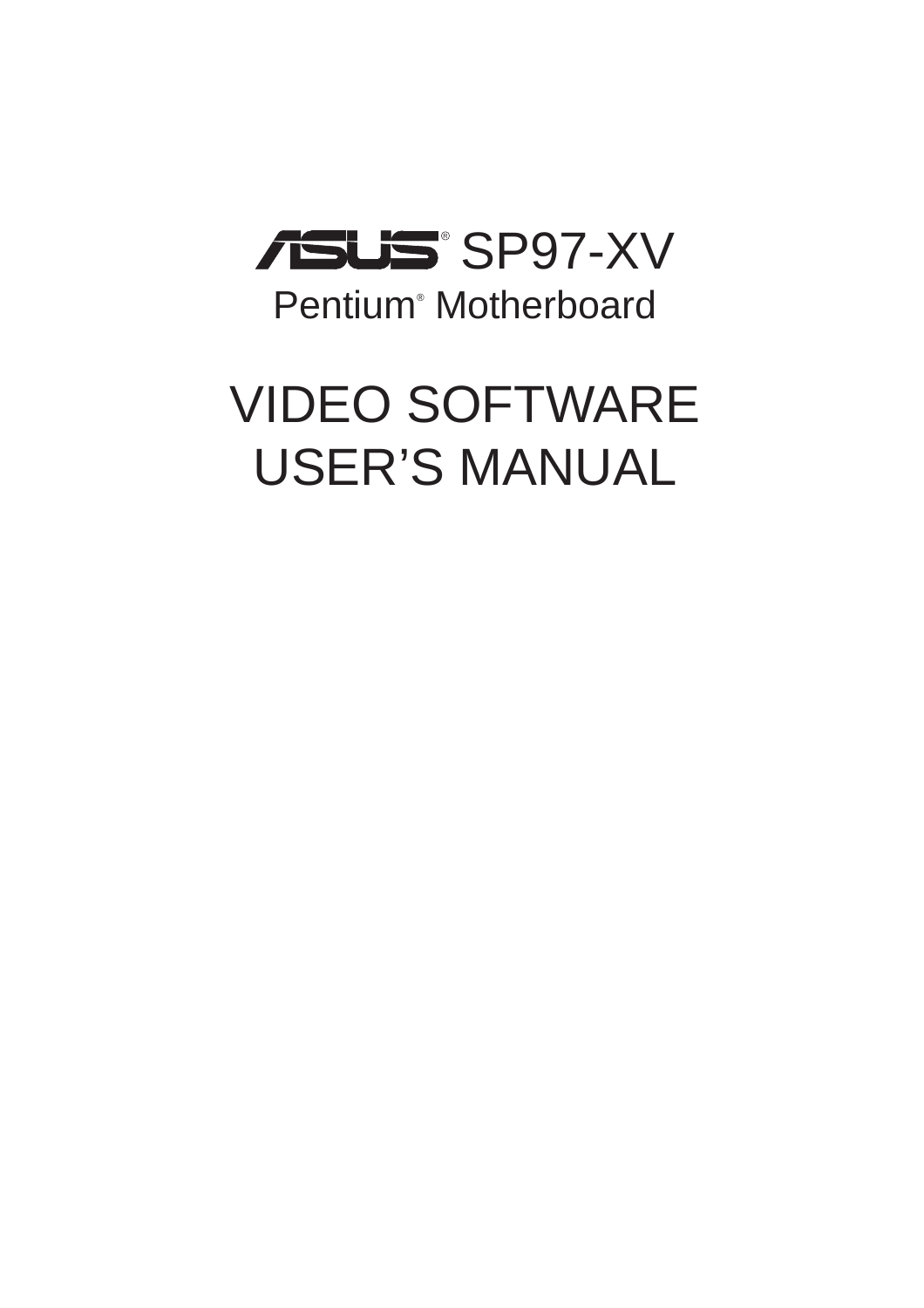| 2.4 Utilities 83 |  |
|------------------|--|
|                  |  |
|                  |  |
|                  |  |
|                  |  |
|                  |  |
|                  |  |
|                  |  |
|                  |  |
|                  |  |
|                  |  |
|                  |  |
|                  |  |
|                  |  |
|                  |  |
|                  |  |
|                  |  |
|                  |  |
|                  |  |
|                  |  |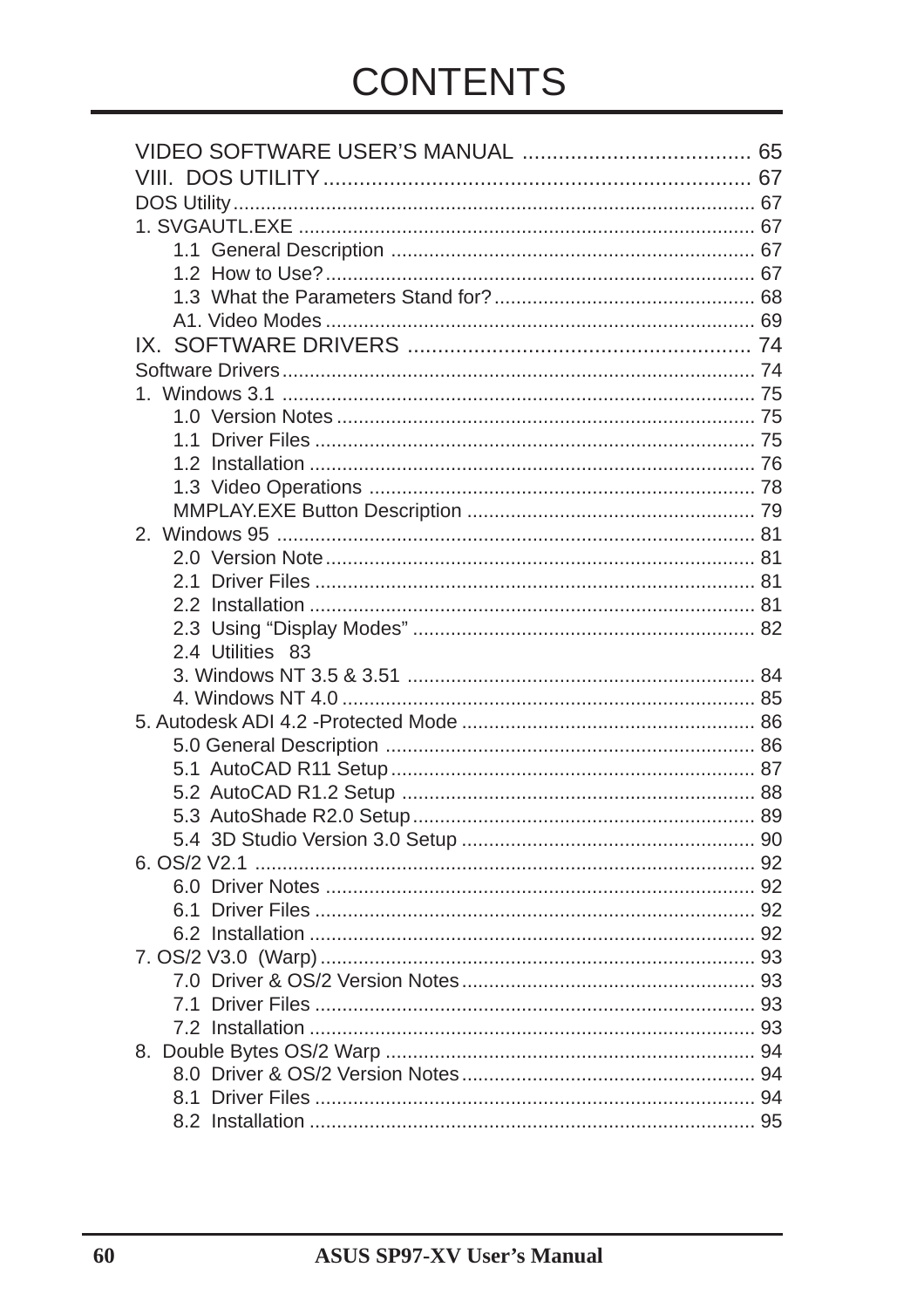(1) Video Mode Setting

1. SVGAUTL.EXE

DOS Utility

- (2) Frame Rate Setting
- (3) Power Saving Setting

Since SiS 5597/5598 supports many enhanced Text Mode and Graphic Mode, you can use SVGAUTL.EXE to select the desired video mode.

For 640x480, 800x600, 1024x768, and 1280x1024 resolutions, SiS 5597/5598 supports multiple frame rates.

If your monitor could synchronize with these frame rates, you can use SVGAUTL.EXE to get advantage.

SiS 5597/5598 also supports VESA DPMS Power Saving Modes.

SVGAUTL.EXE can help you to set the capability.

# 1.2 How to Use?

# **To use SVGAUTL.EXE:**

- 1. Type SVGAUTL in the directory where it resides. For example,  $C:\rangle$  **SVGAUTL** < **Enter**> (assuming SVGAUTL. EXE is in C:\)
- 2. The Main Menu would appear and direct you to configure SiS 5597/5598.
- 3. When you complete configuration, you may save your preferences to "AUTOEXEC.BAT file and use it as your power-on (or hardware reset) default environment.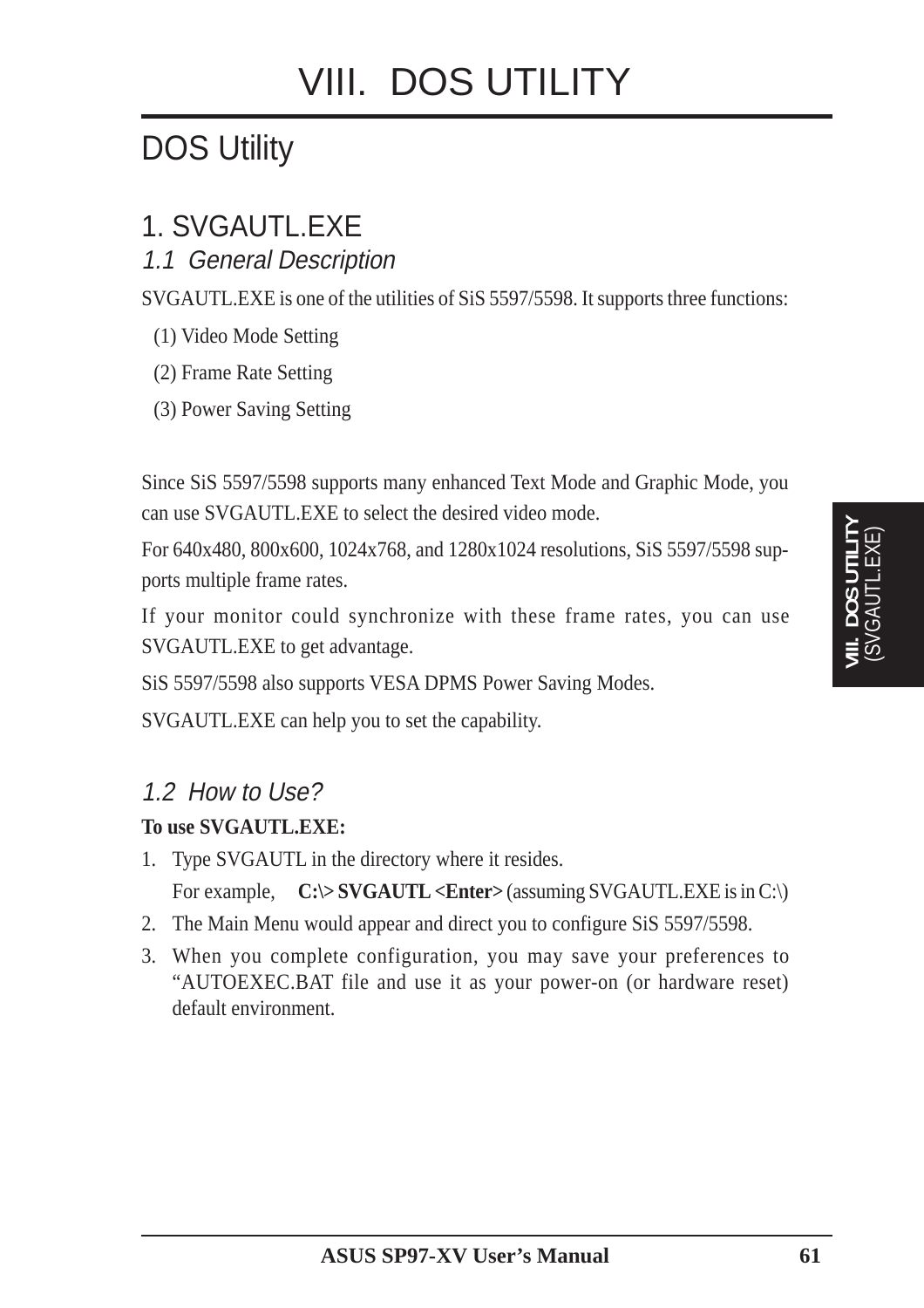# 1.3 What the Parameters Stand for?

The meaning of parameters used by SVGAUTL.EXE are explained below: Syntax:

>SVGAUTL [/D:mode\_no] [/F0:n0] [/F1:n1] [/F2:n2] [/F3:n3] [/PA:ta] [/PB:tb] where

- /D: Set the Video Mode to be mode\_no which is a hex number. For example: Set 1024x768 256 color graphic mode. >SVGAUTL /D:38 <Enter>
- /F0: For 640x480, set frame rate to be n0 Hz. Three availabe frame rates are 60, 72, and 75 Hz. For example : Set 640x480 graphic mode with 60Hz frame rate >SVGAUTL /F0:60 <Enter>
- /F1: For 800x600, set frame rate to be n1 Hz. Four availabe frame rates are 56, 60, 72, and 75 Hz. For example : Set 800x600 graphic mode with 72Hz frame rate. >SVGAUTL /F1:72 <Enter>
- /F2: For 1024x768, set frame rate to be n2 Hz. Four availabe frame rates are 87 (Interlace), 60, 70, and 75 Hz. For example : Set 1024x768 graphic mode with 60Hz frame rate.  $>$ SVGAUTL/F2:60 <Enter $>$
- /F3: For 1280x1024, set frame rate to be n3 Hz. Two availabe frame rates are 87 (Interlace) and 60 Hz. For example : Set 1280x1024 graphic mode with 60Hz frame rate.  $>$ SVGAUTL/F3:60 <Enter $>$
- /PA: Set Standby Timer to be ta minutes.  $(0 < ta < 15 min.)$ For example : Set Standby Timer be 5 minutes. >SVGAUTL /PA:5 <Enter>
- /PB: Set Suspend Timer to be the minutes.  $(0 <$  tb  $< 15$  min.) For example : Set Suspend Timer be 5 minutes. >SVGAUTL /PB:5 <Enter>
- **Note:** 1. Suspend Time would be "ta  $+$  tb". (i.e. standby time  $+$  suspend time) 2. The timers will not be very accurate and would just be around the time.

(SVGAUTL.EXE) **VIII. DOS UTILITY**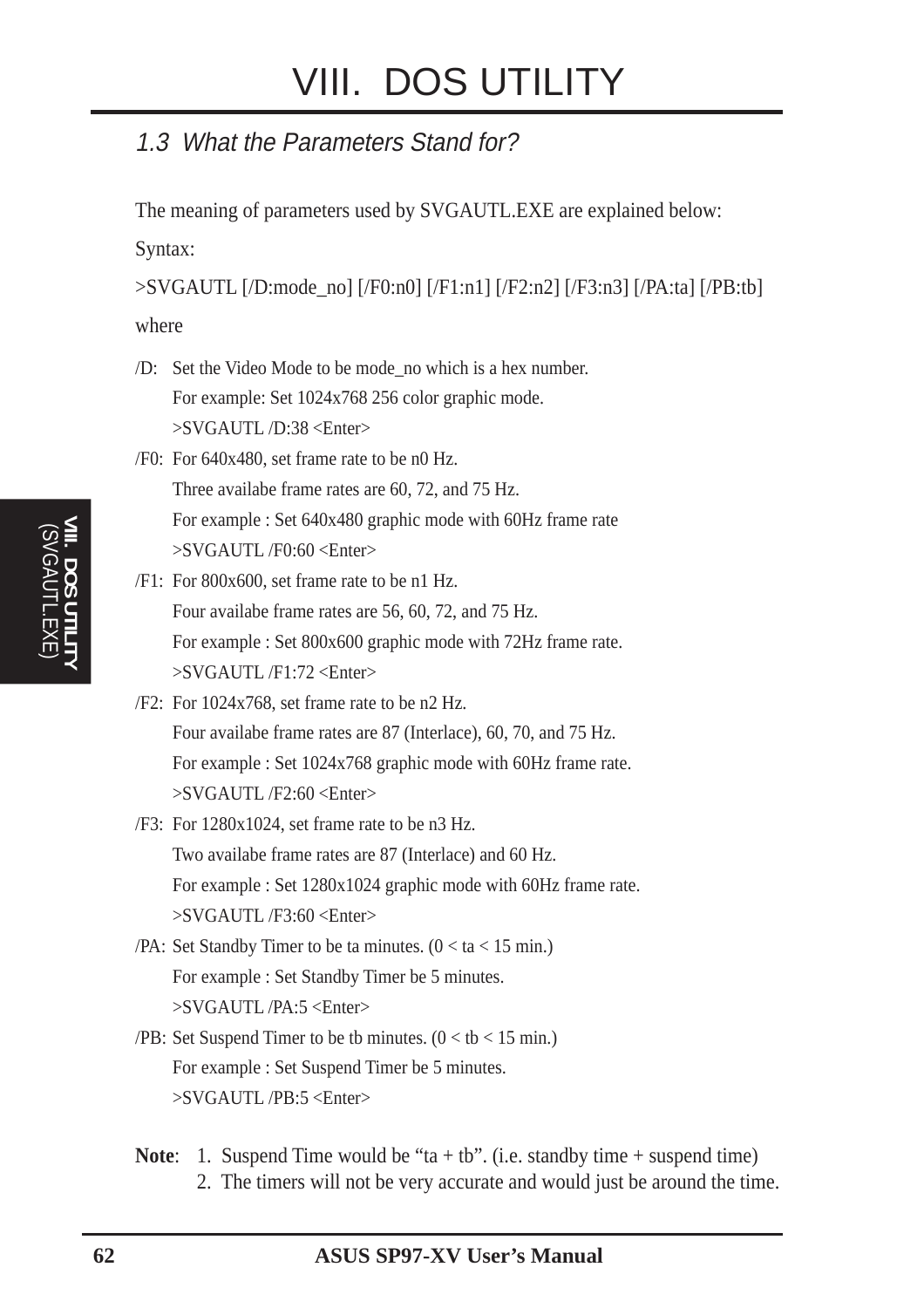# A1. Video Modes

# **A1.1 Standard VGA Modes**

| <b>MODE</b>      | <b>TYPE</b> | <b>SIZE</b> | DISPLAY COLORS ALPHA<br><b>SHADES</b> | <b>FORMAT</b> | <b>BUFFER</b><br><b>START</b> | <b>BOX</b><br><b>SIZE</b> | <b>MAX</b><br><b>PAGES</b> |
|------------------|-------------|-------------|---------------------------------------|---------------|-------------------------------|---------------------------|----------------------------|
| $\overline{0}$   | A/N         | 320x200     | 16                                    | 40x25         | <b>B800</b>                   | 8x8                       | 8                          |
| $0*$             | A/N         | 320x350     | 16                                    | 40x25         | <b>B800</b>                   | 8x14                      | 8                          |
| $0+$             | A/N         | 360x400     | 16                                    | 40x25         | <b>B800</b>                   | 9x16                      | 8                          |
| 1                | A/N         | 320x200     | 16                                    | 40x25         | <b>B800</b>                   | 8x8                       | 8                          |
| $1*$             | A/N         | 320x350     | 16                                    | 40x25         | <b>B800</b>                   | 8x14                      | 8                          |
| $1+$             | A/N         | 360x400     | 16                                    | 40x25         | <b>B800</b>                   | 9x16                      | 8                          |
| $\overline{2}$   | A/N         | 640x200     | 16                                    | 80x25         | <b>B800</b>                   | 8x8                       | 8                          |
| $2*$             | A/N         | 640x350     | 16                                    | 80x25         | <b>B800</b>                   | 8x14                      | 8                          |
| $2+$             | A/N         | 720x400     | 16                                    | 80x25         | <b>B800</b>                   | 9x16                      | 8                          |
| 3                | A/N         | 640x200     | 16                                    | 80x25         | <b>B800</b>                   | 8x8                       | 8                          |
| $3*$             | A/N         | 640x350     | 16                                    | 80x25         | <b>B800</b>                   | 8x14                      | 8                          |
| $3+$             | A/N         | 720x400     | 16                                    | 80x25         | <b>B800</b>                   | 9x16                      | 8                          |
| $\overline{4}$   | <b>APA</b>  | 320x200     | $\overline{4}$                        | 40x25         | <b>B800</b>                   | 8x8                       | 1                          |
| 5                | <b>APA</b>  | 320x200     | $\overline{4}$                        | 40x25         | <b>B800</b>                   | 8x8                       | 1                          |
| 6                | <b>APA</b>  | 640x200     | $\overline{2}$                        | 80x25         | <b>B800</b>                   | 8x8                       | 1                          |
| $\boldsymbol{7}$ | A/N         | 720x350     | $\overline{4}$                        | 80x25         | <b>B000</b>                   | 9x14                      | 8                          |
| $7+$             | A/N         | 720x400     | $\overline{4}$                        | 80x25         | <b>B000</b>                   | 9x16                      | 8                          |
| 0 <sub>D</sub>   | <b>APA</b>  | 320x200     | 16                                    | 40x25         | A000                          | 8x8                       | 8                          |
| 0E               | <b>APA</b>  | 640x200     | 16                                    | 80x25         | A000                          | 8x8                       | $\overline{4}$             |
| 0F               | <b>APA</b>  | 640x350     | $\overline{2}$                        | 80x25         | <b>B000</b>                   | 8x14                      | $\overline{2}$             |
| 10               | <b>APA</b>  | 640x350     | 16                                    | 80x25         | A000                          | 8x14                      | $\overline{2}$             |
| 11               | <b>APA</b>  | 640x480     | $\overline{2}$                        | 80x30         | A000                          | 8x16                      | 1                          |
| 12               | <b>APA</b>  | 640x480     | 16                                    | 80x30         | A000                          | 8x16                      | 1                          |
| 13               | <b>APA</b>  | 320x200     | 256                                   | 40x25         | A000                          | 8x8                       | 1                          |

NOTE: 1. A/N: Alpha/Numeric

2. APA: All Point Addressable (Graphics)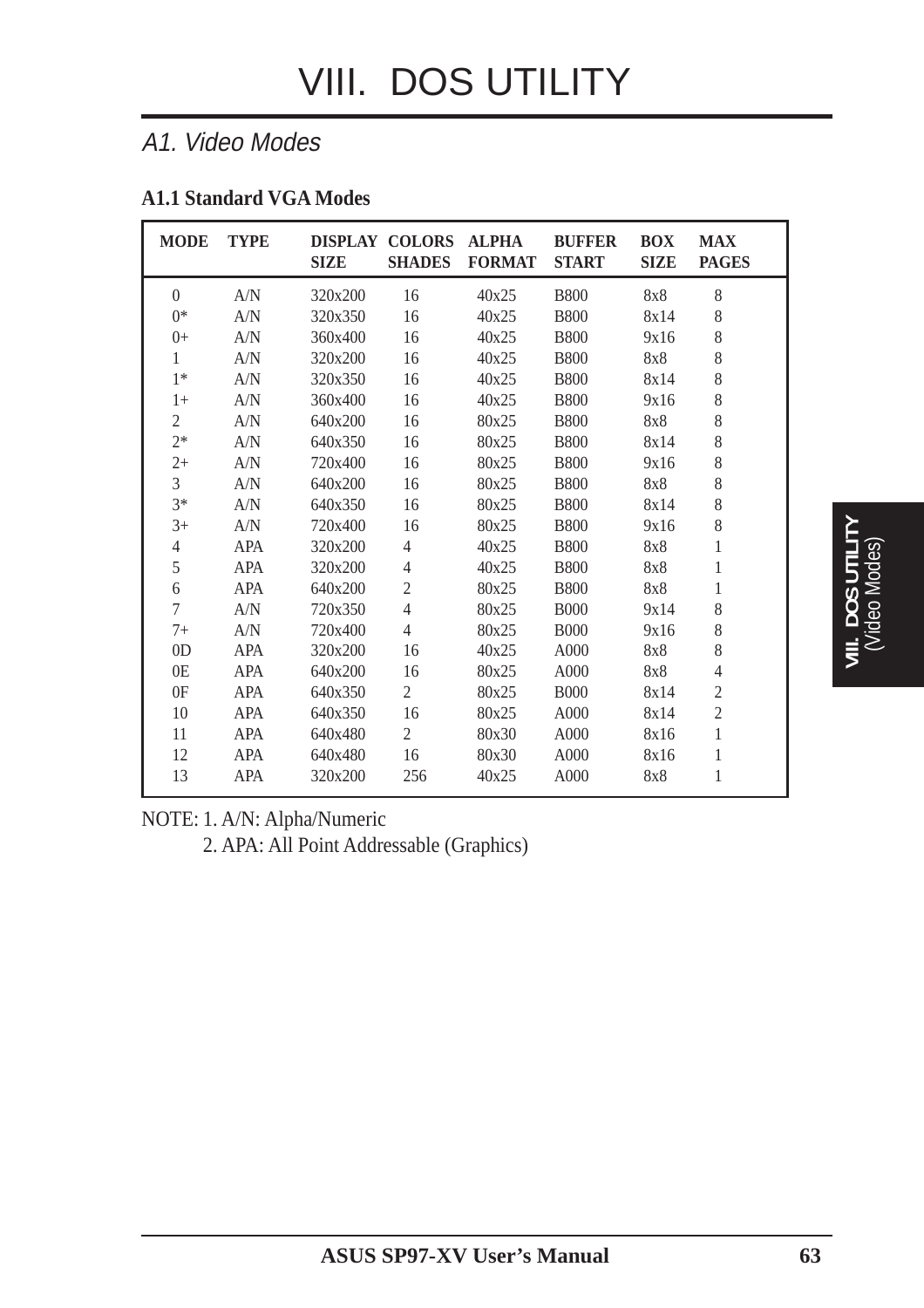| <b>MODE</b>    | <b>SIZE</b> | DISPLAY COLORS FRAME<br><b>SHADES</b> | RATE. | H-SYNC. | <b>VIDEO</b><br>FREQ. |
|----------------|-------------|---------------------------------------|-------|---------|-----------------------|
| $\overline{0}$ | 320x200     | 16                                    | 70    | 31.5 K  | 25.1 M                |
| $0*$           | 320x350     | 16                                    | 70    | 31.5 K  | 25.1 M                |
| $0+$           | 360x400     | 16                                    | 70    | 31.5 K  | 28.3 M                |
| $\mathbf{1}$   | 320x200     | 16                                    | 70    | 31.5 K  | 25.1 M                |
| $1*$           | 320x350     | 16                                    | 70    | 31.5 K  | 25.1 M                |
| $1+$           | 360x400     | 16                                    | 70    | 31.5 K  | 28.3 M                |
| $\overline{2}$ | 640x200     | 16                                    | 70    | 31.5 K  | 25.1 M                |
| $2*$           | 640x350     | 16                                    | 70    | 31.5 K  | 25.1 M                |
| $2+$           | 720x400     | 16                                    | 70    | 31.5 K  | 28.3 M                |
| 3              | 640x200     | 16                                    | 70    | 31.5 K  | 25.1 M                |
| $3*$           | 640x350     | 16                                    | 70    | 31.5 K  | 25.1 M                |
| $3+$           | 720x400     | 16                                    | 70    | 31.5 K  | 28.3 M                |
| $\overline{4}$ | 320x200     | $\overline{4}$                        | 70    | 31.5 K  | 25.1 M                |
| 5              | 320x200     | $\overline{4}$                        | 70    | 31.5 K  | 25.1 M                |
| 6              | 640x200     | $\mathbf{2}$                          | 70    | 31.5 K  | 25.1 M                |
| $7*$           | 720x350     | $\overline{4}$                        | 70    | 31.5 K  | 28.3 M                |
| $7 +$          | 720x400     | $\overline{4}$                        | 70    | 31.5 K  | 28.3 M                |
| 0D             | 320x200     | 16                                    | 70    | 31.5 K  | 25.1 M                |
| 0E             | 640x200     | 16                                    | 70    | 31.5 K  | 25.1 M                |
| 0F             | 640x350     | $\overline{2}$                        | 70    | 31.5 K  | 25.1 M                |
| 10             | 640x350     | 16                                    | 70    | 31.5 K  | 25.1 M                |
| 11             | 640x480     | $\overline{2}$                        | 60    | 31.5 K  | 25.1 M                |
| 12             | 640x480     | 16                                    | 60    | 31.5 K  | 25.1 M                |
| 13             | 320x200     | 256                                   | 70    | 31.5 K  | 25.1 M                |

NOTE: i - interlaced mode

n - noninterlaced mode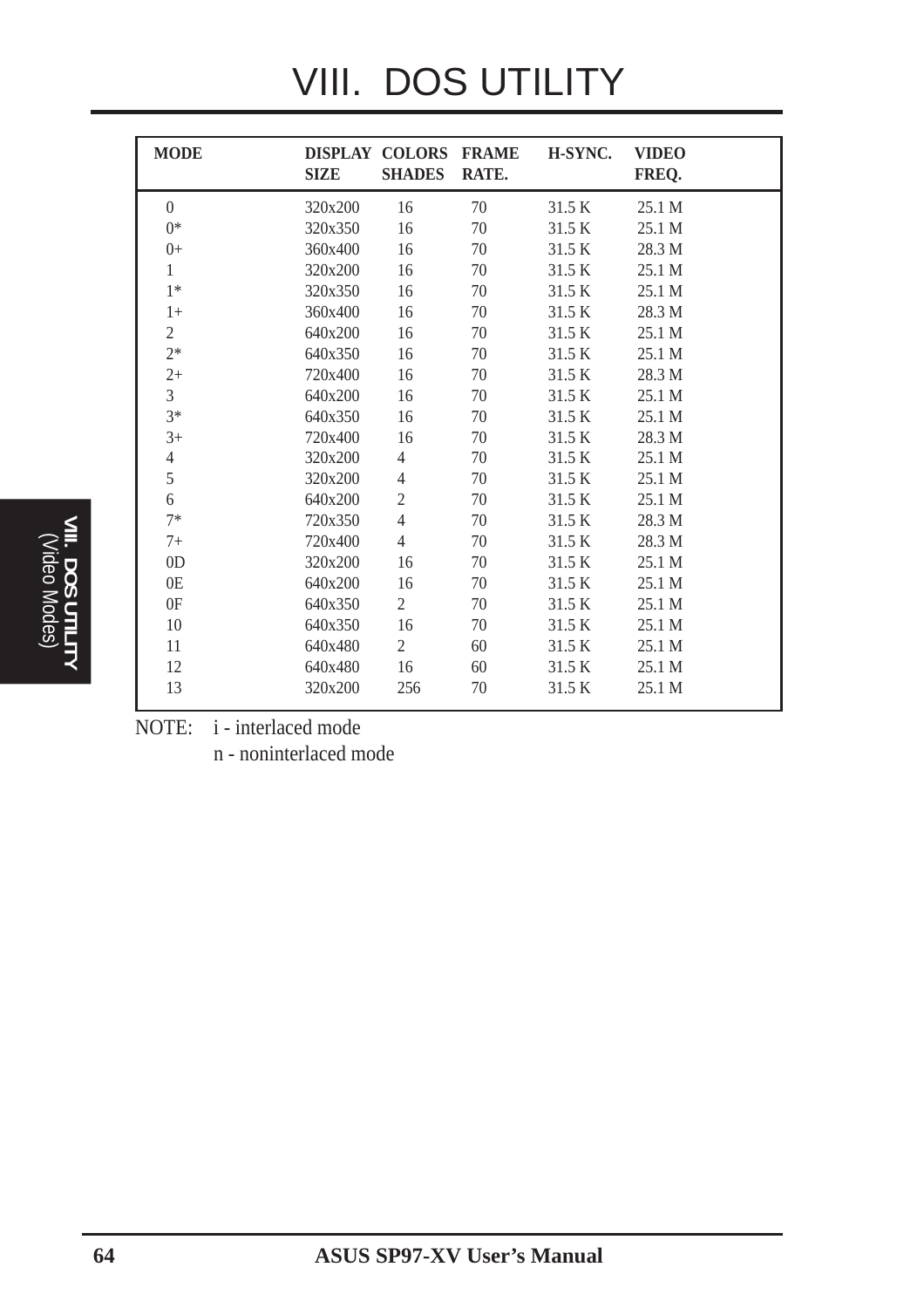| <b>MODE</b> | <b>TYPE</b> | <b>SIZE</b> | DISPLAY COLORS ALPHA<br><b>SHADES</b> | <b>FORMAT</b> | <b>BUFFER</b><br><b>START</b> | <b>BOX</b><br><b>SIZE</b> | MAX.<br><b>PAGES</b> |              |
|-------------|-------------|-------------|---------------------------------------|---------------|-------------------------------|---------------------------|----------------------|--------------|
| 22          | A/N         | 1056x352    | 16                                    | 132x44        | <b>B800</b>                   | 8x8                       | $\mathfrak{2}$       |              |
| 23          | A/N         | 1056x350    | 16                                    | 132x25        | <b>B800</b>                   | 8x14                      | $\overline{4}$       |              |
| 24          | A/N         | 1056x364    | 16                                    | 132x28        | <b>B800</b>                   | 8x13                      | $\overline{4}$       |              |
| 25          | <b>APA</b>  | 640x480     | 16                                    | 80x60         | A000                          | 8x8                       | 1                    |              |
| 26          | A/N         | 720x480     | 16                                    | 80x60         | <b>B800</b>                   | 9x8                       | 3                    |              |
| 29          | <b>APA</b>  | 800x600     | 16                                    | 100x37        | A000                          | 8x16                      | $\mathbf{1}$         |              |
| 2A          | A/N         | 800x600     | 16                                    | 100x40        | <b>B800</b>                   | 8x15                      | $\overline{4}$       |              |
| 2D          | <b>APA</b>  | 640x350     | 256                                   | 80x25         | A000                          | 8x14                      | 1                    |              |
| 2E          | <b>APA</b>  | 640x480     | 256                                   | 80x30         | A000                          | 8x16                      | $\mathbf 1$          |              |
| 2F          | <b>APA</b>  | 640x400     | 256                                   | 80x25         | A000                          | 8x16                      | $\mathbf{1}$         |              |
| 30          | <b>APA</b>  | 800x600     | 256                                   | 100x37        | A000                          | 8x16                      | $\mathbf{1}$         |              |
| 37          | <b>APA</b>  | 1024x768    | 16                                    | 128x48        | A000                          | 8x16                      | $\mathbf{1}$         |              |
| 38          | <b>APA</b>  | 1024x768    | 256                                   | 128x48        | A000                          | 8x16                      | $\mathbf{1}$         |              |
| 39          | <b>APA</b>  | 1280x1024   | 16                                    | 160x64        | A000                          | 8x16                      | 1                    |              |
| 3A          | <b>APA</b>  | 1280x1024   | 256                                   | 160x64        | A000                          | 8x16                      | 1                    |              |
| 40          | <b>APA</b>  | 320x200     | 32K                                   | 40x25         | A000                          | 8x8                       | $\mathbf 1$          |              |
| 41          | <b>APA</b>  | 320x200     | 64K                                   | 40x25         | A000                          | 8x8                       | 1                    |              |
| 42          | APA         | 320x200     | 16.8M                                 | 40x25         | A000                          | 8x8                       | 1                    |              |
| 43          | APA         | 640x480     | 32K                                   | 80x30         | A000                          | 8x16                      | $\mathbf{1}$         |              |
| 44          | APA         | 640x480     | 64K                                   | 80x30         | A000                          | 8x16                      | 1                    |              |
| 45          | APA         | 640x480     | 16.8M                                 | 80x30         | A000                          | 8x16                      | 1                    |              |
| 46          | APA         | 800x600     | 32K                                   | 100x37        | A000                          | 8x16                      | 1                    |              |
| 47          | APA         | 800x600     | 64K                                   | 100x37        | A000                          | 8x16                      | 1                    |              |
| 48          | APA         | 800x600     | 16.8M                                 | 100x37        | A000                          | 8x16                      | 1                    |              |
| 49          | APA         | 1024x768    | 32K                                   | 128x48        | A000                          | 8x16                      | 1                    |              |
| 4A          | APA         | 1024x768    | 64K                                   | 128x48        | A000                          | 8x16                      | $\mathbf{1}$         |              |
| 4B          | APA         | 1024x768    | 16.8M                                 | 128x48        | A000                          | 8x16                      | 1                    |              |
| 4C          | APA         | 1280x1024   | 32K                                   | 160x64        | A000                          | 8x16                      | 1                    |              |
|             | 4D          | <b>APA</b>  | 1280x1024 64K                         |               | 160x64                        | A000                      | 8x16                 | $\mathbf{1}$ |

# **A1.2 Enhanced Video Modes**

NOTE: 1. A/N: Alpha/Numeric

2. APA: All Point Addressable (Graphics)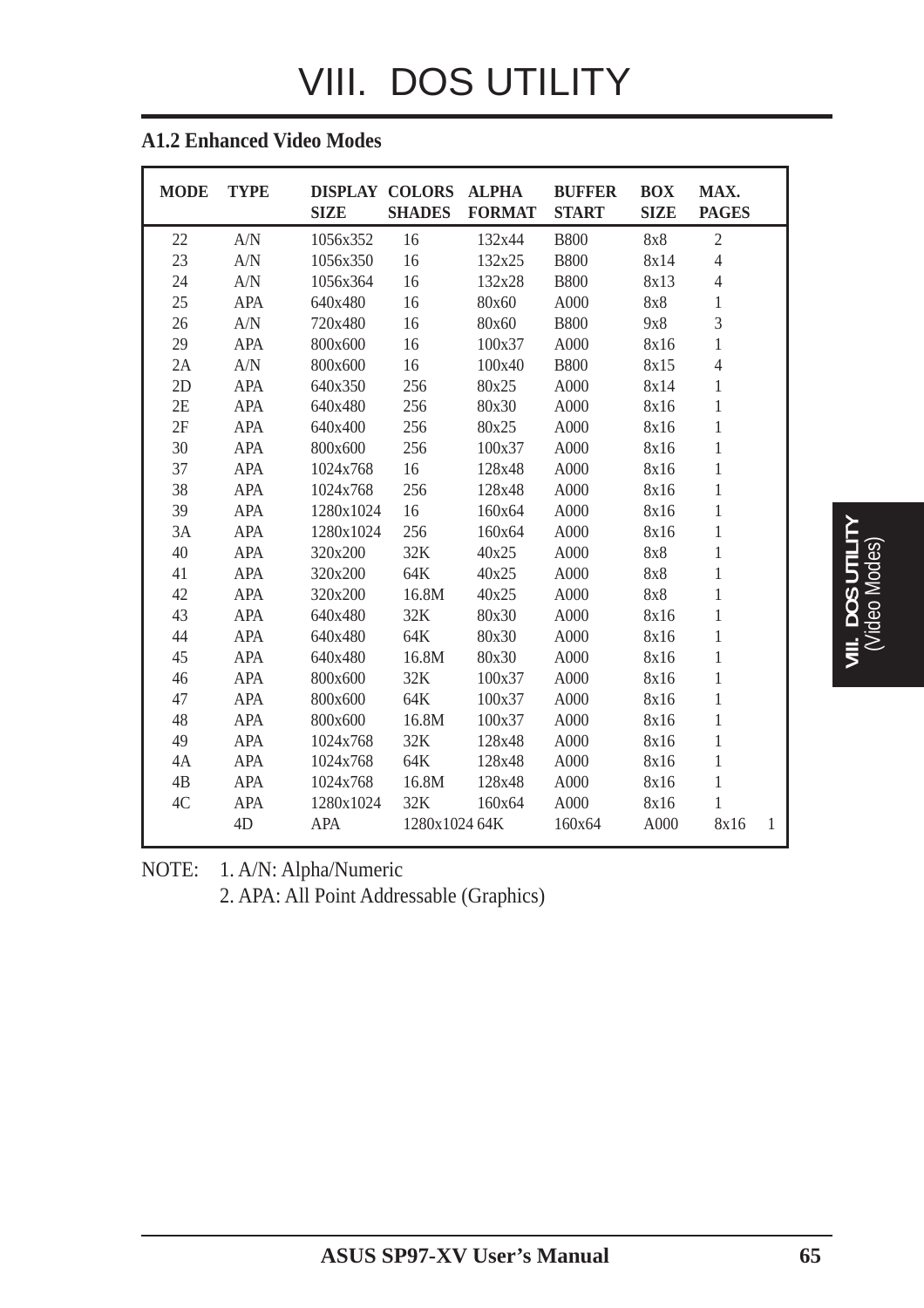| <b>MODE</b> |             | DISPLAY COLORS FRAME |       | H-SYNC. | <b>VIDEO</b> |
|-------------|-------------|----------------------|-------|---------|--------------|
|             | <b>SIZE</b> | <b>SHADES</b>        | RATE. |         | FREQ.        |
|             |             |                      |       |         |              |
| 22          | 1056x352    | 16                   | 70    | 30.5 K  | 40.0 M       |
| 23          | 1056x350    | 16                   | 70    | 30.5 K  | 40.0 M       |
| 24          | 1056x364    | 16                   | 70    | 30.5 K  | 40.0 M       |
| 25          | 640x480     | 16                   | 60    | 31.5 K  | 25.1 M       |
| 26          | 720x480     | 16                   | 60    | 31.5 K  | 25.1 M       |
| 29          | 800x600     | 16                   | 56    | 35.1 K  | 30.0 M       |
| $29*$       | 800x600     | 16                   | 60    | 37.9 K  | 40.0 M       |
| $29+$       | 800x600     | 16                   | 72    | 48.0 K  | 50.0 M       |
| 29#         | 800x600     | 16                   | 75    | 46.8 K  | 50.0 M       |
| 29##        | 800x600     | 16                   | 85    | 53.7 K  | 56.3 M       |
| 2A          | 800x600     | 16                   | 56    | 35.1 K  | 36.0 M       |
| 2D          | 640x350     | 256                  | 70    | 31.5 K  | 25.1 M       |
| 2E          | 640x480     | 256                  | 60    | 31.5 K  | 25.1 M       |
| $2E^*$      | 640x480     | 256                  | 72    | 37.9 K  | 31.5 M       |
| $2E+$       | 640x480     | 256                  | 75    | 37.5 K  | 31.5 M       |
| $2E++$      | 640x480     | 256                  | 85    | 43.4 K  | 36.0 M       |
| 2F          | 640x400     | 256                  | 70    | 31.5 K  | 25.1 M       |
| 30          | 800x600     | 256                  | 56    | 35.1 K  | 36.0 M       |
| $30*$       | 800x600     | 256                  | 60    | 37.9 K  | 40.0 M       |
| $30+$       | 800x600     | 256                  | 72    | 48.0 K  | 50.0 M       |
| 30#         | 800x600     | 256                  | 75    | 46.8 K  | 50.0 M       |
| 30##        | 800x600     | 256                  | 85    | 53.7 K  | 56.3 M       |
| 37i         | 1024x768    | 16                   | 87    | 35.5 K  | 44.9 M       |
| 37n         | 1024x768    | 16                   | 60    | 48.4 K  | 65.0 M       |
| $37n+$      | 1024x768    | 16                   | 70    | 56.5 K  | 75.0 M       |
| 37n#        | 1024x768    | 16                   | 75    | 60.2 K  | 80.0 M       |
| 37n##       | 1024x768    | 16                   | 85    | 68.7 K  | 94.5 M       |
| 38i         | 1024x768    | 256                  | 87    | 35.5 K  | 44.9 M       |
| 38n         | 1024x768    | 256                  | 60    | 48.4 K  | 65.0 M       |
| $38n+$      | 1024x768    | 256                  | 70    | 56.5 K  | 75.0 M       |
| 38n#        | 1024x768    | 256                  | 75    | 60.2 K  | 80.0 M       |
| 38n##       | 1024x768    | 256                  | 85    | 68.7 K  | 94.5 M       |
| 39i         | 1280x1024   | 16                   | 87    | 48.8 K  | 80.0 M       |
| 39n         | 1280x1024   | 16                   | 60    | 65.0 K  | 110.0 M      |
| $39n+$      | 1280x1024   | 16                   | 75    | 80.0 K  | 135.0 M      |
| 3Ai         | 1280x1024   | 256                  | 87    | 48.8 K  | 80.0 M       |
| 3An         | 1280x1024   | 256                  | 60    | 65.0 K  | 110.0 M      |
| $3An+$      | 1280x1024   | 256                  | 75    | 80.0 K  | 135.0 M      |
| 40          | 320x200     | 32K                  | 70    | 31.5 K  | 25.1 M       |
| 41          | 320x200     | 64K                  | 70    | 31.5 K  | 25.1 M       |
| 42          | 320x200     | 16.8M                | 70    | 31.5 K  | 25.1 M       |
| 43          | 640x480     | 32K                  | 60    | 31.5 K  | 25.1 M       |
| 43*         | 640x480     | 32K                  | 72    | 37.9 K  | 31.5 M       |
| $43+$       | 640x480     | 32K                  | 75    | 37.5 K  | 31.5 M       |
| $43++$      | 640x480     | 32K                  | 85    | 43.4 K  | 36.0 M       |
| 44          | 640x480     | 64K                  | 60    |         |              |
| 44*         |             |                      |       | 31.5 K  | 25.1 M       |
|             | 640x480     | 64K                  | 72    | 37.9 K  | 31.5 M       |
| $44 +$      | 640x480     | 64K                  | 75    | 37.5 K  | 31.5 M       |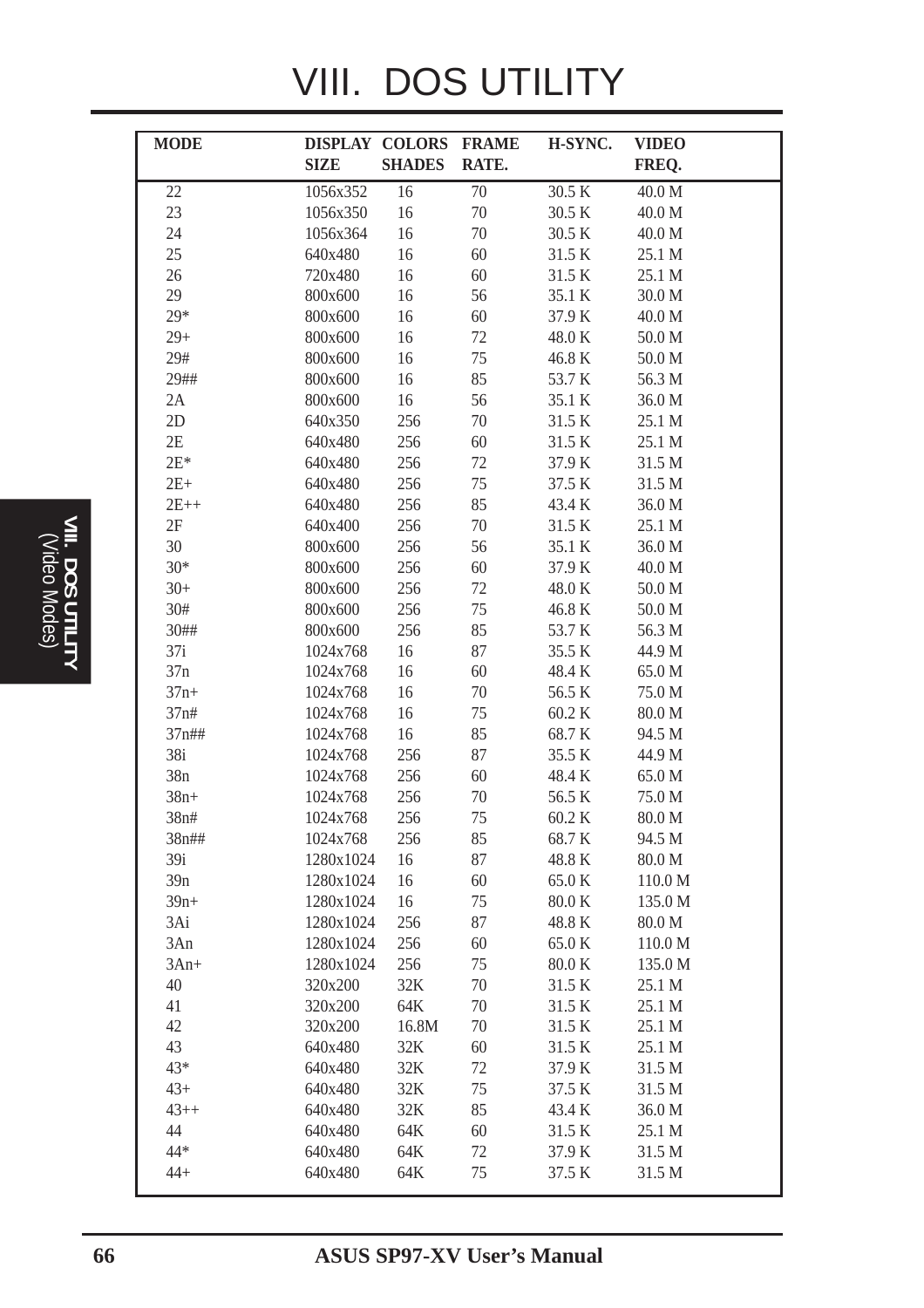| <b>MODE</b> | <b>SIZE</b> | DISPLAY COLORS FRAME<br><b>SHADES</b> | RATE. | H-SYNC. | <b>VIDEO</b><br>FREQ. |
|-------------|-------------|---------------------------------------|-------|---------|-----------------------|
| $44++$      | 640x480     | 64K                                   | 85    | 43.4 K  | 36.0 M                |
| 45          | 640x480     | 16.8M                                 | 60    | 31.5 K  | 25.1 M                |
| 45*         | 640x480     | 16.8M                                 | 72    | 37.9 K  | 31.5 M                |
| $45+$       | 640x480     | 16.8M                                 | 75    | 37.5 K  | 31.5 M                |
| $45++$      | 640x480     | 16.8M                                 | 85    | 43.4 K  | 36.0 M                |
| 46          | 800x600     | 32K                                   | 56    | 35.1 K  | 36.0 M                |
| 46*         | 800x600     | 32K                                   | 60    | 37.9 K  | 40.0 M                |
| $46+$       | 800x600     | 32K                                   | 72    | 48.0 K  | 50.0 M                |
| 46#         | 800x600     | 32K                                   | 75    | 46.8 K  | 50.0 M                |
| 46##        | 800x600     | 32K                                   | 85    | 53.7 K  | 56.3 M                |
| 47          | 800x600     | 64K                                   | 56    | 35.1 K  | 36.0 M                |
| 47*         | 800x600     | 64K                                   | 60    | 37.9 K  | 40.0 M                |
| $47+$       | 800x600     | 64K                                   | 72    | 48.0 K  | 50.0 M                |
| 47#         | 800x600     | 64K                                   | 75    | 46.8 K  | 50.0 M                |
| 47##        | 800x600     | 64K                                   | 85    | 53.7 K  | 56.3 M                |
| 48          | 800x600     | 16.8M                                 | 56    | 35.1 K  | 36.0 M                |
| 48*         | 800x600     | 16.8M                                 | 60    | 37.9 K  | 40.0 M                |
| $48+$       | 800x600     | 16.8M                                 | 72    | 48.0K   | 50.0 M                |
| 48#         | 800x600     | 16.8M                                 | 75    | 46.8 K  | 50.0 M                |
| 48##        | 800x600     | 16.8M                                 | 85    | 53.7 K  | 56.3 M                |
| 49i         | 1024x768    | 32K                                   | 87    | 35.5 K  | 44.9 M                |
| 49n         | 1024x768    | 32K                                   | 60    | 48.4 K  | 65.0 M                |
| $49n+$      | 1024x768    | 32K                                   | 70    | 56.5 K  | 75.0 M                |
| 49n#        | 1024x768    | 32K                                   | 75    | 60.2 K  | 80.0 M                |
| 49n##       | 1024x768    | 32K                                   | 85    | 68.7 K  | 94.5 M                |
| 4Ai         | 1024x768    | 64K                                   | 87    | 35.5 K  | 44.9 M                |
| 4An         | 1024x768    | 64K                                   | 60    | 48.4 K  | 65.0 M                |
| $4An+$      | 1024x768    | 64K                                   | 70    | 56.5 K  | 75.0 M                |
| 4An#        | 1024x768    | 64K                                   | 75    | 60.2 K  | 80.0 M                |
| 4An##       | 1024x768    | 64K                                   | 85    | 68.7K   | 94.5 M                |
| 4Bi         | 1024x768    | 16.8M                                 | 87    | 35.5 K  | 44.9 M                |
| 4Bn         | 1024x768    | 16.8M                                 | 60    | 48.4 K  | 65.0 M                |
| $4Bn+$      | 1024x768    | 16.8M                                 | 70    | 56.5 K  | 75.0 M                |
| 4Bn#        | 1024x768    | 16.8M                                 | 75    | 60.2 K  | 80.0 M                |
| 4Bn##       | 1024x768    | 16.8M                                 | 85    | 68.7K   | 94.5 M                |
| 4Ci         | 1280x1024   | 32K                                   | 89    | 48.8 K  | 80.0 M                |
| 4Di         | 1280x1024   | 64K                                   | 89    | 48.8 K  | 80.0 M                |

NOTE: i - interlaced mode

n - noninterlaced mode

**\* For the limitation of memory bandwidth in 1MB DRAM configuration, the following video modes is not supported in 1MB configuration: modes 45\*, 45+, 46+, 46#, 47+, and 47#.**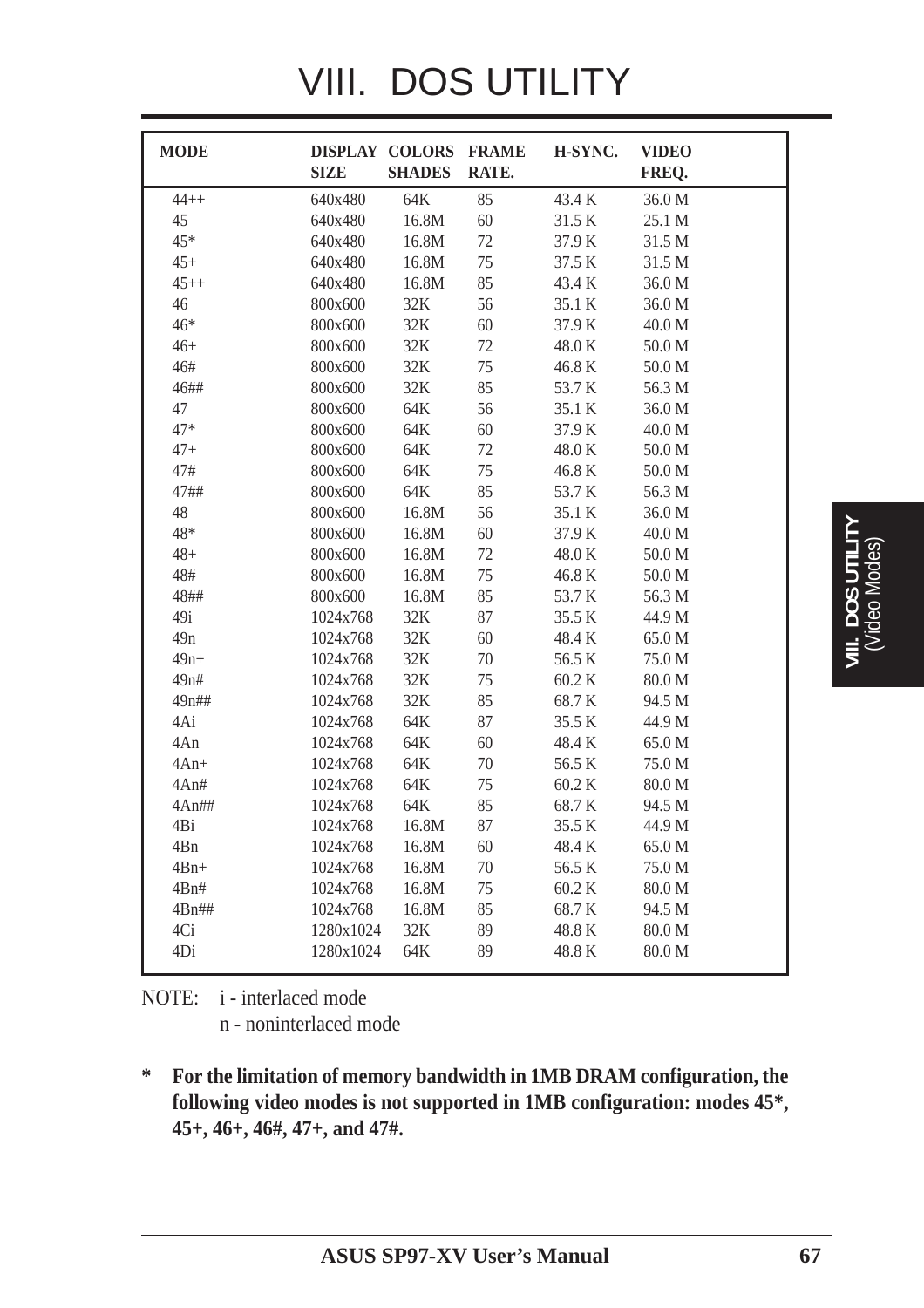# Software Drivers

To make use of the advance features of SiS 5597/5598, extended graphic and text modes are supported by software application drivers developed by SiS. The following applications are currently supported:

- **•** 3D Studio Ver. 3.0
- AutoCAD/386 Release 11, 12
- **•** Auto Shade/386 Ver. 2.0
- MicroSoft Windows 3.1
- **•** MicroSoft Windows NT Ver. 3.1, 3.5, 3.51, 4.0
- **•** MicroSoft Windows 95
- **•** OS/2 Presentation Manager 2.1 & 3.0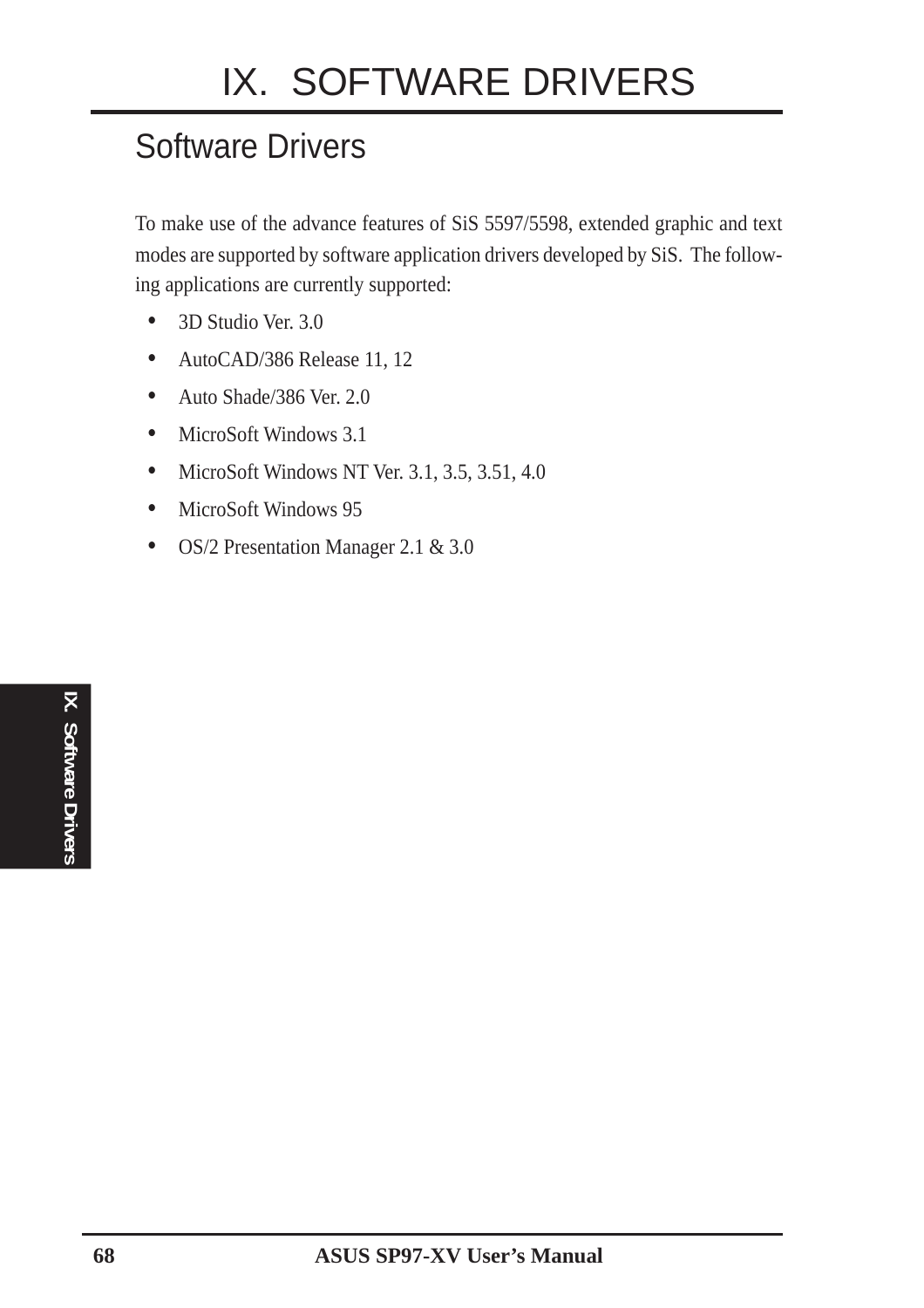# IX. SOFTWARE DRIVERS

# 1. Windows 3.1

# 1.0 Version Notes

The following description apply to "SiS 5597/5598 Driver Release V1.03" and maybe later release version but not guaranteed.

# 1.1 Driver Files

1. The enclosed SiS 5597/5598 Windows 3.1 driver contains SETUP.EXE and other installation-related files.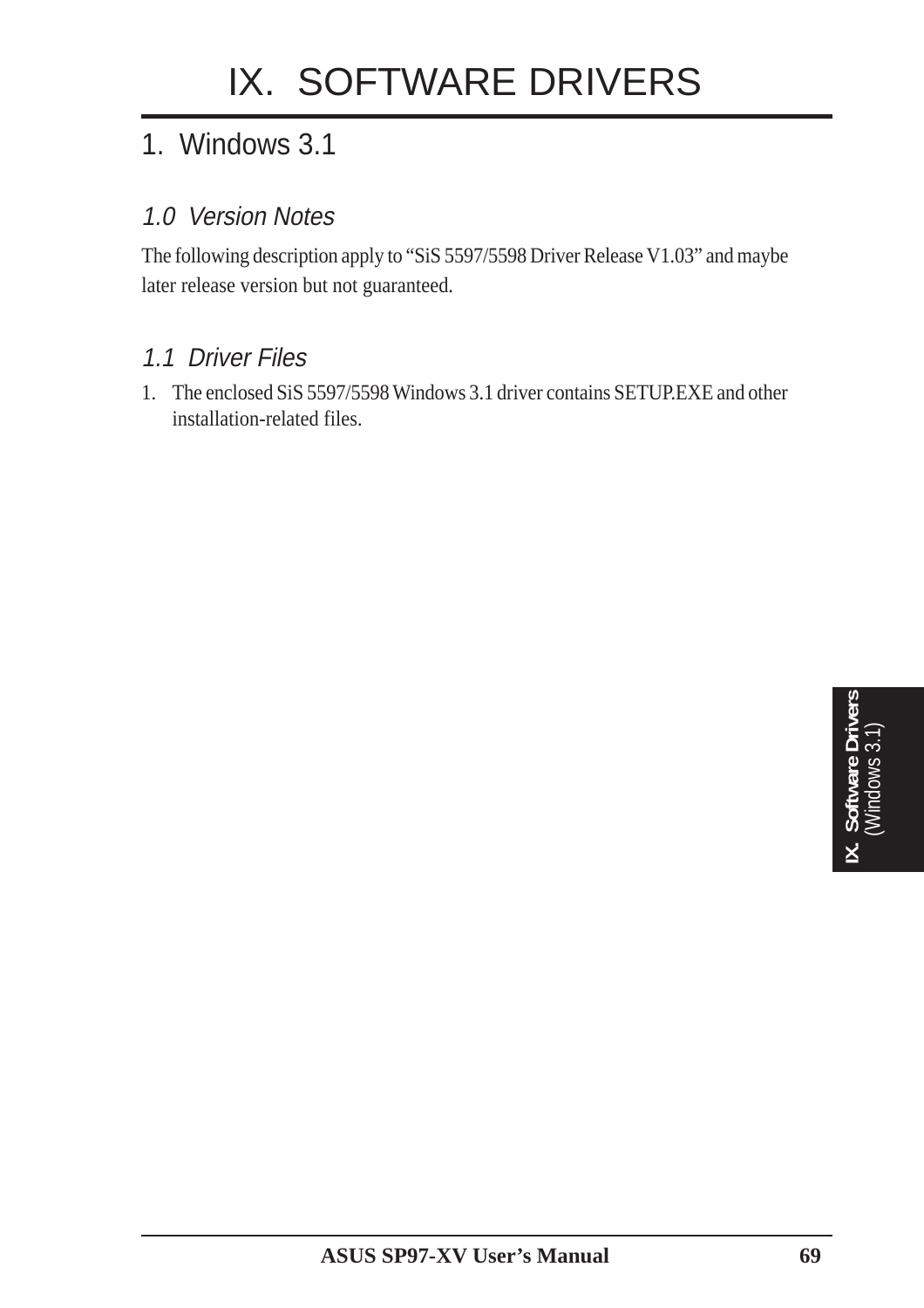# 1.2 Installation

# **1.2.1 Unpack & Copy**

To unpack and copy drivers to where they should reside, please follow the following procedures:

- 1. Boot up Windows using standard VGA mode.
- 2. In Windows Program Manager Screen, choose "File" item.
- 3. In "File Item List", choose "Run" item.
- 4. In "Run" Screen, select your driver source. e.g. D:\MM\WIN31\SETUP.EXE
- 5. Follows the directions appeared on the screen to complete the unpack & copy procedures.
- 6. After unpack & copy complete, a SiS Multimedia Vx.xx" program group would be created and shown on screen.
- 7. In the "SiS Multimedia Vx.xx" program group, there would be five icons:
	- (1) SiS Multimedia Manager: To create a small "SiS Multimedia" icon on the corner of the screen.
	- (2) SVGA Setup: SiS VGA graphics configuration system
	- (3) SiS MMPlayer: To create a SiS MMPlayer" VCP-like icon on the screen.
	- (4) Center Screen:An utility to adjust the position of display on the screen.
	- (5) Uninstall utility.

# **1.2.2 Graphics Setup**

- 1. In "SiS Multimedia Vx.xx" program group, choose "SVGA Setup" icon to enter "SiS VGA Configuration System" screen.
- 2. In "SiS VGA Configuration System" Screen, choose which options you would like to use.
- 3. After completing your selections, choose "OK" to make all your selections effective.
- 4. Choose "Restart Winodws" to re-boot Windows using new settings. Or, choose "Continue" to continue your current Windows processes. (But when you re-boot Windows, the new settings would take effect.)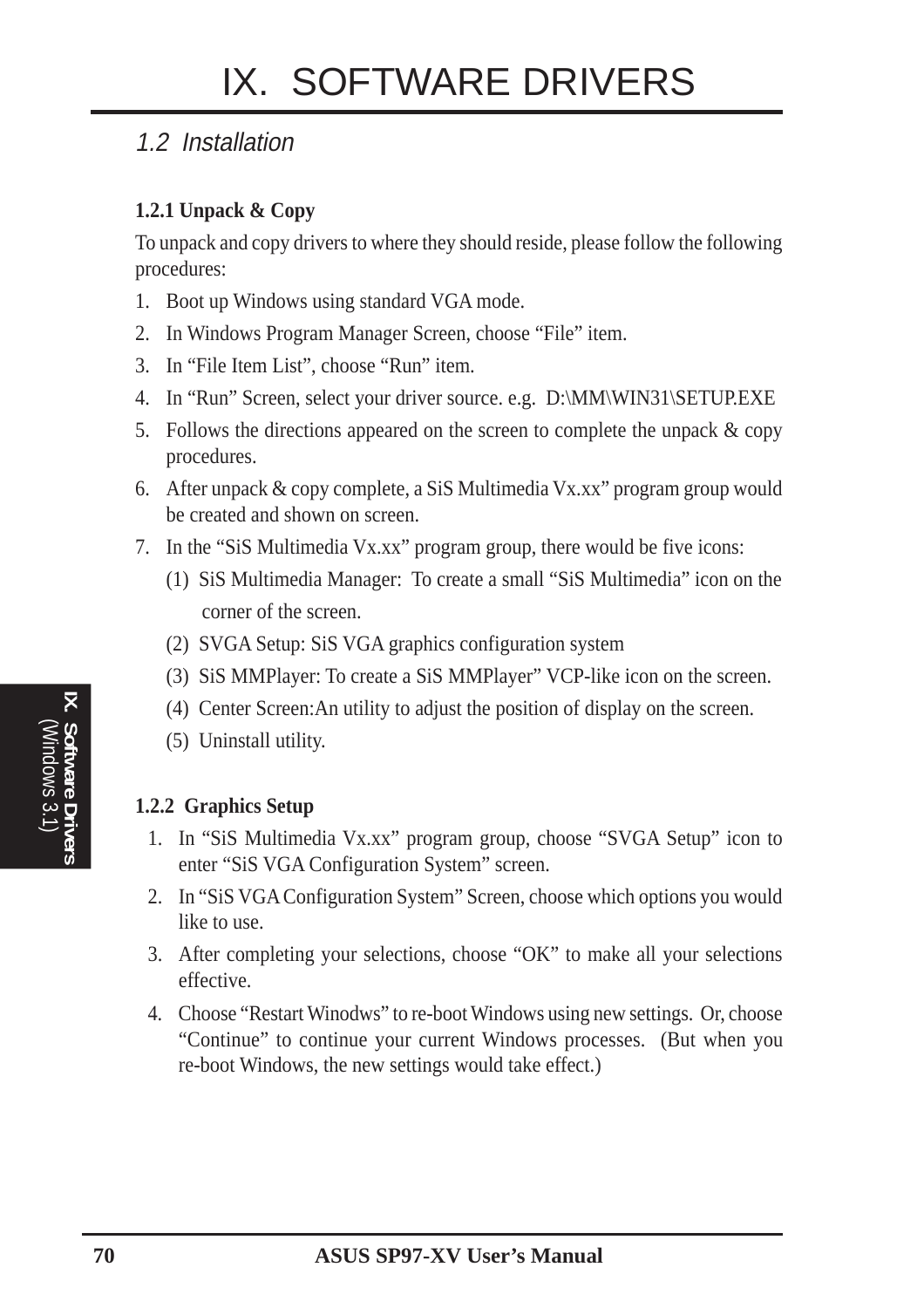# **1.2.3 Power Saving Setup in Windows**

- 1. In "SiS VGA Configuration System" screen, choose "power saver" item to enter "Power Saver" screen.
- 2. In "Power Saver" Screen, choose which options you would like to use.
- 3. After completing the selections, choose "OK" to make all your selections effective.
- 4. After complete setup, the power\_saver would take effect as you request when time up and you may continue your normal process.

# **1.2.4 Zoom\_Key Setup**

In "SiS VGA Configuration System" screen, choose "zooming" item to define "hot keys" for zoom-in or zoom-out screen without entering setup program.

#### **The operation principles of zoom-in and zoom-out are as follow:**

(1) The resolution change sequence for zoom-in is

 $1024x768$  ===>  $800x600$  ===>  $640x480$ .

- (2) The resolution change sequence for zoom-out is 640x480  $\equiv \equiv \gg 800x600 \equiv \equiv \gg 1024x768$ .
- (3) But you must first be able to zoom-in before you may zoom-out, that means you can not get a resolution larger than that you setup.

#### **To use this feature, please follow the following procedures.**

- 1. In "SiS VGA Configuration System" screen, choose "zooming" item to enter "Zooming Hotkey" screen.
- 2. In "Zooming Hotkey" Screen, choose which "hot key" you would like to use and enable it.
- 3. After completing the selections, choose "OK" to make all your selections effective.
- 4. After complete setup, you may use your own defined hot key to zoom-in or zoom-out screen.

# **1.2.5 Notes**

1. The power saver's timer settings would be effective even exit Windows back to DOS.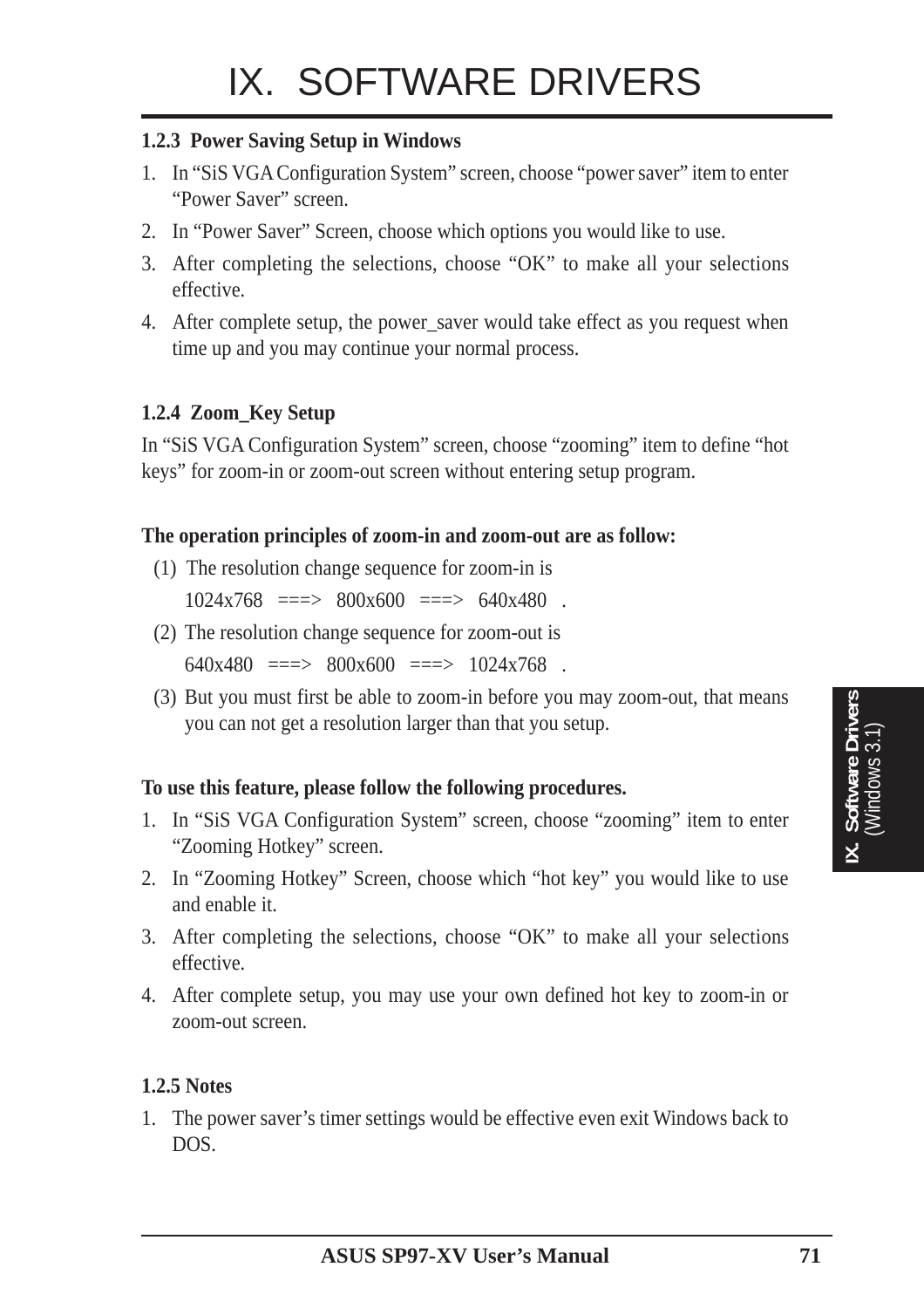# 1.3 Video Operations

# **1.3.1 DCI Function**

SiS 5597/5598 supports DCI driver for software MPEG playback and other media player programs which could take advantage of DCI.

The SiS 5597/5598 DCI driver is automatically loaded during "Windows Driver Unpack & Copy" process. Therefore it should be transparent to the end-user and any media players could take advantage of it.

# **1.3.2 SiS MMPlay (SW MPEG)**

To make SW MPEG playback more friendly than original SW MPEG player supplier provided, SiS provide an MMPlayer application program to provide an VCP-like (Video Cassette Player) interface.

To take advantage of the SiS MMPlayer, you must first install "SW MPEG Player". All the SiS provided is just an interface but not a SW MPEG Player at present. If the SW MPEG Player does not exist, the SiS MMPlayer will not work. (Xing or Mediamatics SW MPEG Player supported)

# **To use the SiS MMPlayer, you just follow the procedures below:**

- 1. In "SiS Multimedia Vx.xx" program group, choose "SiS MMPlayer" icon and SiS MMPlayer VCP-like icon would appear.
- 2. Enjoy the SW MPEG playback as you like.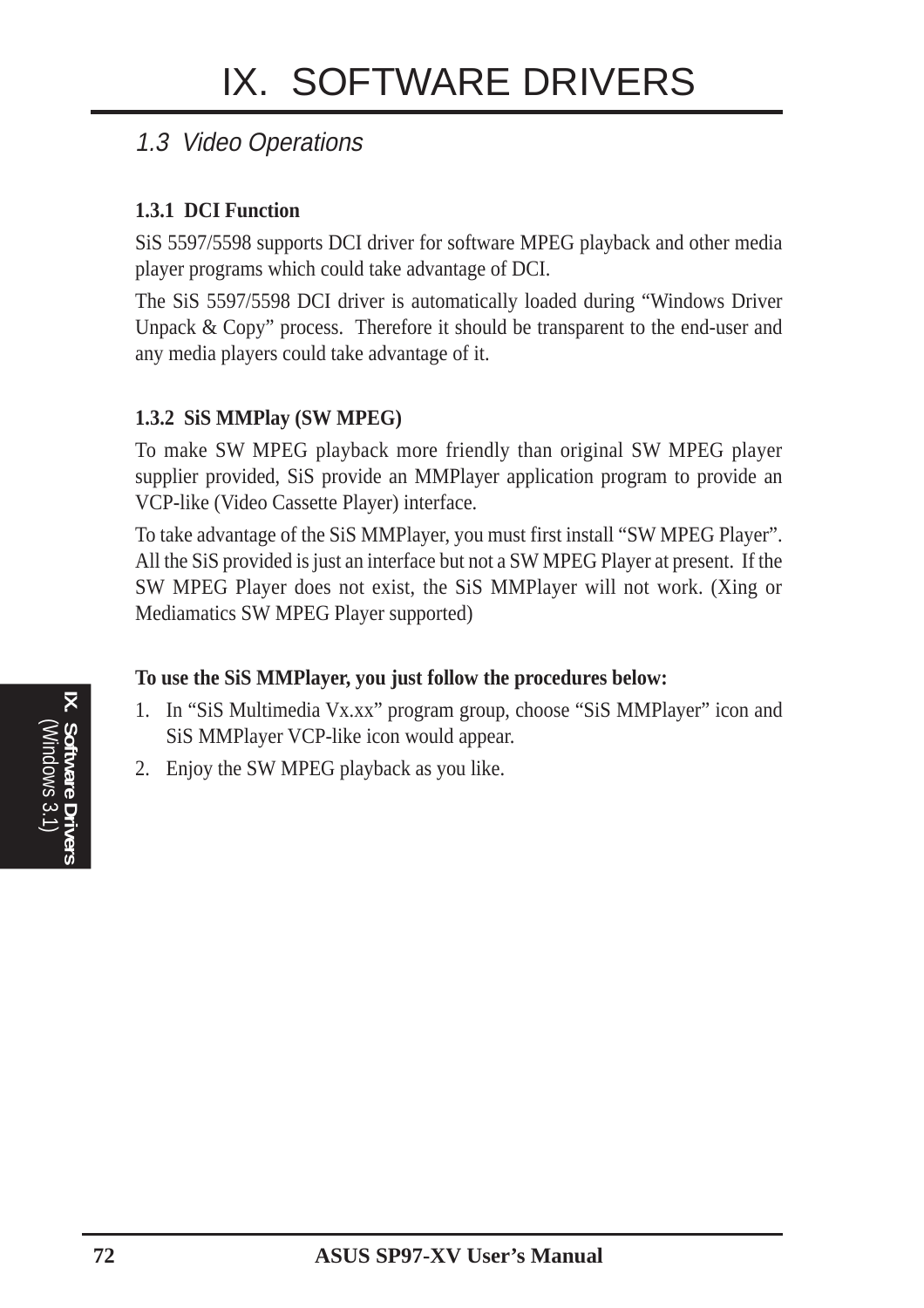| <b>MMPLAY.EXE Button Description</b>   |
|----------------------------------------|
| Power On/Off                           |
| Open File & Type Control               |
| Minimize This Application              |
| Eject CD Title (Not implemented yet.)  |
| <b>Fast Backward</b>                   |
| <b>Fast Forward</b>                    |
| Mark in                                |
| Mark out                               |
| Pause                                  |
| Play                                   |
| Stop                                   |
| End                                    |
| Begin                                  |
| Volume increase (Not implemented yet.) |
| Volume decrease (Not implemented yet.) |

IX. Software Drivers **IX. Software Drivers** (Windows 3.1)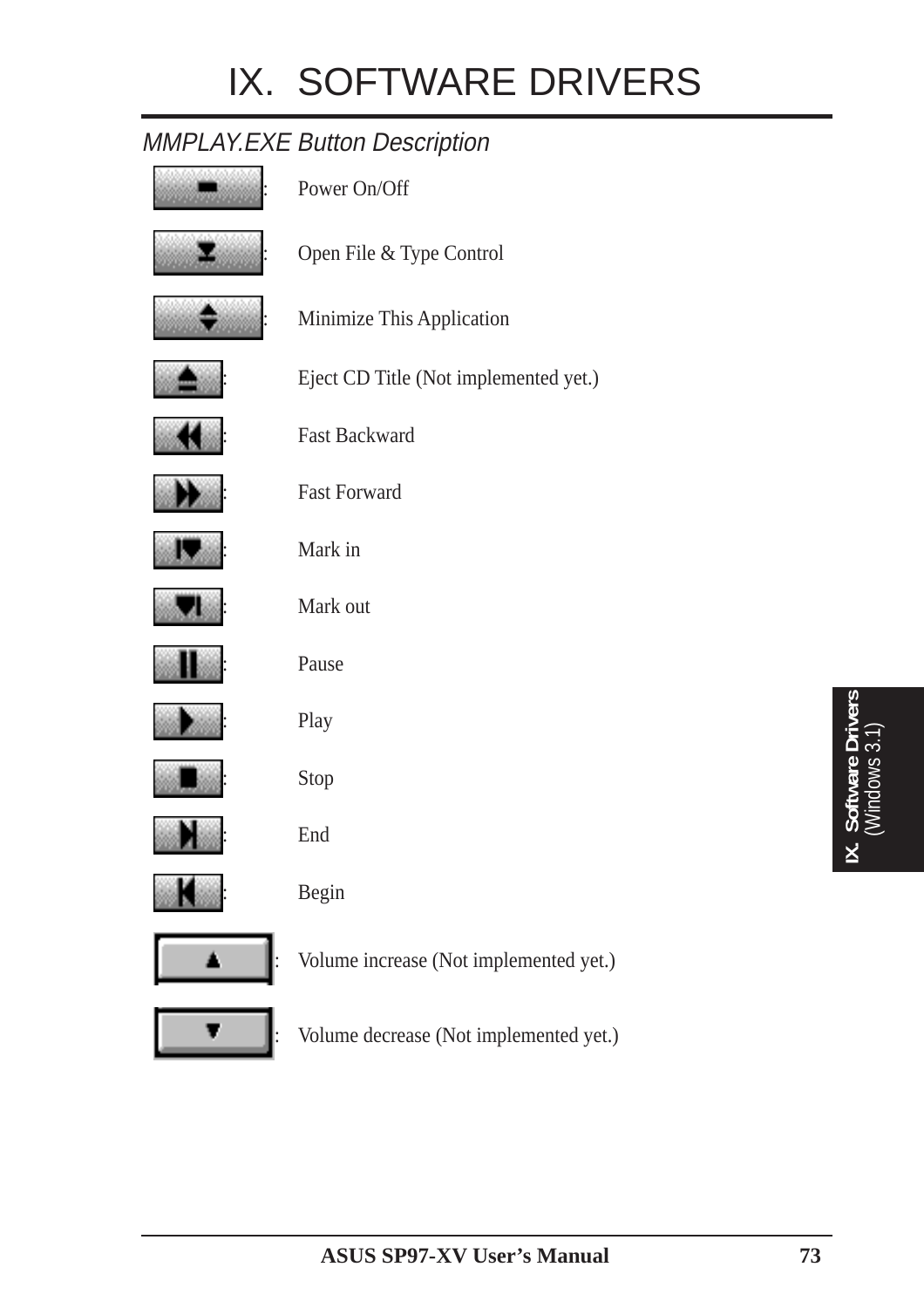(This page was intentionally left blank)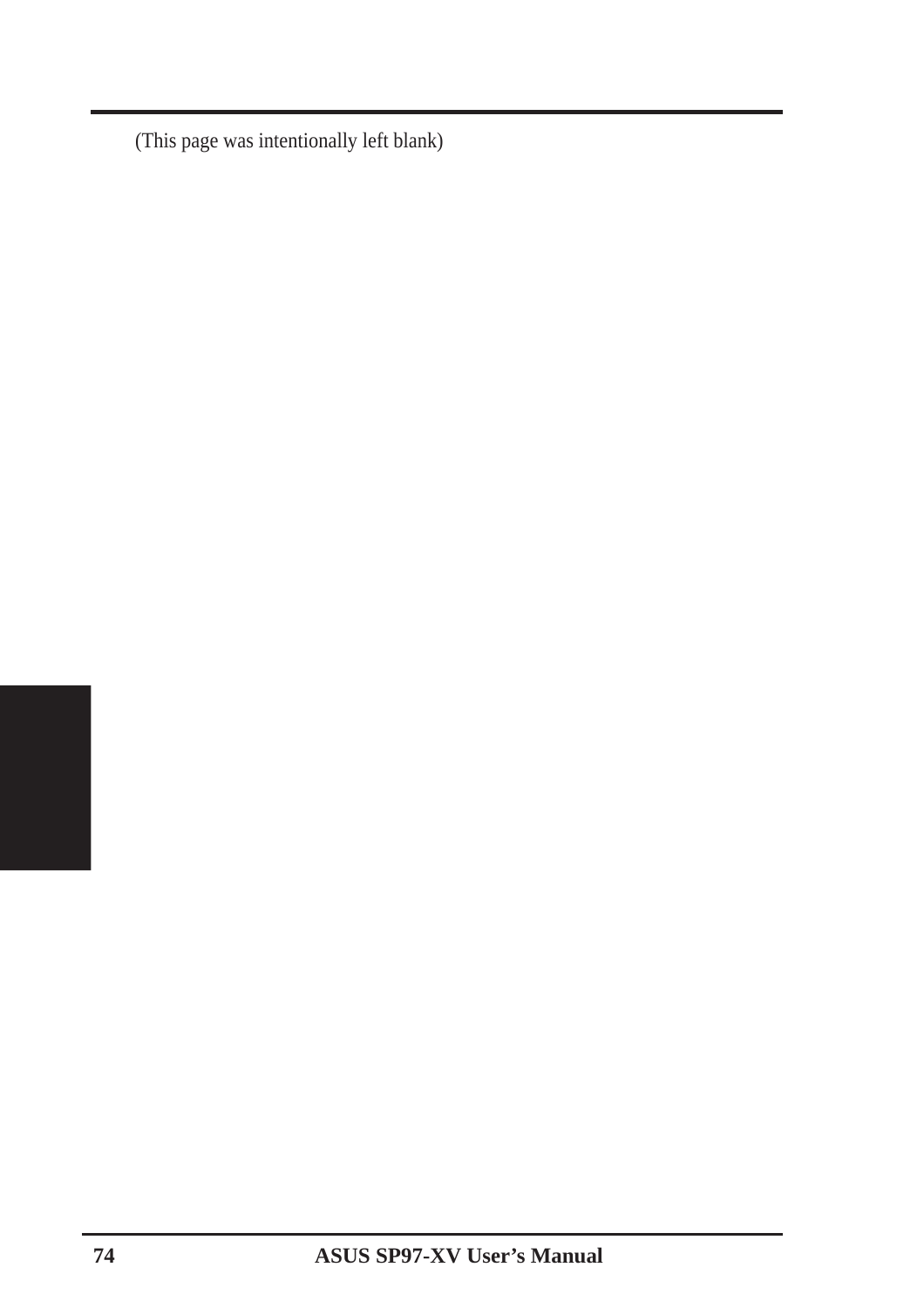# 2. Windows 95

## 2.0 Version Note

The following description apply to "SiS 5597/5598 Driver Release V1.03" and maybe later release version but not guaranteed.

### 2.1 Driver Files

1. The enclosed SiS 5597/5598 Windows 95 drivers files are:

| <b>SETUP.EXE</b> | SIS597.DRV         | <b>SIS597.INF</b> |
|------------------|--------------------|-------------------|
| SISMINI.VXD      | <b>Other Files</b> |                   |

2. All the 16-color, 256-color, 32K/64K-color, and 16M-color drivers are available.

## 2.2 Installation

- 1. Boot up Windows 95.
- 2. In Windows 95 "Booted" Screen, select "My Computer" icon.
- 3. In "My computer" Screen, select "Control Panel" icon.
- 4. In "Control Panel" Screen, select "Display" icon.
- 5. In "Display Properties" Screen, select "Settings" item.
- 6. In refreshed "Display Properties" Screen, select "Change Display\_Type" item.
- 7. In "Change Display Type" Screen, select "Adapter Type ==> Change" item.
- 8. In "Select Device" Screen, select "Have Disk..." item.
- 9. In "Install From Disk" Screen, select your driver source.e.g. A:\WIN95
- 10. In new "Select Device" Screen, "SiS 5597/5598" would appear and select "OK". Then Windows 95 would perform driver installation.
- 11. After completing installation, Windows 95 would go back to "Change Display Type" Screen, select "Close" item.
- 12. Windows 95 would go back to "Display Properties" Screen, select "Close" or "Apply" item.
- 13. In "System Settings Change" Screen, select "Yes" item to restart your computer.
- 14. After restarting, Windows 95 will run on 640x480x256 color, 60NI.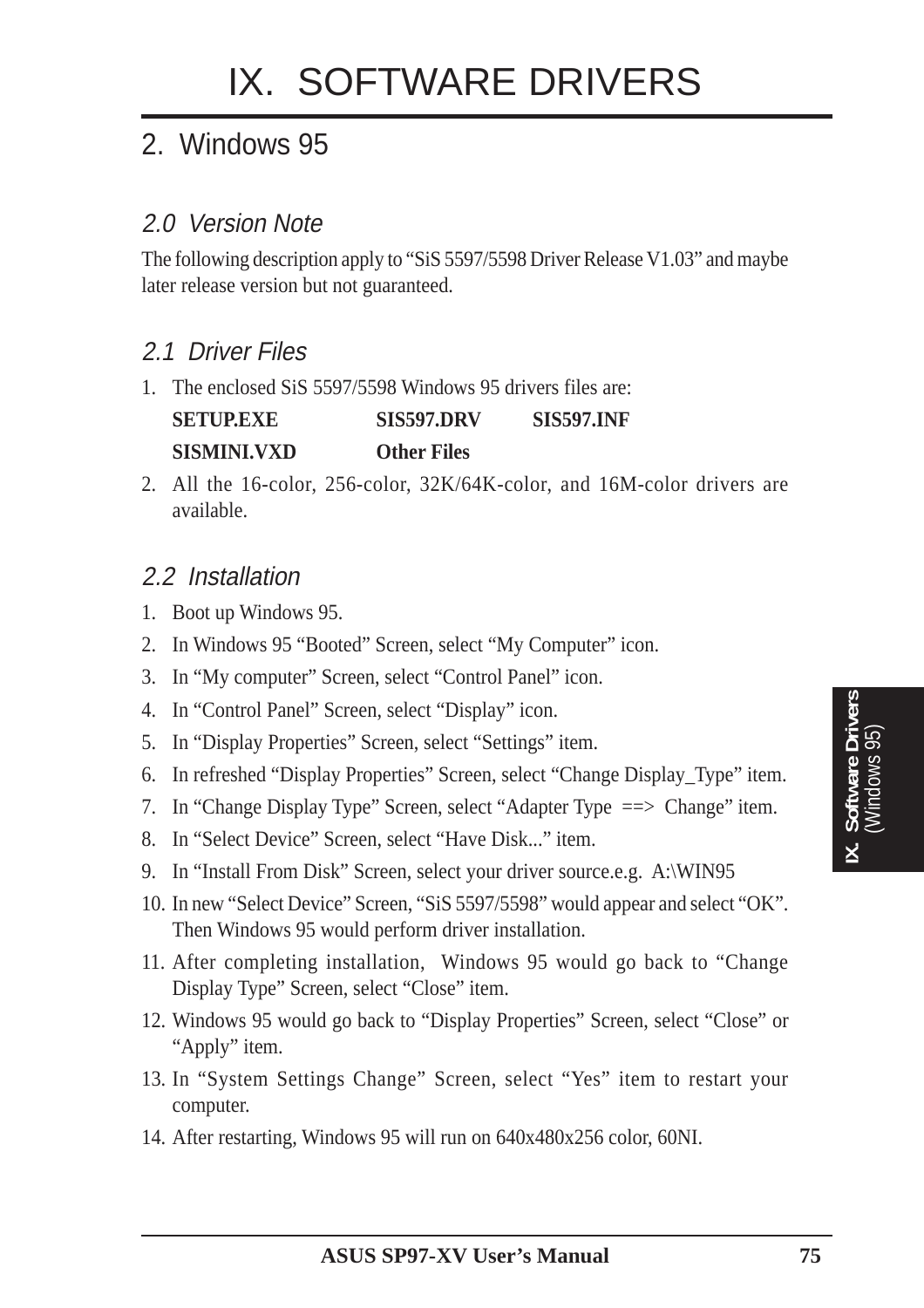# 2.3 Using "Display Modes"

- 1. Go to "Display Properties" Screen and you will find that "Display Modes" item had been added.
- 2. First select "Display Modes" item and you may select desired resolution by changing "Desktop area" pointer, desired color by changing "Color palette" value, desired font size by changing "Font size", and desired refresh rate by changing "Refresh rate".
- 3. After completing selection, select "OK" or "Apply" to complete the whole installation.
- 4. In "SiS 5597/5598 Settings" Screen, select "OK".
- 5. Two cases happen :
	- a). You did not change "color" and/or "font size".
		- 1. "SiS 5597/5598 Settings" Screen appears again,
		- 2. Select "Yes" and you may work on your selected mode now.
	- b). You changed "color" and/or "font size".
		- 1. System will reboot.
		- 2. You may work on your selected mode now.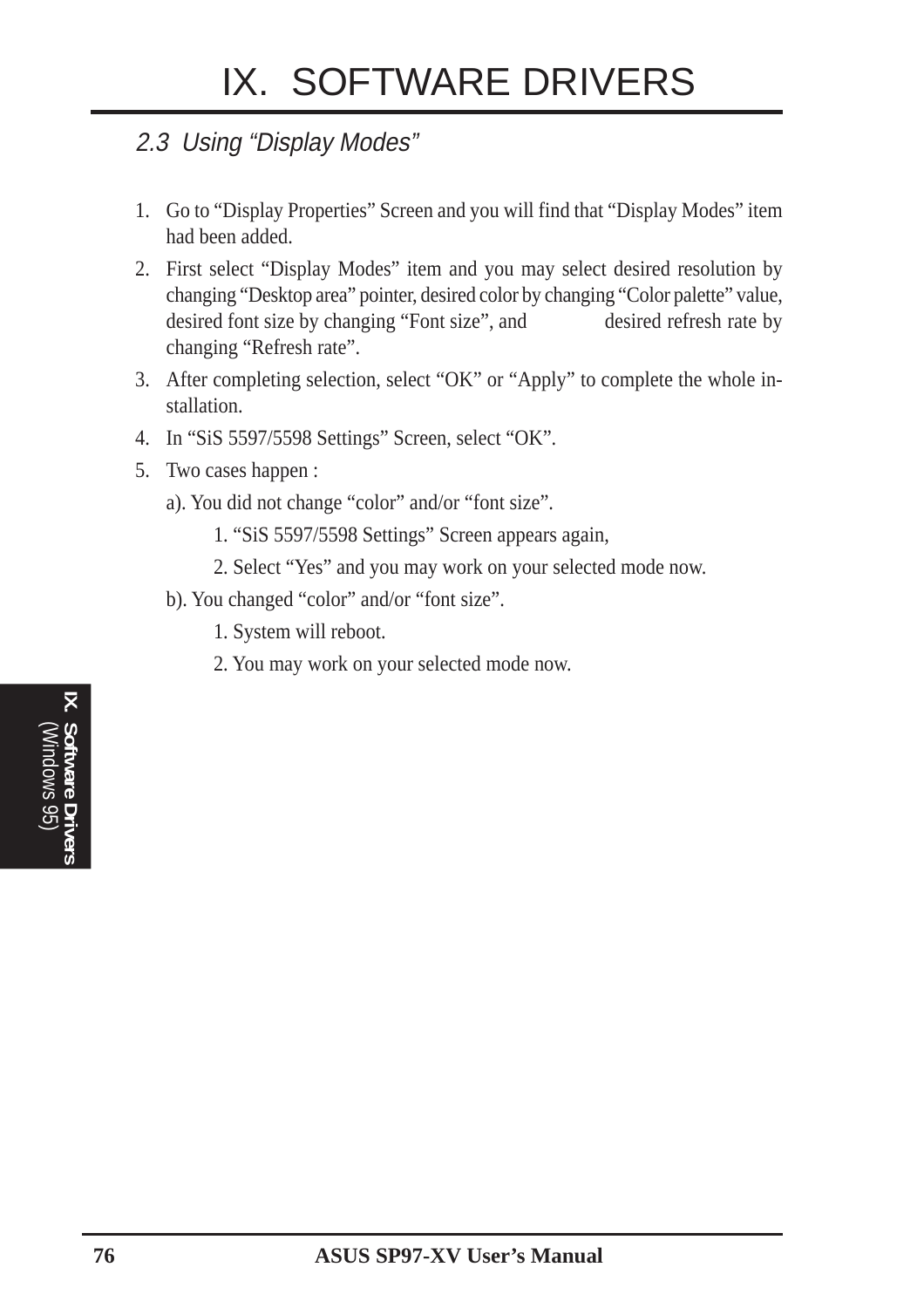# 2.4 Utilities

### **2.4.1 Installation**

- 1. From "Start Menu", select "Run" item.
- 2. In "Run" Screen, select your source execution file. e.g. D:\MM\WIN95\SETUP.EXE
- 3. In "SiS Multimedia Setup Ver x.xx", select "OK".
- 4. A "SiS Multimedia Vx.xx" program group would be created and shown on screen, select "Restart Now".
- 5. In the "SiS Multimedia Vx.xx" program group, there are three icons:
	- (1) SiS Multimedia Package: To create a small "SiS Multimedia" icon on the corner of the screen.
	- (2) SiS MMPlayer: To create a "SiS MMPlayer" VCP-like icon on the screen.
	- (3) Center Screen: An utility to adjust the position of display on the screen.
- 6. "SiS Multimedia V x.xx" program group has been created, select "Restart Now".

### **2.4.2 Operation**

1. For Video Operations ("SiS MMPlayer"), please refer to section 1.3.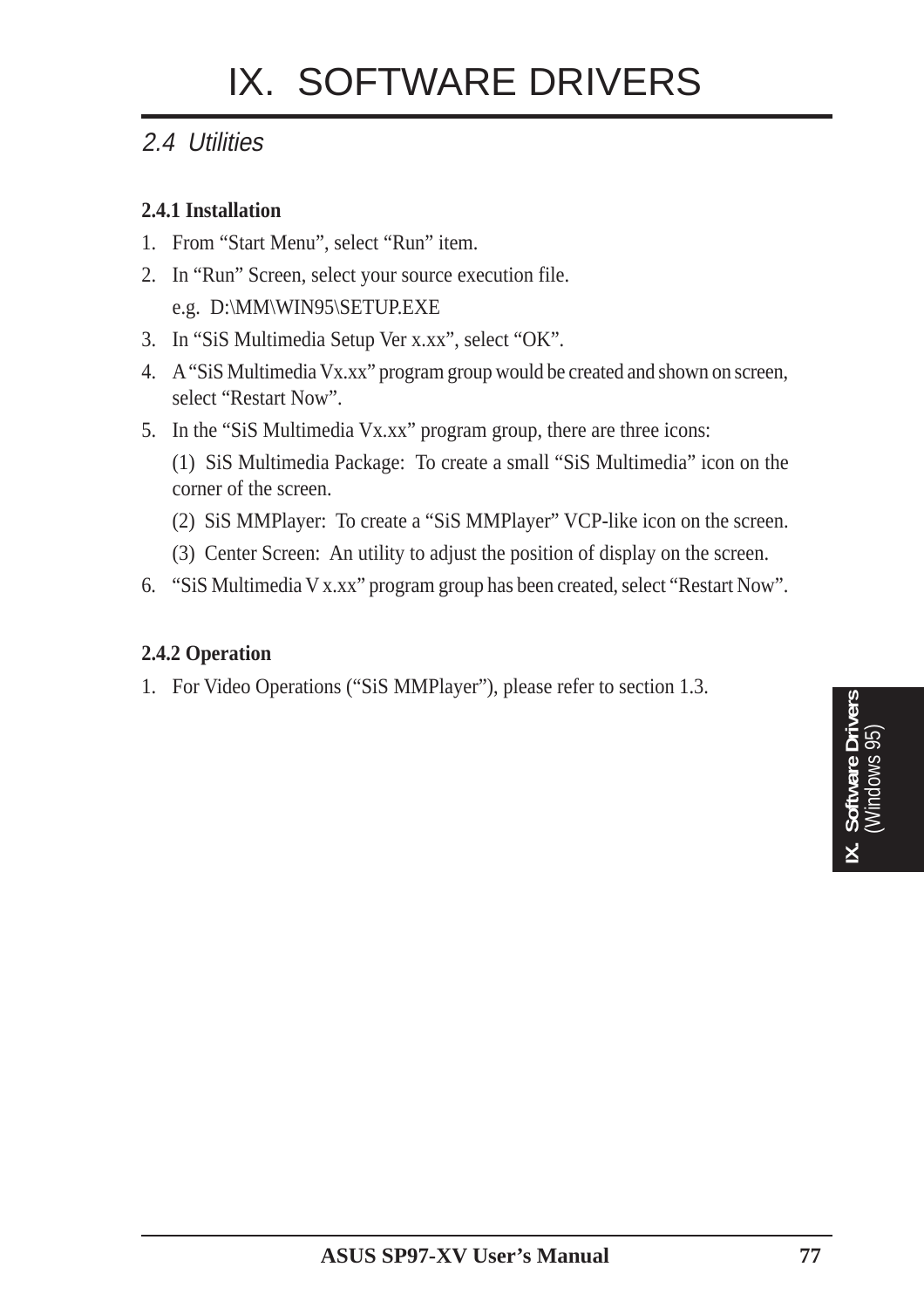# 3. Windows NT 3.5 & 3.51

#### **3.0 Version Note**

The following description apply to "SiS 5597/5598 Driver Release V1.03" and maybe later release version but not guaranteed.

#### **3.1 Driver Files**

(1) The enclosed SiS 5597/5598 Windows NT 3.5 & 3.51 drivers are: SISTAG SISV.SYS SISV256.DLL SISV.DLL OEMSETUP.INF

(2) All the 16-color, 256-color, 32K/64K-color, and 16M-color drivers are available.

#### **3.2 Installation**

- 1. Select Control Panel from Main group.
- 2. Select Display icon.
- 3. Select Change Display Type from Display Settings.
- 4. Select Change from Display Type.
- 5. Select Other from Select Device.
- 6. Place the SiS 5597/5598 CD-title Disk into CD-ROM Drive.
- 7. When the "Install from Disk" dialog box appears, type the directory storing the drivers and click "OK".

The directory in CD-Title is at "D:\MM\WINNT\WINNT35".

- 8. Select Install and click "Yes" when the "Installing Driver" dialog box appears.
- 9. Select New when the "Windows NT Setup" dialog box appears.
- 10. Click "Continue" A message will appear stating that the drivers were successfully installed. Click "OK". You must now restart Windows NT 3.51.

### **3.3 Selecting resolution and color depth**

- 1. Select Control Panel from Main group.
- 2. Select Display icon.
- 3. Select Color Palette to change between 16 colors, 256 colors, 32768 colors, 65536 colors, and 16777216 colors.
- 4. To select desktop resolution size, go to the Desktop area and use the slide bar to change resolution from 640x480, 800x600, 1024x768, and 1280x1024.
- 5. Select Test to test the resolution. If the display test screen was good then select "Yes" when the "Testing Mode" dialog box appears. If the display test screen was bad then select "No". Windows NT will give you an error message.
- 6. If the display test screen was good and you select "Yes", Windows NT 3.51 will prompt you to restart Windows NT 3.51.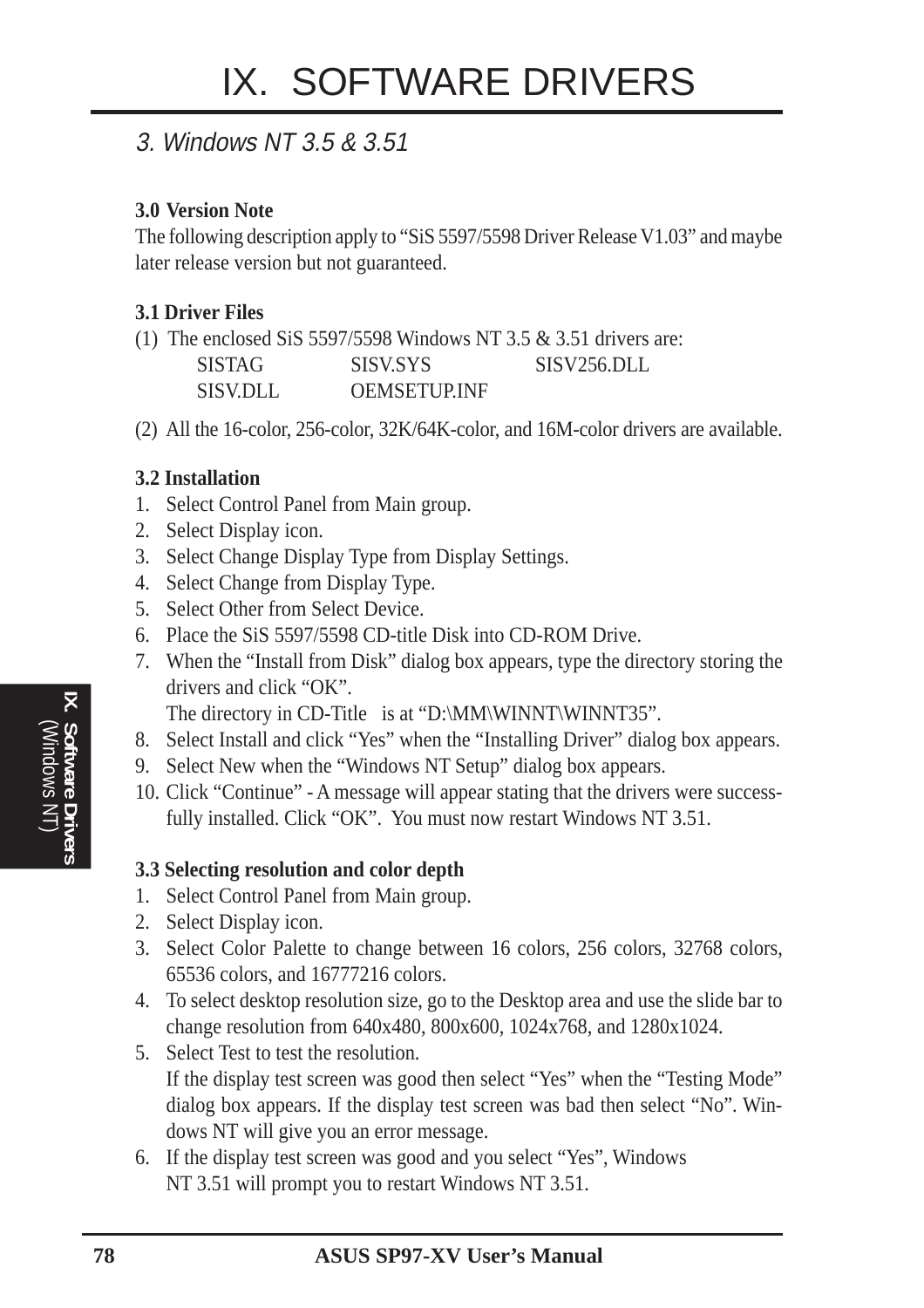## 4. Windows NT 4.0

#### **4.0 Version Note**

The following description apply to "SiS 5597/5598 Driver Release V1.03" and maybe later release version but not guaranteed.

### **4.1 Driver Files**

(1) The enclosed SiS 5597/5598 Windows NT 4.0 drivers are:

| SISV.SYS | SISV256.DLL         |
|----------|---------------------|
| SISV.DLL | <b>SISV5597.INF</b> |

(2) All the 16-color, 256-color, 32K/64K-color, and 16M-color drivers are available.

### **4.2 Installation**

- 1. Click "Start" menu and select Control Panel from Settings group.
- 2. Select Display icon.
- 3. Select Settings of Display Properties.
- 4. Select Display Type.
- 5. Select Change from the Adapter Type area.
- 6. Select Have Disk of Change Display.
- 7. Place the SiS 5597/5598 CD-Title Disk into CD-ROM Drive.
- 8. When the "Install from Disk" dialog box appears, type the directory storing the drivers and click "OK". The directory in CD-Title is at "D:\MM\WINNT\WINNT40".
- 9. When the "Change Display" dialog box appears, click "OK".
- 10. When the "Third-party Drivers" dialog box appears, click "Yes" A message will appear stating that the drivers were successfully installed.
- 11. Click "OK". You must now restart Windows NT 4.0.

### **4.3 Selecting resolution and color depth**

- 1. Click "Start" menu and select Control Panel from Settings group.
- 2. Select Display icon.
- 3. Select Settings.
- 4. Select Color Palette to change between 16 colors, 256 colors, 32768 colors, 65536 colors, and 16,777,216 colors.
- 5. To select desktop resolution size, go to the Desktop area and use the slide bar to change resolution from 640x480, 800x600, 1024x768, and 1280x1024.
- 6. Select Test to test the resolution. If the display test screen was good then select "Yes" when the "Testing Mode" dialog box appears. If the display test screen was bad then select "No". Windows NT 4.0 will give you an error message.
- 7. Click "OK". If the display test screen was good and you select "Yes", Windows NT 4.0 will change the mode without restarting Windows NT 4.0.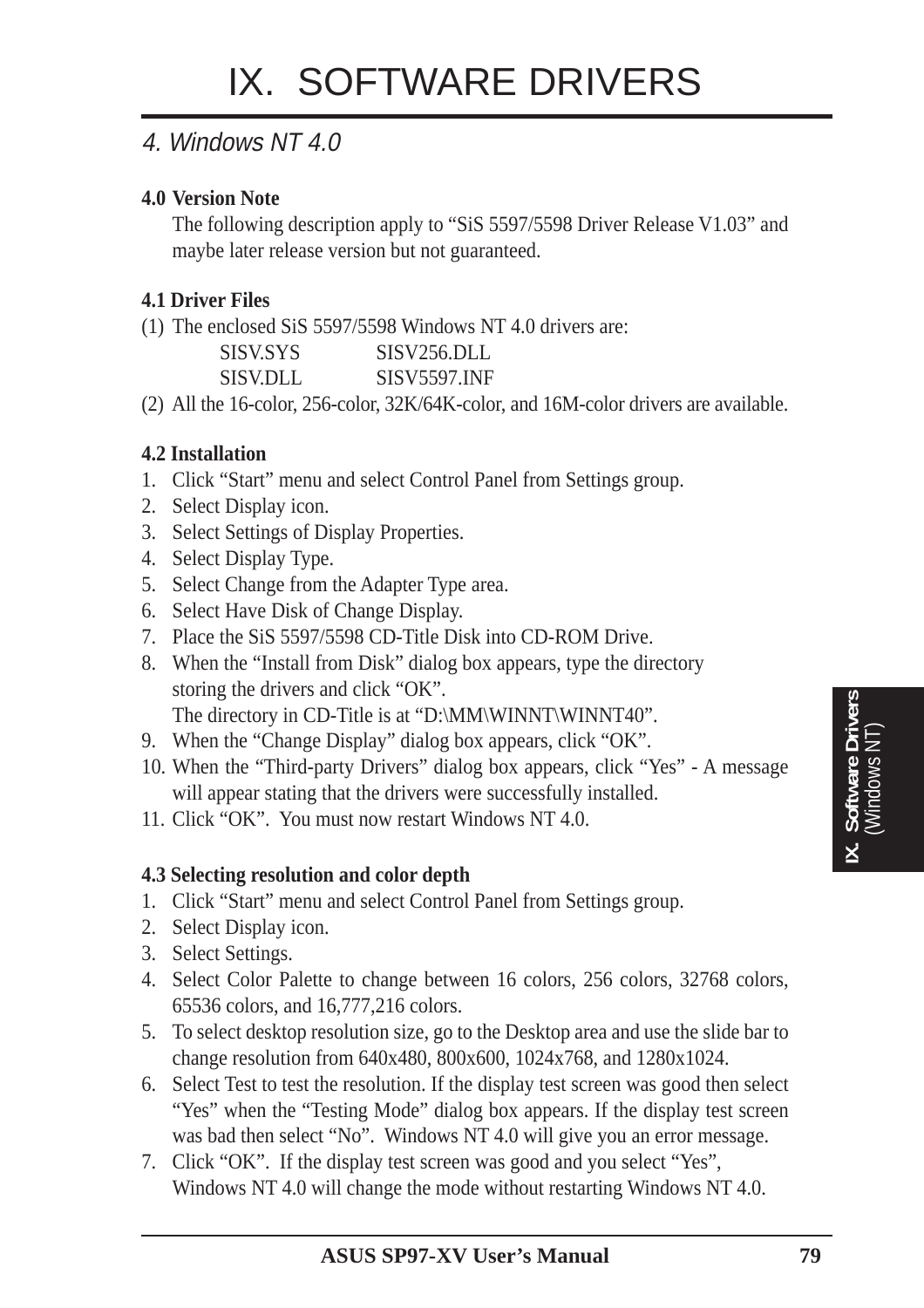# 5. Autodesk ADI 4.2 -Protected Mode

# 5.0 General Description

### **5.0.1 Driver Files**

- 1. The enclosed SiS 5597/5598 ADI driver contains the following file: **RCPSIS.EXP** SiS ADI Driver (for all resolutions & colors) Note: This version of ADI driver does not support 16-color operation.
- 2. This driver fits for a series of Autodesk Inc. products including:
	- (1) AutoCAD/386 R11
	- (2) AutoCAD/386 R12
	- (3) AutoShade/386 V2.0
	- (4) 3D Studio V3.0
- 3. Their installation procedures are different from one program to the others. But the first step of installation is the same for all these programs, that is "To unpack and copy drivers to where you would like them to reside." Therefore, we will state this step below.
- 4. As to the real installation procedures for each program, we will give a detail description in Sec. 5.1 to Sec. 5.4.

### **5.0.2 Unpack & Copy**

To unpack and copy drivers to where they should reside, please follow the following procedures:

- 1. Run "INSTDRV.EXE" where it resides.
- 2. In "SiS Super VGA Drivers Installation" menu, select "A. ADI 4.2" to unpack and copy drivers. (To select, type "A")
- 3. In "Unpack & Copy ADI 4.2 Drivers" screen, **keyin the "drive:\directory" where these drivers would reside** (default C:\ADI42). Program would unpack & copy all related driver files to where you assign.
- 4. After "unpack and copy" completed, exit the INSTDRV.EXE program.
- 5. Refer to Sec. 5.1 to Sec. 5.4 for the real installation procedures for each program.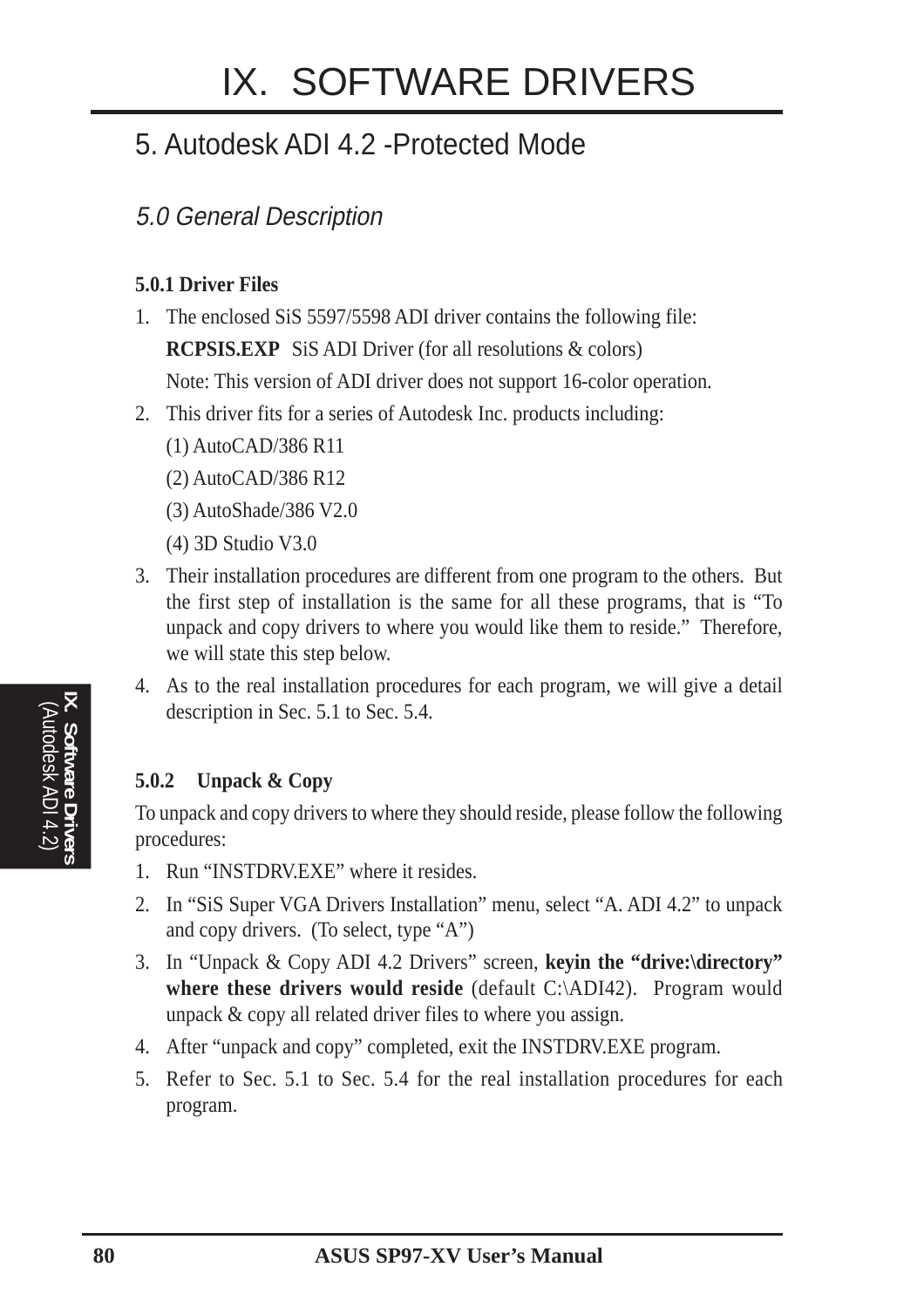# 5.1 AutoCAD R11 Setup

- 1. The following procedures assume that
	- (1) You have complete "unpack & copy" procedure.
	- (2) Your ADI 4.2 drivers are located in C:\ADI42.
- 2. Add the following setting to your own batch file for AutoCAD R11 (say ACADR11.BAT) or to your "AUTOEXEC.BAT" file: SET DSPADI=\ADI42\RCPSIS.EXP <Enter>
- 3. Delete the configure file ACAD.CFG resides in \ACAD directory.
- 4. Type ACADR11 <Enter> to configure your AutoCAD R11 system.
- 5. In "Select Display Device:" item, choose "ADI P386 V4.0/4.1 display"
- 6. In "Select Display Resolution" screen, choose which display driver you want to use.
- 7. Go through the whole instrutions, and the system would start with the desired display setting.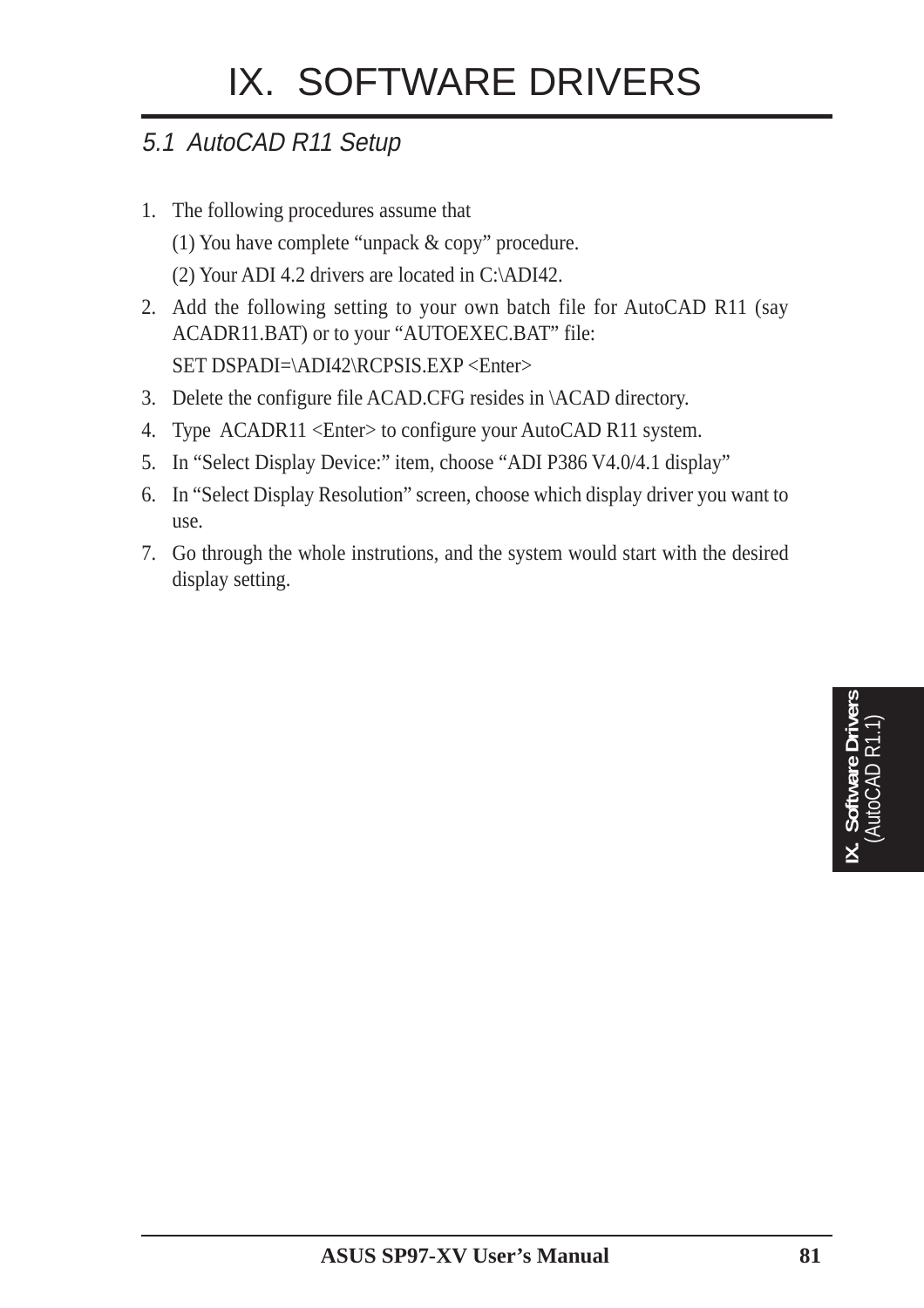# 5.2 AutoCAD R1.2 Setup

- 1. The following procedures assume that
	- (1) You have complete "unpack & copy" procedure.
	- (2) Your SiS ADI 4.2 drivers are located in C:\ADI42.
	- (3) Your AutoCAD R12 program is located in C:\ACADR12.
	- (4) Your AutoCAD R12 default drivers are located in C:\ACADR12\DRV.
	- (5) Your AutoCAD R12 configure file ACAD.CFG is located in C:\ACADR12.
- 2. Copy the following driver file to C:\ACADR12\DRV: RCPSIS.EXP. You may complete this step by COPY C:\ADI42\RCPSIS.EXP C:\ACADR12\DRV.
- 3. Delete your original ACAD.CFG file. You may complete this step by DEL C:\ACADR12\ACAD.CFG.
- 4. Restart your AutoCAD R12 program as usual.
- 5. AutoCAD R12 will ask you to complete the configuration procedures since it can't find the configure file ACAD.CFG.
- 6. Follow the instructions of AutoCAD R12 to proceed configuration.
- 7. In "Available Video Displays:" item, choose the "SiS Super VGA ADI v4.2 Display and Rendering driver" item.
- 8. In "Select Display Resolution" screen, choose which display driver you want to use.
- 9. Go through the whole instructions, and the system would start with the selected display setting.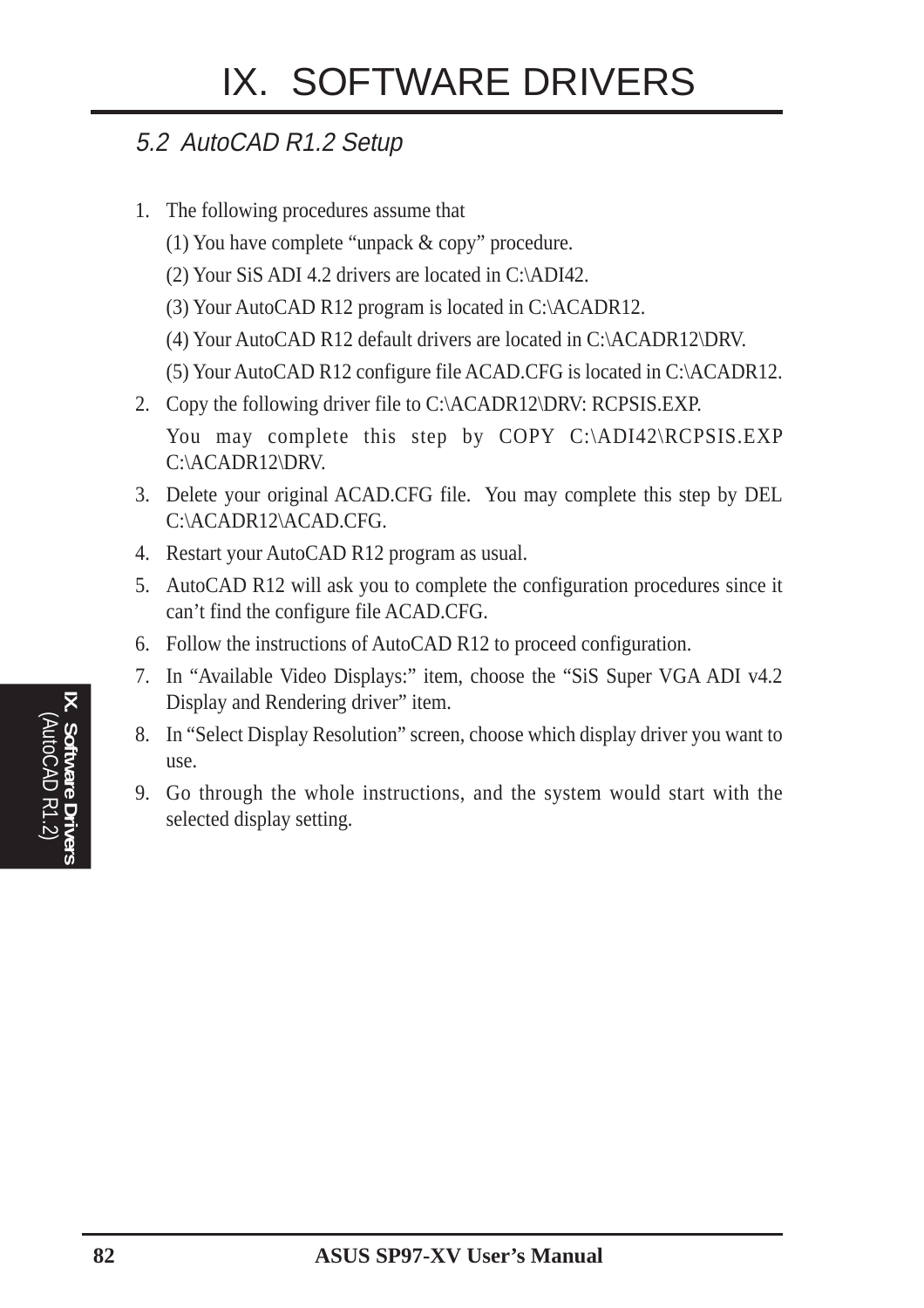# 5.3 AutoShade R2.0 Setup

- 1. The following procedures assume that
	- (1) You have complete "unpack & copy" procedure.
	- (2) Your ADI 4.2 drivers are located in C:\ADI42.
- 2. Add the following settings to your batch file for AutoShade R2.0 (say SHADE2.BAT) or to your "AUTOEXEC.BAT" file.
	- (a) For display driver setting, SET DSPADI=\ADI42\RCPSIS.EXP.
	- (b) For rendering driver setting, SET RDPADI=\ADI42\RCPSIS.EXP.
- 3. Delete the configure file SHADE.CFG.
- 4. Type SHADE2 <Enter> to re-configure the AutoShade.
- 5. While prompting "Select display device:", choose "P386 AutoDesk Device Interface display driver."
- 6. While prompting "Select rendering display driver:", choose "P386 AutoDesk Device Interface rendering driver."
- 7. Go through all the instructions, the system would start with the desired display setting.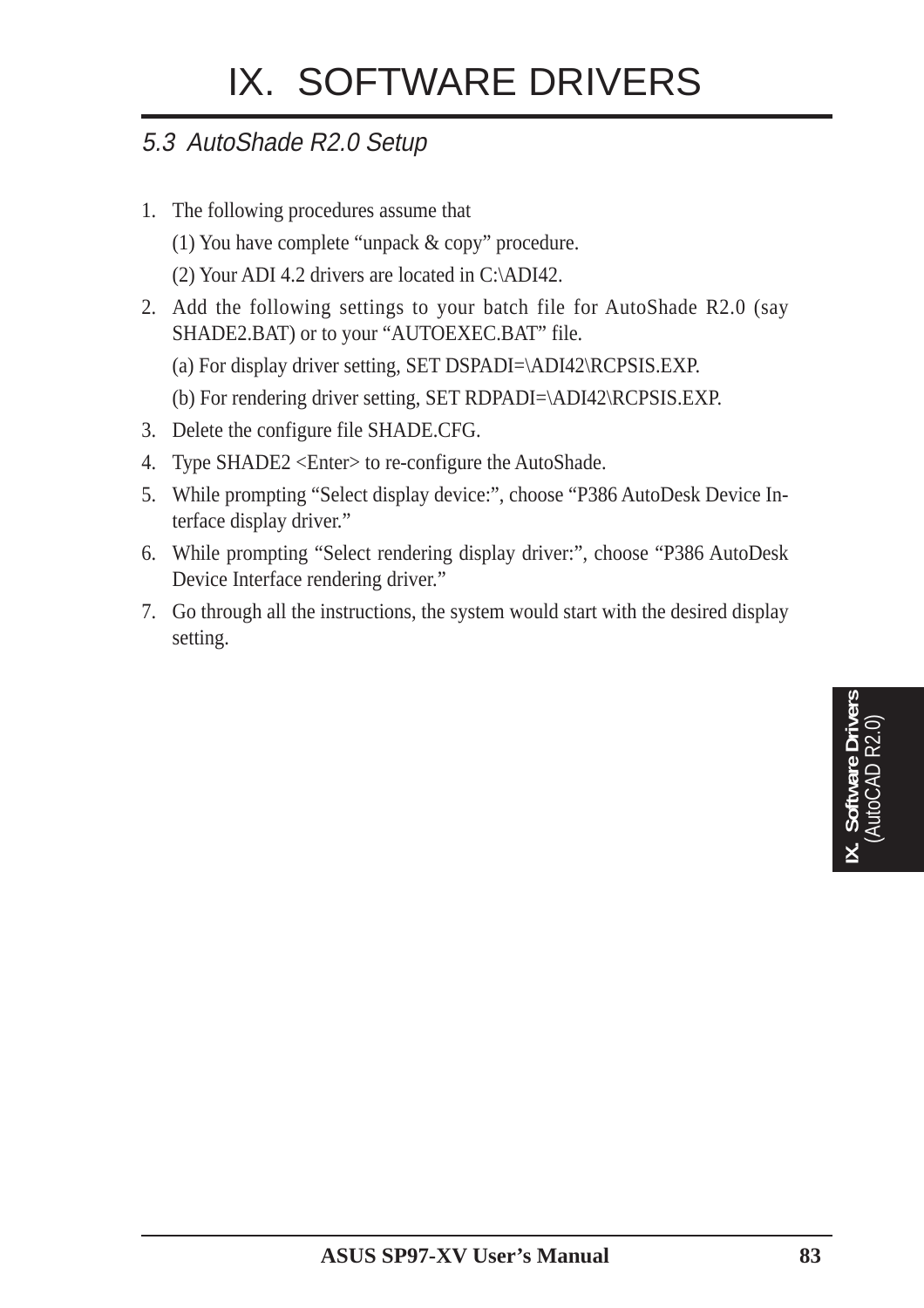# 5.4 3D Studio Version 3.0 Setup

- 1. The following procedures assume that
	- (1) You have complete "unpack & copy" procedure.
	- (2) Your ADI 4.2 drivers are located in C:\ADI42.
- 2. Create your own **3D Studio V3.0 batch file (say 3DS3.BAT)** and add the following settings to it, or add the following settings to your **"AUTOEXEC.BAT"** file.

### (1) **SET RCPADI=C:\ADI42\RCPSIS.EXP**

### (2) **SET RDPADI=C:\ADI42\RCPSIS.EXP**

- 3. Execute the new 3DS batch file or reboot the computer using the new "AUTOEXEC.BAT" as to make the new settings effective.
- 4. Change your current working directory to \3DS3 (where your 3D Studio V3.0 usually resides).
- 5. Delete original configuration file "3DADI.CFG".
- 6. Type **3DS VIBCGF <Enter>** to configure your display environment.
- 7. After the "Company Register Screen" appears, press **<Enter>** to continue.
- 8. The "Video Environment Configuration Screen" will appear.

Please follow the following procedures to configure your video display environment.

- (1) In Main-Display" item,
	- (a) Press **<Enter>** The selection menu will appear.

(b) In selection menu, move cursor to **"RCPADI"**. Press **<Enter>** to select.

- (2) In "Material-Display" item,
	- (a) Press **<Enter>** The selection menu will appear.

(b) In selection menu, move cursor to **"RCPADI"**. Press **<Enter>** to select.

(3) In "Render-Display" item,

(a) Press **<Enter>** The selection menu will appear.

(b) In selection menu, move cursor to **"RCPADI"** or **"RDPADI".** Press **<Enter>** to select.

(4) Complete the other selections and exit configuration.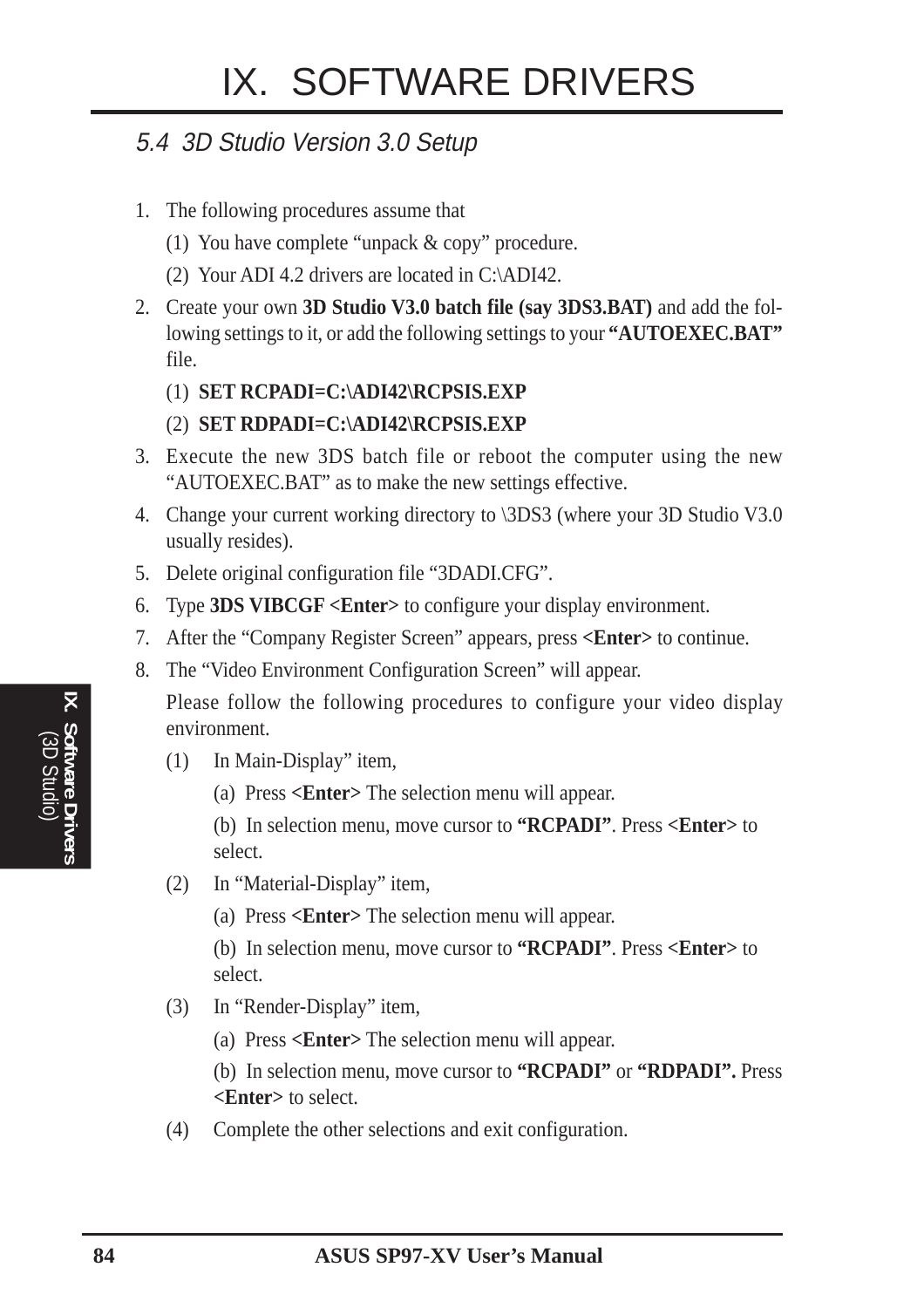- 9. After exit configure, 3DS will boot automatically using the environment you just select.
- 10. If your previous configuration is OK, 3DS will ask you to make detail configuration for SiS 5597/5598 drivers. If this didn't happen, please check your previous procedures or contact the technical support people.
- 11. In the detail configuration for SiS 5597/5598 drivers, just follow the instructions appear on the screen and make your own choice. If you are confused in anything, contact the technical support people for solution.
- 12. After detail configuration, you will enter the 3DS main display screen and you may begin your 3D Studio work in the environment you make before.
- 13. Once completing the detail configuration, you may enter 3D Studio in the same configuration simply by type **\3DS3\3DS** <**Enter**> next time.
- 14. If you want to change your video configuration, just follow the procedures mentioned before to re-configure.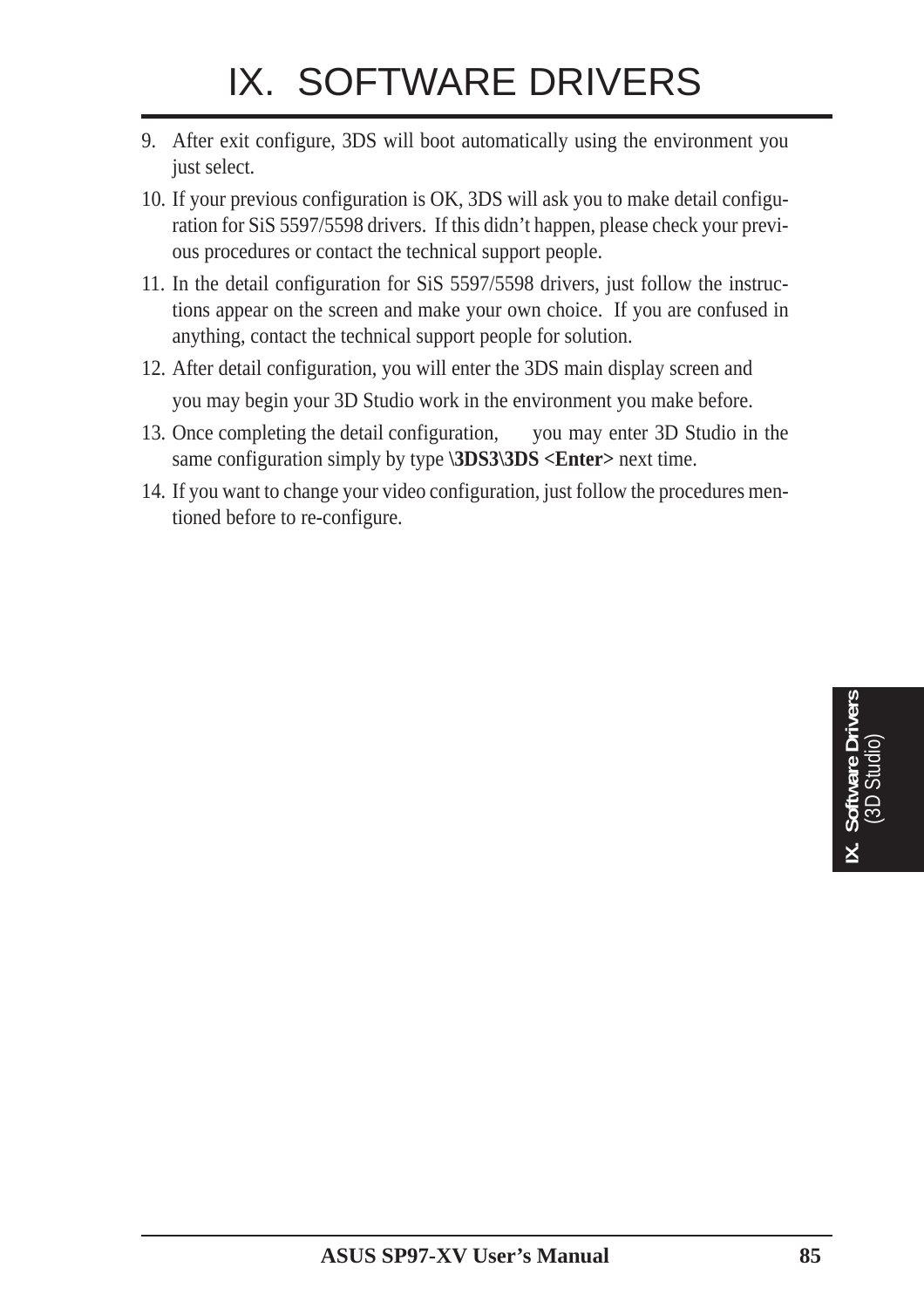# 6. OS/2 V2.1

### 6.0 Driver Notes

1. The following description apply to "SiS 5597/5598 Driver Release V1.03" and maybe later release version but not guaranteed.

### 6.1 Driver Files

1. The enclosed SiS 5597/5598 OS/2 2.1 driver contains the following files:

| <b>SISINST.CMD</b> | SiS driver install program               |
|--------------------|------------------------------------------|
| <b>SVGA.EXE</b>    | SiS PMI Generator                        |
| S768256.DL@        | SiS IBMDEV32.DLL Display Driver          |
| <b>OTHERS</b>      | other files required during installation |

# 6.2 Installation

Before install SiS 5597/5598 OS/2 drivers, make sure:

- 1. Install your OS/2 system using **"VGA display"** option (i.e. standard VGA).
- 2. Start your OS/2 system.

### **Install SiS 5597/5598 OS/2 2.1 drivers as following procedures:**

- 1. Enter "OS/2 window" or "OS/2 full screen".
- 2. Change directory to which holds the SiS 5597/5598 OS/2 2.1 display drivers and type SISINST <Enter>. For example, A:\OS2\SBCS.21>SISINST
- 3. All the Driver Files will be copied to a subdirectory C:\SISDRV and the "Select Screen parameters for SiS SVGA" menu appears and all the resolution (and color) and frame rate supported would be shown on the screen.
- 4. Choose which one you would like to use and click "OK".
- 5. Then installation program would complete all installation process and create a "SiS Setup" for future change mode usage.
- 6. Shutdown and re-boot OS/2 to make your selection effectively.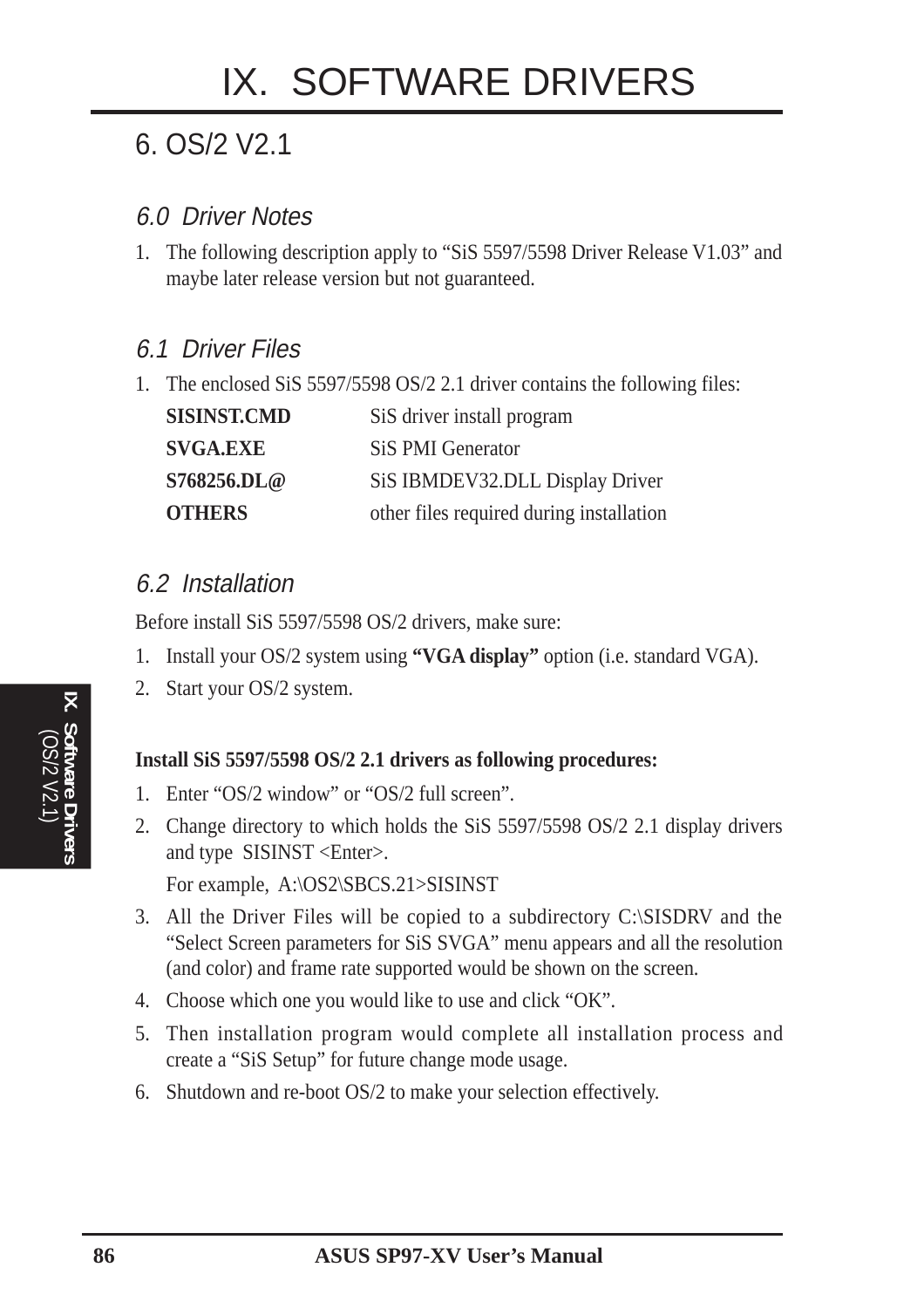# 7. OS/2 V3.0 (Warp)

# 7.0 Driver & OS/2 Version Notes

- 1. The following description apply to "SiS 5597/5598 Driver Release V1.03" and maybe later release version but not guaranteed.
- 2. All the OS/2 Warp Versions up to SiS 5597/5598 driver Rev. 1.03 would be installed as described in this section except for Double Bytes OS/2 Warp (i.e. Chinese, Japanese, Korea, etc.).
- 3. For Double Bytes OS/2 Warp installation, please refer to "Sec. 8 Double Bytes OS/2 Warp".

### 7.1 Driver Files

### **The enclosed SiS 5597/5598 OS/2 3.0 driver contains the following files:**

| <b>SISINST.CMD</b> | SiS driver install program               |
|--------------------|------------------------------------------|
| <b>SVGA.EXE</b>    | SiS PMI Generator                        |
| <b>S768256.DL@</b> | SiS IBMDEV32.DLL Display Driver          |
| <b>OTHERS</b>      | other files required during installation |

### 7.2 Installation

### **Before install SiS 5597/5598 OS/2 drivers, make sure:**

- 1. Install your OS/2 system using **"VGA display"** option (i.e. standard VGA).
- 2. Start your OS/2 system.

### **Install SiS 5597/5598 OS/2 Warp drivers as following procedures:**

- 1. Enter "OS/2 window" or "OS/2 full screen".
- 2. Change directory to which holds the SiS 5597/5598 OS/2 3.0 display drivers and type SISINST <Enter>. For example, A:\OS2\SBCS.30>SISINST
- 3. All the Driver Files will be copied to a subdirectory C:\SISDRV and the "Select Screen parameters for SiS SVGA" menu appears and all the resolution (and color) and frame rate supported would be shown on the screen.
- 4. Choose which one you would like to use and click "OK".
- 5. Then installation program would complete all installation process and create a "SiS Setup" for future change mode usage.
- 6. Shutdown and re-boot OS/2 to make your selection effectively.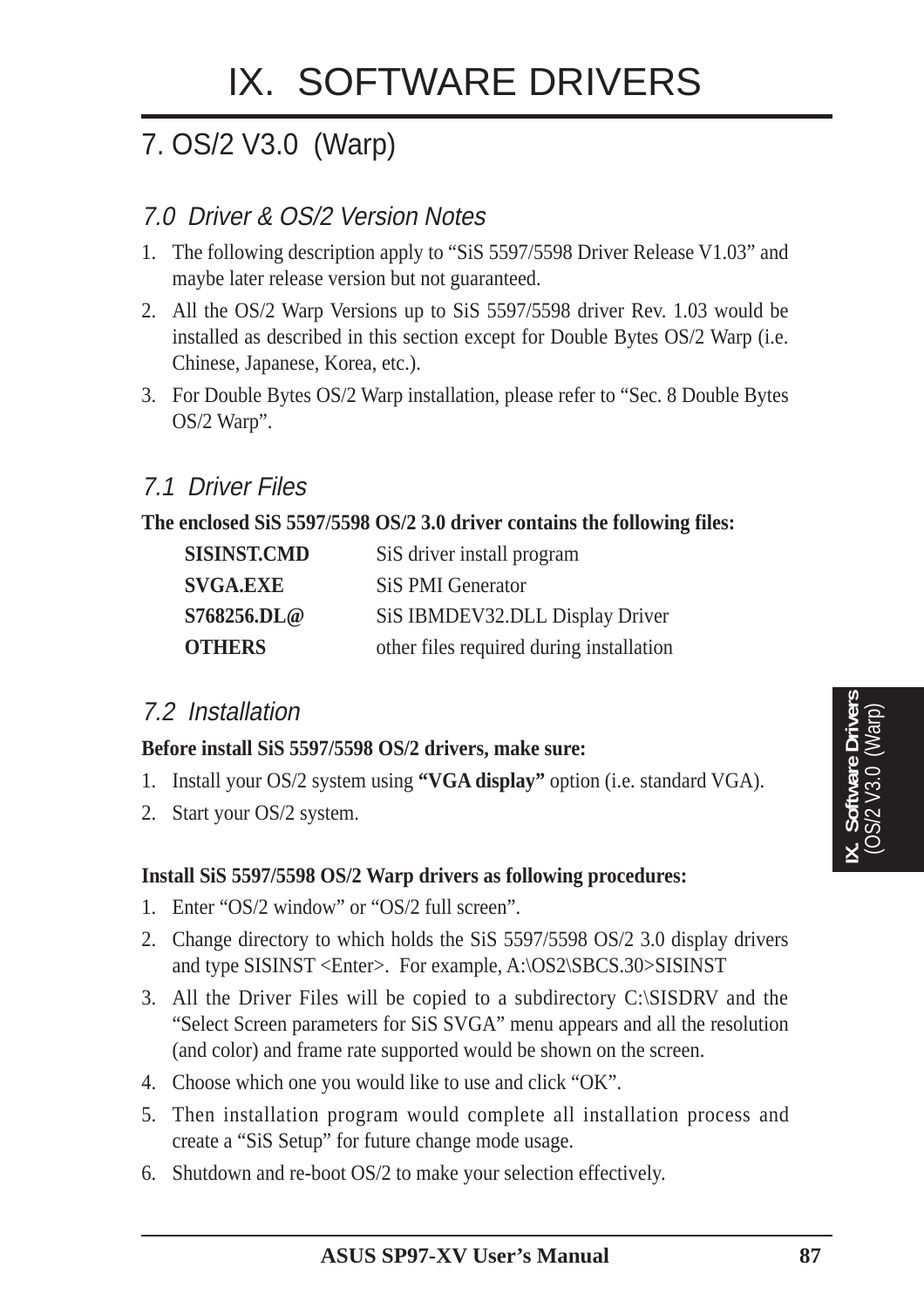# 8. Double Bytes OS/2 Warp

## 8.0 Driver & OS/2 Version Notes

- 1. The following description apply to "SiS 5597/5598 Driver Release V1.03" and maybe later release version but not guaranteed.
- 2. The following description apply to "Double Bytes OS/2 Warp" only. (i.e. Chinese, Japanese, Korea, etc.)

## 8.1 Driver Files

The enclosed SiS 5597/5598 Double Byte OS/2 3.0 driver contains the following files:

| <b>SETUP.CMD</b> | SiS driver install program               |
|------------------|------------------------------------------|
| <b>SVGA.EXE</b>  | <b>SiS PMI Generator</b>                 |
| S768256.DL@      | SiS IBMDEV32.DLL Display Driver          |
| <b>OTHERS</b>    | other files required during installation |

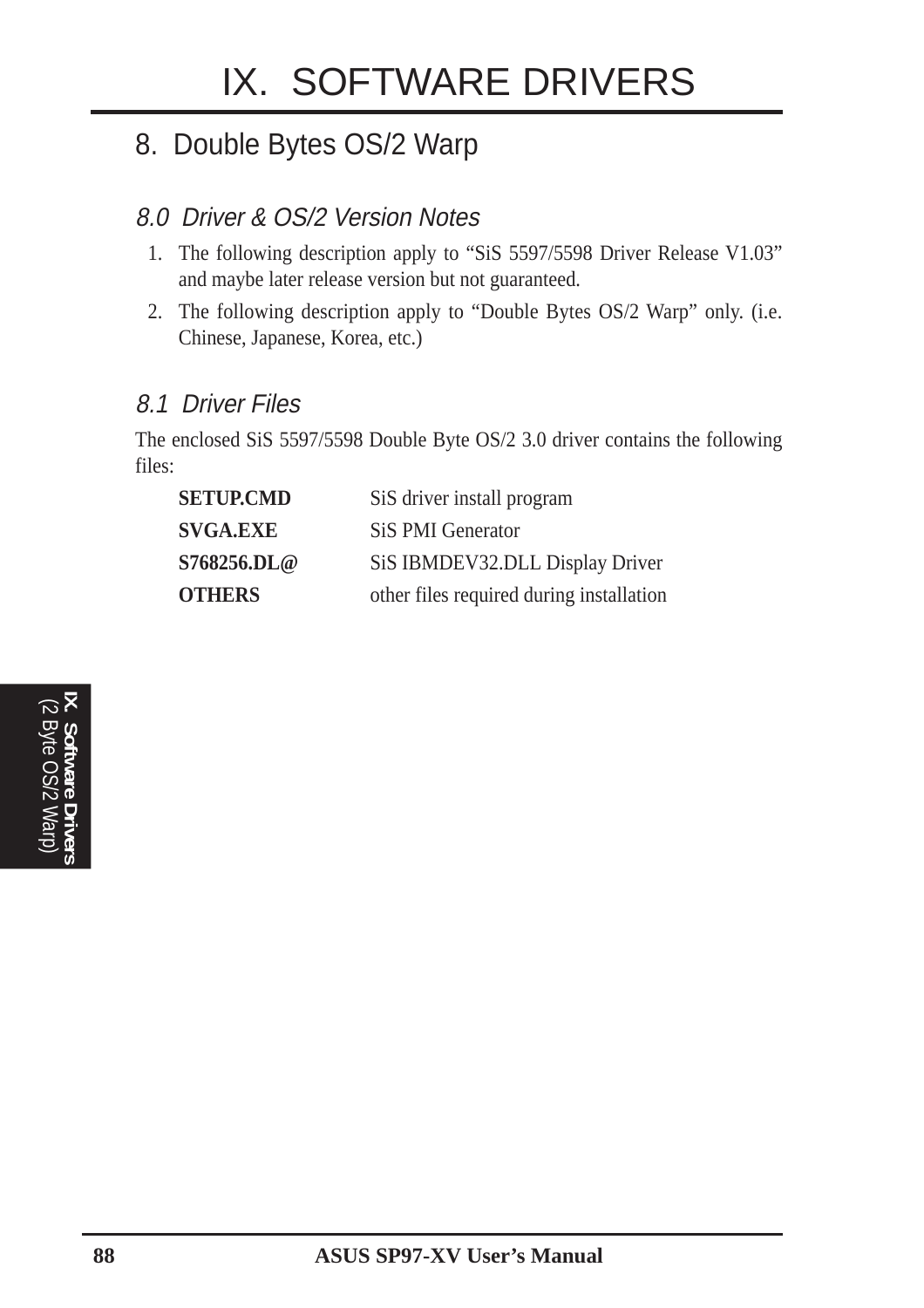## 8.2 Installation

### **For Double Byte OS/2 Warp limitation, the installation process is a two phase installation and can't complete the whole installation in one-time-process.**

**1st phase**: copy files, modify "config.sys", create "SiS Install" icon then shutdown and re-boot OS/2.

**2nd phase**: double clicks "SiS Install" icon to complete the installation

### **Before install SiS 5597/5598 OS/2 drivers, make sure:**

- 1. Install your OS/2 system using **"VGA display"** option (i.e. standard VGA).
- 2. Start your OS/2 system.

### **Install SiS 5597/5598 OS/2 Warp drivers as following procedures:**

#### **1st phase:**

- 1. Enter "OS/2 window" or "OS/2 full screen".
- 2. Change directory to which holds the SiS 5597/5598 OS/2 3.0 display drivers and type SETUP <Enter>, For example, A:\OS2\DBCS.30>SETUP
- 3. All the Driver Files will be copied to a subdirectory C:\SISDRV and "SiS Install" icon would be created.
- 4. After completing "setup" program, shutdown and re-boot OS/2.

### **2nd phase:**

- 5. After re-booting OS/2, double clicks "SiS Install" icon. Then the "SiS Install" icon would be executed automatically and "Select Screen parameters for SiS SVGA" screen would appeared on the screen.
- 6. Select the desired resolution (and color) and frame rate on this screen, then click "OK" to complete installation and "SiS Setup" icon would be created for future change modes and frame rate usage.
- 7. After completing installation, shutdown and re-boot OS/2 to make your selection effectively.